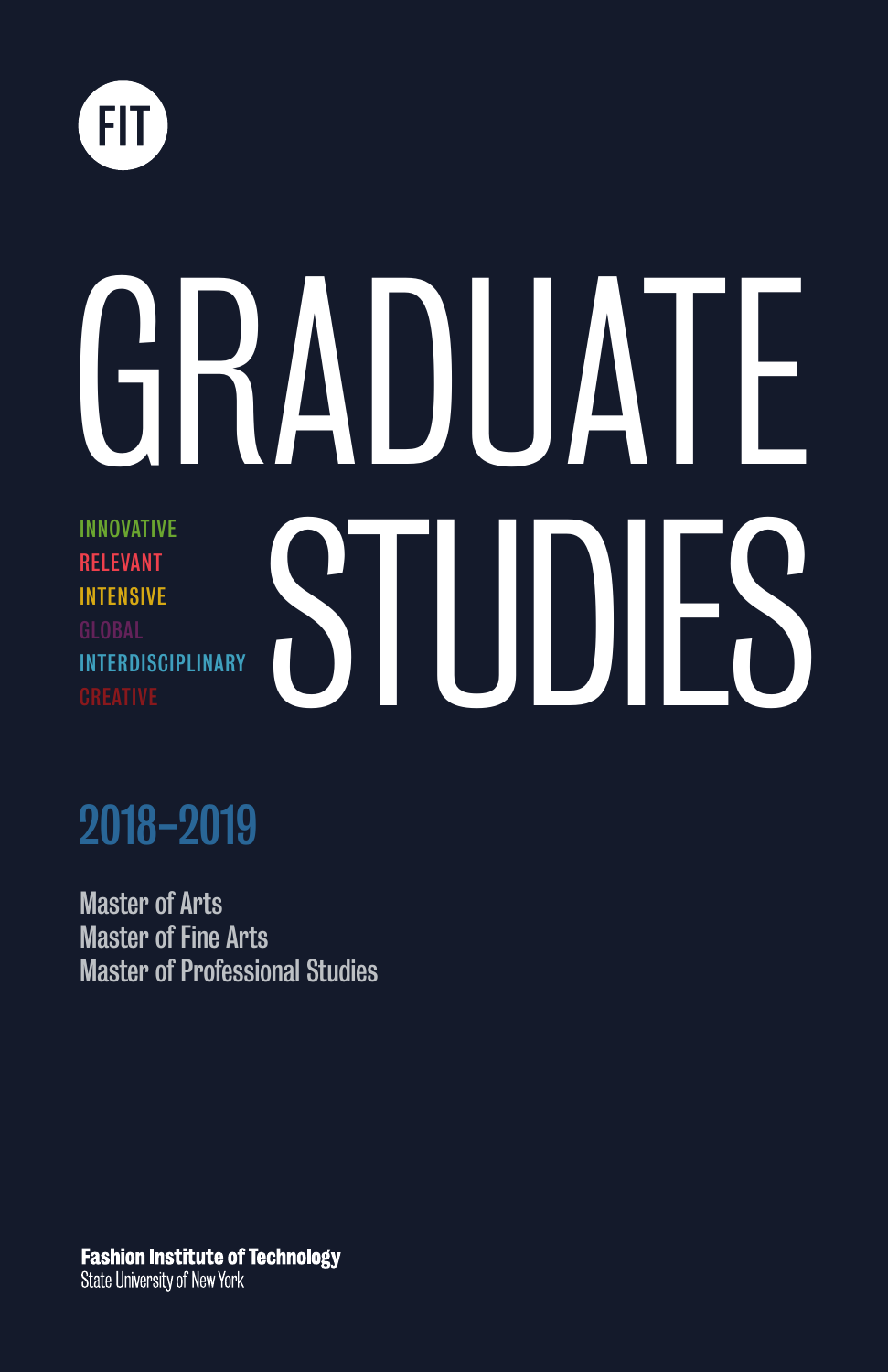# **Table of Contents**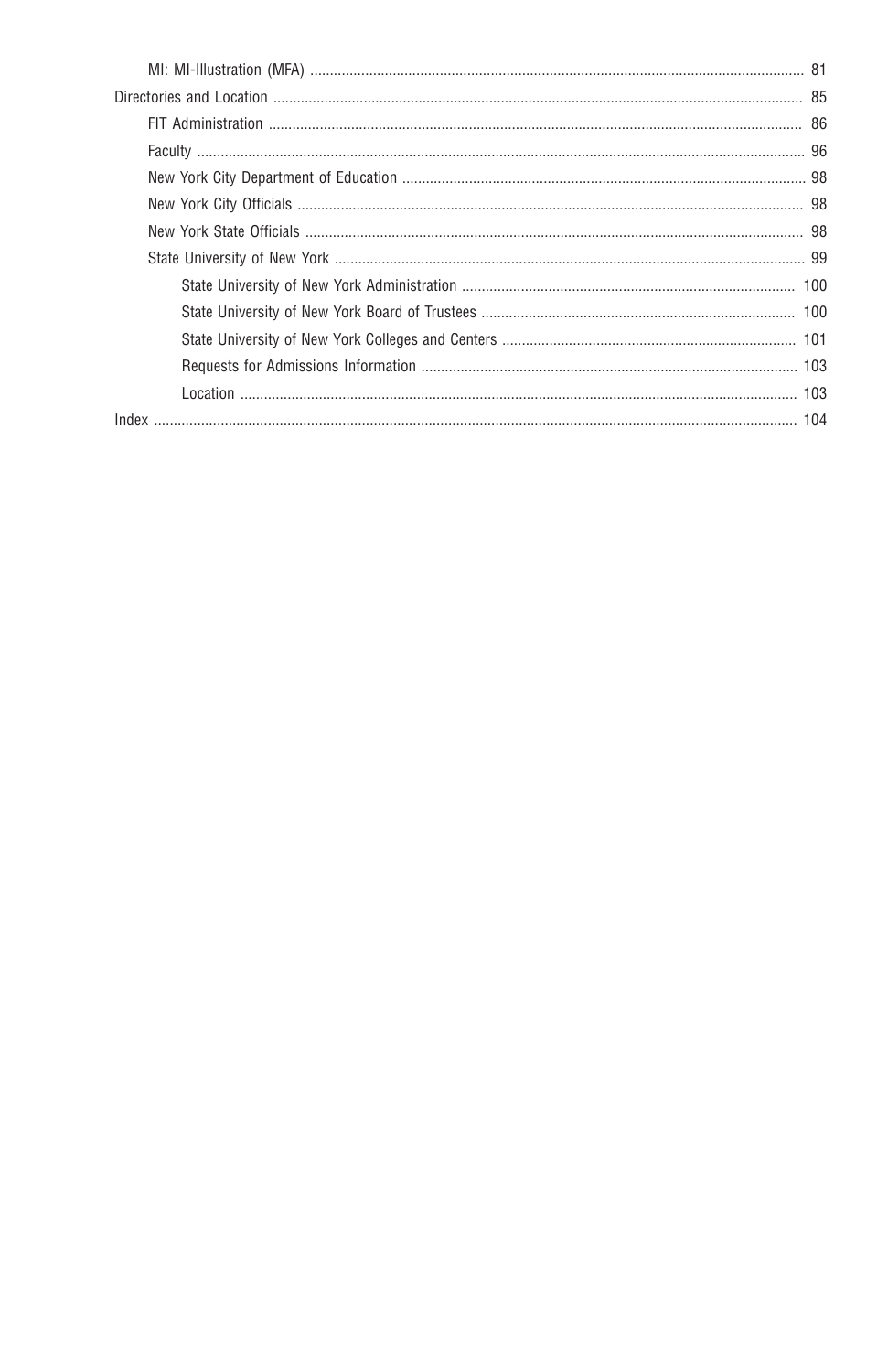# Graduate Catalog

#### **SCHOOL OF GRADUATE STUDIES**

#### **CATALOG 2018-2019**

**Fashion Institute of Technology**

State University of New York

Master of Arts Master of Fine Arts Master of Professional Studies

#### **Requests for Admissions Information**

gradinfofitnyc.edu (gradinfo@fitnyc.edu)

fitnyc.edu/gradstudies

Bursar's Office 212 217.3680 Financial Aid 212 217.3560 Registrar 212 217.3820 Residential Life 212 217.3900 General Information 212 217.7999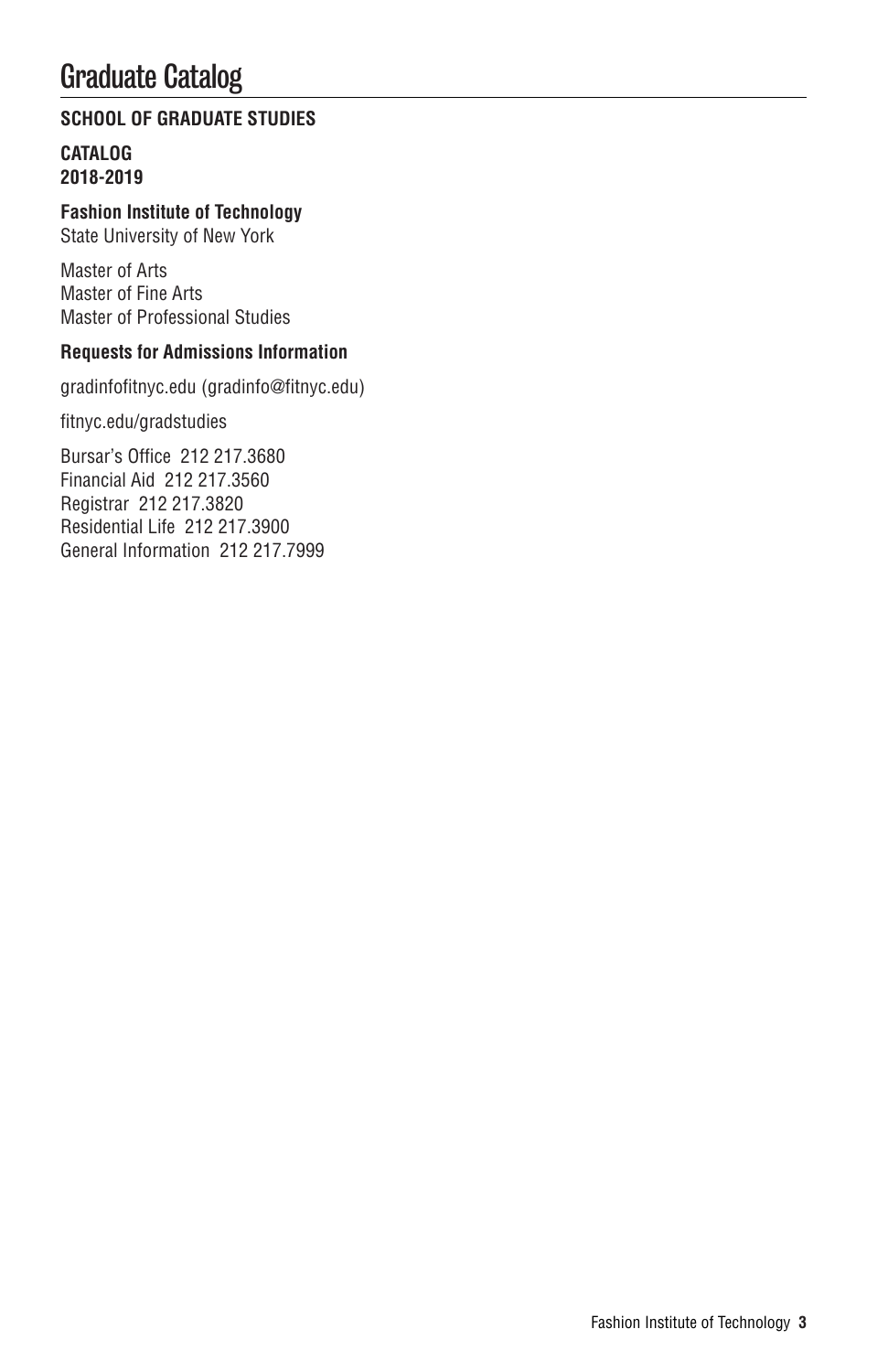# **Welcome**

In the Fashion Institute of Technology's School of Graduate Studies, you will become part of a rich mix of innovative achievers, original thinkers, and industry pioneers. Over its more than 70-year history, FIT has emerged as an internationally recognized innovation center, fostering interdisciplinary initiatives, promoting advanced study and research, partnering in professional education, providing leadership in technology, and nurturing the work of students and faculty.

We continue to expand our programs and our local and international partnerships to keep students abreast of emerging trends.

FIT's distinguished and dedicated graduate faculty provides our students with intellectual challenges balanced by real-world industry experience. Our rigorous Master of Arts, Master of Fine Arts, and Master of Professional Studies programs ensure that each student receives the focused, individual attention that is a hallmark of a superior graduate education.

FIT and New York City set the pace in the fields of design, fashion, advertising, communications, and the arts. As a global center of both culture and commerce, New York offers internationally acclaimed museums, galleries, auction houses, and business resources. FIT puts you at the heart of these creative industries as no other graduate school can.

Our students have access to the State University of New York's extensive resources, as well as FIT's campus offerings. The Gladys Marcus Library features a well-selected collection that supports the college's instructional programs, as well as archives and specialized materials not often found in conventional academic libraries. The world-renowned Museum at FIT, the only museum in New York City dedicated solely to fashion, offers award-winning exhibitions, public programming, and research opportunities.

Students come to FIT with a broad array of experiences and backgrounds and leave with a network of professional relationships that will inform and support their careers for many years. The School of Graduate Studies turns ambition into achievement and can help you reach your professional goals. We look forward to having you join us.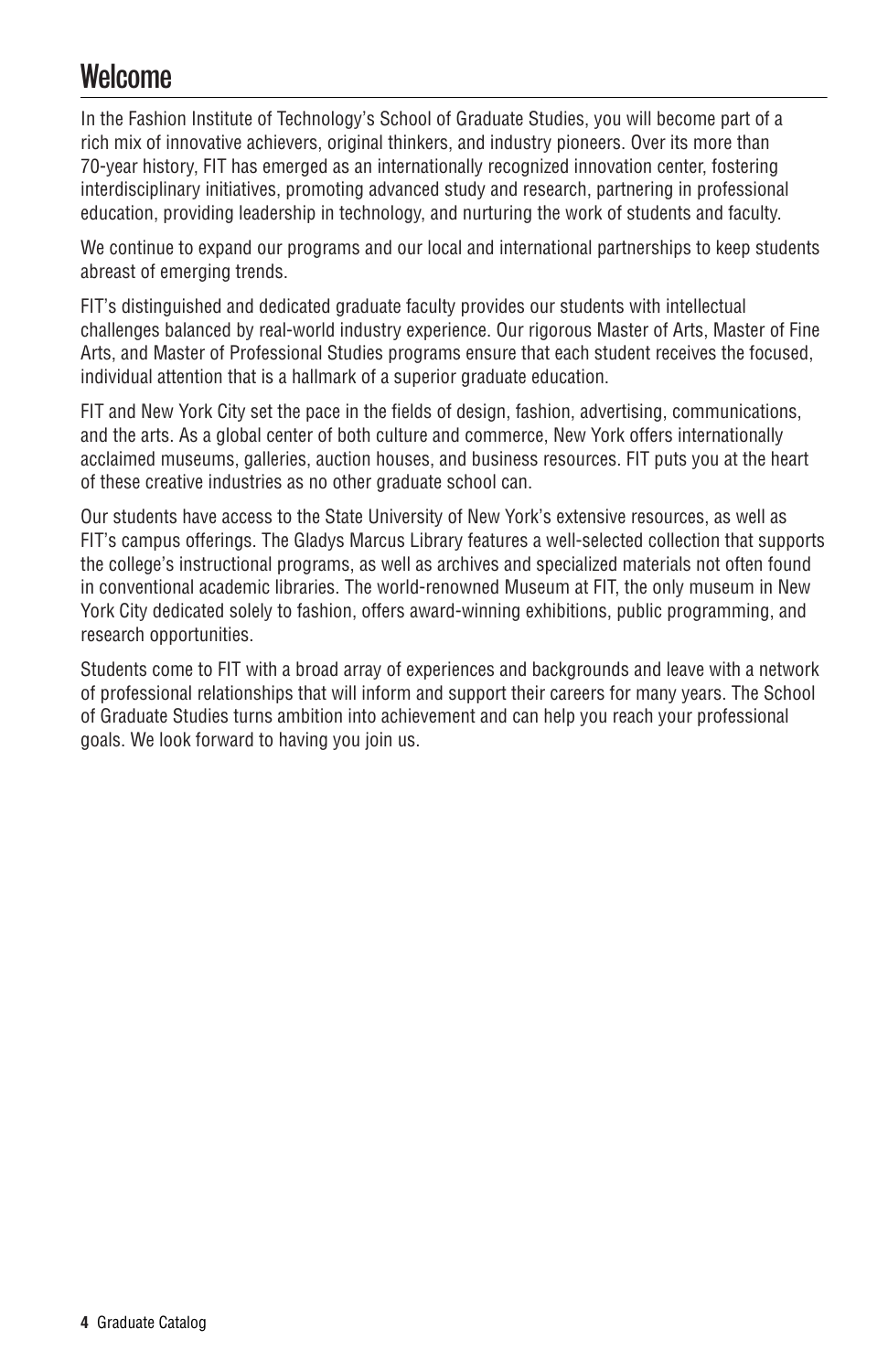# Academic Calendar

### Calendar is subject to change.

### FALL SEMESTER

| <b>Activity</b>                                    | 2017            | 2018            | 2019                 |
|----------------------------------------------------|-----------------|-----------------|----------------------|
| Faculty conferences, registration, and orientation | August 21-27    | August 20-26    | <b>August 19-25</b>  |
| First day of classes                               | August 28       | August 27       | August 26            |
| Labor Day - college closed                         | September 4     | September 3     | September 2          |
| Rosh Hashanah - classes suspend at 4pm             | September 20    | September 9     | September 29         |
| Rosh Hashanah - college closed                     | September 21-22 | September 10-11 | September 30-October |
| Yom Kippur - classes suspend at 4pm                | September 29    | September 18    | October 8            |
| Yom Kippur — college closed                        | September 30    | September 19    | October 9            |
| Thanksgiving recess - college closed               | November 23-26  | November 22-25  | November 28-December |
| Last day of the semester                           | December 21     | December 18     | December 17          |
| New Year's Eve observed - college closed           | December 31     | December 31     | December 31          |

### WINTER SESSION

| <b>Activity</b>                              | 2018       | 2019       | 2020       |
|----------------------------------------------|------------|------------|------------|
| First day of classes                         | January 2  | January 2  | January 2  |
| Martin Luther King, Jr. Day — college closed | January 15 | January 21 | January 20 |
| Last day of the session                      | January 18 | January 17 | January 17 |

# SPRING SEMESTER

| <b>Activity</b>                                                  | 2018             | 2019          | 2020          |
|------------------------------------------------------------------|------------------|---------------|---------------|
| Faculty conferences, registration, and orientation January 24-26 |                  | January 23-25 | January 22-24 |
| First day of classes                                             | January 29       | January 28    | January 27    |
| President's Day - college closed                                 | February 19      | February 18   | February 17   |
| Spring recess - no classes                                       | March 26-April 1 | April 15-21   | April 6-12    |
| Last day of the semester                                         | <b>May 23</b>    | <b>May 20</b> | May 18        |
| Commencement                                                     | May 24           | <b>May 23</b> | <b>May 21</b> |
| Memorial Day - college closed                                    | May 28           | <b>May 27</b> | <b>May 25</b> |

# SUMMER SESSION 1/SUMMER SESSION 2

| <b>Activity</b>                       | 2018          | 2019          | 2020    |
|---------------------------------------|---------------|---------------|---------|
| First day of summer session 1 classes | <b>May 29</b> | <b>May 28</b> | May 26  |
| Last day of summer session 1 classes  | July 2        | July 1        | June 29 |
| Independence Day — college closed     | July 4        | July 4        | July 4  |
| First day of summer session 2 classes | July 9        | July 8        | June 30 |
| Last day of summer session 2 classes  | August 2      | August 1      | July 27 |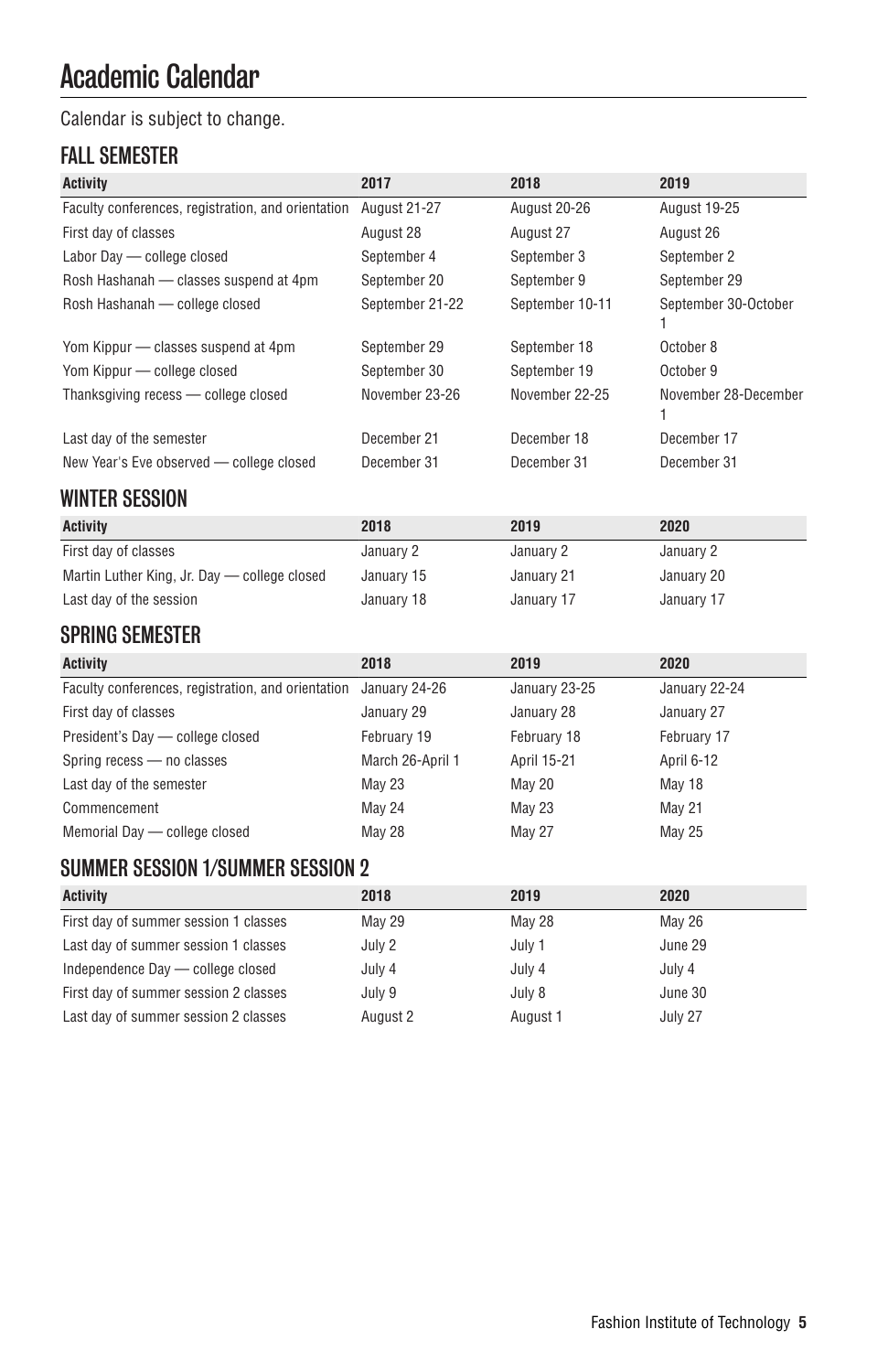# The College

Known worldwide as the leading institution of fashion education, the Fashion Institute of Technology (FIT) is also an internationally renowned State University of New York college of art and design, business and technology. Offering 49 programs leading to the AAS, BFA, BS, MA, MFA, and MPS degrees, FIT is committed to blending an academic experience with a career-focused curriculum. Our graduates leave with professional skills and broad-based knowledge, enabling them to achieve notable success.

The college's faculty is drawn from New York City's industry experts, at the forefront of their respective fields, who infuse a hands-on teaching approach with real-world expertise. FIT's faculty helps to ensure that our schools and programs evolve and adapt apace with industry.

New York City is FIT's campus, playground, and muse. World capital of fashion, business, design, and the arts, the city provides students with exposure to these industries, and FIT nurtures these connections through guest lectures, industry partnerships, and field studies. Located in the Chelsea neighborhood of Manhattan, the college offers easy access to major museums, galleries, auction houses, design studios, and the retail industry. FIT's multi-building complex comprises a full city block, and the campus is easily accessible by subway, bus, and commuter rail lines.

As FIT defines its future educational goals, it continues to reflect on its original mission. In setting out to create "the MIT for the fashion industries," FIT's founders were clear on the college's purpose, and the institution remains unique in its history and in its educational offerings. Just seven years after its 1944 founding, FIT became one of the first community colleges under the State University of New York empowered to grant the Associate in Applied Science degree.

As the curricula expanded beyond fashion and its more broadly defined industries, including design, business, and communications, changes in FIT's degree program offerings were also made. In 1975, an amendment to the education law of New York State was approved, permitting the college to confer Bachelor of Fine Arts and Bachelor of Science degrees. Four years later, another amendment was approved, authorizing the granting of master's degrees. The first Master of Arts programs were introduced in 1985, the first Master of Professional Studies degree was added in 2000, and the Master of Fine Arts degree was introduced in 2010. Today, there are approximately 10,000 students at FIT, including 200 graduate students, attending classes day and evening, year-round, in New York City, online, and in the college's international programs. With each new program, whether professional certificate, associate, bachelor's, or master's, FIT continues to serve the needs of students seeking advanced education in specific fields of study.

FIT is a public institution, receiving its principal financial support from the State and City of New York. The college is governed by its own Board of Trustees, all of whom are active professionals committed to the development of talent and the advancement of industry. The college's local sponsorship comes from the New York City Department of Education in cooperation with the FIT Foundation. It is accredited by the Middle States Commission on Higher Education, the National Association of Schools of Art and Design, and the Council for Interior Design Accreditation.

FIT is firmly committed to creating an environment that will attract and retain people of diverse racial and cultural backgrounds. By providing a learning and working environment that encourages, utilizes, respects, and appreciates the full expression of every individual's ability, the FIT community fosters its mission and grows because of its rich, pluralistic experience.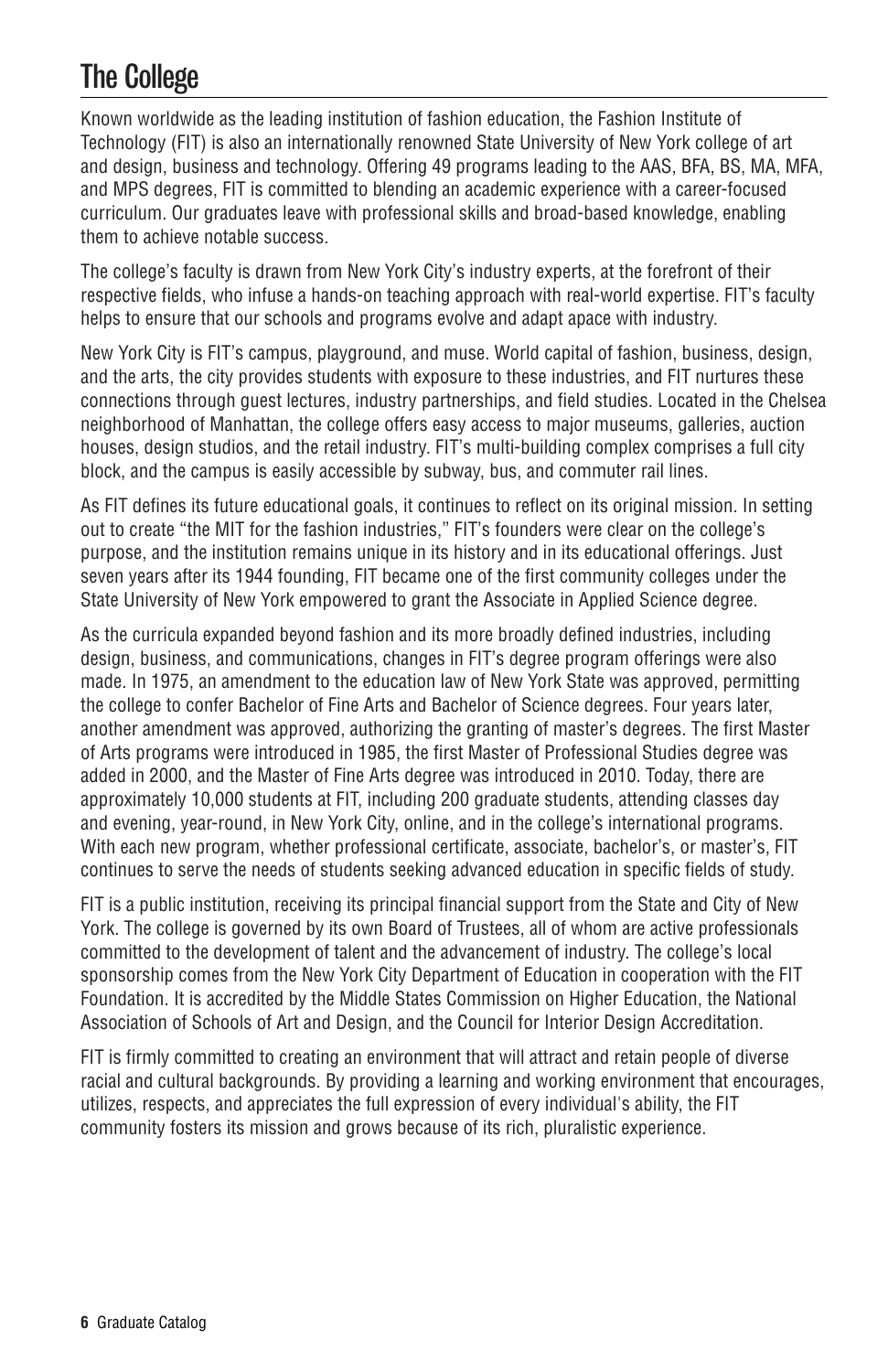FIT is committed to prohibiting discrimination in its employment, programs, and activities, whether based on race, color, national origin, sex, gender, gender identity, religion, ethnic background, age, disability, marital status, sexual orientation, military service status, genetic information, pregnancy, familial status, citizenship status (except as required to comply with law), or any other criterion prohibited by applicable federal, state, or local laws. Inquiries regarding the nondiscrimination policy may be directed to the Affirmative Action Officer/Title IX Coordinator, 212 217.3360, titleix@fitnyc.edu.

### FIT MISSION

FIT prepares students for professional excellence in design and business through rigorous and adaptable academic programs, experiential learning, and innovative partnerships. A premier public institution in New York City, FIT fosters creativity, career focus, and a global perspective and educates its students to embrace inclusiveness, sustainability, and a sense of community.

#### FIT'S Vision

FIT will be globally celebrated as the institution where students, scholars, and teachers cross traditional disciplinary boundaries to stimulate innovation, partner with creative industries worldwide, and develop innovative design and business solutions. By focusing on the three major goals, FIT will become stronger by conscious design and be known as a strategic organization one that applies available resources to greatest effect to achieve its vision.

#### 1. **Academic and Creative Excellence**

FIT will provide a rigorous learning experience built on the highest standards of academic and scholarly excellence, an environment that promotes creativity and experimentation, and diverse experiential learning with a variety of industry partners.

#### 2. **An Innovation Center**

The college will work with industries worldwide to help address key challenges, build an even stronger culture of innovation and entrepreneurship at FIT, and establish collaborations that translate creative ideas into action.

#### 3. **An Empowered Student Community**

FIT will build an inclusive community in which students engage with, learn from, and inspire one another—discovering how their differences and similarities promote creativity, intellectual and personal growth, and understanding.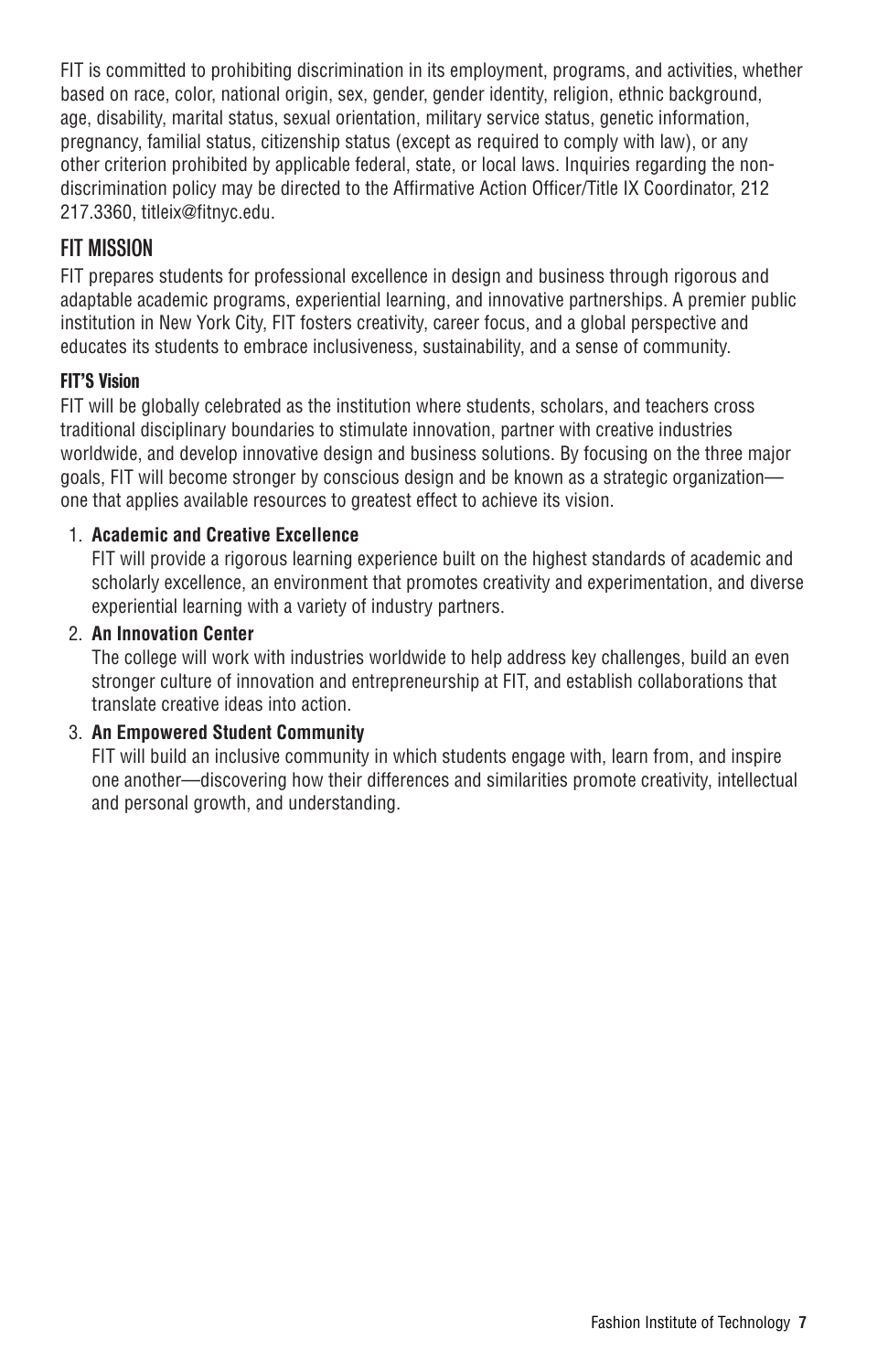# Campus and Facilities

FIT's nine-building campus is located in the Chelsea neighborhood of Manhattan, an area filled with galleries, shops, cafés, museums, restaurants, and theaters catering to New York's eclectic cultural scene. The campus comprises numerous computer labs, design and production studios, athletic facilities, the Gladys Marcus Library, and The Museum at FIT, which houses one of the world's most important collections of costume and textiles. FIT has four residence halls—three on campus and one close by on West 31st Street—offering single-, double-, triple-, and quadoccupancy rooms and apartments.

### SHIRLEY GOODMAN RESOURCE CENTER

#### School of Graduate Studies

#### fitnyc.edu/gradstudies

The school is primarily located on the third, fourth, and sixth floors of the Shirley Goodman Resource Center. Graduate Studies facilities located in the Goodman Center include:

- meeting facilities for student use;
- a fully equipped conservation laboratory;
- a multipurpose laboratory for conservation projects and the dressing of mannequins;
- specialized storage facilities for costume and textile materials;
- a graduate student library reading room with computers, reference materials, and copies of past classes' qualifying papers;
- specialized wireless classrooms, model stands, easels, and drafting tables.

The graduate programs also use the special facilities and collections of the Gladys Marcus Library and The Museum at FIT to enrich their offerings.

#### Gladys Marcus Library

#### fitnyc.edu/library

Located on the fourth, fifth, and sixth floors of the Shirley Goodman Resource Center, the library provides a collection of more than 300,000 print, non-print, and digital resources. The newspaper and periodical collection includes over 500 current subscriptions, with a specialization in international design and trade publications, and the Digital Library contains more than 90 searchable databases hosted by FIT, the New York State Library, and SUNYConnect. Most of these databases are available remotely, via login, 24 hours a day. The library also offers specialized resources supporting the college's educational offerings, such as clipping files, fashion and trend forecasting services, runway show DVDs, and sketch collections.

The library's fourth floor contains a library instruction classroom, Research and Instructional Services, and Special Collections. The fifth floor serves as the principal book collection of the library and also houses a graduate reading room, a Mac lab, PC workstations, and a scanning center. The sixth floor holds designer and fashion files, forecasting services, "look books," microfilm, the newspaper and periodical collection, and a "smart" classroom for information literacy instruction. Mac and PC computer workstations, printers, scanners, and self-service copiers are located throughout the library.

Special Collections houses rare books and materials, including all titles in the library's collection that predate 1860, and selected titles dating from 1860 to the present, singled out for their aesthetic qualities, fragile condition, rarity, or value. Special Collections covers such subjects as architecture, art, decoration and ornament, dressmaking, fashion, interior decoration,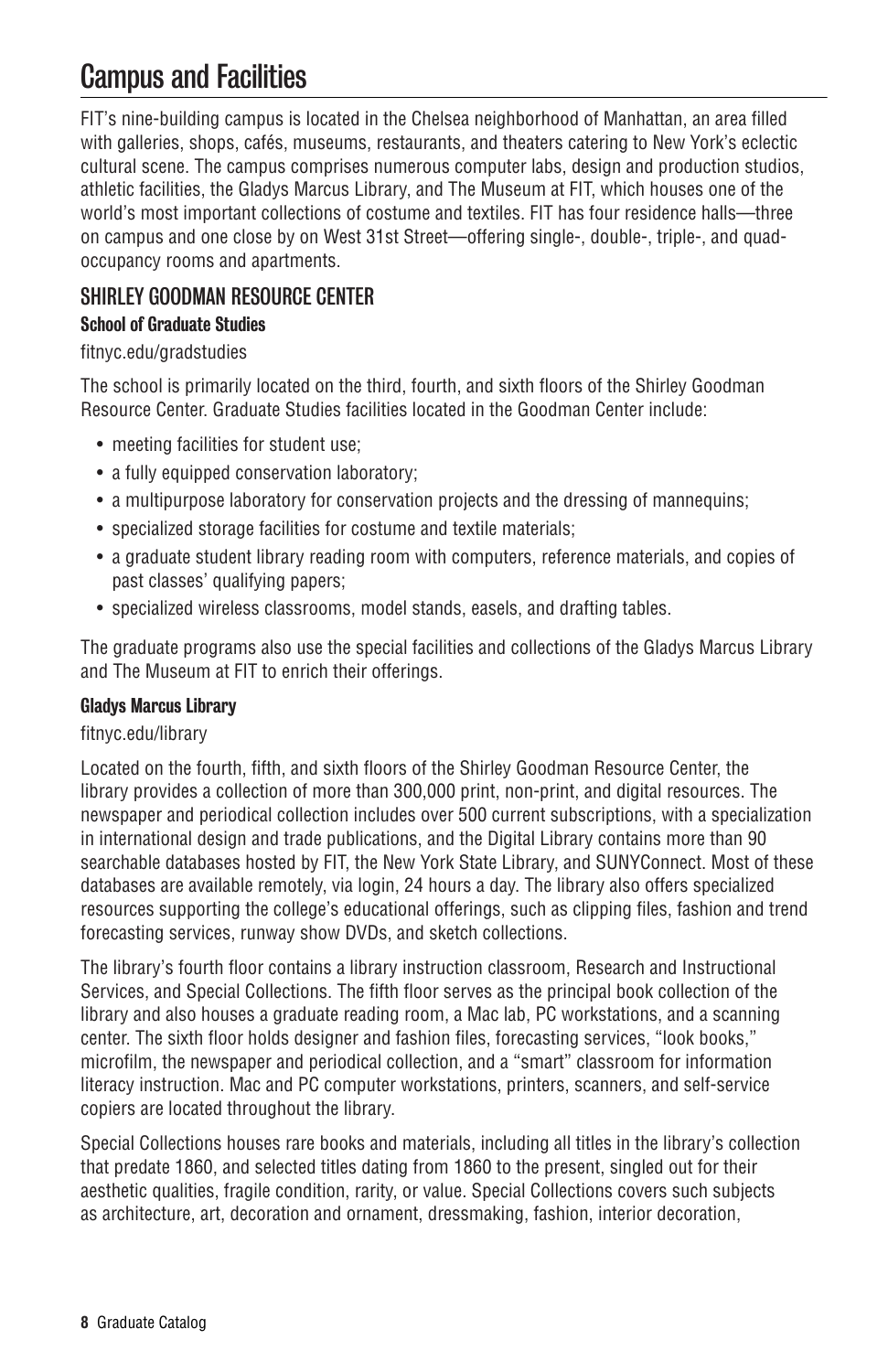regional costume, tailoring, textile design, the textile industry, and textile science. It also includes archives, original fashion sketches, photographs, portfolios of plates, and scrapbooks containing biographical material on designers and companies. Special Collections is accessible by appointment only, including evenings and weekends.

Some highlights of Special Collections include:

- corporate and personal archives, including B.H. Wragge, Inc., David Dubinsky, *Esquire*, and an FIT historical collection;
- Fashion for America!, which includes reproductions of 4,500 original fashion sketches, representing more than 50 designers and houses;
- periodicals such as *Gazette du Bon Ton* (1912-25), *Harper's Bazaar* (1867-1939), *Les Idées Nouvelles de la Mode* (1922-32), and *Vogue* (1916-39);
- sketches by/from Bergdorf Goodman, Berley Studio, Cardinal Fashion Studios, Davidow, Lady Duff-Gordon (known as Lucile, c.1908-19), the Frances Neady Fashion Illustrations Collection, Sophie Gimbel, Bill and Hazel Haire, Joseph Love, Inc., Muriel King (c.1932-45, including costumes designed for Katharine Hepburn, Ginger Rogers, and Margaret Sullavan), Harriet Meserole, Max Meyer, Frederick Milton, Florence Schatken, and Whittingham and Humphreys (1888-1914);
- WPA scrapbooks of picture sources.

#### The Museum at FIT

#### fitnyc.edu/museum

The Museum at FIT is a specialized fashion museum, dedicated to advancing knowledge of fashion through exhibitions, publications, and public programs. To achieve its mission, the museum collects, conserves, documents, exhibits, and interprets fashion. Founded in 1969, the museum was installed in the current building in 1974, and exhibitions began to be presented in 1975. Its permanent collection now encompasses some 50,000 garments and accessories from the 18th century to the present. Important designers such as Adrian, Balenciaga, Chanel, and Dior are represented. The collecting policy of the museum focuses on aesthetically and historically significant "directional" clothing, accessories, textiles, and visual materials, with an emphasis on contemporary avant-garde fashion. A fully equipped conservation laboratory assures specialized care and preservation of the collection, as well as innovative methods of presentation. A photographic studio provides documentation of the collection, as does the collections management database. Hundreds of specialized classes and tours utilize the museum's collection every year, as do many designers and scholars.

The museum is best known for its innovative and award-winning exhibitions, such as *Denim: Fashion's Frontier, Fairy Tale Fashion, Fashion Underground: The World of Susanne Bartsch*, and *Global Fashion Capitals*. Major exhibitions are presented in the Special Exhibitions Gallery on the lower level. In addition, every six months, a new selection of objects from the permanent collection is put on display in the Fashion and Textile History Gallery, the only such venue in the United States. Each exhibition in this gallery surveys approximately 250 years of fashion by focusing on topics such as fashion and politics, eco-fashion, and seduction. The museum's third exhibition venue, Gallery FIT, is devoted to student and faculty shows, including an annual collaboration between the museum and FIT's MA program in Fashion and Textile Studies. Every year, approximately 100,000 visitors come to the museum, which is free and open to the public Tuesday through Friday, noon to 8 pm, and Saturdays from 10 am to 5 pm.

The museum's Fashion Culture program presents numerous lectures, conversations, tours, and other events. In addition, it presents an annual Fashion Symposium, which brings together internationally known scholars, curators, and fashion professionals.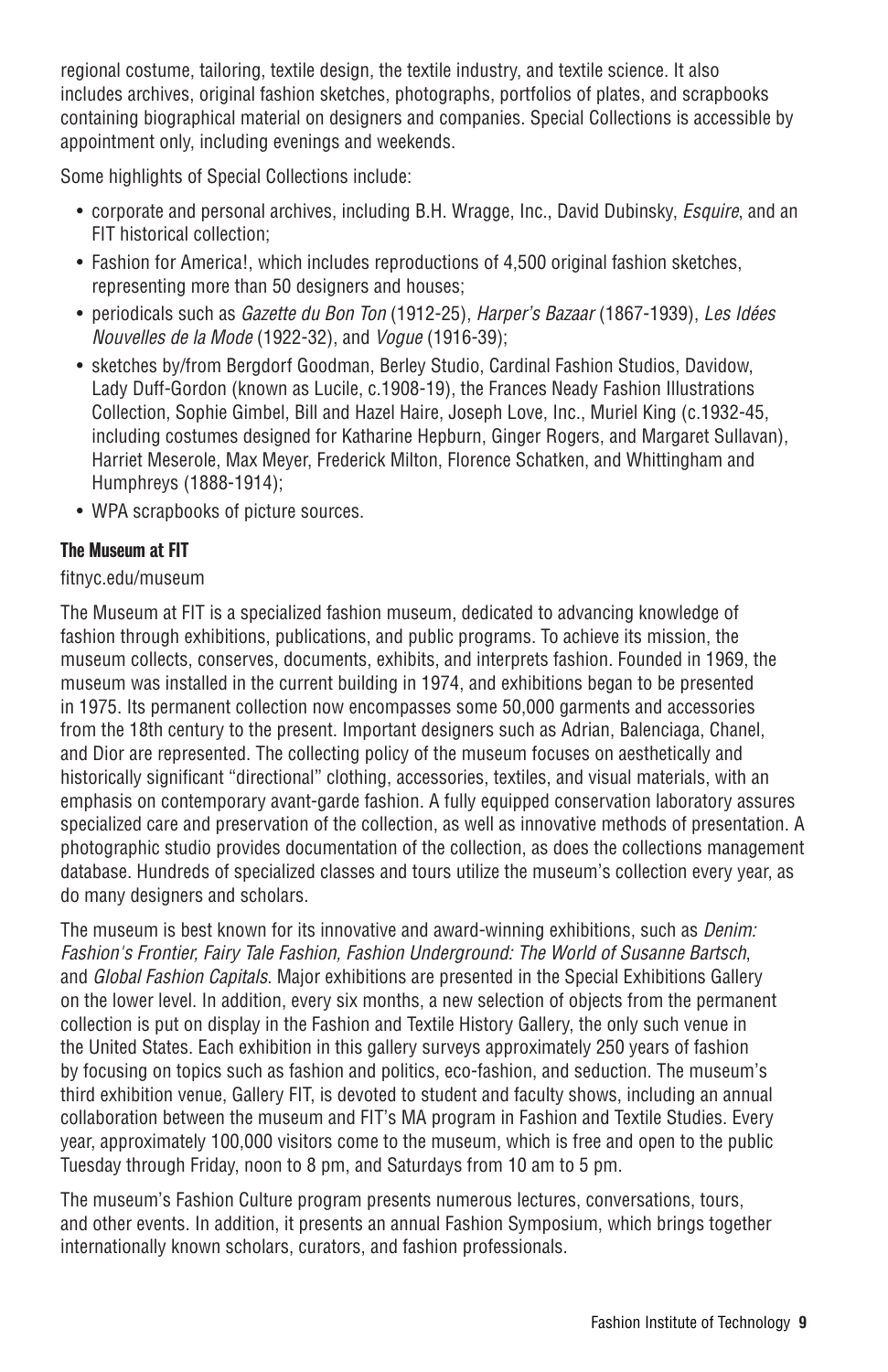### DAVID DUBINSKY STUDENT CENTER

Throughout the eight-story David Dubinsky Student Center are lounges, a game room, the student radio station, the Style Shop (the student boutique on the first floor), student government and club offices, arts and crafts studios, a comprehensive health center, the Lari and Barbara Stanton Fitness Center, the counseling center, and an outdoor sitting area. Financial Aid Services, Educational Opportunity Programs, and Disability Support Services/FIT-ABLE offices are also located here. In addition, the student center houses 50,000 square feet of laboratories and studios, including the Annette Green Fragrance Foundation Studio, a professionally equipped fragrance lab that is the only one of its kind on a U.S. college campus, and provides an environment for fragrance development. The street-level dining hall features a variety of food stations and a wide range of menu options, as well as a full-service Starbucks. The Barnes & Noble at FIT bookstore is located on the lower level. Students are encouraged to take advantage of the full range of services and activities offered by the Department of Student Life, located on the seventh floor.

### FRED P. POMERANTZ ART AND DESIGN CENTER

The Fred P. Pomerantz Art and Design Center houses photography studios and darkrooms, painting and printmaking rooms, a sculpture studio, a graphics laboratory, and a model-making workshop. Specially equipped studios provide creative work areas for students in the fine and applied arts. The graphics laboratory, Print/FX Graphics Lab, provides a controlled and calibrated computer environment in which students can prepare digital files for printed output. The laboratory includes high-resolution, large-format printers to accommodate photography, presentation graphics, overlays and specialty graphics, banners, posters, displays, fine art, textile proofs, and CAD prints. The laboratory is also equipped with slide duplication, scanning, wire-binding, and laminating capabilities. On the first floor is the Katie Murphy Amphitheatre, used for both student presentations and industry events.

### MARVIN FELDMAN CENTER AND THE BUSINESS AND LIBERAL ARTS CENTER

These two buildings house academic and specialized classrooms, laboratories, design studios, and the Morris W. and Fannie B. Haft Theater.

These buildings also house the academic and administrative offices for the School of Art and Design, the School of Liberal Arts, and the Jay and Patty Baker School of Business and Technology. The Feldman Center is home to the Registration Center, the Registrar, Admissions, the Academic Advisement Center, the Writing Studio, and the Office of International Student Services.

#### Peter G. Scotese Computer-Aided Design and Communications Center

Students have access to Mac and PC labs with specialized peripheral equipment. Software applications include Adobe Creative Suite (Photoshop, Illustrator, InDesign, GoLive, and Acrobat). In addition, internet access and web applications are supported by Macromedia Studio MX (Dreamweaver, Flash, Fireworks, Freehand, and Cold Fusion), Macromedia Director, and Shockwave Studio. Proprietary software from such industry leaders as Gerber (AccuMark) and Lectra (U4ia, Modaris, PrimaVision, Kaledo) is used by students, in addition to NedGraphics Fashion Studio, Colour Matters, Pointcarré, AutoCAD, Final Cut Studio Pro, Rhino, Solidworks, 3D Studio Max, and others. Open labs are available to support instruction on these systems and programs. The Peter G. Scotese Center is also open to industry members for computer training and industry-specific workshops.

The state-of-the-art facilities in this center allow art and design students to explore technology and its use in the design of textiles, toys, interiors, fashion, advertising, graphics, and packaging, as well as photography and computer graphics. Various computer laboratories are used for liberal arts coursework in English, educational skills, science, social sciences, and mathematics. Students also use these labs for the study of textile development, patternmaking, and marker making.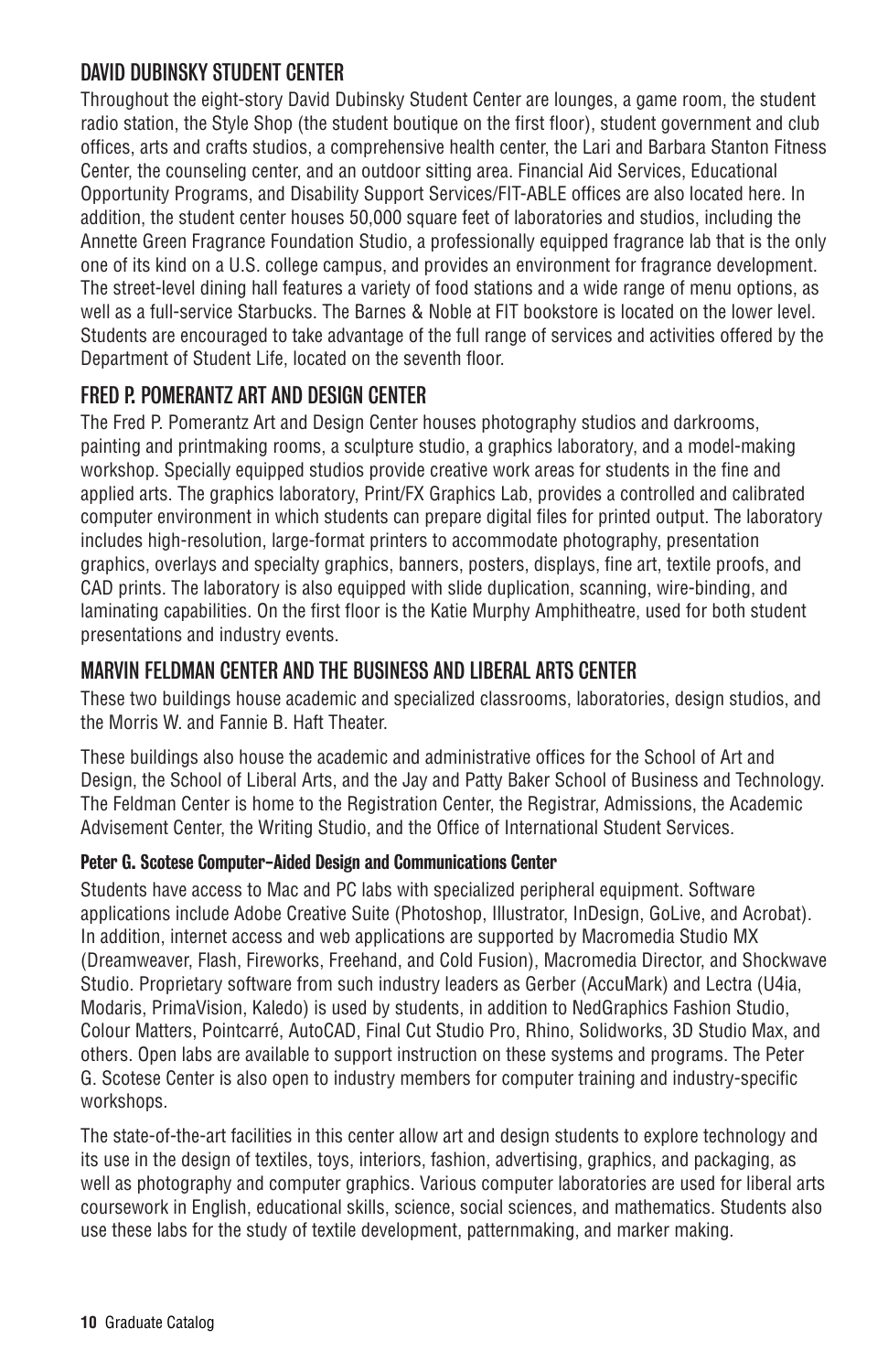#### Design/Research Lighting Laboratory

This educational and professional development facility provides the opportunity to study lighting design through experimentation and firsthand observation using a computer-programmable lightcontrol system. Students in the graduate school's Exhibition Design and Sustainable Interior Environments programs use this facility, along with several undergraduate majors.

#### Fabrics and Findings Laboratory

A facility of the School of Art and Design, this laboratory replicates the resources and current methods used by professional fashion designers. It provides students with a hands-on experience of the same techniques used by working designers to create fashion collections. Lab materials are updated seasonally.

#### CONFERENCE CENTER AT FIT

The Conference Center at FIT features state-of-the-art conference and training rooms for industry seminars and workshops. The Conference Center also houses the John E. Reeves Great Hall, a nearly 6,400-square-foot venue for fashion shows, lectures, exhibitions, trade shows, and other events.

#### CLERY STATEMENT

 The safety and well-being of FIT's students, faculty, staff, and visitors is of paramount importance. Pursuant to the Jeanne Clery Disclosure of Campus Security Policy and Campus Crime Statistics Act, FIT publishes an annual report containing crime statistics and statements of security policy, accessible online at: https://www.fitnyc.edu/safety/statistics/. A paper copy of the report will be provided upon request by contacting Public Safety's administrative office number at 212 217.4999.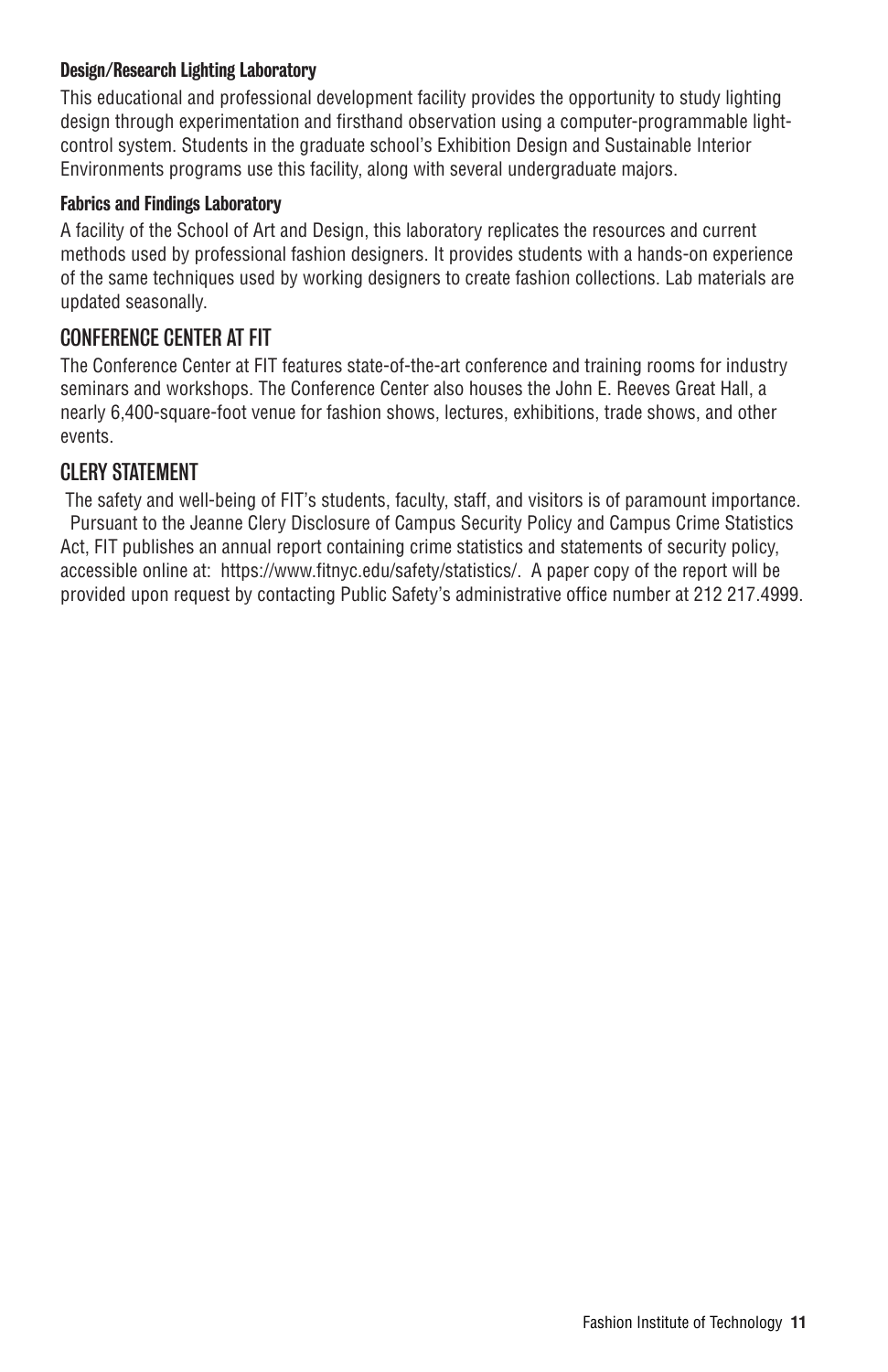# FIT and New York City

FIT's location places its students at the heart of the fashion, advertising, visual arts, design, business, and communications industries. FIT views New York City as a laboratory for learning and living, and the college makes use of the city's unparalleled cultural and commercial resources to enrich its programs and enhance each student's opportunity for personal and professional growth. Frequent visits by students to design studios, museums and galleries, production and distribution centers, and retail establishments complement the regular visits to FIT's campus by business leaders who discuss current trends, new developments, and technological changes. Class projects take students to the city's numerous museums, libraries, galleries, studios, workrooms, and showrooms.

Industry research and development, seminars, job placements, workshops, executive forums, and many other activities are enhanced by their location in New York City. FIT's extensive internship program provides students with vital professional experience.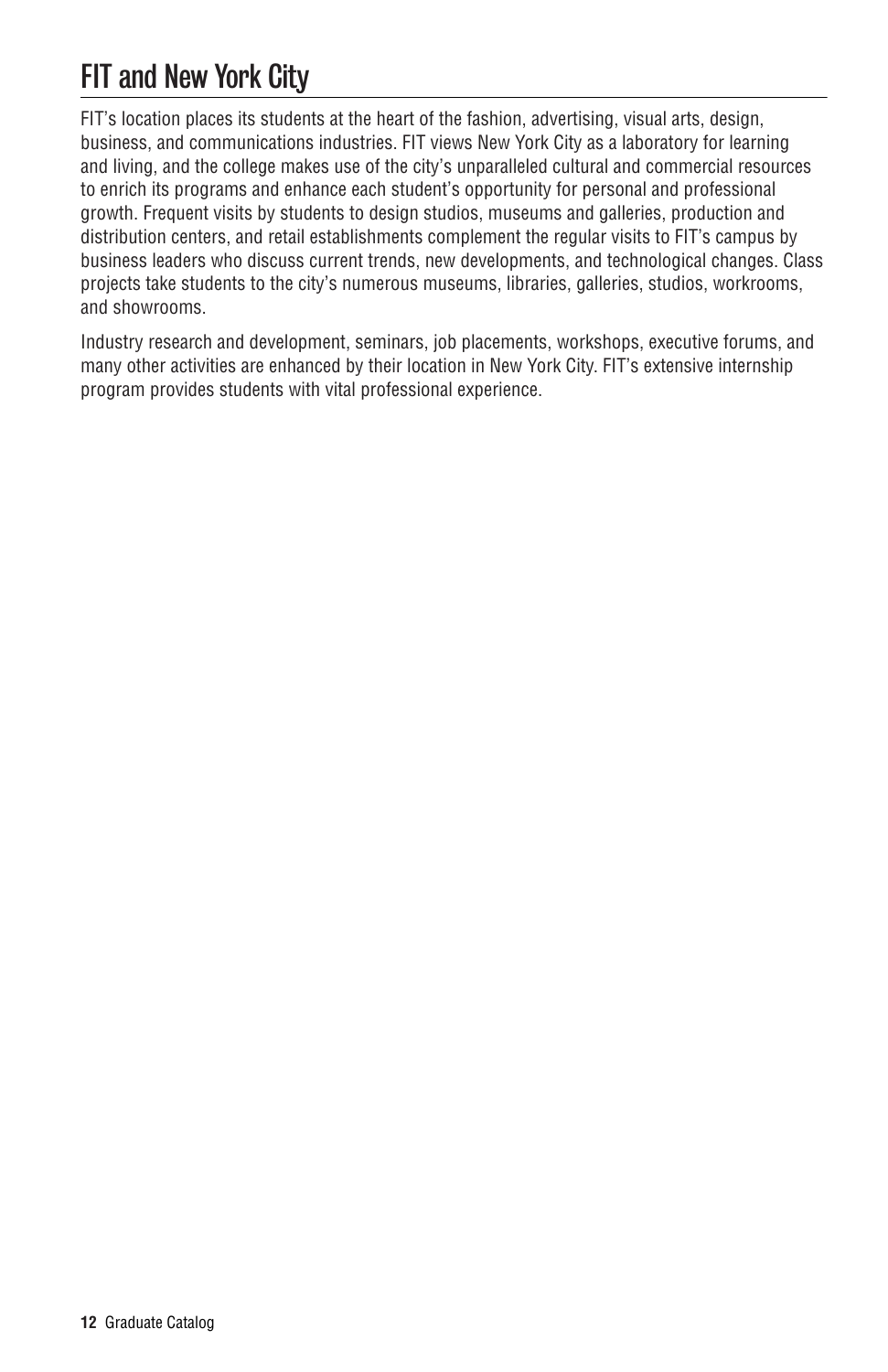# School of Graduate Studies

Providing an advanced course of study in disciplines closely tied to the creative and business industries, the School of Graduate Studies offers four Master of Arts (MA) programs, two Master of Fine Arts (MFA) programs, and two Master of Professional Studies (MPS) programs. Highly focused and professionally oriented, FIT's graduate programs provide students with the opportunity to develop critical thinking capability, eloquent and effective communication skills, creative business acumen, and technical expertise.

Our graduates are highly sought after in their fields. The majority of MA and MFA program graduates are currently employed in creative professions. Working as curators, registrars, educators, conservators, auction house and art gallery staff, and corporate curators and advisors, graduates in Art Market and Fashion and Textile Studies: History, Theory, Museum Practice have found positions at the Guggenheim Museum, Christie's, Seoul Auction House, the Metropolitan Museum of Art, The Museum of Modern Art, the Asia Society, and the Smithsonian Institution. Those enrolled in the studio-intensive programs of Exhibition and Experience Design and Illustration graduate with a highly competitive portfolio, a strong network of industry contacts, and relevant experience. Students in the Global Fashion Management and the Cosmetics and Fragrance Marketing and Management MPS programs are already established in their fields and maintain fulltime employment in the industry while working toward their degree, which provides the basis for advancement to positions of greater managerial responsibility.

#### School of Graduate Studies Mission Statement

The School of Graduate Studies:

- provides accessible, student-centered graduate education in the specialized fields of art, design, business, and technology;
- instills in its students the expertise and confidence to make significant, creative contributions to their professional environments;
- fosters leadership and innovative thinking through scholarship, research, and professional development;
- facilitates cross-disciplinary opportunities for its students and faculty;
- acts as an interdisciplinary center of academic and creative excellence that anticipates the evolving needs of the communities, industries, and institutions it serves;
- strengthens global educational partnerships through curricular innovation and faculty and student exchange.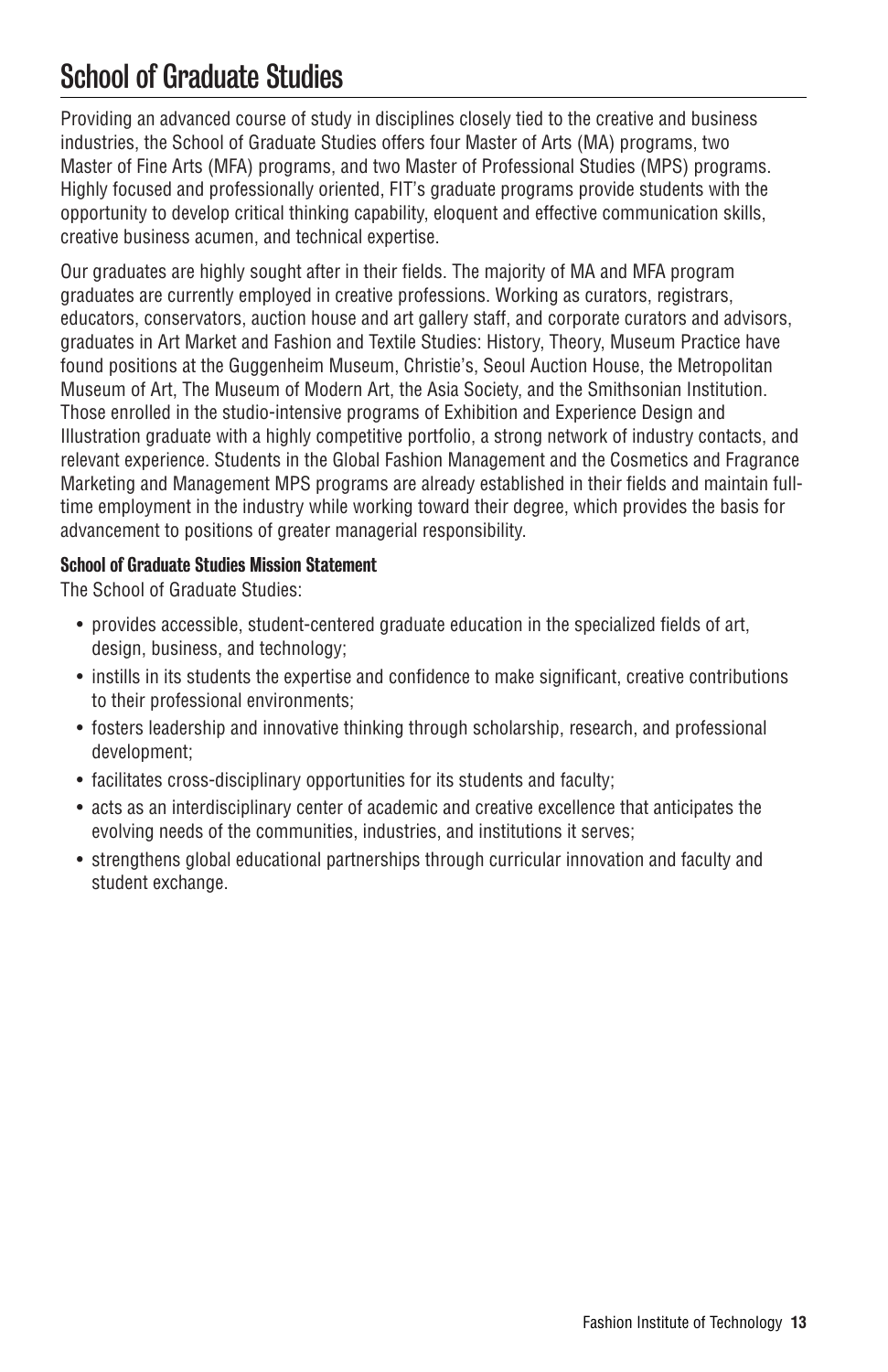# Teaching and Learning

### **FACULTY**

FIT's approach to teaching combines theory and practice in all the disciplines; students are provided with a curriculum that blends critical thinking and creative problem-solving challenges with a hands-on, real-world-based education. Faculty are required to have extensive experience in diverse fields, enabling them to integrate their continuing professional activities into their teaching. They contribute to the development of the design and business professions through their participation in conferences, exhibitions, and publications and are often sought by the media as experts in their fields. In addition to regular faculty, working professionals also serve as advisors, visiting critics, and guest lecturers.

The college is committed to faculty development through its Center for Excellence in Teaching and the Teaching Institute, which support faculty research and professional development. These facilities provide instructional support to faculty as they work to develop innovative teaching methodologies and integrate developing technologies into their curricula. Regular mentoring programs bring together faculty for discussions on effective teaching and learning.

### ADVISORY GROUPS

Many FIT programs are supported by an advisory group of professionals in the field, often drawn from the college's well-placed alumni. Using their work experience as the basis for consultation, group members work with faculty to ensure that the curricula remain current. They arrange for student field work and help students identify internship and career possibilities. Advisory groups also plan seminars on the latest technological and theoretical advancements and work to maintain close ties between industry and the college.

FIT's location places its students at the heart of the fashion, advertising, visual arts, design, business, and communications industries. FIT views New York City as a laboratory for learning and living, and the college makes use of the city's unparalleled cultural and commercial resources to enrich its programs and enhance each student's opportunity for personal and professional growth. Frequent visits by students to design studios, museums and galleries, production and distribution centers, and retail establishments complement the regular visits to FIT's campus by business leaders who discuss current trends, new developments, and technological changes. Class projects take students to the city's numerous museums, libraries, galleries, studios, workrooms, and showrooms.

Industry research and development, seminars, job placements, workshops, executive forums, and many other activities are enhanced by their location in New York City. FIT's extensive internship program provides students with vital professional experience.

# Alumni of FIT

FIT graduates continue to be active participants in the college's educational objectives in a variety of ways, including through participation in alumni events through the Office of Alumni Relations and advisory groups. Alumni share their expertise with students and exchange ideas with emerging professionals in their fields.

### THE FIT ALUMNI ASSOCIATION

All FIT alumni are welcome to become members of the association. This group works closely with the college and the FIT Foundation to stimulate interest among professional industry leaders, to assist with curriculum development, and to contribute annually to the library, scholarship, and student housing funds. Members nurture professional and social affiliations begun in their years at FIT while striving to establish educational and professional rapport with current students. The association presents the Mortimer C. Ritter Award and the Marvin Feldman Award to outstanding alumni with at least five years of professional excellence.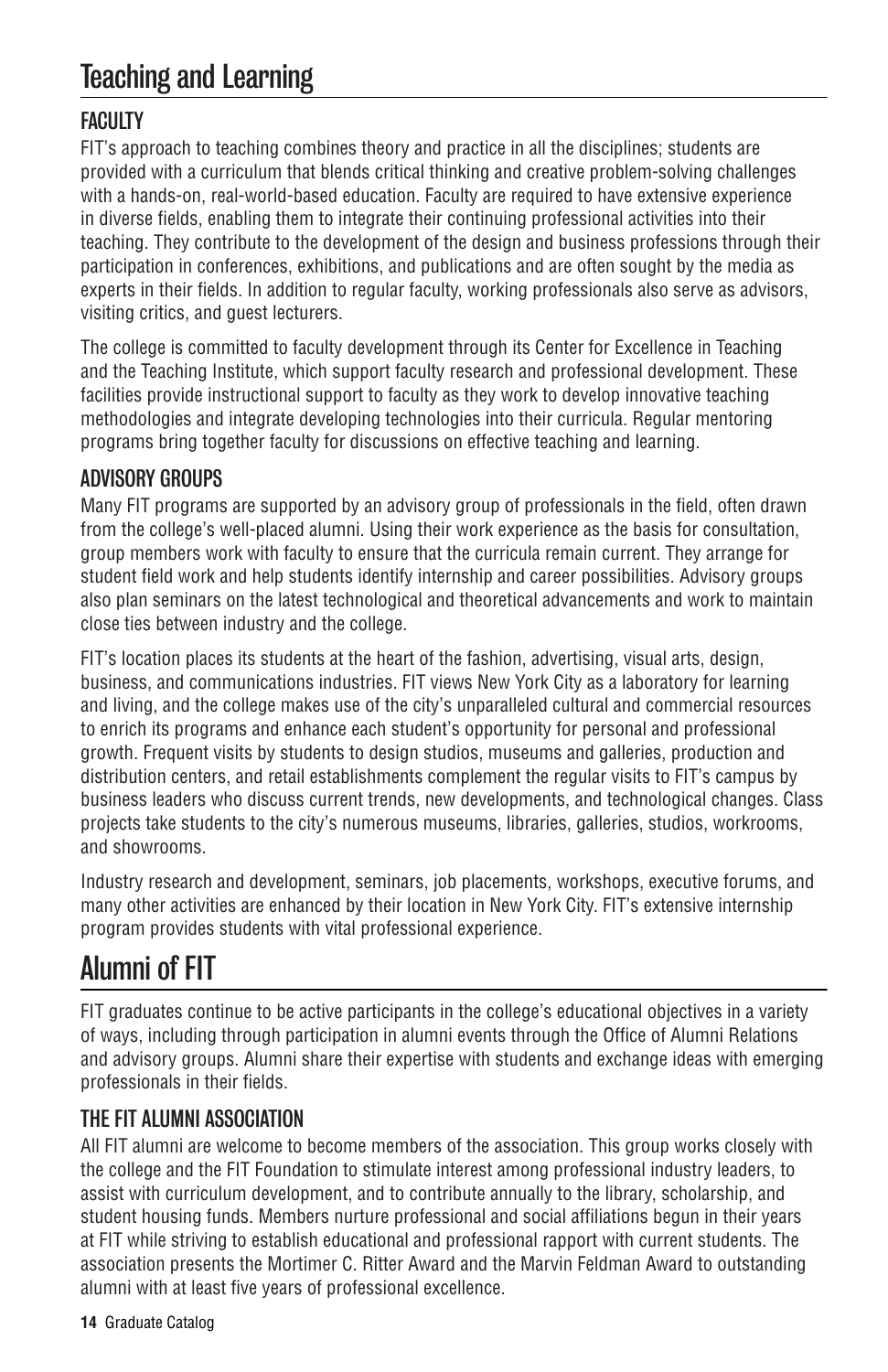# Admissions

- Selection of Applicants (p. 16)
- International Students (p. 18)
- Veterans and Selective Service (p. 19)
- Visits to the College (p. 19)
- Requests for Admissions Information (p. 103)
- Additional Information (p. 20)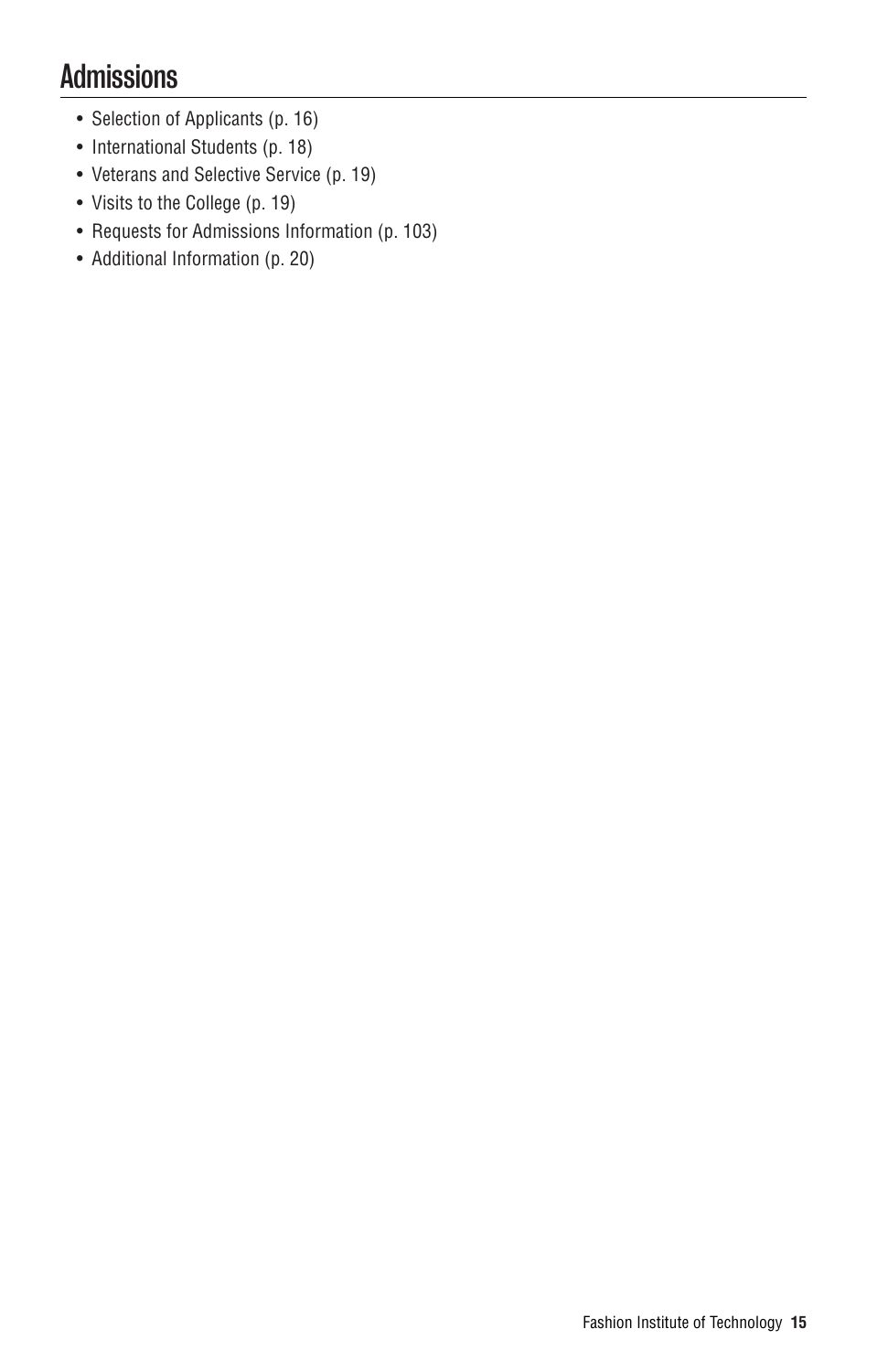# Selection of Applicants

For general admission questions, please contact carole\_desantis@fitnyc.edu.

**1. A completed application** may be submitted exclusively online from September 15-February 15; there are no spring admissions. Applications submitted will receive a response within 4-6 weeks following the February 15 priority deadline. Applications accepted after February 15 will receive a reply as space permits. Applications will not be reviewed until all necessary elements are received.

#### **2. Resume and Essay**

In a brief essay, discuss your choice of program and reasons for interest, including pertinent work and travel experience. Also include your future professional objectives.

#### **3. Transcripts**

Applicants must hold a baccalaureate degree in an appropriate major from an accredited college or university with a cumulative GPA of 3.0 or greater. Transcripts may be uploaded with your application; however, you must submit an official transcript in its original sealed envelope. These can be mailed to:

School of Graduate Studies, Room E315 Fashion Institute of Technology 227 W. 27th Street, New York, NY 10001-5992

FIT will accept electronic transcripts from the following approved vendors: Parchment Naviance by Hobson

#### **Guidelines for International Student Credentials**

All applicants educated outside the U.S. are required to have their credentials from those schools evaluated by World Education Services (WES). To ensure that your evaluation includes all of the information that FIT requires, please note:

FIT's requirements may differ from WES's country-specific requirements. All schools listed on FIT's application and resume/CV must all be listed on WES's application as well. For FIT's instructions and requirements go to: wes.org/fitgrad/. For questions or problems regarding document submission, please email WES at FIT@wes.org. ATTENTION: WES evaluations constitute non-binding advisory opinions only. Where FIT's assessment of any credential(s) differs from that of WES, FIT makes all final determinations regarding course/grade/credit/GPA equivalencies and degree equivalencies.

Applicants with three-year bachelor's degrees:

Regardless of the outcome of the WES evaluation, FIT does not recognize the three-year bachelor's degree (from India, for example) as equivalent to a U.S. bachelor's degree.

For more information on application requirements , please visit http://www.fitnyc.edu/graduatestudies/apply/

#### **Program-Specific Admission Requirements**

#### **Art Market**

Applicants must present the Graduate Record Examination (GRE). Forward scores to the School of Graduate Studies (code 2257-5199).

Minimum of four college-level courses in art history.

Minimum of two years of college coursework in a foreign language appropriate to the chosen field of study. If you do not meet the foreign language requirement, you may be granted conditional acceptance requiring fulfillment of the coursework by the end of the second semester of study.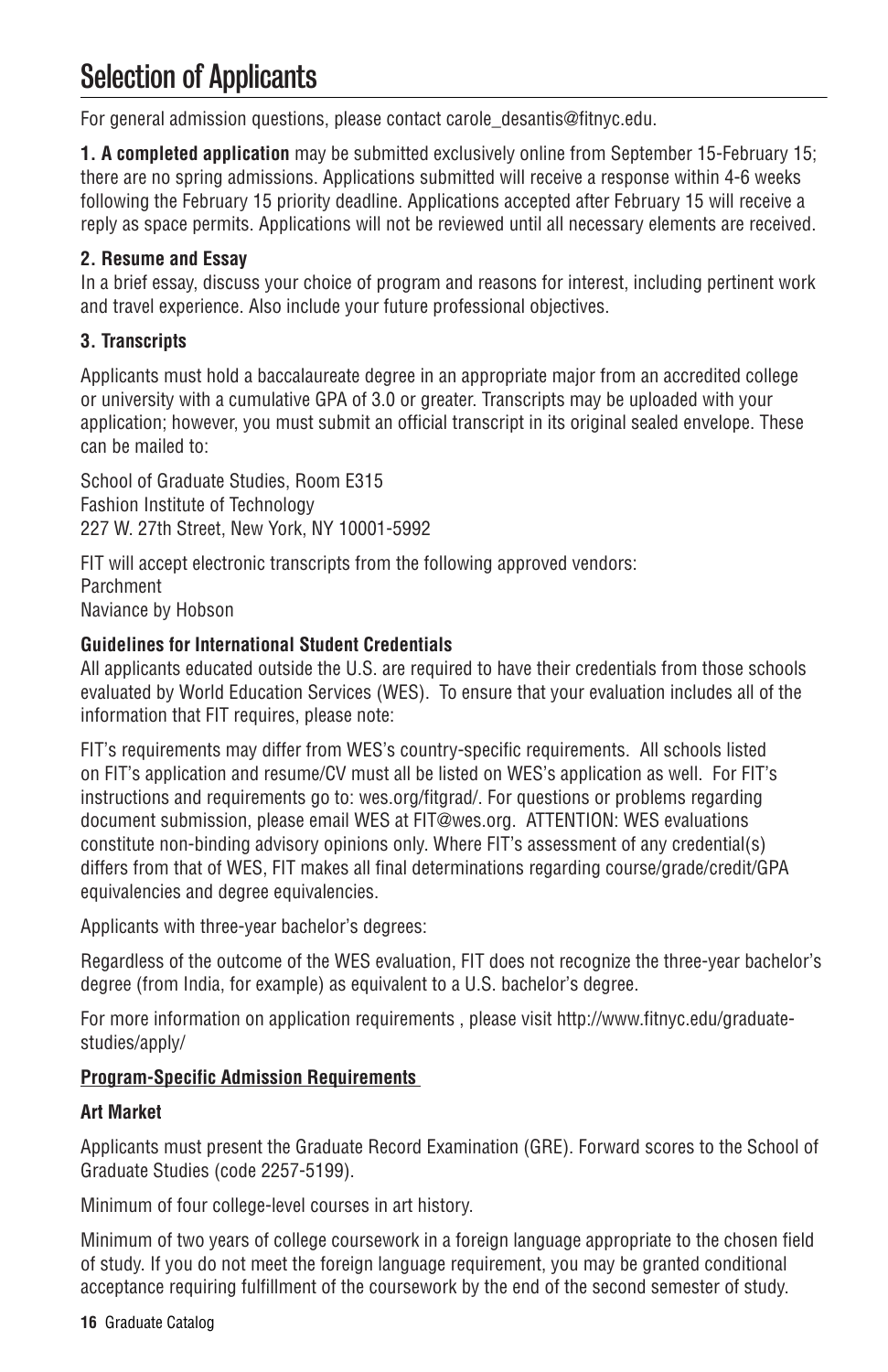#### **Fashion and Textile Studies**

Applicants must present the Graduate Record Examination (GRE). Forward scores to the School of Graduate Studies (code 2257-5199).

Minimum of four college-level courses in art history or related disciplines.

Minimum of two years of college coursework in a foreign language appropriate to the chosen field of study.

Minimum of one college-level chemistry course with a lab component.

#### **Exhibition and Experience Design**

Portfolio Requirements:

Submission of 20 pieces of design work to include: Samples of drafting in AutoCAD or Vectorworks; proficiency in Creative Suite programs including Illustrator, InDesign, and Photoshop; 3D digital rendering in 3D Studio Max, SketchUp, or other programs. Additional work in sketching, hand rendering, and other software applications a plus. If you have examples of other forms of artistic pursuits such as photography, painting, sculpture, or media, please include samples in your portfolio. Creative expression, looseness, and playfulness are very appreciated in the candidate.

Submit your portfolio online.

#### **Fashion Design**

Applicants must have an earned Bachelors degree.

Portfolio Requirements:

Written proposal of thesis study: 500 words maximum.

A thirty (30) page PDF portfolio comprised of the following sections: 1. PAST- ten pages of discipline specific work from Bachelors level study; 2. PRESENT- ten pages of current practice; 3.FUTURE- ten pages of exploration of the ideas outlined in the proposal for thesis study.

If shortlisted, applicants may be asked to complete a small project in preparation for their interview.

Submit application via www.slideroom.com. Applicants will receive instructions on portfolio submission after the application is submitted.

#### **Illustration**

Applicants must have three years of industry-related work experience after earning a bachelor's degree in illustration or a related field.

Proficiency in Adobe Photoshop, Illustrator, and Microsoft Word.

Portfolio Requirements:

Submission of 15-20 pieces. Life drawings and drawings from observation **MUST** be included for consideration. Submit images as low-resolution files (72 dpi). Please submit using the format: Lastname.jpeg (number each illustration sequentially). Submissions improperly prepared will not be considered. No slides, original work, or direction to a website are accepted. All portfolio submissions become the property of the School of Graduate Studies and will not be returned. Portfolios that do not follow the specifications will not be reviewed. Portfolios will not be reviewed unless an application has been submitted.

Submit your portfolio online.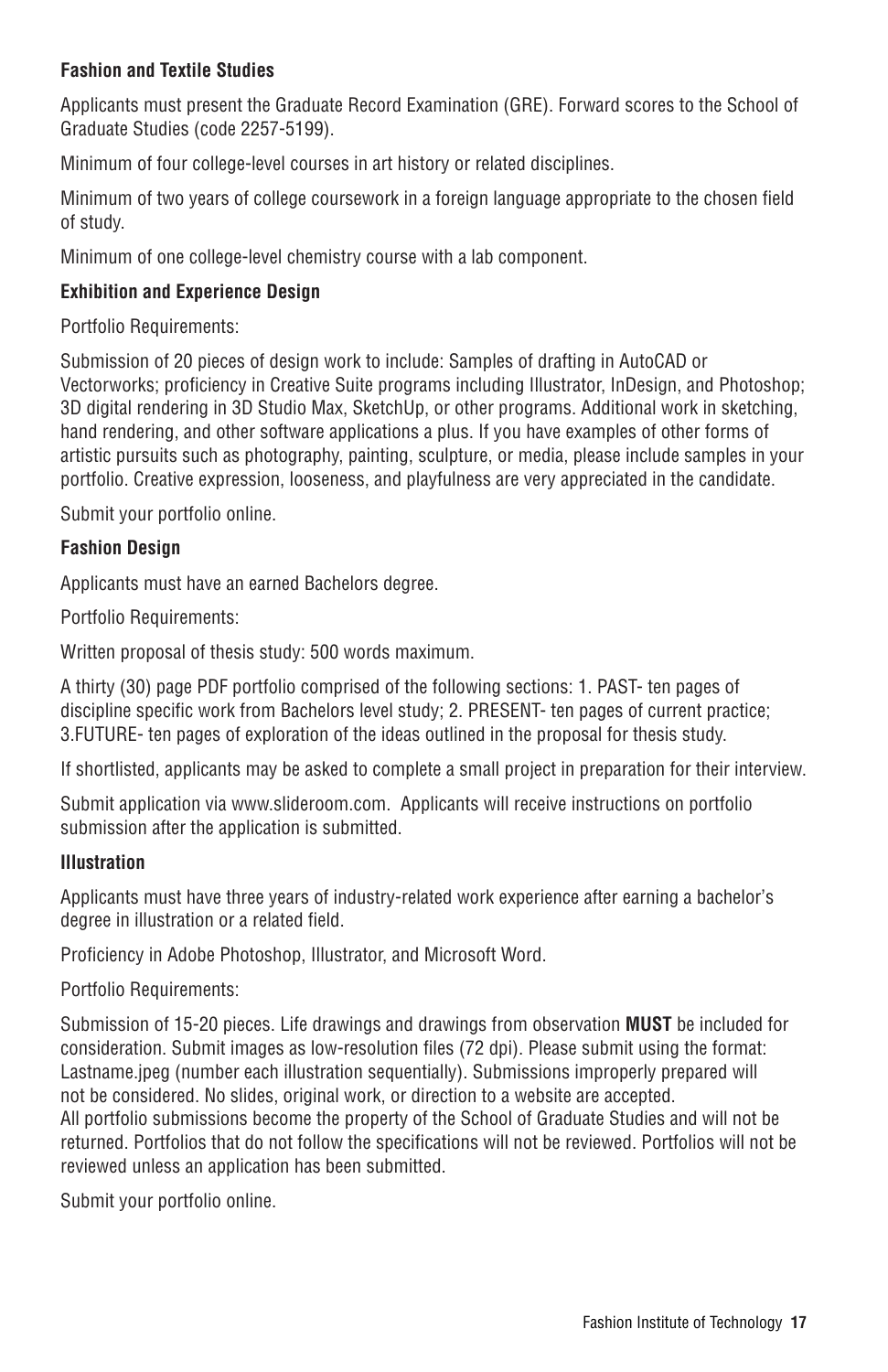#### **Cosmetics and Fragrance Marketing and Management**

Prior to matriculation, candidates may be required to have satisfactorily completed undergraduate courses in marketing principles, macroeconomics, and accounting or finance, depending on undergraduate field of study and previous professional experience.

Candidates must have a minimum of three years of work experience in an industry related to their course of study. Preference is given to candidates with at least five years of work experience, global work or study experience, and foreign language proficiency.

Three letters of recommendation, including one from a college or university faculty member with whom you have studied and two from professionals with whom you have worked.

Select applicants will be contacted by the Office of Graduate Studies to schedule an interview and timed writing sample.

Mac laptop required.

Completed applications may be submitted from September 15 through March 15.

#### **Global Fashion Management**

Applicants must present the Graduate Record Examination (GRE) scores or the Graduate Management Admissions Test (GMAT) scores. GRE test scores are preferred. Forward scores to the School of Graduate Studies (code 2257-5199).

Minimum of three years' work experience in a fashion-related industry, preferably on a managerial level.

#### **Notification**

Students who have completed applications will be notified by letter of their acceptance status.

Letters of acceptance will include forms pertaining to the student's residency, housing applications, and financial aid information. Failure to meet the deadline stated in the supplemental admissions information may result in cancellation of the student's admission.

# International Students

Students educated outside the U.S. should go to http://www.fitnyc.edu/graduate-studies/apply/ for detailed information about transcript requirements.

Students from countries where English is not the official language must provide an official Test of English as a Foreign Language (TOEFL) score, a minimum of 550 on the paper test, 213 on the computer test, or 80 on the internet test, directly from ETS, or an Interactive/English Language Testing (IELTS) score of 6.5 or higher. Scores should be sent directly to FIT. The FIT Graduate School College Code is 2257-5199.

#### STIIDENT VISAS

In accordance with federal regulations, FIT issues I-20 forms (Certificates of Eligibility for Nonimmigrant [F-1] Student Status) to students who have been admitted to a full-time program of study. Students who wish to apply for an F-1 student visa or who hold F-1 student status must obtain an I-20 from FIT. To obtain an I-20, students must submit an International Student Financial Statement (ISFS) to FIT after being admitted to the college. The U.S. Department of Homeland Security (DHS) requires verification of the student's ability to finance studies in the United States. An estimate of expenses based on current tuition, fees, and living and personal expenses appears on the ISFS.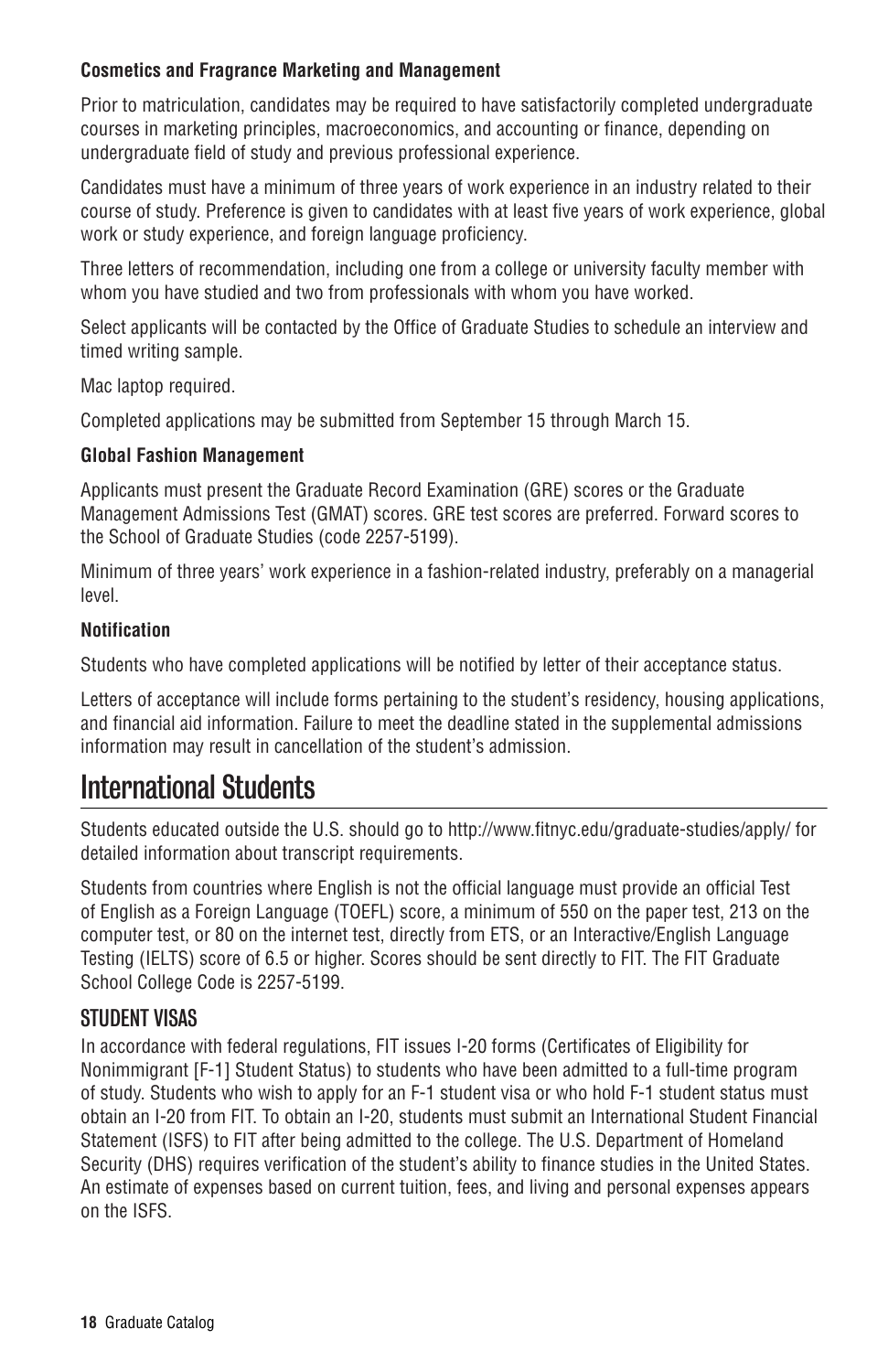After notification of acceptance, a tuition deposit is required. Once the tuition deposit and the International Student Financial Statement are received, an I-20 will be issued by FIT International Student Services (ISS). The I-20 is necessary to apply for a visa at a U.S. Consulate in order to enter the United States to study and maintain F-1 status.

Those students holding F-1 status from another U.S. college must transfer their F-1 status to FIT; instructions for transfer of their SEVIS record to FIT will be sent upon receipt of the tuition deposit and the ISFS. An FIT-issued I-20 is necessary to maintain F-1 status while at FIT. To download the ISFS and for more information about applying for a visa and the terms and conditions of F-1 status, visit the International Student Services website at fitnyc.edu/iss.

All international students must attend a mandatory orientation during their first semester of attendance. Orientation information will be sent with the I-20 and is available online.

# Veterans and Selective Service

FIT has been accorded recognition as a school of higher learning by the Veterans Administration. Enrolling students should obtain their VA papers as far in advance of registration as possible. Those seeking admission to the college from the armed services who have been admitted to the college for a date of entry prior to formal separation should notify the office of the Registrar immediately following receipt of acceptance in order to facilitate processing of early separation procedures.

For more information, please visit our Veteran Services web page: http://www.fitnyc.edu/veteranservices/.

# Visits to the College

Each program in the School of Graduate Studies schedules and hosts its own public events, including an annual open house. For more information about a particular program's events, visit the school's website at fitnyc.edu/gradstudies.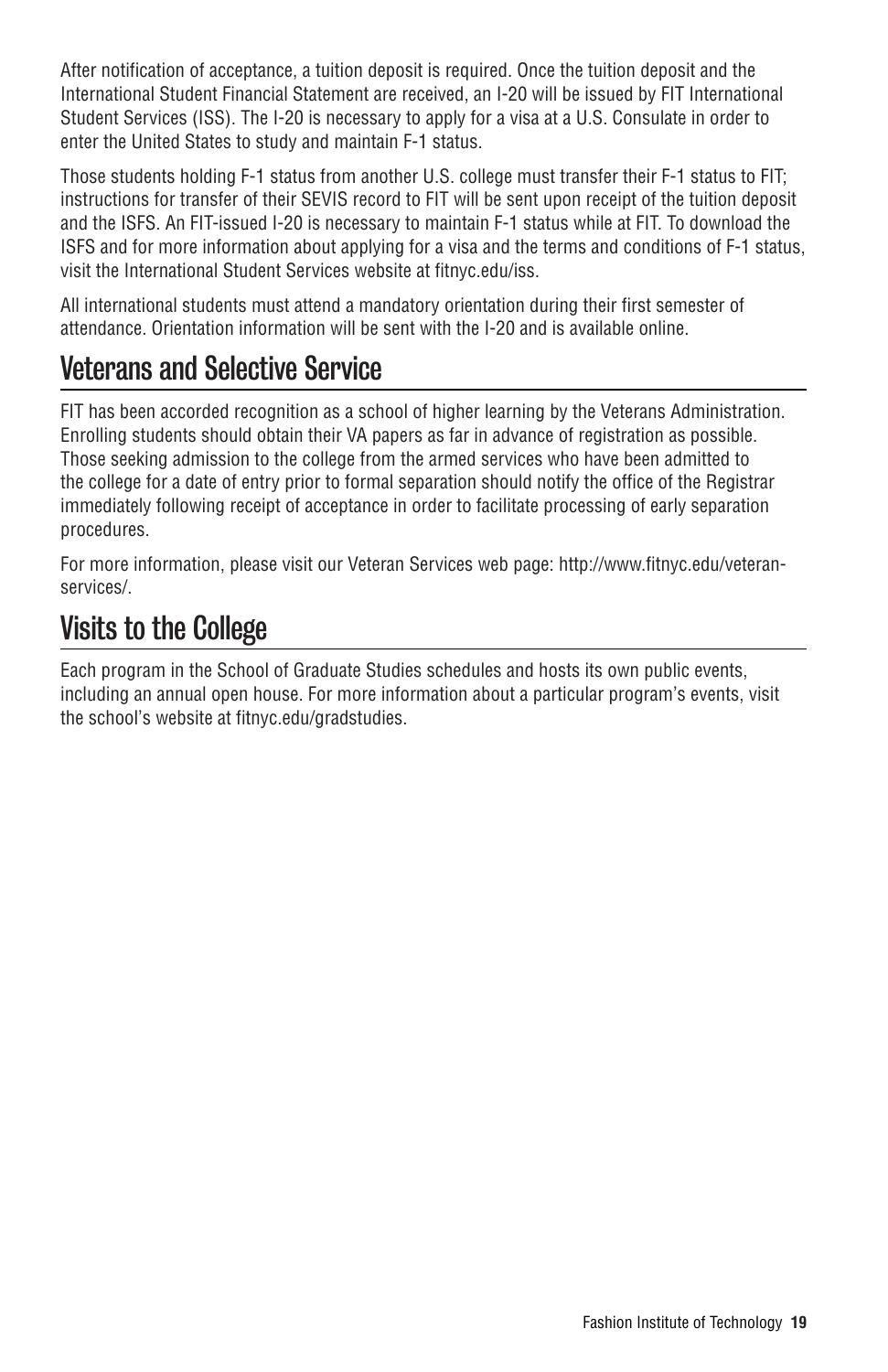# Additional Information

Consistent with SUNY policy, FIT will not inquire into criminal history in admissions applications. Instead, FIT asks about criminal history only when a student seeks to participate in a covered activity. After acceptance, FIT will ask whether a student has previously been convicted of a felony at the time the student seeks to participate in a covered activity. A student who discloses a prior felony conviction is not automatically barred from participation in a covered activity. The student will be required to disclose information regarding the felony convictions for review by a standing committee at FIT, consistent with the legal standards in the New York State Corrections Law. The committee may approve participation in covered activities with or without conditions or may deny participation in covered activities.

Students who have previously been convicted of a felony are advised that their prior criminal history may impede their ability to complete the requirements of certain academic programs. At FIT, some academic programs require the completion of an internship, but in some cases this requirement may be fulfilled by substitute academic work. Additionally, some graduate programs at FIT require international travel. Students who have questions or concerns about academic requirements are advised to contact the academic dean of their intended academic program. More information is available in FIT's policy on Admission of Persons with Prior Felony Convictions.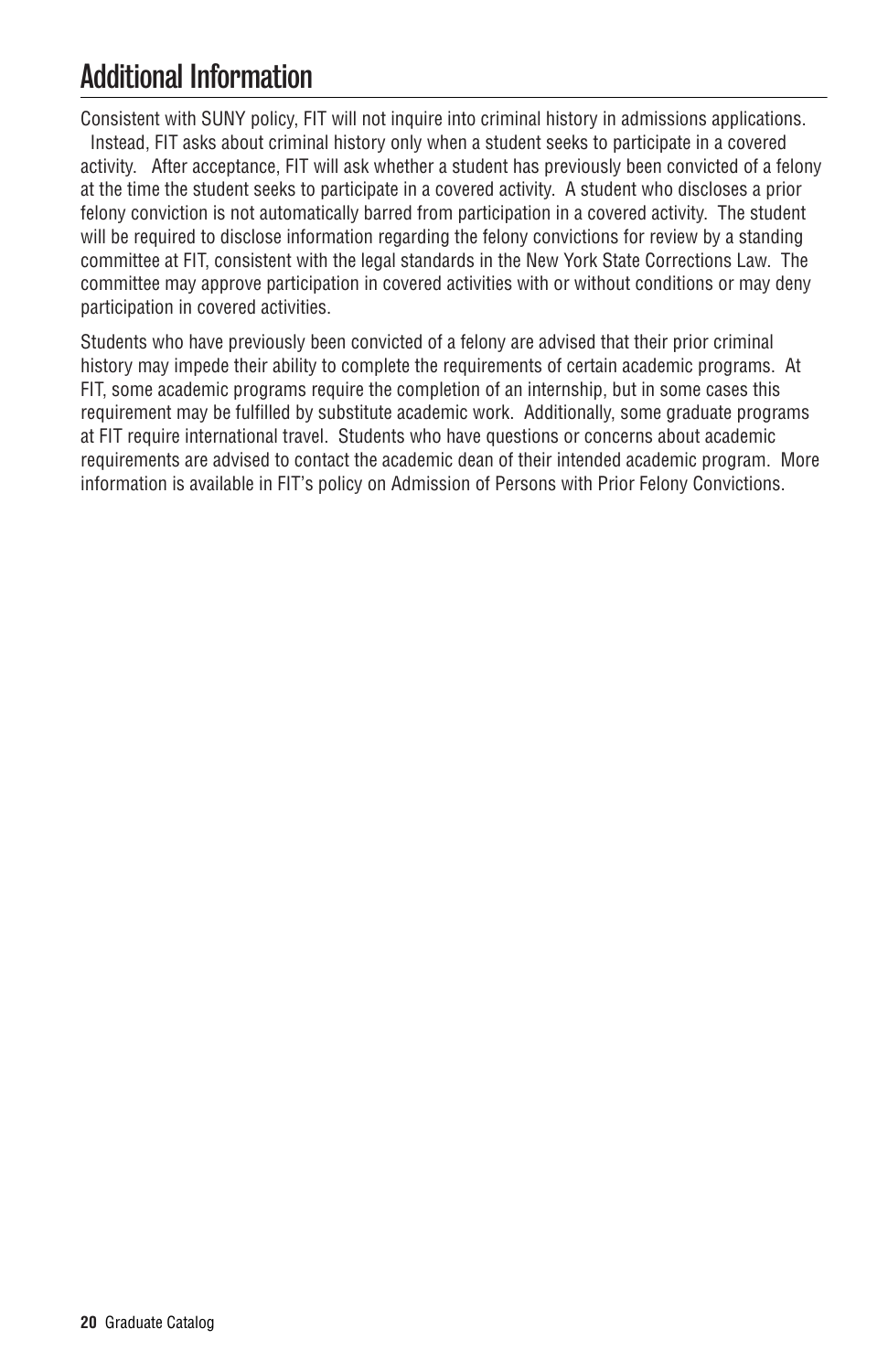# Additional Information

Consistent with SUNY policy, FIT will not inquire into criminal history in admissions applications. Instead, FIT asks about criminal history only when a student seeks to participate in a covered activity. After acceptance, FIT will ask whether a student has previously been convicted of a felony at the time the student seeks to participate in a covered activity. A student who discloses a prior felony conviction is not automatically barred from participation in a covered activity. The student will be required to disclose information regarding the felony convictions for review by a standing committee at FIT, consistent with the legal standards in the New York State Corrections Law. The committee may approve participation in covered activities with or without conditions or may deny participation in covered activities.

Students who have previously been convicted of a felony are advised that their prior criminal history may impede their ability to complete the requirements of certain academic programs. At FIT, some academic programs require the completion of an internship, but in some cases this requirement may be fulfilled by substitute academic work. Additionally, some graduate programs at FIT require international travel. Students who have questions or concerns about academic requirements are advised to contact the academic dean of their intended academic program. More information is available in FIT's policy on Admission of Persons with Prior Felony Convictions.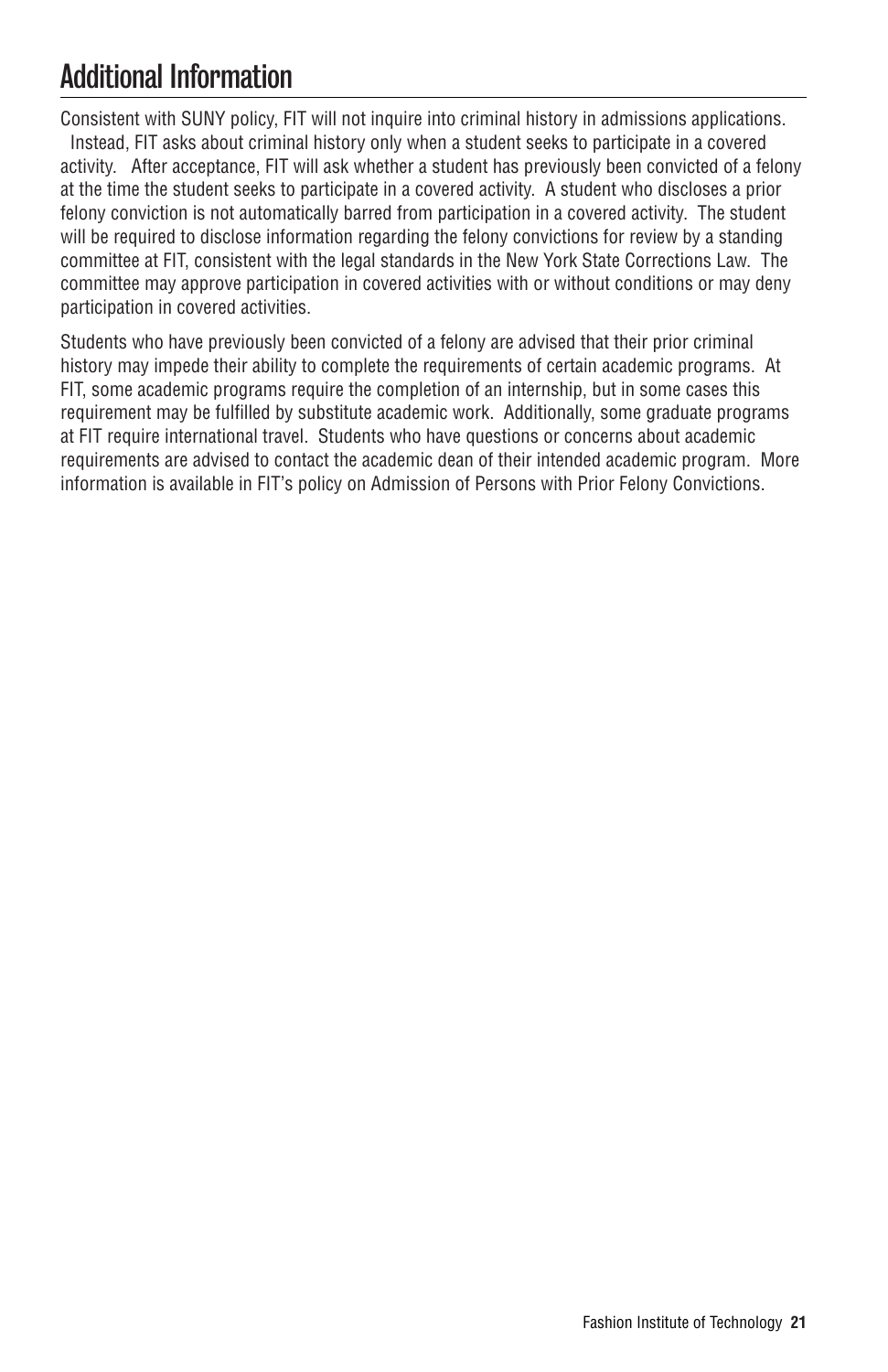# Enrollment Management and Student Success

- Student Services (p. 23)
- Student Rights and Responsibilities (p. 25)
- Governance (p. 27)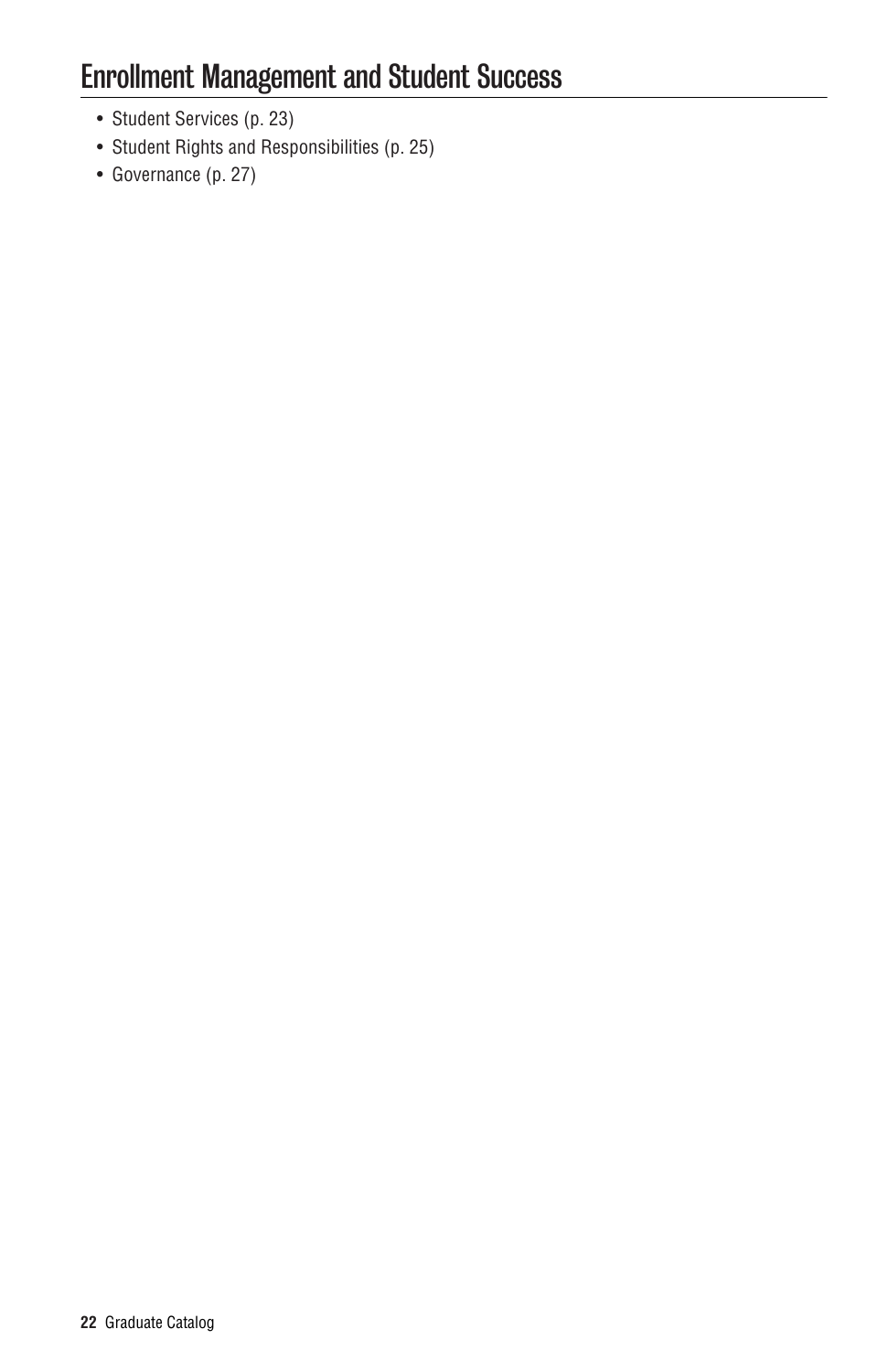# Student Services

## ENROLLMENT MANAGEMENT AND STUDENT SUCCESS

Business and Liberal Arts Center, Room B221, 212 217.3800 fitnyc.edu/studentaffairs

The Division of Enrollment Management and Student Success is essential to FIT's primary goal: to promote the intellectual, cultural, personal, and social development of students, as well as to provide quality student services.

### COUNSELING CENTER

David Dubinsky Student Center, Room A212B, 212 217.4260 fitnyc.edu/counseling

The Counseling Center provides confidential counseling services and educational programs to help students adjust to college life, deal with problems that can affect their well-being and academic success, and develop skills needed for personal and professional success. The center's counselors assess students' conditions and provide appropriate care, which can include support during a crisis, short-term counseling, or a referral to qualified and affordable treatment resources in the community. Students are encouraged to seek out counseling at the first sign of difficulty, since early identification of problems minimizes the impact of those problems on their personal lives and their academic progress. Students may call or visit the center to arrange an appointment, come by during walk-in consultation hours, or be seen immediately for emergencies.

In addition to personal counseling, the Counseling Center provides a variety of programs and resources to help students develop competencies needed for academic and professional success. These programs include educational workshops and freshman success seminars that focus on important aspects of student development and performance. The center also provides a variety of informational booklets on topics related to mental health, personal growth, and study skills.

### FIT-ABLE: DISABILITY SUPPORT SERVICES

David Dubinsky Student Center, Room A570, 212 217.4090 fitnyc.edu/fitable

FIT offers students with disabilities the opportunity to seek individually determined reasonable accommodations and services for their studies. The college welcomes students with learning disabilities, mental health issues, hearing/vision impairments, physical/mobility issues, and chronic illnesses to meet with the coordinator to discuss participating at the college level with a disability. Current evaluations from certified clinicians are recommended to document disabilities. This department provides students with individual reasonable accommodations for their coursework. We encourage and provide technology training to enhance the student's ability to participate in all FIT events, and eventually become a self-reliant graduate. Assistive technology equipment is available on loan for students registered with FIT-ABLE. Self-advocacy is encouraged.

Students with learning disabilities (LD) are offered academic, personal, and career-readiness development through the LD program. Students on the autism spectrum or who have nonverbal learning disorders or social anxiety disorders may benefit from coaching provided by projectTHRIVE, a collaborative effort of FIT and the Jewish Child Care Association (JCCA).

The Office of Disability Services, FIT-ABLE, is a confidential support service for FIT students, upholding the mandates of Section 504 of the Rehabilitation Act of 1973 and the Americans with Disabilities Act of 1990, Titles II and III.

The office is a National Voter Registration Act voter registration site, whereby students with disabilities can register to vote or can make changes to their current voter registration information.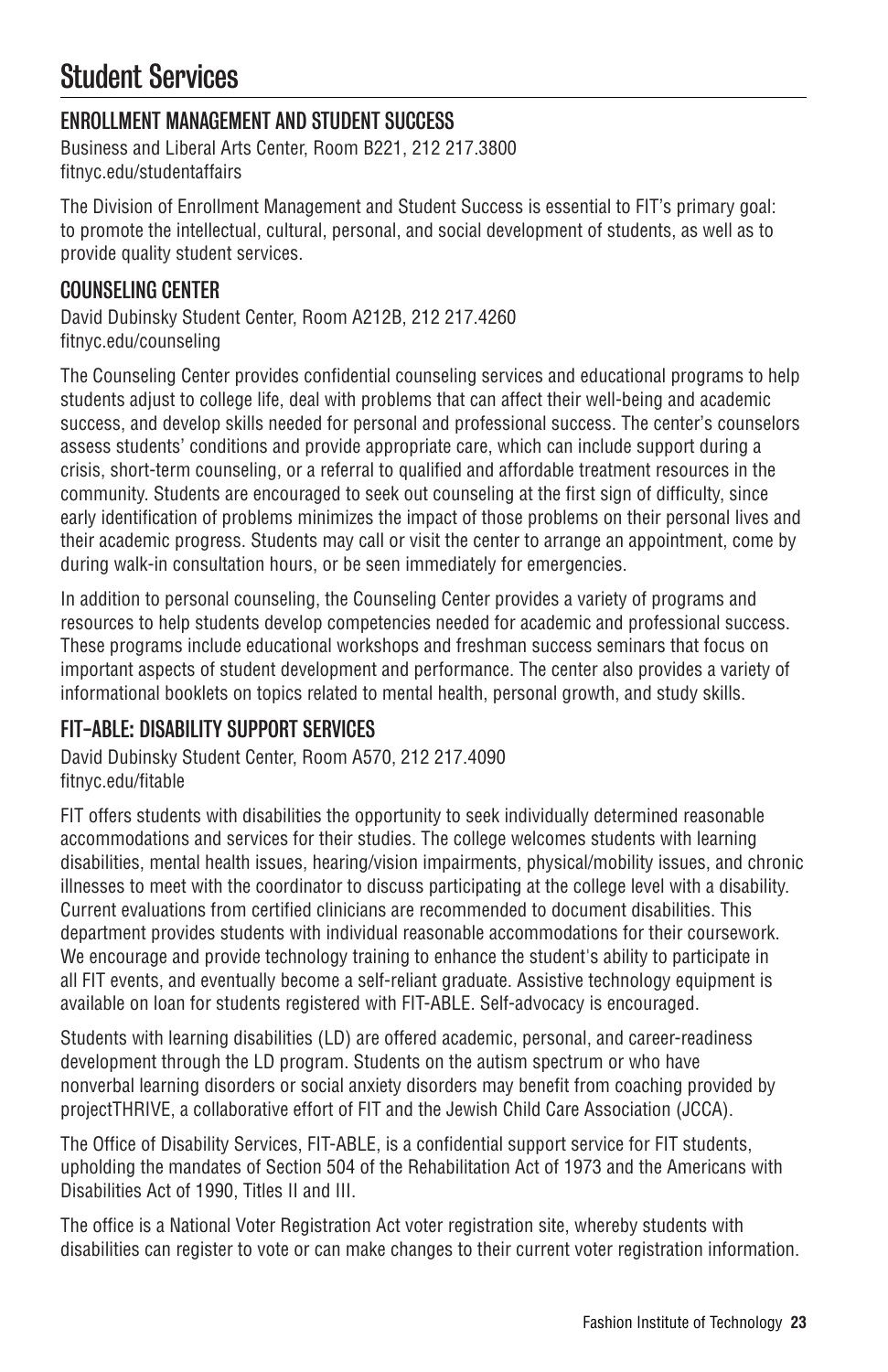#### HEALTH SERVICES

David Dubinsky Student Center, Room A402, 212 217.4190 fitnyc.edu/healthservices

FIT's Health Services is an accredited primary care facility staffed by nurse practitioners and physicians, a nutritionist, an acupuncturist, a massage therapist, and a health educator. The office provides primary medical and gynecological care. A referral list of consultants is available in cases where a specialist's evaluation and treatment are required. Health Services also provides counseling on topics such as family planning, nutrition, stress management, and health maintenance.

FIT has a mandatory health insurance policy. All full-time students (including international students) are automatically billed for health insurance. Students can be excused from the mandatory insurance if they have equal or better health insurance from another company. In order to waive the mandatory insurance, it is necessary to complete and submit a waiver form by the deadline. For deadline dates and other insurance information, contact Health Services.

New York State law mandates that all students must provide proof of immunity against measles, mumps, and rubella in order to attend classes. Students born prior to January 1, 1957, are exempt from these requirements.

Proof of immunity is defined for the following as:

**Measles** Two doses of live measles vaccine given on or after the first birthday, and after 1967, physician's documented history of the disease, or serological evidence of immunity.

**Rubella (German Measles)** One dose of live rubella vaccine given on or after the first birthday or serological evidence of immunity. A physician-documented history for rubella will not be accepted.

**Mumps** One dose of live mumps vaccine given on or after the first birthday, a physiciandocumented history of the disease, or serological evidence of immunity.

New York State Public Health Law (NYS PHL) §2167 requires colleges and universities to distribute information about meningococcal disease and vaccination to all students registered for 6 credits or more, whether they live on- or off-campus. Students must notify Health Services if they will receive the meningitis vaccination, have received it in the past, or decline/refuse to receive the immunization. Please note that according to NYS PSL, no institution shall permit any student to attend the institution in excess of 30 days or to register for the next semester's classes without complying with this law.

An immunization form and a health form must be completed and returned to Health Services. Forms can be faxed to 212 217.4191.

#### INTERNATIONAL STUDENT SERVICES

Business and Liberal Arts Center, Room B103, 212 217.3700 fitnyc.edu/iss

The Office of International Student Services assists international students and offers an array of programs and services to international students and scholars representing 80 countries. The ISS staff works to promote meaningful interaction between U.S. citizens and nationals of other countries through educational and social activities. The ISS staff advises international students and scholars on immigration, cultural, financial, academic, and personal concerns.

### RESIDENTIAL LIFE

Alumni Hall, first floor, 212 217.3900 Kaufman Hall, first floor, 212 217.3930 fitnyc.edu/housing

Full-time, degree-seeking students are eligible to apply for housing.

**24** Graduate Catalog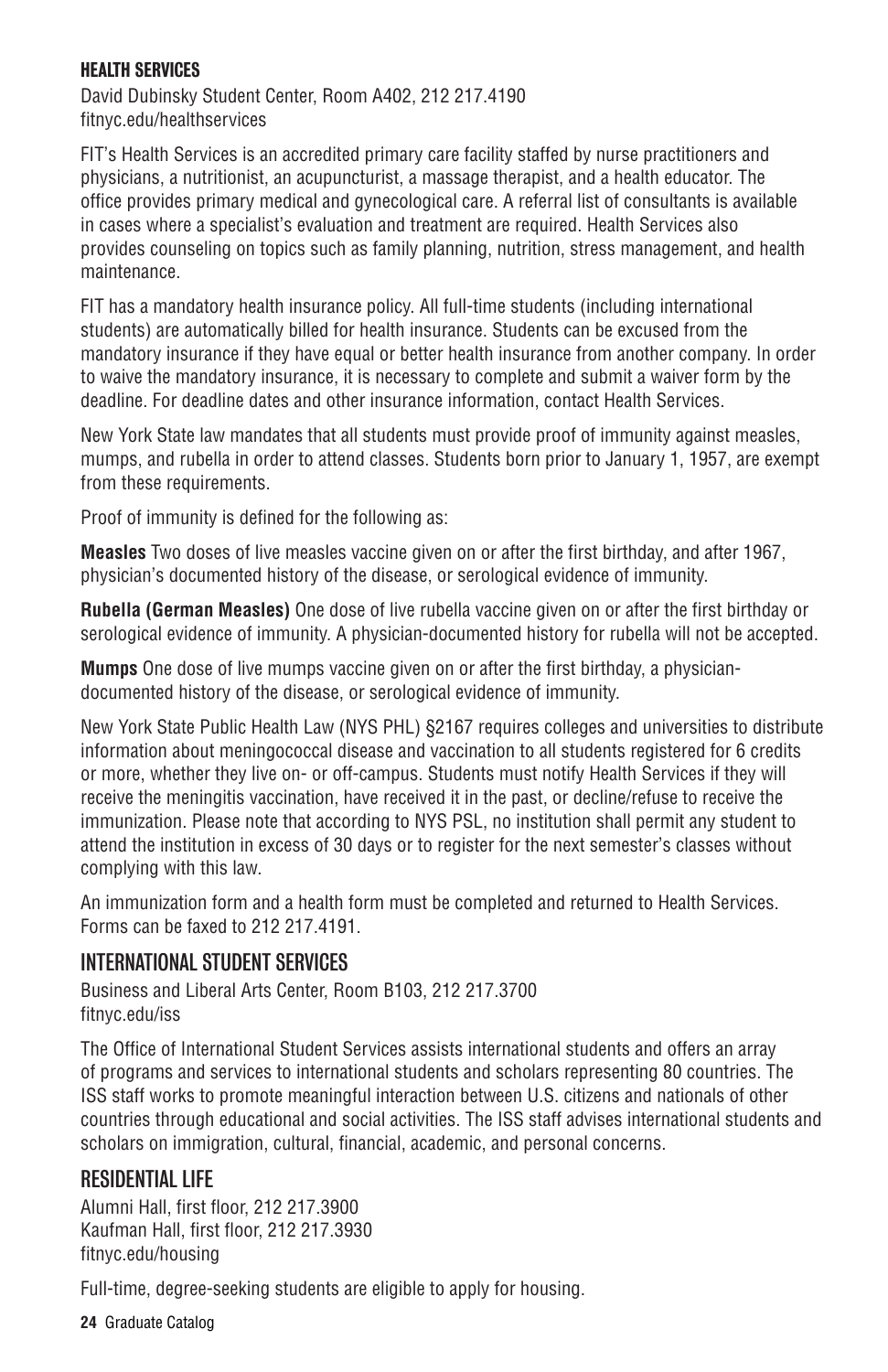Our four residence halls—Coed Hall, Nagler Hall, Alumni Hall, and the George S. and Mariana Kaufman Residence Hall—provide single-, double-, triple-, and quad-occupancy rooms and suites, all with laundry facilities, cable TV, and wireless internet connections. FIT residence halls are 100 percent alcohol-, drug-, and smoke-free. Policies are strictly enforced.

Housing is awarded on a first-come, first-served basis. Help is also available in finding off-campus housing.

#### **STAFF**

Residence halls are fully staffed to assist students. Professional staff, including resident counselors, and hall managers live in the residence halls. Resident counselors and managers are on call for emergencies at all times when the halls are occupied.

A security officer is posted in each residence hall lobby 24 hours a day when the residences are open. Visitors must provide proper identification and be signed in by residents.

Resident assistants (RAs), students assigned to live on each floor, help to create an environment conducive to learning, socializing, and acceptable community behavior. RAs serve as liaisons between residents and the college and assist students with educational and personal concerns.

#### ACTIVITIES AND PROGRAMS

Students have many opportunities to participate in social, educational, and community service activities sponsored by Residential Life and the Residence Hall Community Council (RHCC). RHCC —the association of on-campus residents—sponsors trips, events, and other campus activities, including the annual spring block party.

#### REGISTRAR

The Office of the Registrar exists to support the FIT community by providing information and services to support, facilitate, and promote the educational mission of the college. This role specifically includes providing information about the services related to academic programs and degree requirements, registration and enrollment verification, and maintenance of permanent academic records for students, faculty, staff, and external constituencies in a timely, accurate, confidential, and supportive manner in accordance with college policy and state and federal law.

#### STUDENT LIFE

The Department of Student Life at the Fashion Institute of Technology offers a complete educational, cultural, and social experience. Student Life is responsible for clubs and organizations, student government, orientation/Weeks of Welcome, leadership workshops, and social programming. The department is the center of many extracurricular activities on campus. Through active participation in our diverse opportunities, along with the services offered through the department of Student Life, students become engaged in campus life, enhancing their learning, exploration, and sense of community.

# Student Rights and Responsibilities

The FIT *Student Rights and Responsibilities Manual* contains crucial information about what it means to be part of the community at FIT.

This publication identifies many, but not all, of the important policies and regulations that address the expectations and obligations of students at FIT. Failure to comply with community standards may subject a student to disciplinary action as defined in the college's Student Code of Conduct and Academic Honor Code. The manual is produced by the Office of the Vice President of Enrollment Management and Student Success.

It is FIT's goal to provide an exciting, vibrant learning community on campus, both in and out of the classroom. The manual may be found at fitnyc.edu/rightsandresponsibilities.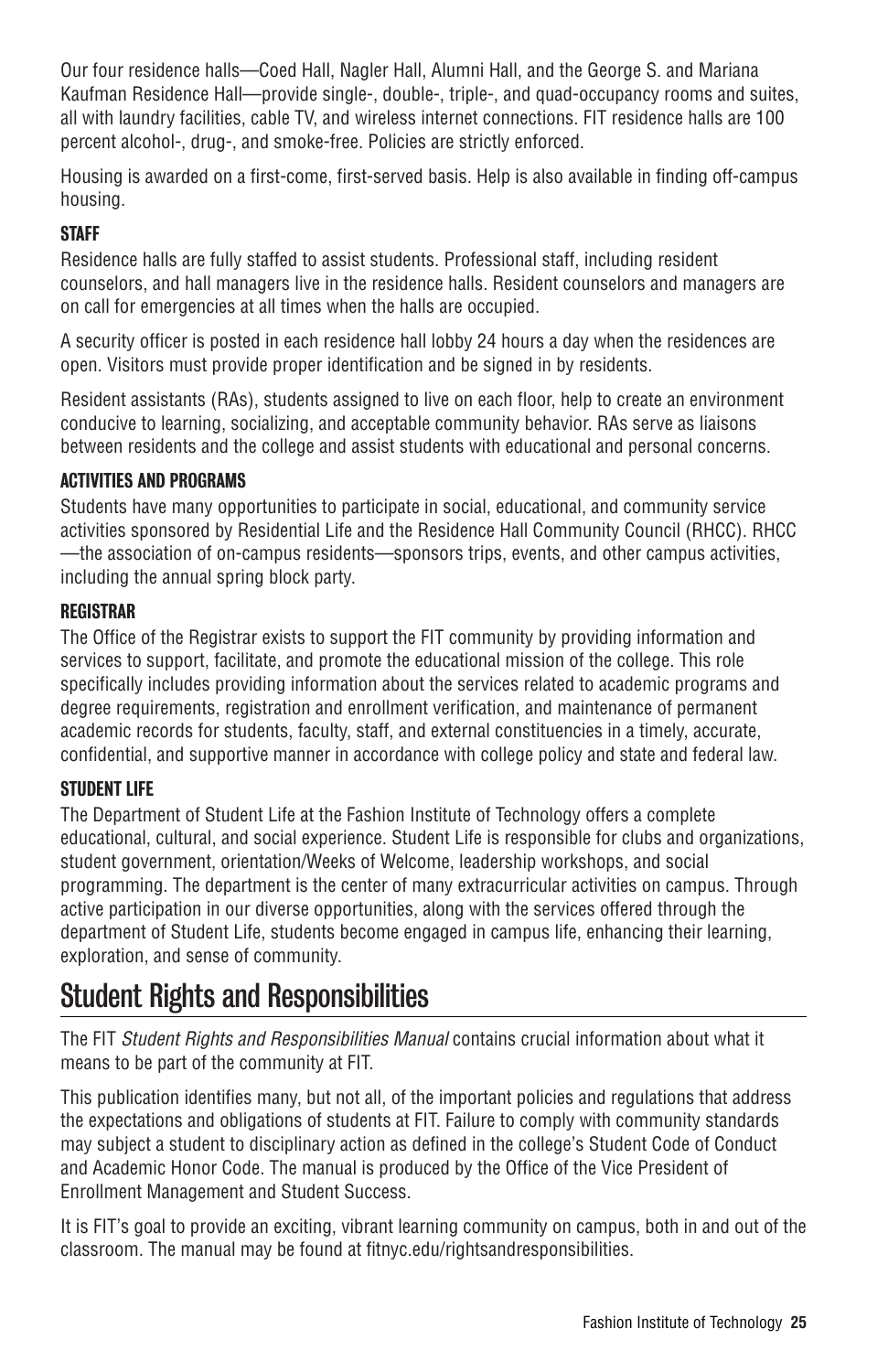### INTRODUCTION

FIT encourages the development of independence, maturity, and ethical sensitivity in its students. The college must establish standards of conduct essential to its effective and orderly function as an educational institution. The codes of conduct were prepared to guide all members of the student body. All who become members of our community have an obligation to support and obey college regulations, and all local, state, and federal laws. Those who cannot or do not comply will be subject to disciplinary action both from the college as well as local, state, and federal authorities, and the privilege of continued attendance at FIT may be withdrawn.

For more information about the Student Code of Conduct and Academic Honor Code with clearly defined judicial procedures, please see the *Student Rights and Responsibilities Manual*.

### ACCESS TO OFFICIAL STUDENT RECORDS

The Family Educational Rights and Privacy Act (FERPA), and regulations adopted by the Secretary of the U.S. Department of Education to implement FERPA, provide students with specific rights relating to their records at FIT. Under FERPA, students have the right to:

- inspect and review their education records:
- seek amendment of their education records that they believe to be inaccurate, misleading, or otherwise in violation of the student's privacy rights;
- consent to disclosures of personally identifiable information contained in their education records, except to the extent that FERPA and the regulations authorize disclosure without consent;
- file with the United States Department of Education a complaint concerning alleged failures by FIT to comply with the requirements of FERPA or the secretary's regulations. Complaints should be filed in writing to:

Family Policy Compliance Office U.S. Department of Education 400 Maryland Ave., S.W. Washington, DC 20202-4605

Complete copies of FERPA and the regulations are available for review in the Registrar's Office. Any students having a question about access to FIT student records is encouraged to consult them.

The *Student Rights and Responsibilities Manual* sets forth the procedures for inspection and review of education records and for students to request amendment of their own education records. The manual also sets forth the types of records the college may disclose without student consent.

### COMMITMENT TO DIVERSITY

FIT is committed to creating an environment that attracts and retains people of diverse racial and cultural backgrounds. By providing a learning and working environment that encourages, utilizes, respects, and appreciates the full expression of every individual's ability, the FIT community fosters its mission and grows because of its rich pluralistic experience. The college is committed to prohibiting discrimination, whether based on race, national origin, sex, religion, ethnic background, age, disability, marital status, sexual orientation, or any other criterion specified by applicable federal, state, or local laws.

#### EQUAL OPPORTUNITY/AFFIRMATIVE ACTION

FIT is committed to providing equal opportunity in educational programs, in its admissions policy, and in employment, including the opportunity for upward mobility for all qualified individuals.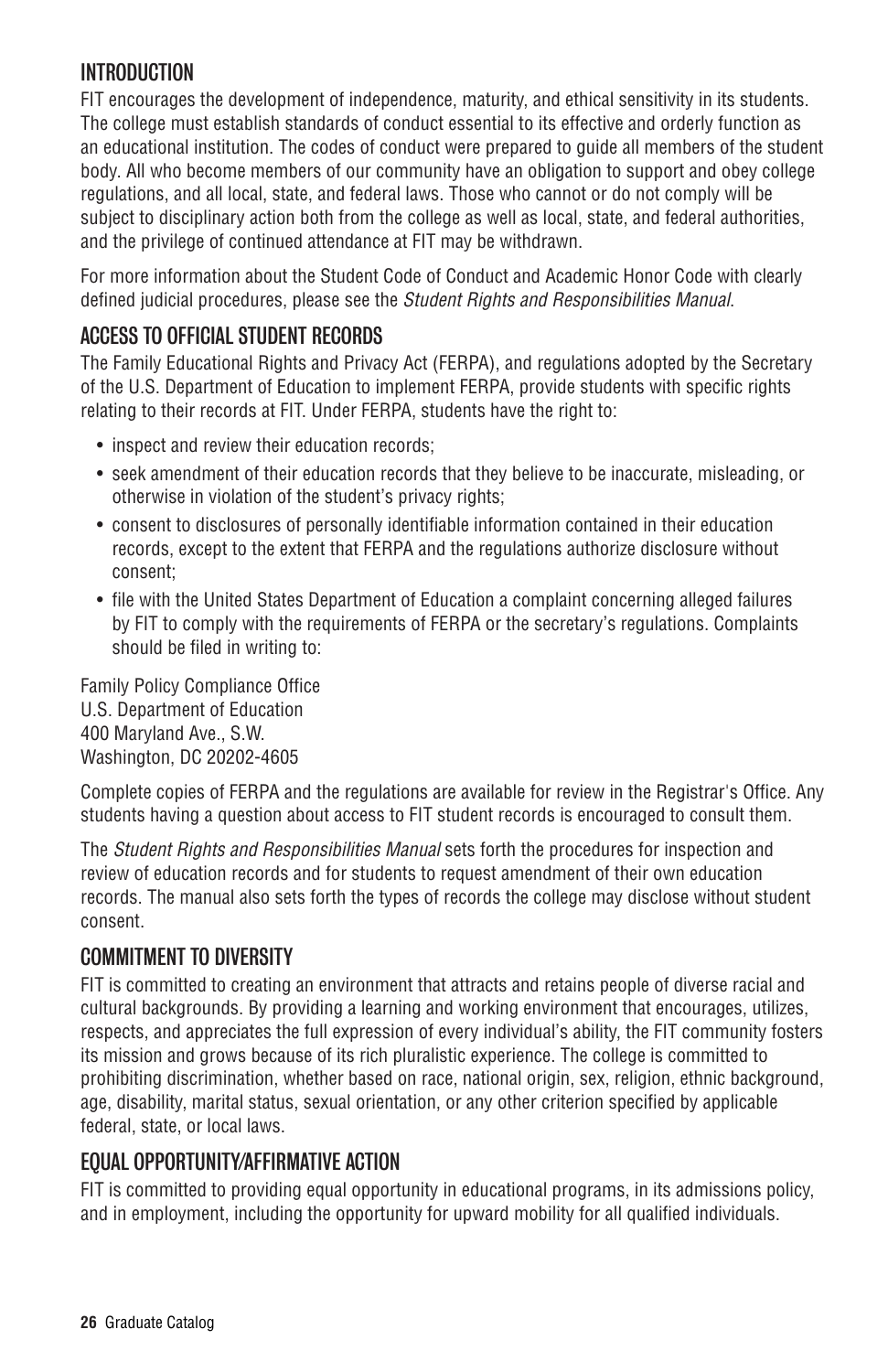The affirmative action officer provides complaint resolution and investigates complaints of discrimination, sexual harassment, and Title IX issues. The affirmative action officer monitors the college's progress in complying with laws concerning affirmative action and Title IX. The affirmative action officer is in the Office of Compliance and Audit in Room A605.

Enrollment Management and Student Success provides students with complaint resolution, training, and orientation on Section 504 of the Rehabilitation Act of 1973 and the Americans with Disabilities Act.

# **Governance**

### STUDENT GOVERNMENT ASSOCIATION

David Dubinsky Student Center, Room A710, 212 217.4130

The FIT Student Government Association is the governing body of the FIT Student Association, whose membership includes all full- and part-time students who have paid the student activity fee. Membership affords students the privileges and responsibilities of citizens in the self-governing college community. The council consists of elected officers of the association and at least one representative from every club. All other interested students receive voting privileges following their attendance at two consecutive meetings.

The Student Government Association is responsible for organizing athletic, cultural, and social activities for the students; determining allocations and disbursement of the student activity fees in accordance with the purposes and duties of the association and the policies of the board of trustees of the college; cooperating with the administration in the definition and enforcement of all student regulations; and working with the administration to maintain good public relations, fostering greater unity among the administration, the faculty, and the student body.

The FIT Student Government Association president, elected each year by the student body, is a member of the board of trustees with voting rights and responsibilities.

### THE FACULTY SENATE

The Faculty Senate elects representatives to committees that focus on a wide variety of collegerelated areas. Students selected by the FIT Student Government Association serve on some of these committees, such as admissions/registration, assessment, counseling, curriculum, diversity, library, and student affairs.

### THE FIT STUDENT-FACULTY CORPORATION

The FIT Student-Faculty Corporation is an independent entity with nine directors, three representing each constituency of the college—the Board of Trustees and administration, the faculty, and the student body. It derives its revenue from the rental of college facilities and from commission income from food services and the campus bookstore. The corporation allocates this revenue for the benefit of the students and faculty.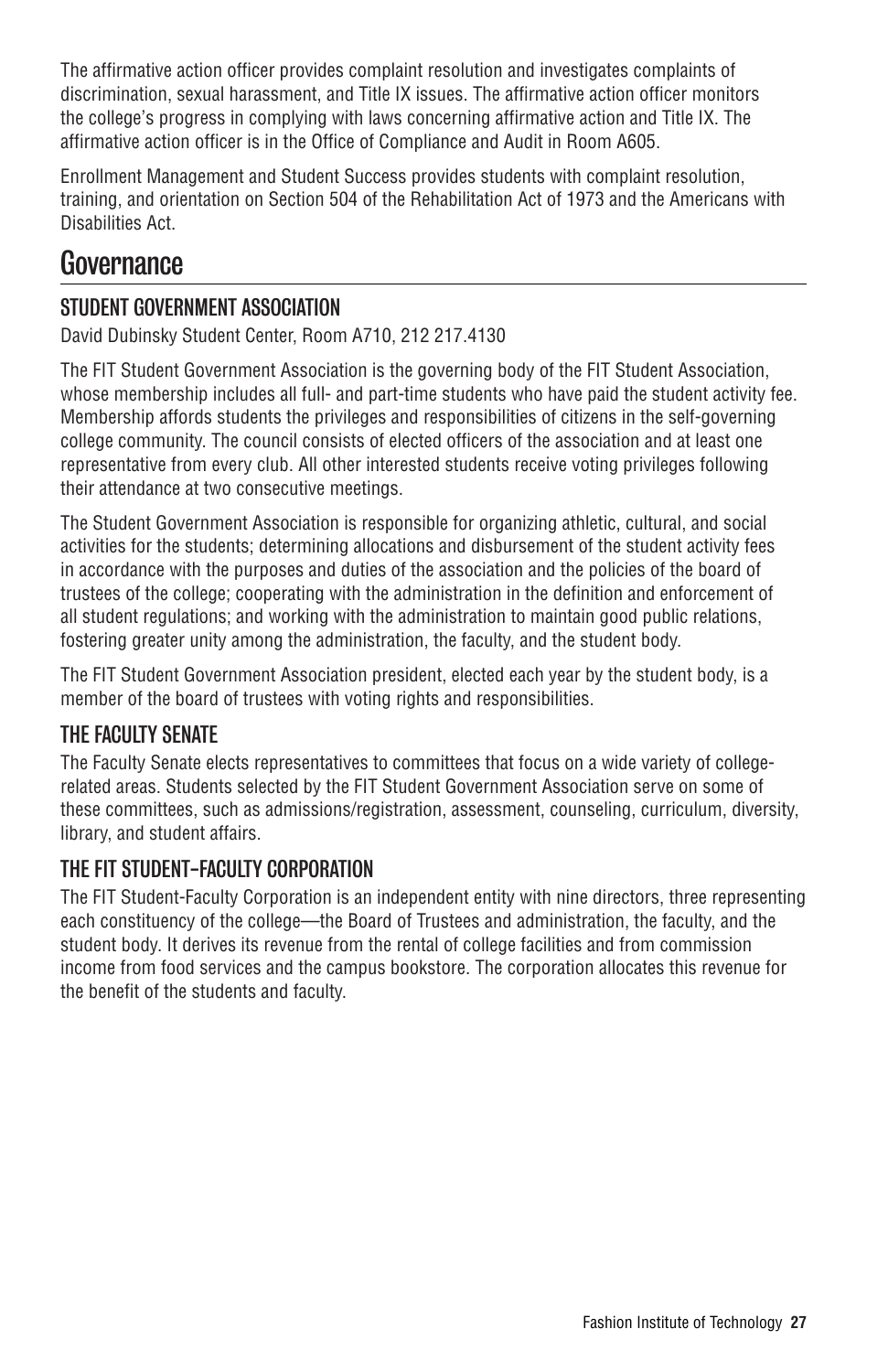- Financial Aid (p. 33)
- Tuition and Fee Refunds (p. 32)
- Tuition and Fees (p. 29)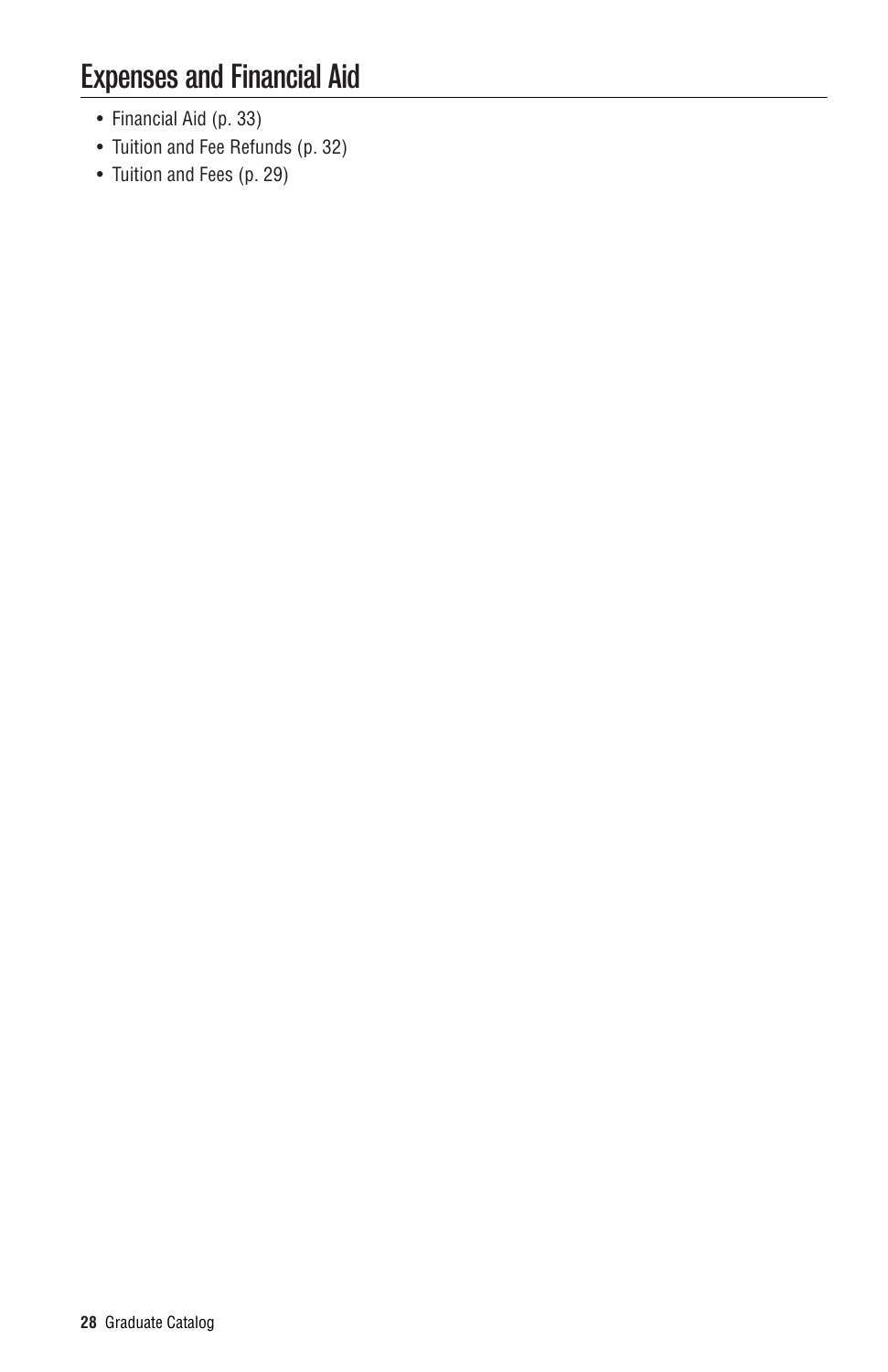# Tuition and Fees

FIT is a college of the State University of New York. It receives state funding and support from the New York City Department of Education. This assistance allows the college to offer the tuition rates noted below.

All new matriculating students are required to confirm their acceptance with a nonrefundable advance tuition payment of \$150 as soon as they are notified of admission. The following schedules of fees are effective for the 2017-2018 academic year:

| Full-time tuition, New York City/State residents | \$5,603* per semester  |
|--------------------------------------------------|------------------------|
| Full-time tuition, out-of-state residents        | \$11,449* per semester |
| Part-time tuition, New York City/State residents | \$467* per credit      |
| Part-time tuition, out-of-state residents        | \$954* per credit      |

Tuition and fees are subject to change without prior notice at the discretion of the college's Board of Trustees. Current tuition and fees are available on the FIT website at fitnyc.edu/bursar. Tuition is charged for noncredit-bearing courses. Lectures, laboratories, and workshops are billed at different rates.

Tuition paid by check or money order must be in the exact amount in U.S. dollars.

### RESIDENCY FOR TUITION PURPOSES

#### U.S. Citizens and Permanent Resident Aliens

To qualify as a New York State resident, one must have established legal residence by maintaining a domicile in New York State for a period of at least one year preceding the date of the semester.

A domicile is defined as a fixed permanent home to which one intends to return after being absent for a period of time. A person does not acquire a New York State domicile simply by being physically present in New York for a period of 12 months. A person retains a domicile until their present domicile is abandoned and another domicile is established.

In addition to the general domicile standards, students under the age of 21 and whose parents or legal guardians reside out of state must present evidence of financial independence from parents or legal guardians and an established New York State domicile in order to be designated as New York State residents for tuition purposes.

Applications for change of residency status are available at the Office of the Bursar at 333 Seventh Avenue, 15th floor, and on the FIT website at fitnyc.edu/bursar. Completed applications with supporting documents must be submitted prior to the end of the registration period for the semester for which the application is intended. Residents of any of the five boroughs of New York City must sign the residency affidavit printed on the registration form at the time of admissions to the college. New York City residents who have met the New York State residency requirement by maintaining a domicile in New York State for a period of at least one year preceding the date of registration do not have to file a Certificate of Residence. New York State residents who do not reside in any of the five boroughs of New York City must file a Certificate of Residence (issued by the county in which the student resides) in order to be eligible for the in-state resident tuition rate. It is mandatory that the student present a new certificate at the beginning of each academic year. This completed certificate must be filed with the Office of the Bursar at the beginning of the term for which the certificate is intended.

Students who enroll at the college in the fall semester are required to submit a new certificate the following fall. Students who enroll after the fall semester (winter, spring, or summer) must submit a certificate at the beginning of their first semester of attendance at FIT and a new certificate at the beginning of the following fall semester. Note that individual counties have different deadline dates and may have different criteria for issuing the certificates. Notices are mailed each year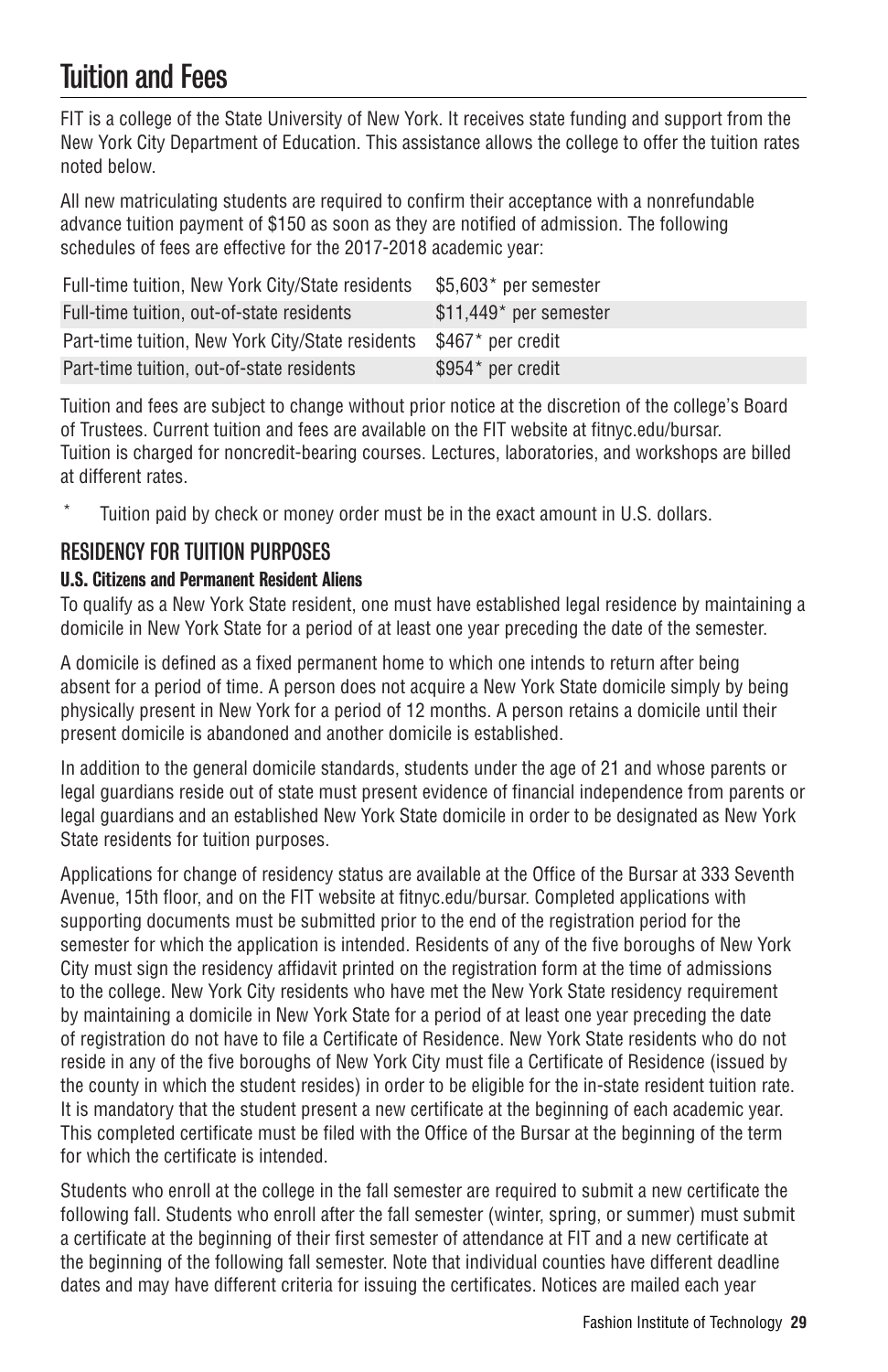to continuing FIT students who are enrolled as New York State residents reminding them of the deadline dates along with an application for the County Residence Certificates and instructions for completing the form. However, regardless of whether the FIT notices are received, students are responsible for submitting the completed affidavits to their respective counties and the County Residence Certificate to FIT's Office of the Bursar at 333 Seventh Avenue, 15th Floor, or mailing it to Fashion Institute of Technology, Attn: Steven Serrano, Office of the Bursar, 227 West 27th Street, New York, NY 10001-5992.

The County Residence Certificate is issued by the student's County Administrative or Treasurer's Office, not by FIT. Applications and information pertaining to the location of county offices are available at the Office of the Bursar and on the FIT website at fitnyc.edu/bursar. Application forms are also available at the county offices. Students who fail to submit a valid County Residence Certificate to the college by the deadline dates will be billed the equivalent of non-resident tuition. No exceptions will be made. New York State law requires that students who reside in New York State, outside any of the five boroughs of New York City, must file a County Certificate of Residency certified by their home county to qualify for the in-state tuition rate. New York State residents who are eligible for the in-state tuition rate but have moved from one county to another within New York State within the last six months must file for a County Residence Certificate with both counties and submit both certificates to FIT's Office of the Bursar. Other residency requirements, county certificate applications, and other information may be obtained from the website at fitnyc.edu/ bursar.

#### Nonimmigrant Aliens

Foreign students with F-1 student visas are not eligible for the New York State resident tuition rate. Students with other types of visas may be eligible if they have been residents of New York State (as described above) for one year prior to the date of registration. The student must have possessed the qualifying visa for at least one year prior to the date of registration.

#### TUITION PAYMENT DEADLINES

Nonmatriculated students are required to pay full tuition liability at the time of registration for each semester.

Tuition due dates are determined by the college in advance of each semester and may vary from one academic year to the next. Tuition due dates for the fall semester normally occur between mid-July and early August. Tuition due dates for the spring semester normally occur between late December and early January.

All students who register after the payment due date are required to make tuition payment immediately upon registration. All students attending winter and summer sessions are required to pay full tuition liability at the time of registration.

Checks and money orders should be made payable to: Fashion Institute of Technology. Checks or money orders may be mailed to: FIT, Office of the Bursar-Cashiering Operations, Room B127, 227 West 27 Street, New York, NY 10001-5992. Student ID numbers must be indicated on payments. Students can make payments in person at the Office of the Bursar-Cashiering Operations. Payment may be made via MasterCard, Visa, American Express, Discover Card, personal check, or money order. Credit card payments may also be made via the college's website. FIT no longer sends bills by mail. An email will be sent to students' FIT email accounts when bills are ready for viewing. To view and pay, students should go to myfit.fitnyc.edu and click on *Pay Student Account* or *View e-Bill* under the Student Services tab. Students should check their FIT email regularly for important messages regarding their accounts. For more information, contact the Bursar's Office, 212 217.3720/3680, bursarhelp@fitnyc.edu.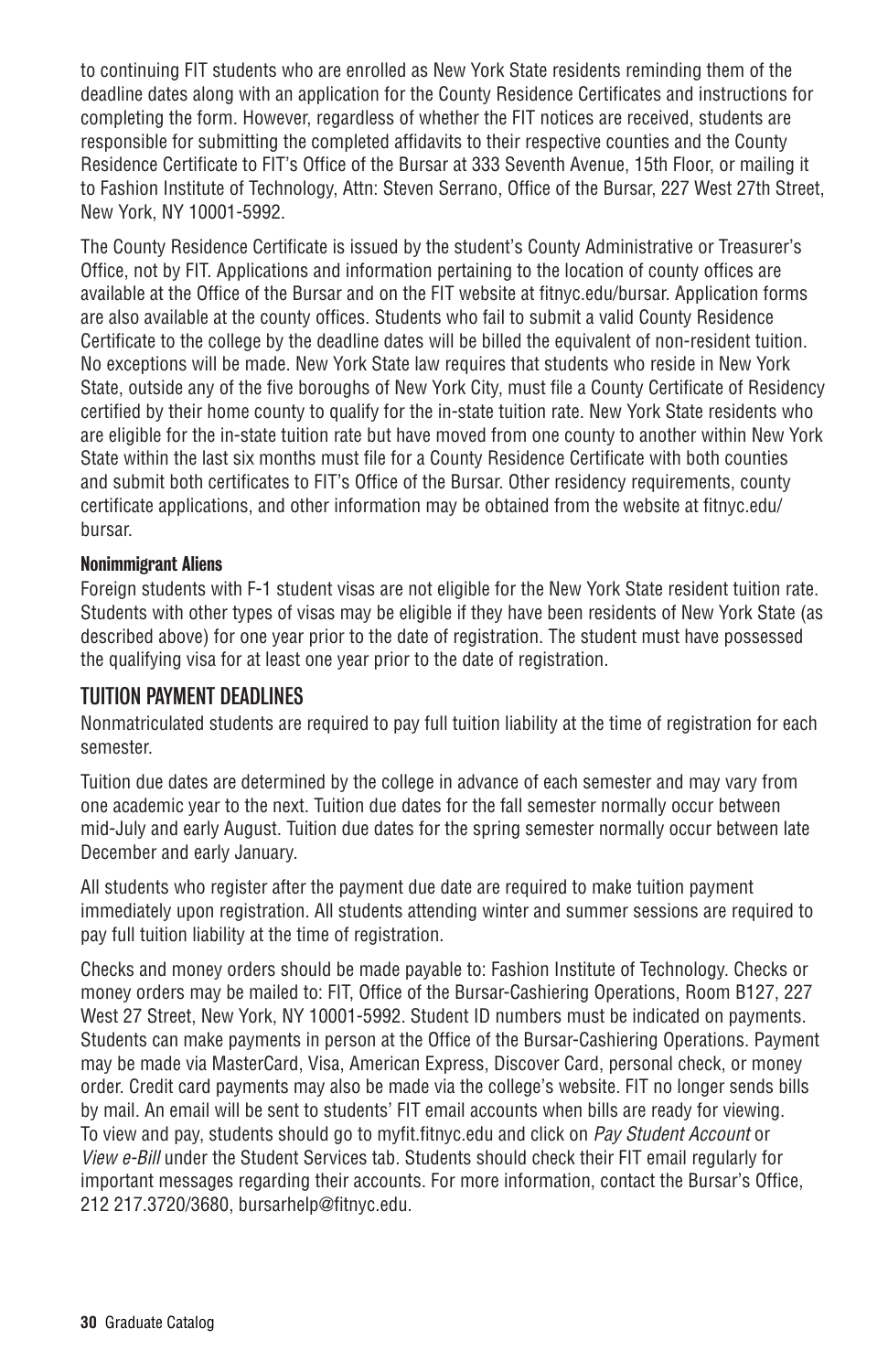### **FFFS**

| Duplicate diploma                             | \$10                                                               |
|-----------------------------------------------|--------------------------------------------------------------------|
| Health insurance                              | \$987.50 per semester                                              |
| <b>Health Services</b>                        | \$161.50 per semester                                              |
| Laboratory <sub>2</sub>                       | \$10 per course                                                    |
| Late examination                              | \$25 per occurrence                                                |
| Late Payment                                  | 1.5% per month on balance                                          |
| Late registration (full-time)                 | \$100 per occurrence                                               |
| Late registration (part-time)                 | \$50 per occurrence                                                |
| Locker rental                                 | \$10 per student/per semester                                      |
| Matriculation fee (resident)                  | \$250 per semester                                                 |
| Matriculation fee (non-resident)              | \$500 per semester                                                 |
| Offsetting services                           | \$5 per semester                                                   |
| Placement test                                | \$25 per occurrence                                                |
| Program change                                | \$25 per occurrence                                                |
| Records maintenance fee                       | \$15 per semester                                                  |
| <b>Recreation and Athletics</b>               | \$55 per semester                                                  |
| Replacement ID card                           | \$25 per occurrence                                                |
| <b>Returned check</b>                         | \$25 per occurrence                                                |
| Student activity4                             | \$65 per semester                                                  |
| <b>SUNY Learning Network (online courses)</b> | \$15 per online credit hour                                        |
| Technology                                    |                                                                    |
| Part-time student                             | \$50 per semester                                                  |
| Full-time student                             | \$100 per semester                                                 |
| Transcript                                    | \$12                                                               |
| Books and supplies                            | cost between \$600 and \$900 (depending on<br>major) per semester. |

- 1 This insurance must be purchased by all full-time students unless evidence of other coverage is submitted. The rate shown is for domestic students.
- 2 Fee is charged to each student who registers for a course requiring life/fashion models and/or the use of certain specialized equipment/materials.
- 3 Fee is charged to part-time students and is nonrefundable.
- 4 Approved by FIT's Board of Trustees in accordance with Student Council regulations.

### NON-PAYMENT OF DEBTS AND FINES

Checks returned by a bank as unpaid for any reason will result in a returned check fee of \$25 charged to the student's account. The college reserves the right not to accept a personal check for payment under some conditions: for example, a history of prior returned checks or checks without preprinted name and address. Note that a stop payment draft against a check is not considered an official withdrawal from the college and the student will be charged a \$25 returned check fee in addition to the tuition liability.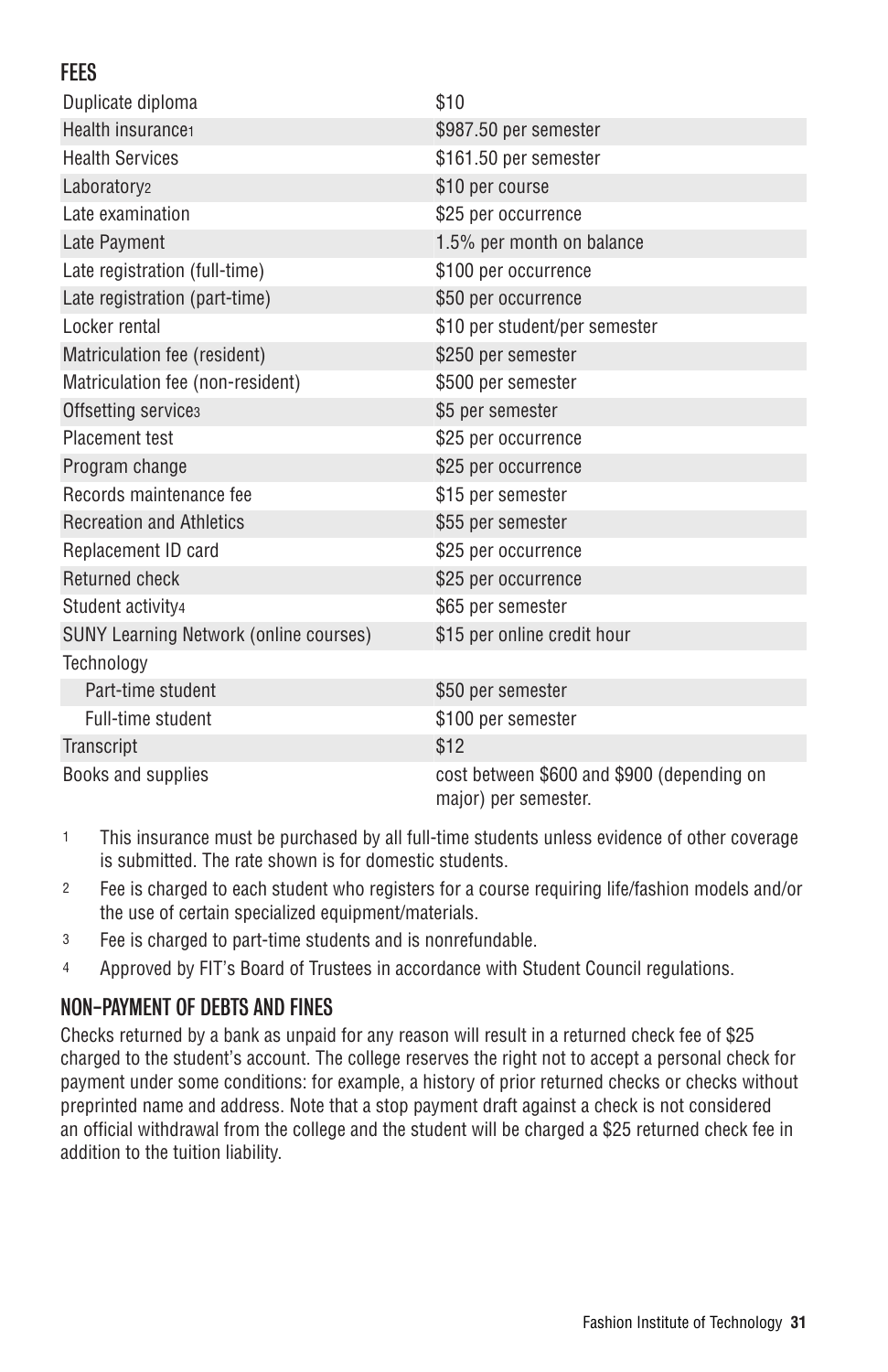Late payments are subject to a late fee of 1.5 percent per month on all outstanding balances. Students who fail to pay their bills or other college debts will be ineligible to register, graduate, or obtain transcripts or other services from the college. Outstanding debts may be referred to a licensed collection agency, and collection fees up to 33 1/3 percent may be added to the outstanding balance. If legal action becomes necessary, litigation and all court costs will be the student's responsibility.

Students who have not satisfied their full financial obligations, exclusive of certified financial aid or tuition payment plans, by the scheduled due date may be subsequently de-registered and all previously assigned classes may be dropped. Late registration and program change fees may be assessed to students who are de-registered and wish to re-enroll. Students are not guaranteed class availability if they need to re-register for courses.

# Tuition and Fee Refunds

## FULL-TIME AND PART-TIME PROGRAMS

An application for refund of tuition must be made on the Withdrawal/Refund of Tuition Form provided in the Registration Center or in writing. All refunds are based on the official date of withdrawal. No refunds will be permitted unless an official withdrawal form is submitted in the required time period. The date on which the Withdrawal/Refund of Tuition Form is received by the Registrar's Office is considered the official date of the student's withdrawal. The \$5 part-time offsetting fee is not refundable. Student health insurance for full-time students is nonrefundable after the first day of class. Nonattendance in class or stop payment on a check is not considered an official withdrawal from the college. The student remains responsible for all tuition liabilities. Students receiving Title IV financial aid will be processed according to federal guidelines. The refund period terminates by the end of the third week of classes, in accordance with the following schedule:

| Withdrawals                          | <b>Refunds</b>             |
|--------------------------------------|----------------------------|
| Prior to the first day of classes    | 100% of tuition and fees** |
| Prior to the second week of classes* | 75% of tuition and fees**  |
| Prior to the third week of classes*  | 50% of tuition and fees**  |
| Prior to the fourth week of classes* | 25% of tuition and fees**  |
| Thereafter                           | No refund                  |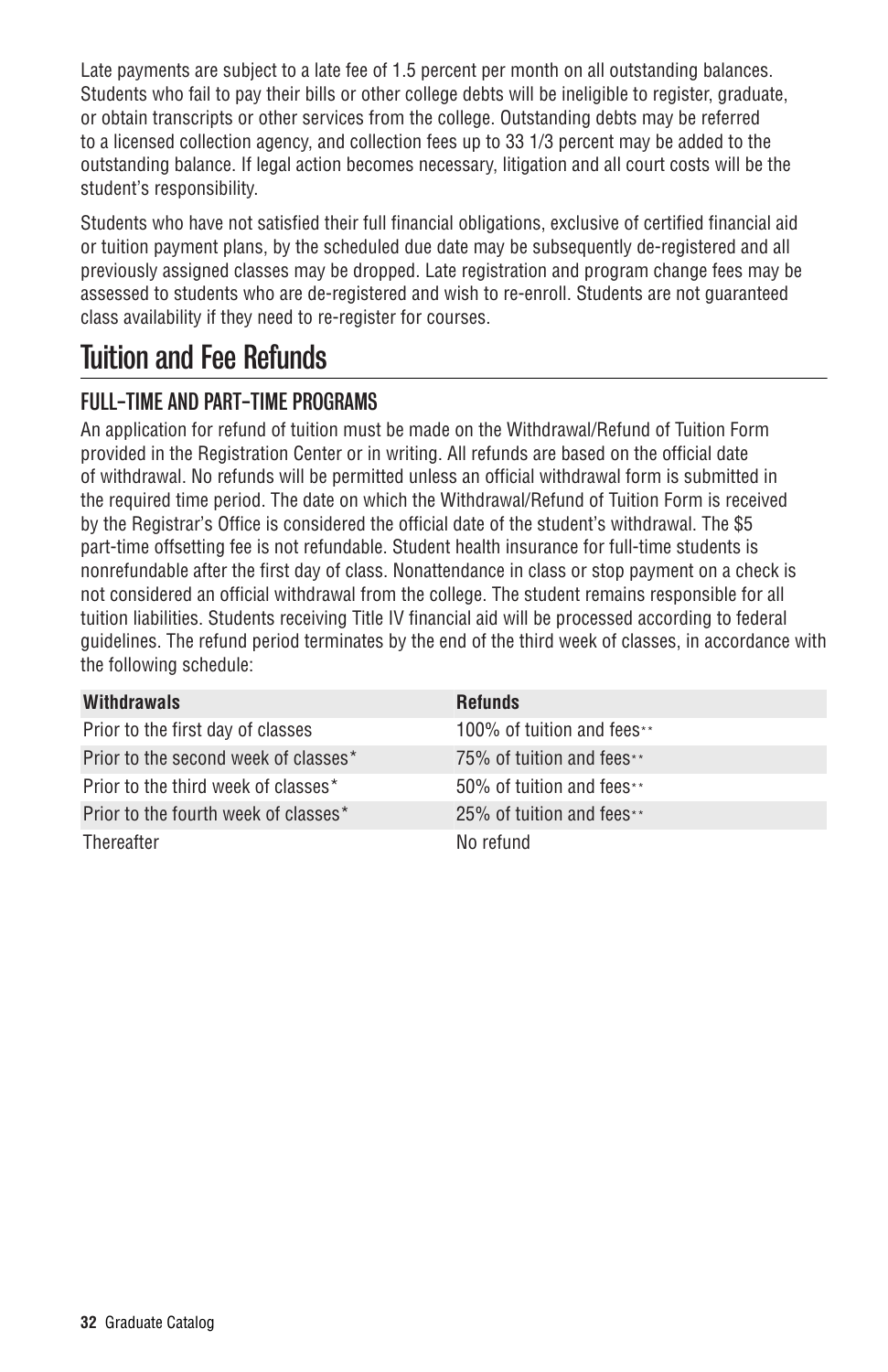- The first week ends on Saturday regardless of which day of the week classes begin.
- \*\* The student health insurance fee is not refundable.

The refund process generally takes six to eight weeks after the semester begins. All credit card refunds are issued through the appropriate credit card carrier.

#### SUMMER AND WINTER SESSIONS

The refund period terminates prior to the fourth scheduled session of the class, in accordance with the following schedule:

| <b>Withdrawals</b>                 | <b>Refunds</b>  |
|------------------------------------|-----------------|
| Prior to the first day of classes  | 100% of tuition |
| Prior to the second day of classes | 75% of tuition  |
| Prior to the third day of classes  | 50% of tuition  |
| Prior to the fourth day of classes | 25% of tuition  |
| Thereafter                         | No refund       |

# Financial Aid

The Fashion Institute of Technology attempts to remove financial barriers to college entrance by providing loans, limited scholarships, and part-time employment based on available funding for students with financial need. Students who are in a degree program and require financial aid of any kind must complete the Free Application for Federal Student Aid (FAFSA), designating FIT (code 002866) as a college choice. The FAFSA is the core application for all financial aid programs. Apply online at fafsa.ed.gov. Foreign students are not eligible for financial aid from FIT.

The Fashion Institute of Technology directly administers its institutional grants and scholarships, which are provided by the FIT Foundation. Federal funding administered by the college for graduate students may include Federal Direct Unsubsidized Stafford loans, Graduate PLUS loans for students, and the Federal Work Study program.

Financial aid is not automatically renewed. Since most financial aid awards are made for an academic year, students must reapply each academic year by submitting the required forms by the dates established and published by the Office of Financial Aid Services. To be eligible as a full-time student, you must take at least 9 credits of courses that are required for your current degree.

The amount of financial aid awarded depends on funds available to FIT as well as the student's educational budget and anticipated available resources. Priority for institutionally administered funds is given to students enrolled and designated as full-time. Federal funds at FIT are contingent on congressional authorizations and appropriations. Eligibility requirements and funding regulations governing federal and state programs may change from year to year depending on legislative action.

For more information, visit FIT's website at fitnyc.edu/financialaid.

### SATISFACTORY ACADEMIC PROGRESS (SAP) FOR FINANCIAL AID RECIPIENTS

The Higher Education Amendments require that colleges and universities provide federal financial aid to those students who are in good academic standing and making satisfactory progress in a degree program. The U.S. Department of Education requires that students make satisfactory academic progress (i.e., successfully complete at the least 66 percent of attempted courses) and maintain a cumulative GPA of 3.0. The Satisfactory Academic Progress guidelines for financial aid are available through Financial Aid Services (fitnyc.edu/financialaid). Students are responsible for reading and adhering to these guidelines.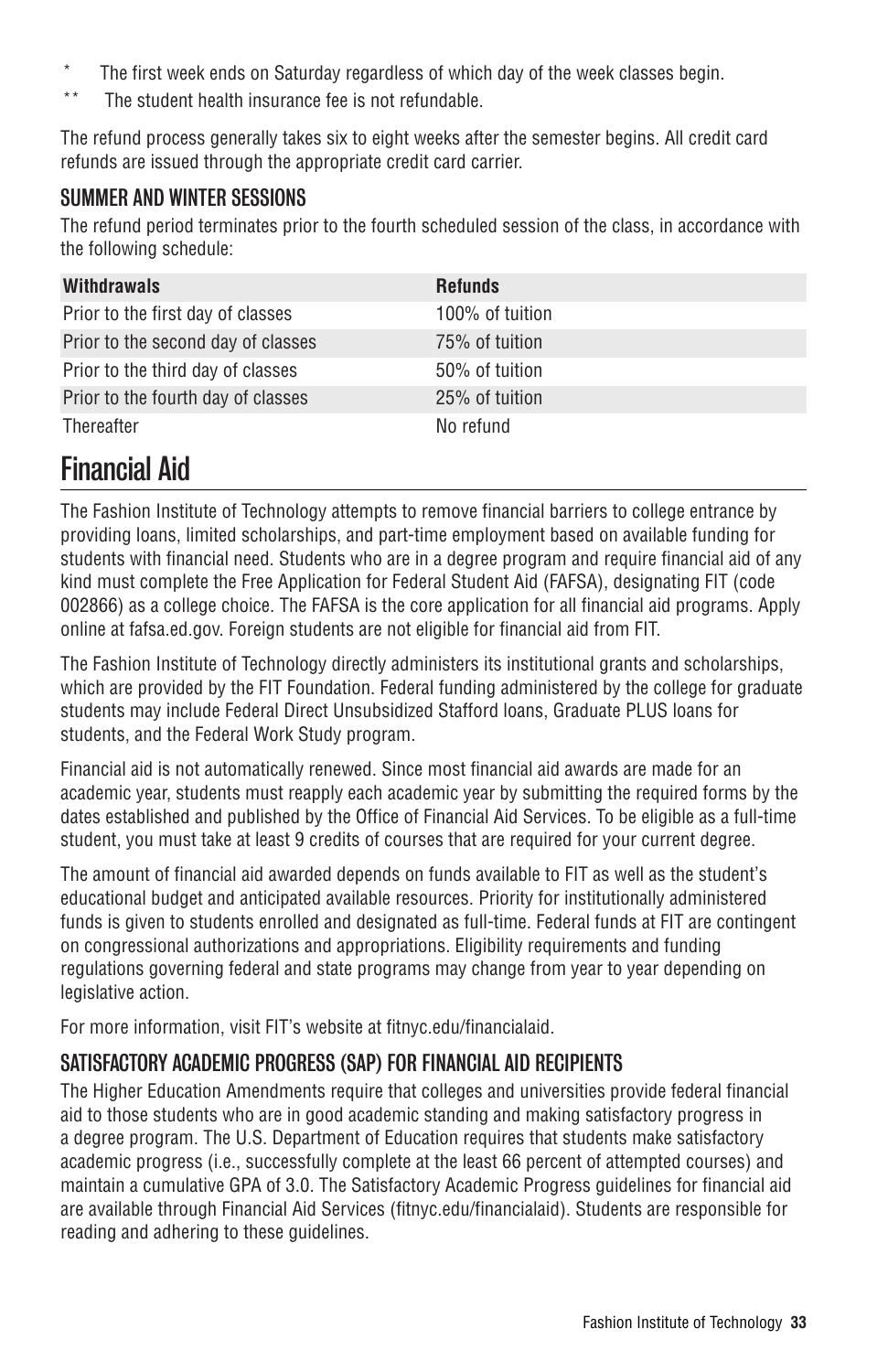Students who do not meet the SAP standards will be issued a warning and placed on financial aid probation. Once in this status, if a student again does not meet the SAP standards, then the student's status will be changed to financial aid termination. Under this status the student must attend at least one semester without the benefit of federal and institutional aid. The student's academic record will then be reviewed to regain eligibility. If there were extenuating circumstances that led to the termination, s/he may submit an appeal that will be reviewed by the Financial Aid Committee. The student will then be advised, in writing, of the committee's decision. Should the appeal be approved, the student will regain eligibility for one semester and be placed on financial aid probation. The student will be required to agree to an academic plan as well as complete select financial literacy courses online. Should the appeal be denied, to be reinstated, the student must at their own expense successfully complete enough credits based on their classification as a fulltime or part-time student, with a cumulative GPA of 3.0 or higher to bring the quantitative and /or qualitative standards back to satisfactory levels. The student can then petition in writing to the SAP Appeal Committee requesting reinstatement of financial aid eligibility.

### FINANCIAL AID REFUND POLICY

Financial aid recipients who withdraw partially or fully must have their financial aid reviewed. If a student withdraws fully during the first 60 percent of the enrollment period and has any form of federal aid disbursed, the amount of the refund will be based upon a distribution formula as required by federal regulations. The refund distribution, prescribed by law and regulation, is in the following order: Unsubsidized Federal Stafford Loan, Federal Graduate PLUS Loan, Federal Perkins Loan, other Title IV aid programs, and other federal sources of aid. Additional information on these refunds and repayment policies may be obtained from Financial Aid Services.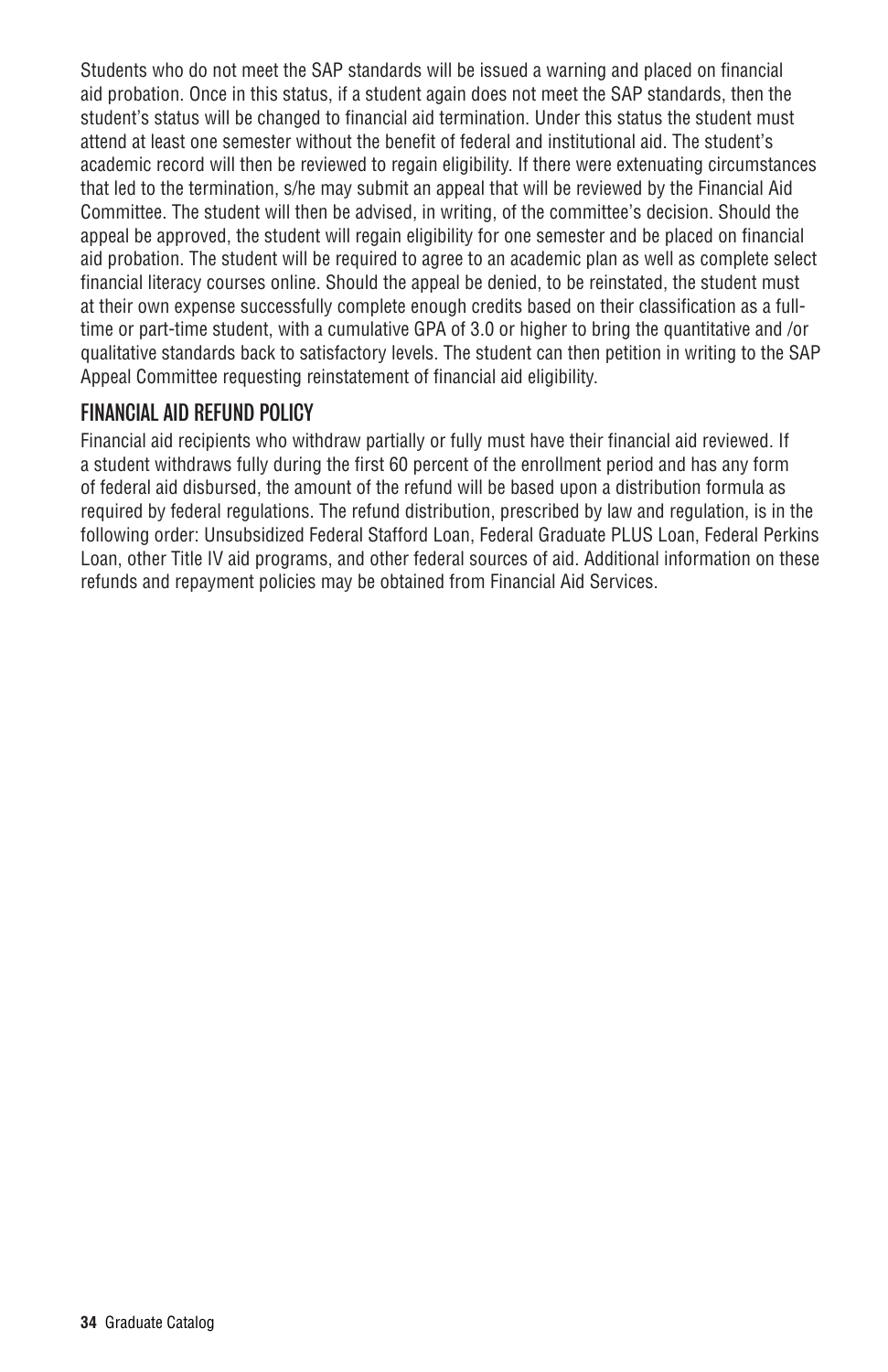# Academic Programs

- Master of Arts (p. 36)
	- Art Market (p. 37) Studies (p. 37)
	- Exhibition and Experience Design (p. 40)
	- Fashion and Textile Studies: History, Theory, Museum Practice (p. 42)
- Master of Fine Arts (p. 45)
	- Fashion Design (p. 46)
	- Illustration (p. 48)
- Master of Professional Studies (p. 51)
	- Cosmetics and Fragrance Marketing and Management (p. 52)
	- Global Fashion Management (p. 55)
- Scholastic Standing (p. 57)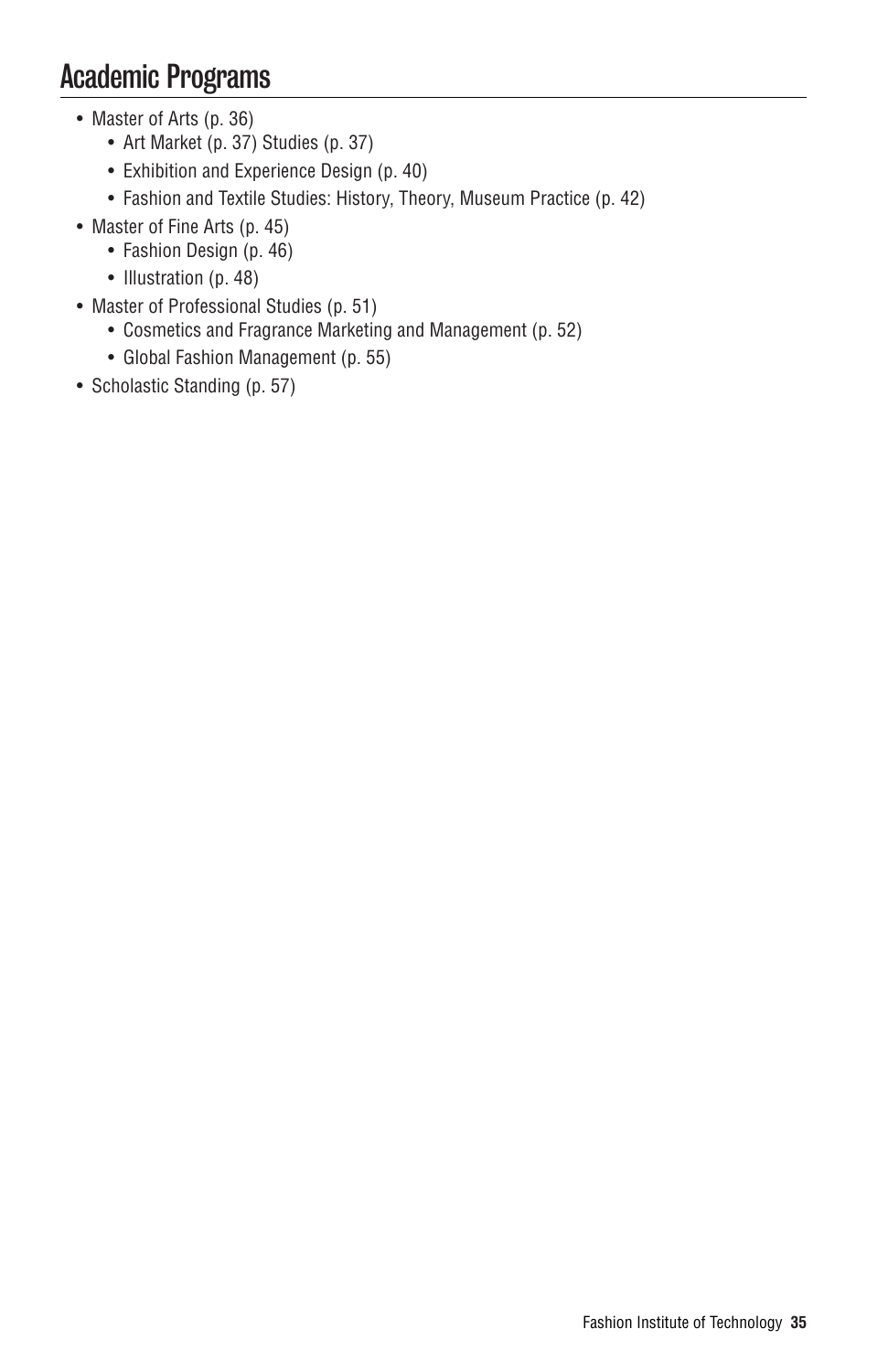# Master of Arts

Art Market Studies (p. 37)

Exhibition and Experience Design (p. 40)

Fashion and Textile Studies: History, Theory, Museum Practice (p. 42)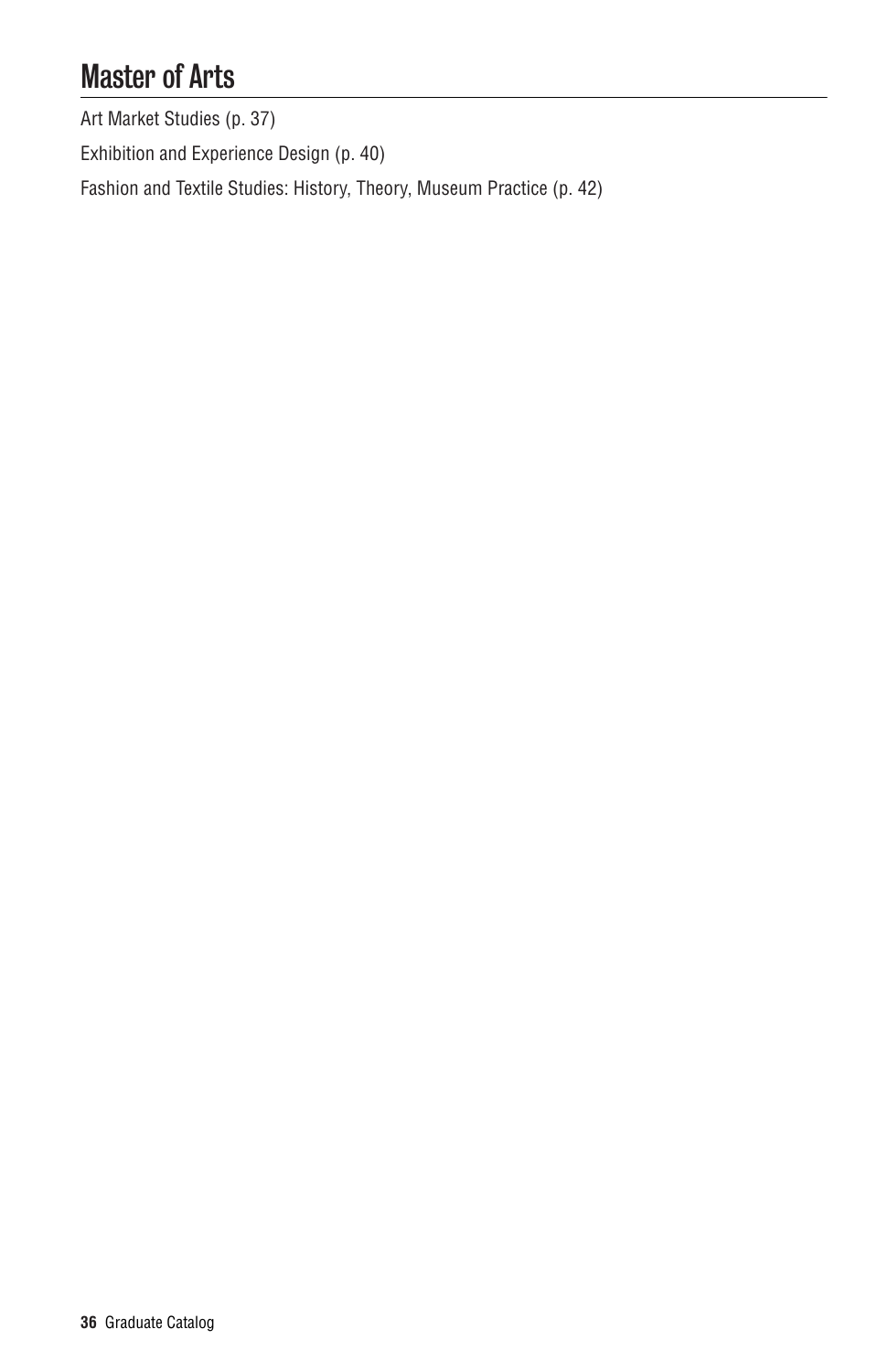# Art Market Studies

# NYSED: 87128 HEGIS: 1099

Art Market Studies is a 39-credit, full-time program that provides students with the tools to forge careers in the business of art. Its interdisciplinary nature reflects the diversity of professional opportunities available to graduates — whether in galleries, auction houses, art fairs, appraisal firms, online platforms, museums, or non-profit organizations. The curriculum aims to balance practical skills with academic rigor, as well as core business and legal concepts with industryspecific knowledge. It also privileges contemporary art, given that art produced from the postwar period to the present has come to dominate the market in recent years.

In addition to coursework in valuation and appraisal, art law, marketing, gallery operations, the auction business, and the history of contemporary art, students in the program are required to pursue an internship with an art-related business or organization. Students gain hands-on experience through a practicum in which they assemble an exhibition from concept to execution. This distinctive assignment allows students to put into practice the knowledge and skills they have acquired in a real-world showcase of their abilities. Curriculum below is for the entering class of Fall 2018.

# **NATASHA DEGEN, Associate Chairperson natasha\_degen@fitnyc.edu** ( natasha\_degen@fitnyc.edu) **fitnyc.edu/artmarket**

# COURSE OF STUDY

#### **Semester 1**

| <b>Total Credits</b> |                                                  | 39 |
|----------------------|--------------------------------------------------|----|
|                      | Option 2: AM 600 and AM 602                      |    |
| 0R                   |                                                  |    |
|                      | Option 1: AM 655 and AM 701                      |    |
| Plus                 |                                                  |    |
| AM 691               | Internship                                       |    |
|                      | Semester 3 - Choice of Option 1 or Option 2      | 9  |
| AM 654               | Practicum: Exhibition                            | 3  |
| AM 531               | Marketing for Art Organizations                  | 3  |
| AM 523               | Art in a Global Context, Post-1989               | 3  |
| AM 513               | <b>The Auction Business</b>                      | 3  |
| AM 511               | <b>Gallery Management and Operations</b>         | 3  |
| Semester 2           |                                                  |    |
| AM 633               | Art, Law, and Professional Ethics                | 3  |
| AM 500               | Art Market Research and Valuation                | 3  |
| AM 533               | <b>Core Business Practices</b>                   | 3  |
| AM 522               | History of Contemporary Art, 1945 to the Present | 3  |
| AM 510               | The International Art Market                     | 3  |
|                      |                                                  |    |

Additional Courses:

AM 603 Field Study

## **COMMON REQUIREMENTS**

All degree programs require that students maintain a cumulative grade point average of 3.0 every semester while enrolled in the program. A student is placed on probation if his or her semester GPA is below 3.0. A student is not subject to academic dismissal at the end of his or her first semester in a degree program. A student will be dismissed from the college after two consecutive semesters with a GPA below 3.0. A final GPA of 3.0 is required for graduation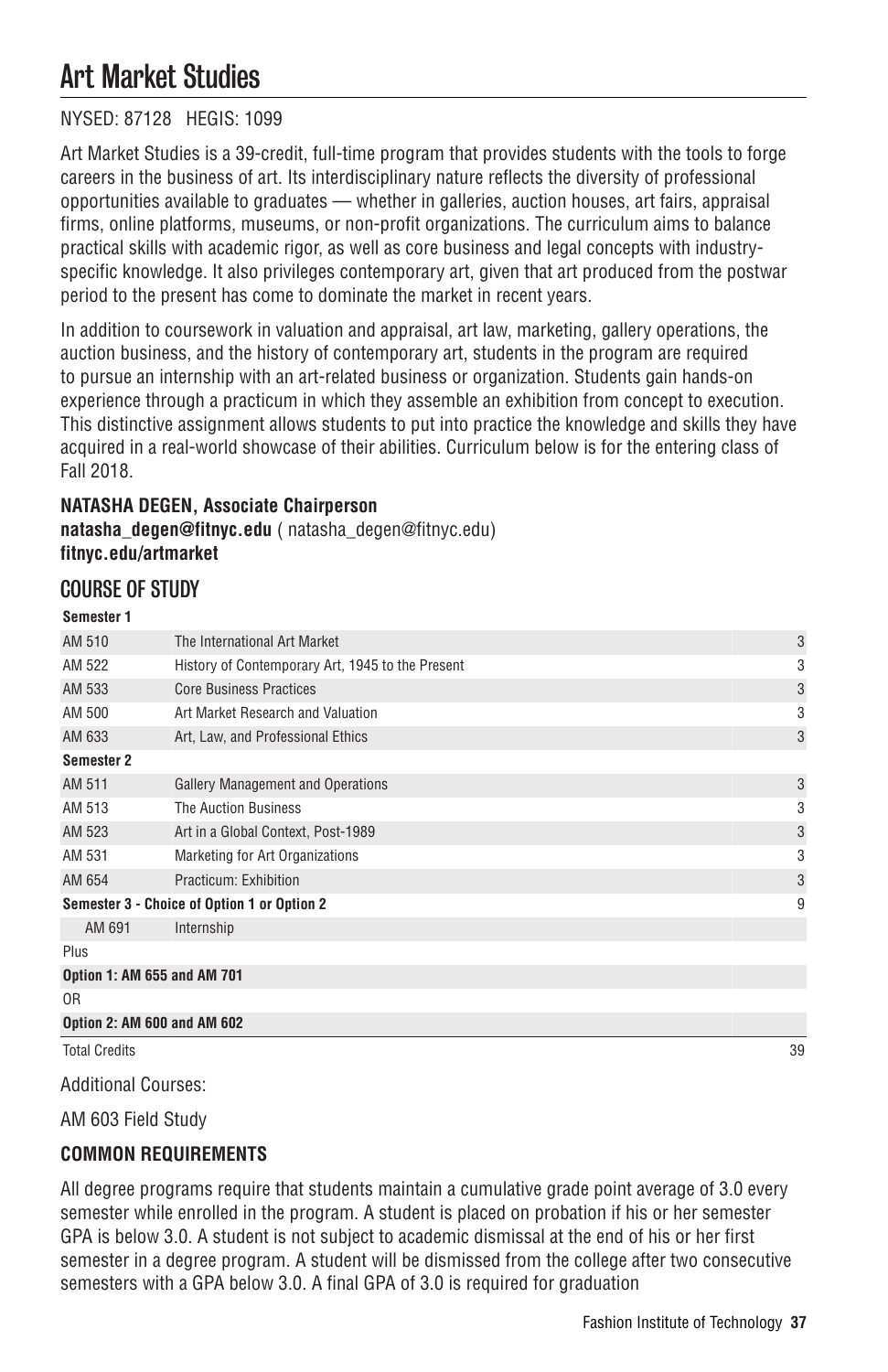## **ADVANCEMENT TO DEGREE CANDIDACY**

## **Eligibility to Attend Commencement Exercises**

Candidates for the master's degree at FIT must have advanced to candidacy before being permitted to attend graduation ceremonies.

## **Maintenance of Matriculation**

To maintain matriculation, a degree candidate must register each semester following entry into a program for either (a) at least one approved course or (b) MM 701, maintenance of matriculation. If a student does not maintain continuous matriculation, or does not complete all degree requirements in the time allowed, that student will be required to apply for readmission to the program following the procedures and requirements listed in the catalog of the readmission year. If readmission is granted, the student will also be required to pay all delinquent maintenance of matriculation fees prior to being awarded the degree.

## **Degree Requirements**

## **General**

For admittance to degree candidacy, students must have satisfied all outstanding prerequisites, completed a minimum of 39 approved course credits, achieved a final grade point average (GPA) of 3.0, and completed one internship for credit. Students must have advanced to degree candidacy before being permitted to attend graduation ceremonies.

## **Internship**

All students are required to complete an internship at an appropriate art institution. Internships may be pursued during the third semester of the program or during the summer prior to the third semester. They require a minimum commitment of 135 hours, which is the equivalent to one or two days per week for a full semester, or for summer internships, four to six weeks of full-time work.

## **The Third Semester**

In their third semester — in addition to completing an internship — students may embark on a thesis project (Option 1), or they may elect to pursue additional coursework (Option 2). Students who choose the thesis track will enroll in AM 655 Thesis Seminar and AM 701 Thesis Preparation. The Thesis Seminar will guide students through the research and writing process, while also providing background on research methodologies and academic standards. Totaling 12,000 to 15,000 words, the resulting project will represent an original contribution to the field.

The second option — which comprises two business-oriented courses: AM 600 Case Study Research and AM 602 Innovation in the Creative Industries — guides students in identifying specific business problems within the art market and considering viable solutions. Whereas Innovation in the Creative Industries primarily supports the development of a new business venture, Case Study Research focuses on the research and analysis of an existing organization, with the end goal of producing a business case study and teaching note suitable for publication.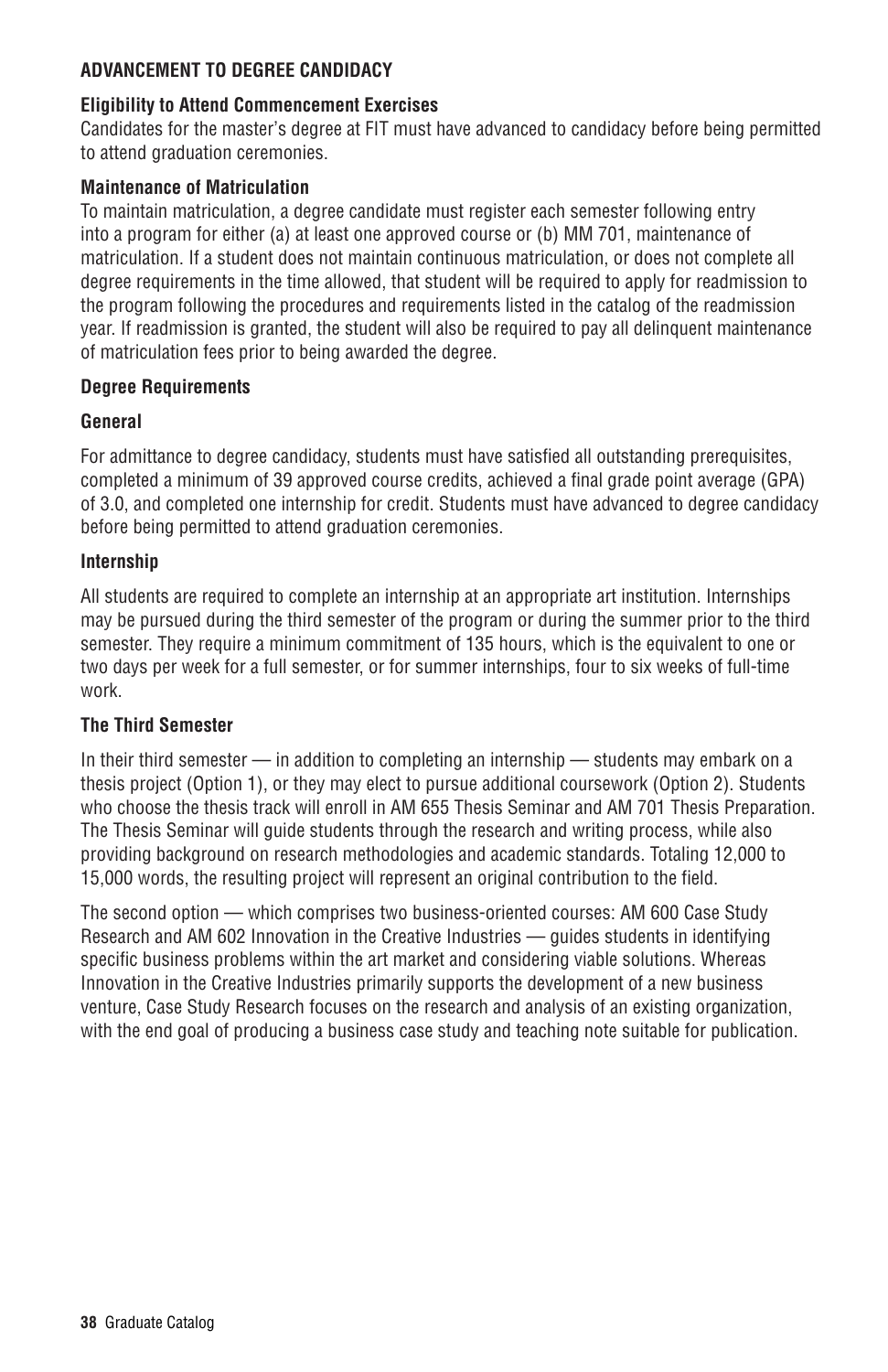## **Time Requirement for Degree Completion**

Students are expected to complete all degree requirements by the end of the third semester of study. In the event of special extenuating circumstances, the Department Chair, in consultation with the Dean, may provide a student with an extension through the end of the second academic year of the program.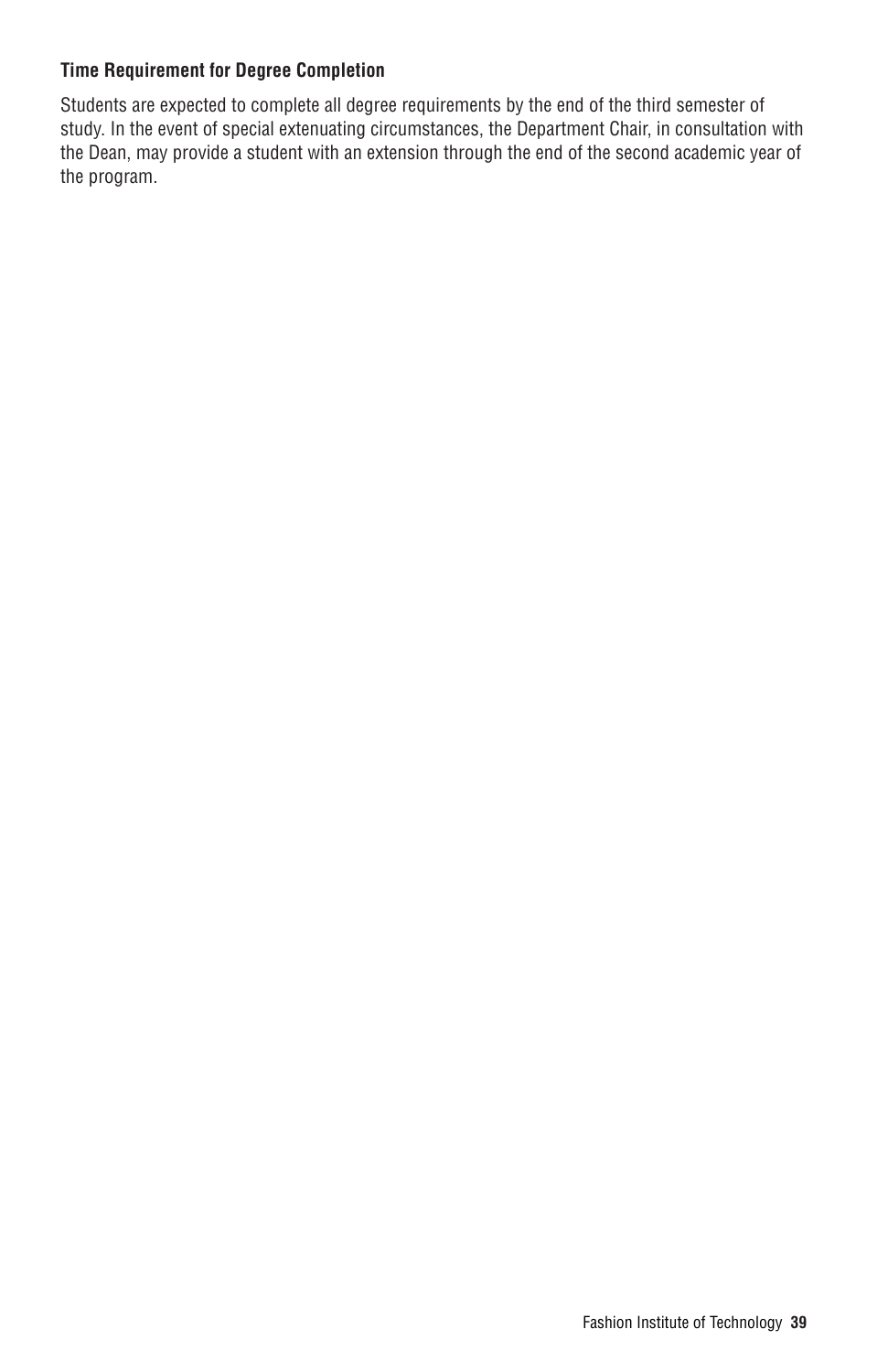# Exhibition and Experience Design

# NYSED: 29386 HEGIS: 1009

The 39- to 47-credit, full-time program in Exhibition and Experience Design prepares students for careers in the exhibition design profession. Students can also choose to take courses on a parttime basis, however, the final semester will be full-time. Please contact the program chairperson for information. The studio-driven curriculum focuses on designing narrative environments with the audience in mind. Students explore exhibition design in multiple areas, including museums and trade and public venues, and develop skills in concept development, environmental design, graphics, lighting, and modelmaking. Working closely with industry partners, the program features actual projects and studio-based competitions with local and international firms, museums, and public facilities. Students can elect to complete an internship at a specially designated site appropriate to their learning needs and career visions. The program culminates with a critical thesis exhibition and experience design project. Curriculum below is for the entering class of Fall 2018.

# **CHRISTINA LYONS, Associate Chairperson**

**christina\_lyons@fitnyc.edu** ( christina\_lyons@fitnyc.edu) **fitnyc.edu/exhibitiondesign**

# COURSE OF STUDY

#### **Fall - Semester 1**

| ED 541                         | Introduction to Exhibition Design Graphics                     | 1.5          |
|--------------------------------|----------------------------------------------------------------|--------------|
| ED 571                         | Illuminating the Exhibition Experience                         | 3            |
| ED 572                         | Historical Perspective and Theory                              | 3            |
| ED 581                         | Introduction to the Exhibition Design Studio                   | 1.5          |
| ED 582                         | <b>Exhibition and Planning Design Studio</b>                   | 3            |
| <b>Optional Winter Session</b> |                                                                | $0-6$        |
| ED 573                         | Exhibition Design International Professional Practices Seminar |              |
| ED 501                         | Sustainability for Exhibitions                                 |              |
| Spring - Semester 2            |                                                                |              |
| ED 523                         | Exhibition Design for the Museum Setting                       | 3            |
| ED 531                         | <b>Presentation Techniques</b>                                 | 3            |
| ED 542                         | <b>Exhibition Design Graphics</b>                              | 3            |
| ED 584                         | <b>Exhibition Development and Evaluation</b>                   | 3            |
| <b>Summer Session</b>          |                                                                |              |
| ED 591                         | <b>Exhibition Design Thesis: Directed Research</b>             | $\mathbf{3}$ |
| <b>Optional Summer Session</b> |                                                                | $0 - 2$      |
| IC 592                         | Internship - Exhibition Design                                 |              |
| <b>Fall - Semester 3</b>       |                                                                |              |
| ED 632                         | <b>Advanced Presentation Techniques</b>                        | 3            |
| ED 643                         | <b>Exhibition Design Graphics II</b>                           | 3            |
| ED 651                         | The Exhibition Model                                           | 3            |
| ED 691                         | Capstone Project Development & Qualifying Paper                | 3            |
| <b>Total Credits</b>           |                                                                | 39-47        |

## **COMMON REQUIREMENTS**

All degree programs require that students maintain a cumulative grade point average of 3.0 every semester while enrolled in the program. A student is placed on probation if his or her semester GPA is below 3.0. A student is not subject to academic dismissal at the end of his or her first semester in a degree program. A student will be dismissed from the college after two consecutive semesters with a GPA below 3.0. A final GPA of 3.0 is required for graduation.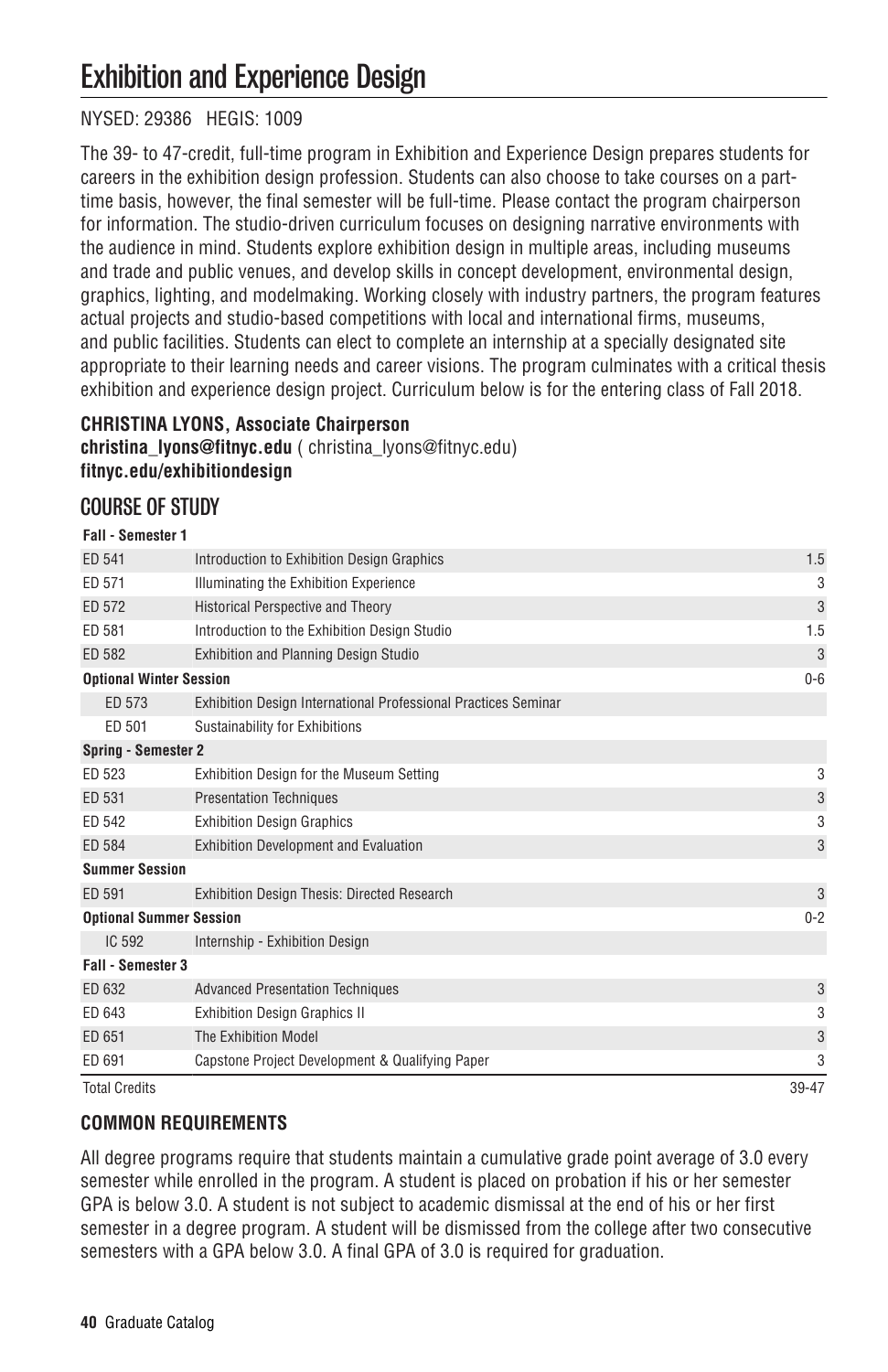## **ADVANCEMENT TO DEGREE CANDIDACY**

## **Eligibility to Attend Commencement Exercises**

Candidates for the master's degree at FIT must have advanced to candidacy before being permitted to attend graduation ceremonies.

## **Maintenance of Matriculation**

To maintain matriculation, a degree candidate must register each semester following entry into a program for either (a) at least one approved course or (b) MM 701, maintenance of matriculation. If a student does not maintain continuous matriculation, or does not complete all degree requirements in the time allowed, that student will be required to apply for readmission to the program following the procedures and requirements listed in the catalog of the readmission year. If readmission is granted, the student will also be required to pay all delinquent maintenance of matriculation fees prior to being awarded the degree.

## **Degree Requirements**

## **General**

For admittance to degree candidacy, students must have satisfied all prerequisites and completed a minimum of 39 approved course credits in 16 months of full-time attendance. Students can choose to take courses on a part-time basis, however, the final semester will be full-time, and course credits must be completed within 5 years. Please contact the program chairperson for information. Student must achieve a final grade point average (GPA) of 3.0, and had their qualifying thesis project approved by their committee. Students must have advanced to degree candidacy before being permitted to attend graduation ceremonies.

## **Qualifying Thesis Project**

The final semester of the program comprises four interdisciplinary courses, through which students conceive and execute a professional-quality, independent thesis design project, subject to department approval. The thesis is comprised of a design hypothesis proven through research and the execution of a comprehensive exhibition design and qualifying academic paper.

## **Laptop**

Students accepted into the Exhibition and Experience Design program are expected to bring a laptop computer that meets current program specifications. For specific information, please contact the program chairperson.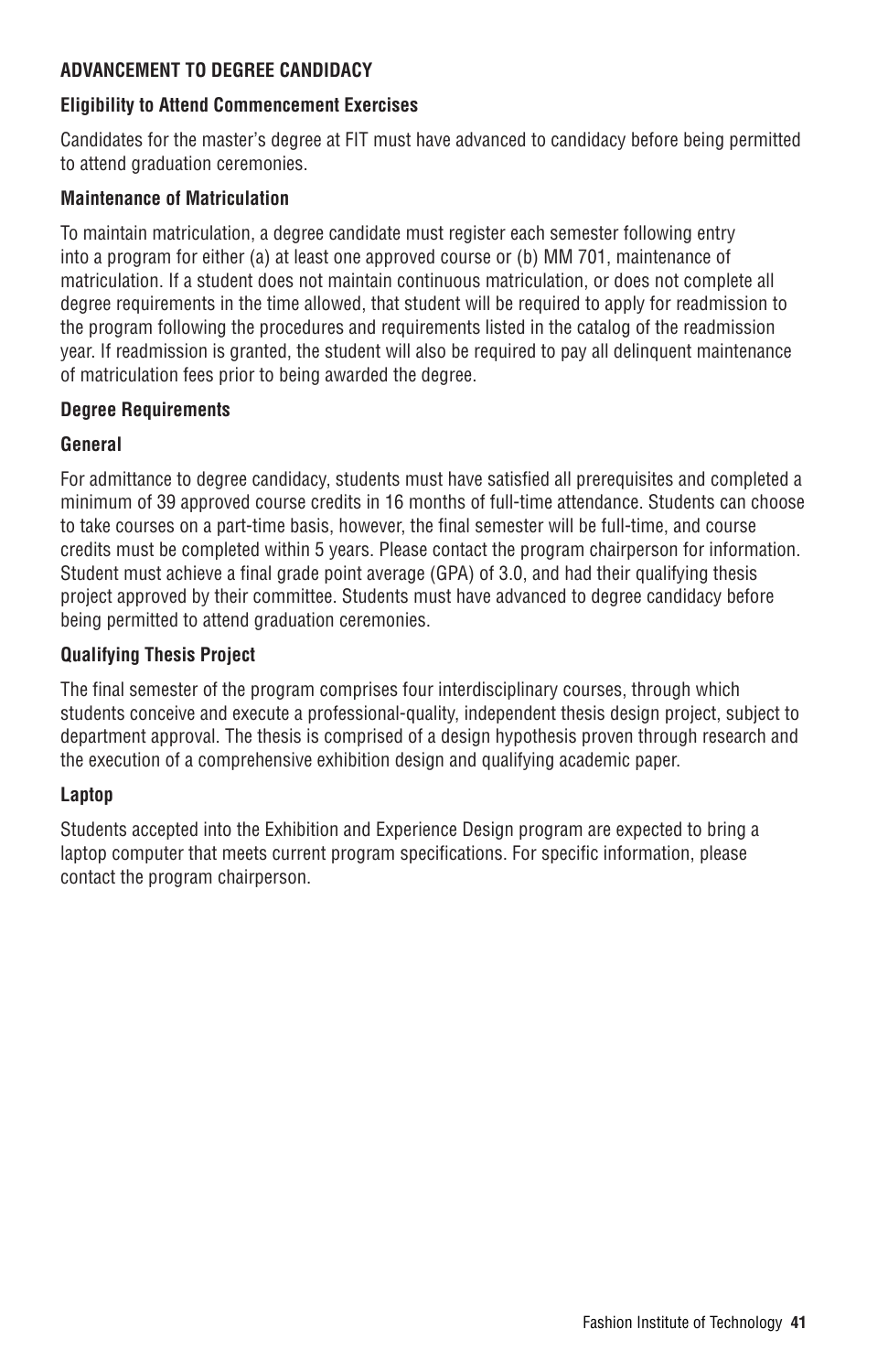# Fashion and Textile Studies: History, Theory, Museum Practice

## NYSED: 85053 HEGIS: 1099

The 48-credit, full- or part-time program in Fashion and Textile Studies: History, Theory, Museum Practice prepares students for professional curatorial, conservation, education, and other scholarly careers that focus on historic clothing, accessories, textiles, and other related materials. Fashion and textiles are explored from a variety of perspectives, including traditional art historical methodologies, as well as innovative approaches such as anthropology, material culture, and gender studies. The curriculum offers a vigorous, hands-on approach to the study of fiberbased objects through a close association with The Museum at FIT. Students may elect either a curatorial or a conservation emphasis, but all students are taught basic conservation skills, current collections management methods, and the proper exhibition techniques for costumes and textiles. To supplement their historical and analytical courses, students are required to complete at least one internship, write a master's qualifying paper based on original research, and take an active role in a yearlong course that culminates in a professional exhibition at The Museum at FIT. Students may customize the course of study by choosing their qualifying paper topic and their internship location. They may also select up to two independent study courses with an appropriate focus on their chosen specialization. In addition, students may transfer up to nine credits in related coursework from other graduate institutions.

Graduates of the program find positions as museum curators, research specialists, collections managers and registrars, historic house directors, museum educators, independent exhibition curators, corporate curators, fashion and textile historians, costume and textile conservators, auction house department specialists and researchers, vintage clothing and textile dealers, archivists, and consultants. Curriculum below is for the entering class of Fall 2018.

# **DENYSE MONTEGUT, Associate Chairperson denyse\_montegut@fitnyc.edu fitnyc.edu/fashiontextilehistory**

# COURSE OF STUDY

**Pre-Semester**

| LIG-OGIIIG91GI    |                                                                              |              |
|-------------------|------------------------------------------------------------------------------|--------------|
| FT 541            | Proseminar: Critical Writing, Research Techniques, and Documentation Methods | $\mathbf{0}$ |
| Semester 1        |                                                                              |              |
| FT 521            | Fashion History through the Nineteenth Century                               | 3            |
| FT 522            | <b>History of Western Textiles</b>                                           | 3            |
| FT 551            | <b>Collection Management Skills</b>                                          | 3            |
| FT 561            | Fiber and Fabric: Identification and Analysis                                | 3            |
| <b>Semester 2</b> |                                                                              |              |
| FT 523            | History of Twentieth Century Fashion                                         | 3            |
| FT 524            | Dress and Textiles in World Cultures                                         | 3            |
| FT 552            | Museum Theory and Practices                                                  | 3            |
| FT 562            | Conservation Practices: Theory and Technique                                 | 3            |
| Semester 3        |                                                                              |              |
| FT 653            | <b>Costume and Textile Mounting Skills</b>                                   | 3            |
| FT 654            | Exhibition: Planning and Interpretation                                      | 3            |
|                   | Choose any two courses from the following four:                              | 6            |
| FT 625            | History of American Men's Wear                                               |              |
| FT 631            | <b>Special Topics</b>                                                        |              |
| FT 623            | Contemporary Fashion: Research and Criticism                                 |              |
| FT 663            | <b>Advanced Conservation I</b>                                               |              |
| Semester 4        |                                                                              |              |
| FT 626            | Modern Textiles: Designers, Makers, and Markets                              | 3            |

**42** Graduate Catalog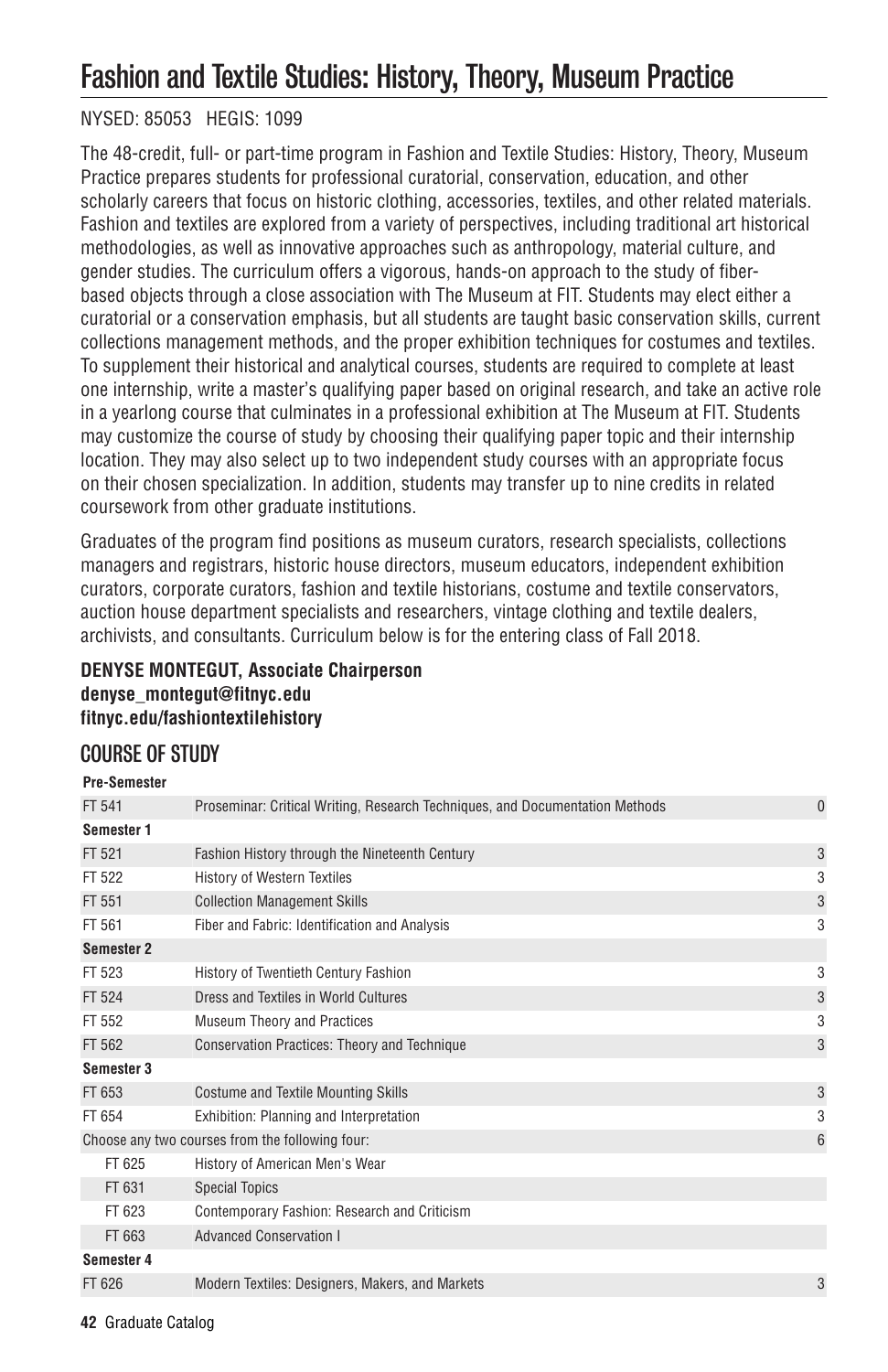| FT 655 | Exhibition: Practicum                            | 3 |
|--------|--------------------------------------------------|---|
|        | choose any two courses from the following three: | 6 |
| FT 633 | Advanced Theory: Professional Seminar            |   |
| FT 634 | Advanced Curatorial: Historic Interiors          |   |
| FT 664 | Advanced Conservation II                         |   |

Total Credits 48

## **Additional Courses**

FT 691 Internship (0 cr.), FT 701 Qualifying Paper (0 cr.), MM 701 Maintenance of Matriculation (0 cr.), and FT 692 Independent Study (1-3 cr.)

## **COMMON REQUIREMENTS**

All degree programs require that students maintain a cumulative grade point average of 3.0 every semester while enrolled in the program. A student is placed on probation if his or her semester GPA is below 3.0. A student is not subject to academic dismissal at the end of his or her first semester in a degree program. A student will be dismissed from the college after two consecutive semesters with a GPA below 3.0. A final GPA of 3.0 is required for graduation.

## **ADVANCEMENT TO DEGREE CANDIDACY**

#### **Eligibility to Attend Commencement Exercises**

Candidates for the master's degree at FIT must have advanced to candidacy before being permitted to attend graduation ceremonies.

#### **Maintenance of Matriculation**

To maintain matriculation, a degree candidate must register each semester following entry into a program for either (a) at least one approved course or (b) MM 701, maintenance of matriculation. If a student does not maintain continuous matriculation, or does not complete all degree requirements in the time allowed, that student will be required to apply for readmission to the program following the procedures and requirements listed in the catalog of the readmission year. If readmission is granted, the student will also be required to pay all delinquent maintenance of matriculation fees prior to being awarded the degree.

## **Degree Requirements**

#### **General**

For admittance to degree candidacy, students must have satisfied all outstanding prerequisites, completed a minimum of 48 approved course credits, achieved a final grade point average (GPA) of 3.0, completed at least one official internship, and had their qualifying paper proposal approved by their committee. Students must have advanced to degree candidacy before being permitted to attend graduation ceremonies. Students have one year after achieving degree candidacy to complete their qualifying paper.

## **Language Requirement**

All students are required to have a reading knowledge of either French, Italian, German, or Spanish (though other foreign languages appropriate to a specific field of study will also be considered). This requirement must be met by the end of the second semester of study, or if studying part-time, by the time the student completes the equivalent of one full-time year of coursework. Students can satisfy this requirement by completing two years (four semesters) of college-level language study, or by passing a written examination administered by the School of Graduate Studies.

Students for whom English is a second language are exempt from the language requirement.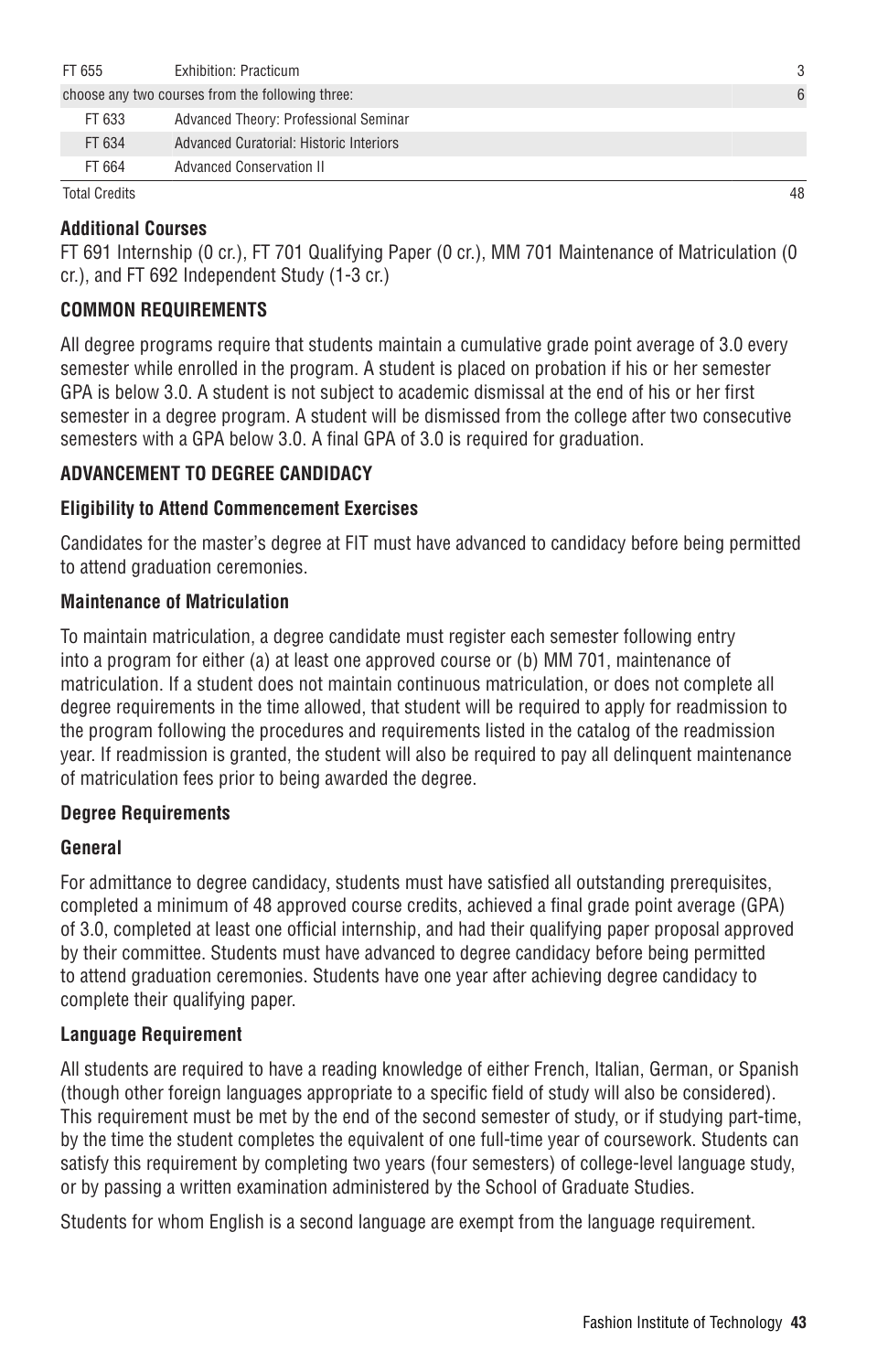## **Internship**

The Fashion and Textile Studies: History, Theory, Museum Practice program emphasizes practical, professional experience, and therefore each student is required to complete an approved internship. Although only one internship is required for graduation, students may choose to serve additional internships for networking opportunities and as aids to professional growth.

Internships may be pursued during the academic year or during winter or summer breaks, and require a minimum commitment of 135 hours. Past sites for internships have included The Museum at FIT, the Metropolitan Museum of Art, the Costume Institute, Christie's and Sotheby's auction houses, the Brooklyn Museum, the Museum of the City of New York, the textile conservation lab at the Cathedral Church of St. John the Divine, the Cooper-Hewitt, Smithsonian Design Museum, the National Design Museum, the Jewish Museum, the National Museum of the American Indian, and the American Museum of Natural History.

Current lists of internship opportunities, descriptions, guidelines, and procedures are kept on file in the Office of Graduate Studies. Each student, in consultation with the faculty internship advisor, makes a formal application for a position, and if selected, reports directly to a staff member at the internship location, who then supervises and evaluates the student's work. Students are required to maintain an internship journal, and to write an essay summarizing their experience.

Academic credit cannot be granted for any internship that has not been approved by the faculty advisor before the internship begins.

## **Qualifying Paper**

The qualifying paper may take the form of a scholarly research paper or article, an exhibition proposal or catalog, a conservation treatment proposal and report, a grant proposal, a collection survey, or an interpretive program utilizing a variety of formats, including electronic media.

Students should select a topic whose research and explication is completely manageable within a single year. When completed, a qualifying paper—including but not limited to text, footnotes, bibliography, and illustrations—should not exceed 30-40 pages in length.

It is the student's responsibility to propose a topic and to select an advisor from the graduate faculty. Written proposals must be submitted to and approved by both the advisor and the committee before the student may proceed. Students, with their advisors, are invited to attend the committee's discussion of the proposal to defend and clarify points. Students are encouraged to complete proposals by the end of their third graduate semester. Detailed guidelines are available in the Office of Graduate Studies.

## **Time Requirement for Degree Completion**

Students matriculating full-time will have three years to complete all degree requirements, including the qualifying paper (two years of coursework, plus one year to write and complete the qualifying paper). Part-time students will have five years to complete all degree requirements (a maximum of four years of coursework, plus one year to write and complete the qualifying paper).

## **Pro-seminar**

Please note that the Fashion and Textile Studies MA program requires students to attend a latesummer intensive program. For specific information, please contact the program chairperson.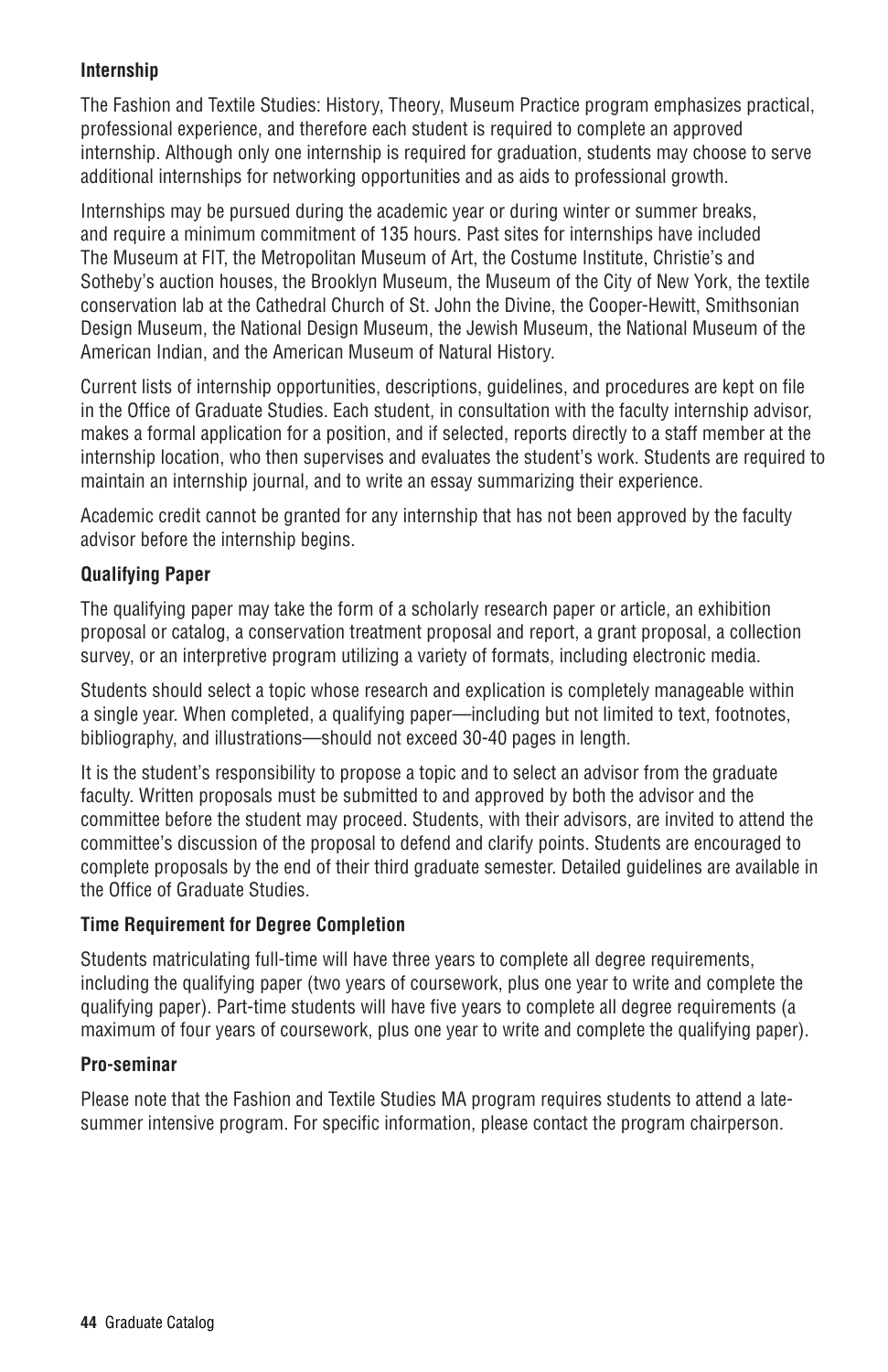# Master of Fine Arts

Fashion Design (p. 46) Illustration (p. 48)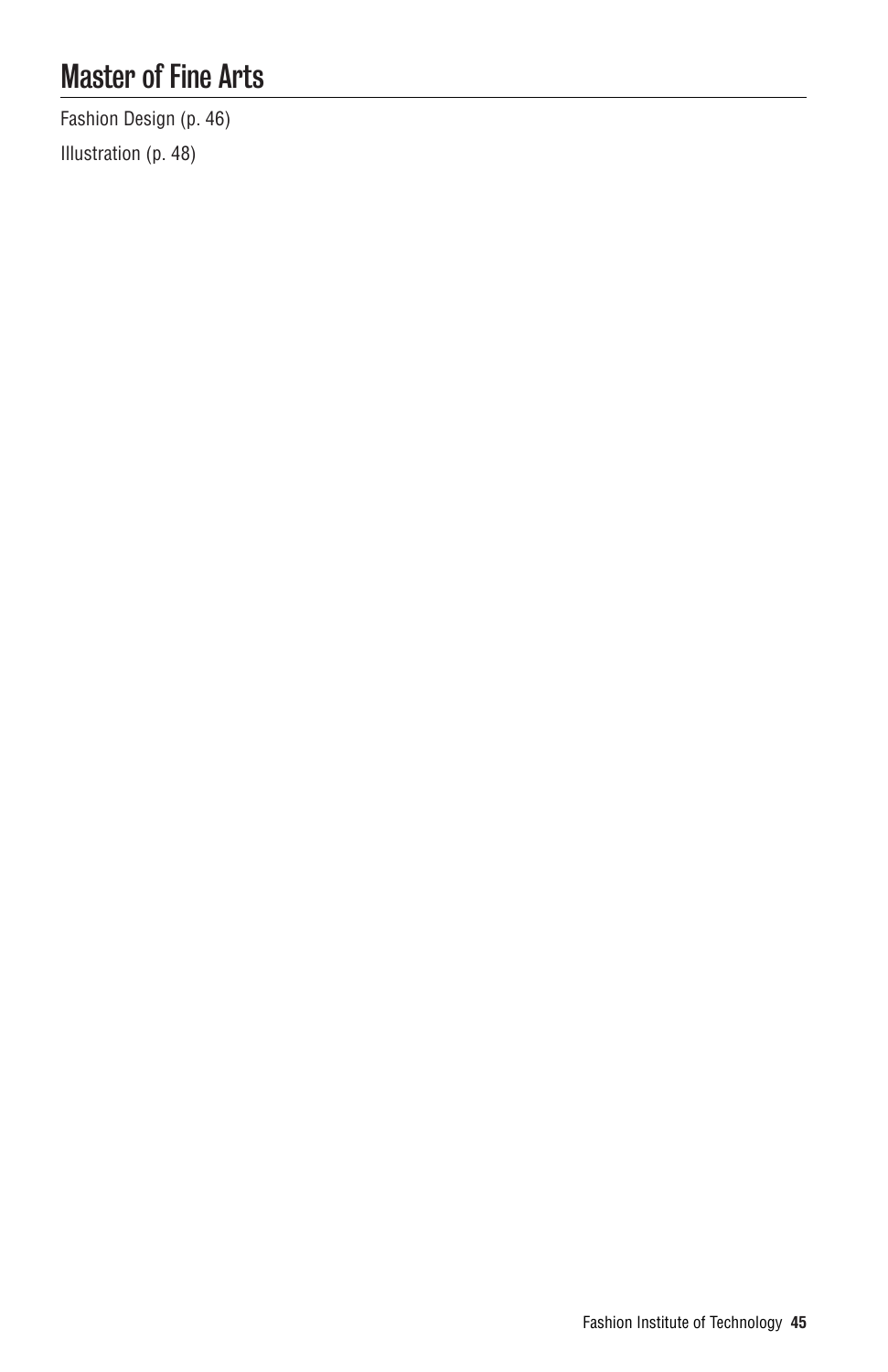# Fashion Design

# NYSED: 38535 HEGIS: 1009

The 60-credit Fashion Design MFA program is a two-year, full-time program that invites students to embark on a highly mentored personal journey into their own ideas and philosophies around fashion and design. They are be encouraged and supported to innovate in design, fit, cut, construction, silhouette, and materiality, all with intention and meaning. Students are required to reflect with critical distance on their own work as well as contribute as an active participant in the critique space in a collaborative studio environment to gain new perspectives on their own ideas, concepts, philosophies, and ideologies, and to give feedback and insight to others on theirs.

Upon graduating from this program, students have gained a new level of design fluency and creative confidence, a mastery of their own specialized craft:OLOGY, and an understanding of their place as a maker and influencer in fashion history/futures. They enter personally defined industries as articulate, vocal, and formidable design specialists, not design generalists, and are expected to populate a mix of large-scale, high-end design houses, smaller ateliers, entrepreneurial ventures, experimental think tanks and consultancies, or continued study at MPhil or PhD level.

Curriculum below is for the entering class of Fall 2018.

## **JONATHAN KYLE FARMER, Chairperson**

**jonathan\_farmer@fitnyc.edu** ( jonathan\_farmer@fitnyc.edu)

| <b>Semester 1</b>                |                                                                                                      | <b>Credits</b> |
|----------------------------------|------------------------------------------------------------------------------------------------------|----------------|
| MAJOR AREA                       | MF 501 - Thesis Idea                                                                                 | 2              |
|                                  | MF 502 - Thesis Play                                                                                 | 3              |
|                                  | MF 503 - Fashion Creation I: X3 Self                                                                 | 3              |
|                                  | MF 505 - The Fashion Activist                                                                        | 3              |
|                                  | MF 504 - Design Communication I: Visual Explanations                                                 | 1.5            |
| <b>ELECTIVE</b>                  | Elective*                                                                                            | 3              |
| <b>Semester 1 Winter</b>         |                                                                                                      |                |
|                                  | MF 506 - International Making Seminar I - Fashion Institute of Technology Investigates<br><b>FIT</b> | 3              |
| Semester 2                       |                                                                                                      |                |
| <b>MAJOR AREA</b>                | MF 523 - Thesis Focus                                                                                | 3              |
|                                  | MF 522 - Fashion Creation II: Elective Connect                                                       | 3              |
|                                  | MF 524 - craft: OLOGY                                                                                | 3              |
|                                  | MF 525 - Design Communication II: Image Capture                                                      | $\overline{2}$ |
| <b>ELECTIVE</b>                  | Elective*                                                                                            | 3              |
| <b>Semester 2 Summer</b>         |                                                                                                      |                |
| MAJOR AREA                       | MF 602 - International Making Seminar II: Fashion Farming                                            | 3              |
| <b>Semester 3</b>                |                                                                                                      |                |
| MAJOR AREA                       | MF 605 - Thesis Edit                                                                                 | 3              |
|                                  | MF 601 - Fashion Creation III: Design Archaeology                                                    | 3              |
|                                  | MF 603 - Business I: Brand Marketing and Finance                                                     | 3              |
|                                  | MF 604 - Design Communication III: 2D Curation Portfolio                                             | $\overline{2}$ |
| Semester 4                       |                                                                                                      |                |
| MAJOR AREA                       | MF 626 - Thesis Conclude                                                                             | 4.5            |
|                                  | MF 627 - Thesis: Exhibition Design Portfolio                                                         | 3              |
|                                  | MF 628 - Business II: Supply Chain Production and Retail                                             | 3              |
|                                  | MF 629 - Thesis: Captured/Present                                                                    | 3              |
| <b>TOTAL CREDIT REQUIREMENTS</b> |                                                                                                      |                |
|                                  | <b>MAJOR AREA</b>                                                                                    | 51             |
|                                  | <b>ELECTIVE</b>                                                                                      | 6              |
|                                  | <b>Total Credits:</b>                                                                                | 60             |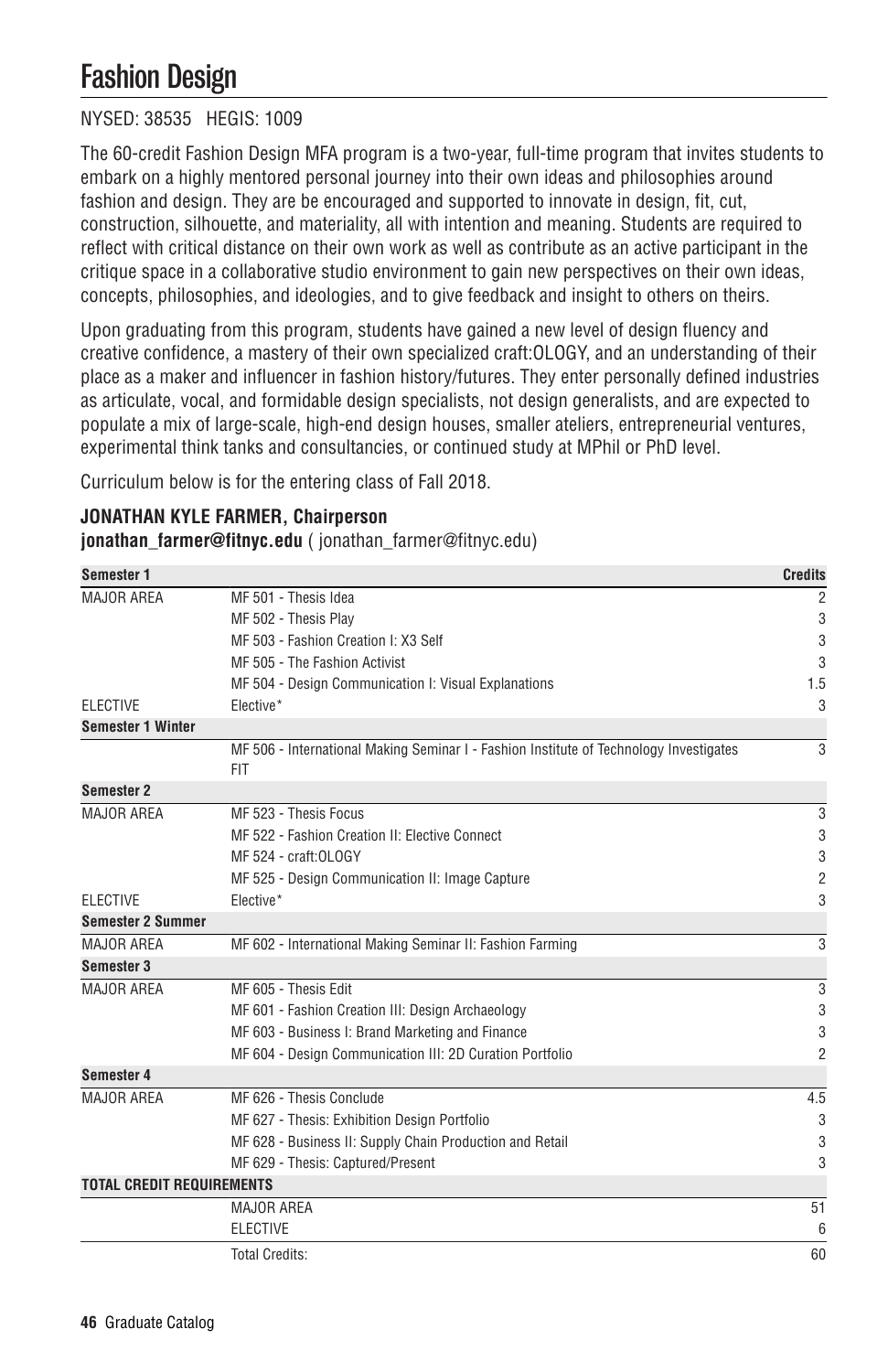**\*Elective Requirement: 6 credits.** CHOICE of master's-level coursework as approved by the department chair.

# **COMMON REQUIREMENTS**

All degree programs require that students maintain a cumulative grade point average of 3.0 every semester while enrolled in the program. A student is placed on probation if his or her semester GPA is below 3.0. A student is not subject to academic dismissal at the end of his or her first semester in a degree program. A student will be dismissed from the college after two consecutive semesters with a GPA below 3.0. A final GPA of 3.0 is required for graduation.

# **ADVANCEMENT TO DEGREE CANDIDACY**

## **Eligibility to Attend Commencement Exercises**

Candidates for the master's degree at FIT must have advanced to candidacy before being permitted to attend graduation ceremonies.

## **Maintenance of Matriculation**

To maintain matriculation, a degree candidate must register each semester following entry into a program for either (a) at least one approved course or (b) MM 701, maintenance of matriculation. If a student does not maintain continuous matriculation, or does not complete all degree requirements in the time allowed, that student will be required to apply for readmission to the program following the procedures and requirements listed in the catalog of the readmission year. If readmission is granted, the student will also be required to pay all delinquent maintenance of matriculation fees prior to being awarded the degree.

## **Degree Requirements**

## **General**

For admittance to degree candidacy, students must have satisfied all outstanding prerequisites, completed a minimum of 60 approved course credits, achieved a final grade point average (GPA) of 3.0, and had their qualifying paper proposal approved by their committee. Students must have advanced to degree candidacy before being permitted to attend graduation ceremonies.

## **International Seminars**

Every student in the Master of Fine Arts Fashion Design degree program is required to complete both international seminars. It is recommended that students budget approximately \$4,000 in addition to fees for the first seminar MF 506, and \$6,000 in addition to fees for the second seminar MF 602. These figures are approximate and may vary. Additional administration fees may also be required.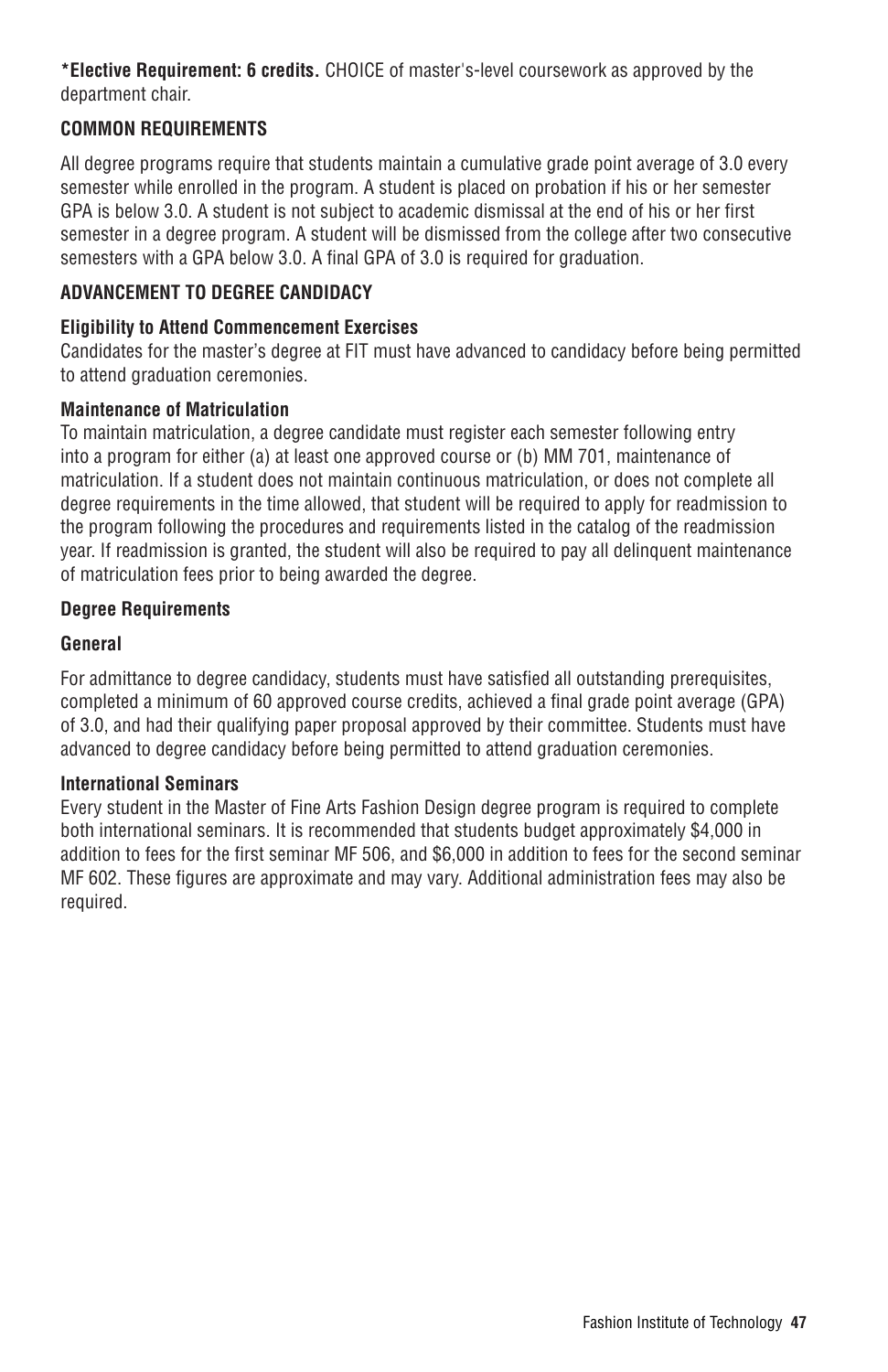# **Illustration**

## NYSED: 28604 HEGIS: 1009

The 60-credit, part-time, evening and weekend Illustration program was created for working illustrators seeking advanced study, preparing them to better assume their roles and responsibilities in a world of new media opportunities and rapidly evolving technologies. The curriculum is designed to encourage individual creativity and innovation. Through this program, students develop a broad-based skill set encompassing digital and traditional studio techniques, and are encouraged in the kind of entrepreneurial thinking that leads to thriving careers as illustrators.

An award-winning faculty of active professionals, assignments mirroring real-world challenges and specifications, and regular guest lecturers and off-campus field visits maximize student exposure to New York City's art and design world. Graduating students complete a visual thesis project that is exhibited at The Museum at FIT, and a written master's thesis. Curriculum below is for the entering class of Fall 2018.

## **BRENDAN LEACH, Associate Chairperson**

**brendan\_leach@fitnyc.edu** ( brendan\_leach@fitnyc.edu) **fitnyc.edu/illustrationmfa**

# COURSE OF STUDY

## **Pre-Semester**

| MI 572                  | Digital Boot Camp                                                     | $\mathbf{0}$   |
|-------------------------|-----------------------------------------------------------------------|----------------|
| Semester 1              |                                                                       |                |
| MI 501                  | Thesis 1: Initiating the Process                                      | 3              |
| MI 521                  | The History of American Illustration                                  | 3              |
| MI 581                  | Drawing for Illustration                                              | 3              |
| Semester 2              |                                                                       |                |
| MI 571                  | Integrating Digital with Traditional Media                            | 3              |
| MI 582                  | <b>Exploring Media</b>                                                | 4              |
| MI 583                  | Narrative Art                                                         | 3              |
| <b>Summer Session 1</b> |                                                                       |                |
| MI 532                  | Directed Projects in Illustration                                     | $\overline{2}$ |
| Semester 3              |                                                                       |                |
| MI 603                  | Thesis II: Evaluating and Composing for Content                       | 1              |
| MI 641                  | <b>Creative Writing For Illustrators</b>                              | 3              |
| MI 681                  | <b>Creating Character</b>                                             | 3              |
| MI 783                  | <b>Illustration in Motion</b>                                         | 3              |
| Semester 4              |                                                                       |                |
| MI 531                  | Studio Management Intensive                                           | 2              |
| MI 602                  | Reportage: Theory and Practice                                        | $\overline{4}$ |
| MI 604                  | Thesis III: Editing, Designing, Defending and Publishing              | 3              |
| MI 682                  | <b>Exploring and Expanding Your Artistic Voice</b>                    | 3              |
| <b>Summer Session 2</b> |                                                                       |                |
| MI 631                  | On Location: Studio Visits                                            | $\overline{2}$ |
| Semester 5              |                                                                       |                |
| MI 672                  | Everything That Rises Must Converge: A Survey of Digital Illustration | 3              |
| MI 731                  | <b>Business Practices and Self Promotion Strategies</b>               | 3              |
| MI 791                  | Visual Thesis Studio                                                  | 3              |
|                         |                                                                       |                |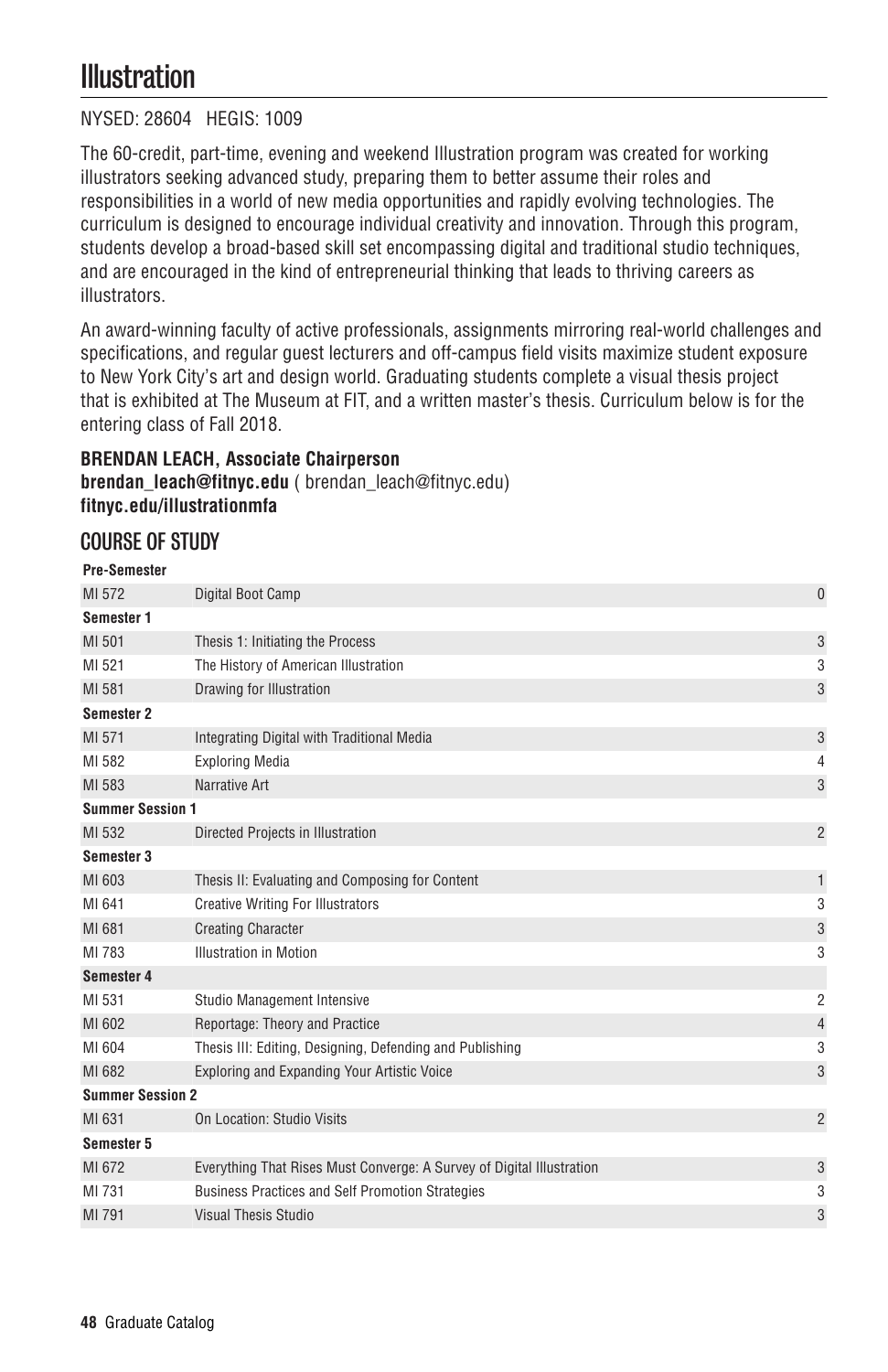| Semester 6           |                                                                       |    |
|----------------------|-----------------------------------------------------------------------|----|
| MI 782               | Art is Where You Look For It: Diversifying Illustration's Application |    |
| MI 792               | Visual Thesis - Exhibition and Promotion                              |    |
| <b>Total Credits</b> |                                                                       | 60 |

# **COMMON REQUIREMENTS**

All degree programs require that students maintain a cumulative grade point average of 3.0 every semester while enrolled in the program. A student is placed on probation if his or her semester GPA is below 3.0. A student is not subject to academic dismissal at the end of his or her first semester in a degree program. A student will be dismissed from the college after two consecutive semesters with a GPA below 3.0. A final GPA of 3.0 is required for graduation.

# **ADVANCEMENT TO DEGREE CANDIDACY**

## **Eligibility to Attend Commencement Exercises**

Candidates for the master's degree at FIT must have advanced to candidacy before being permitted to attend graduation ceremonies.

## **Maintenance of Matriculation**

To maintain matriculation, a degree candidate must register each semester following entry into a program for either (a) at least one approved course or (b) MM 701, maintenance of matriculation. If a student does not maintain continuous matriculation, or does not complete all degree requirements in the time allowed, that student will be required to apply for readmission to the program following the procedures and requirements listed in the catalog of the readmission year. If readmission is granted, the student will also be required to pay all delinquent maintenance of matriculation fees prior to being awarded the degree.

## **Degree Requirements**

## **General**

For admittance to degree candidacy, students must have satisfied all outstanding prerequisites, completed a minimum of 60 approved course credits, achieved a final grade point average (GPA) of 3.0, and had their qualifying paper proposal approved by their committee. Students must have advanced to degree candidacy before being permitted to attend graduation ceremonies.

## **Thesis**

Graduating students in the MFA in Illustration program are required to complete a master's thesis, in the form of an academic paper focusing on a specific aspect of illustration—its history, various applications, or current state. Students should select a topic whose research and composition is manageable within an 18-month period.

It is the responsibility of the student to submit, and have approved, his/her topic proposal to the department thesis coordinator; the thesis coordinator will then select an individual advisor whose area of expertise is relevant to the paper's topic and research. Students are expected to submit their written proposals approximately six weeks into their first semester.

Detailed guidelines on the thesis process will be distributed in the early weeks of the first semester. Papers are due in April of the student's fourth semester in the program, when the student presents his/her research to a committee to discuss and defend the paper, prior to the paper's final approval. In May of the fourth semester, students meet individually with a committee—composed of the department associate chairperson, the thesis coordinator, and the student's thesis advisor—to discuss and defend their thesis and research work, prior to the paper's final approval.

Students will be expected to retain a professional copy editor during the process.

## **Time Requirement for Degree Completion**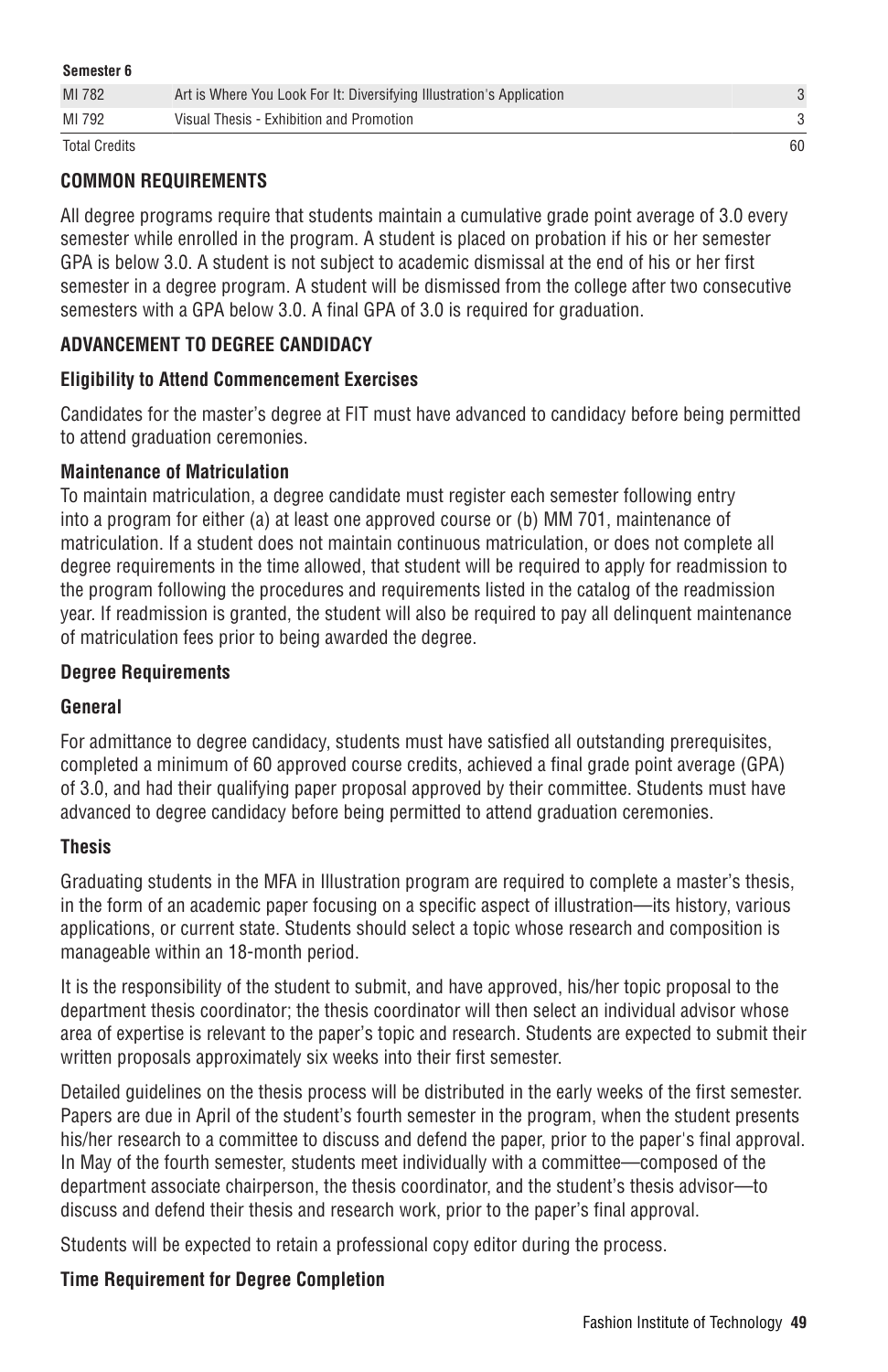Students will have three years to complete all degree requirements, except for the qualifying paper, which is due within 18 months after beginning the program.

## **Boot Camp**

Please note that students enrolled in the Illustration MFA program are required to attend a latesummer intensive program prior to the first week of the first semester of classes. For specific information, please contact the program chairperson.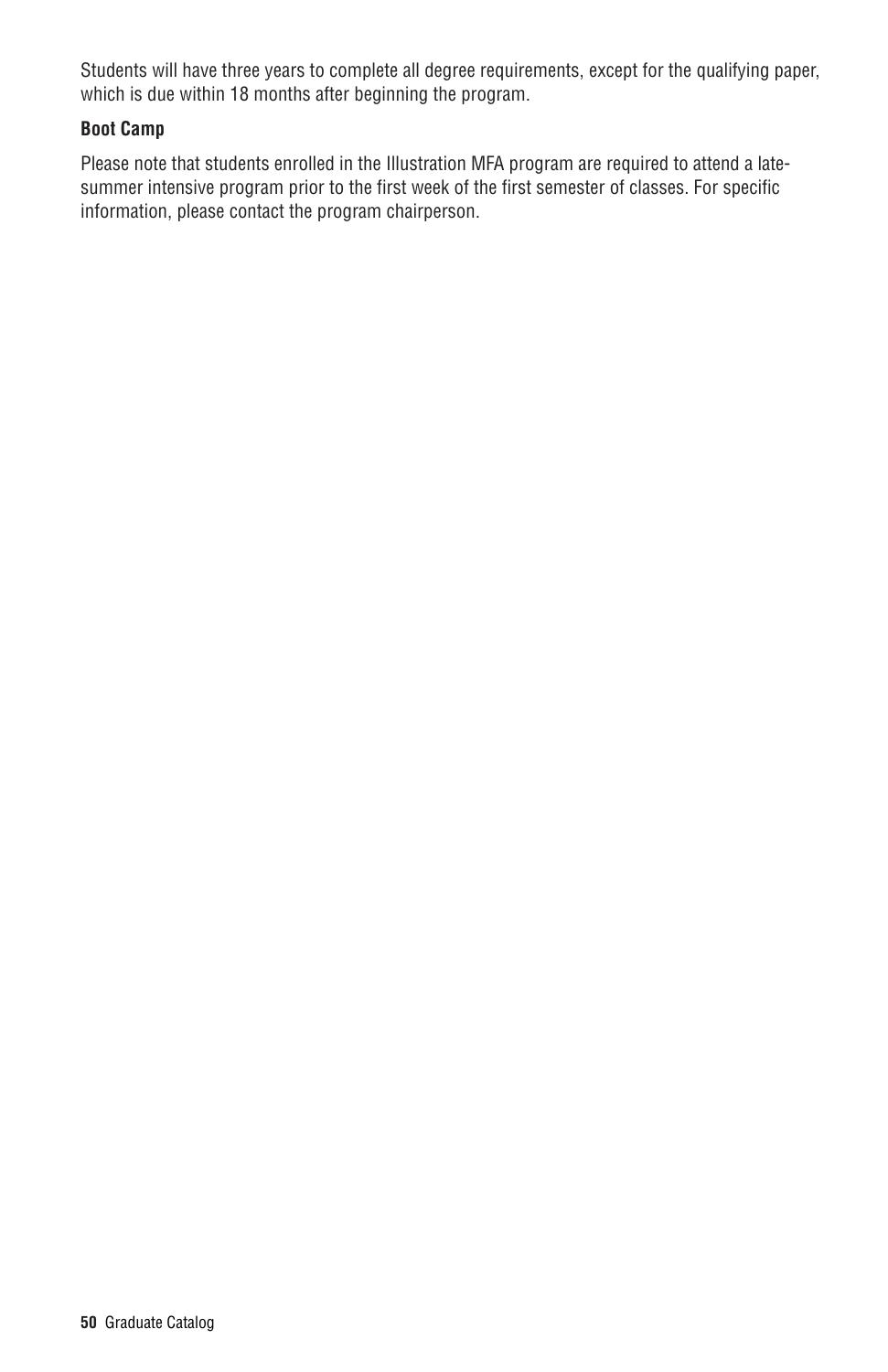# Master of Professional Studies

Cosmetics and Fragrance Marketing and Management (p. 52)

Global Fashion Management (p. 55)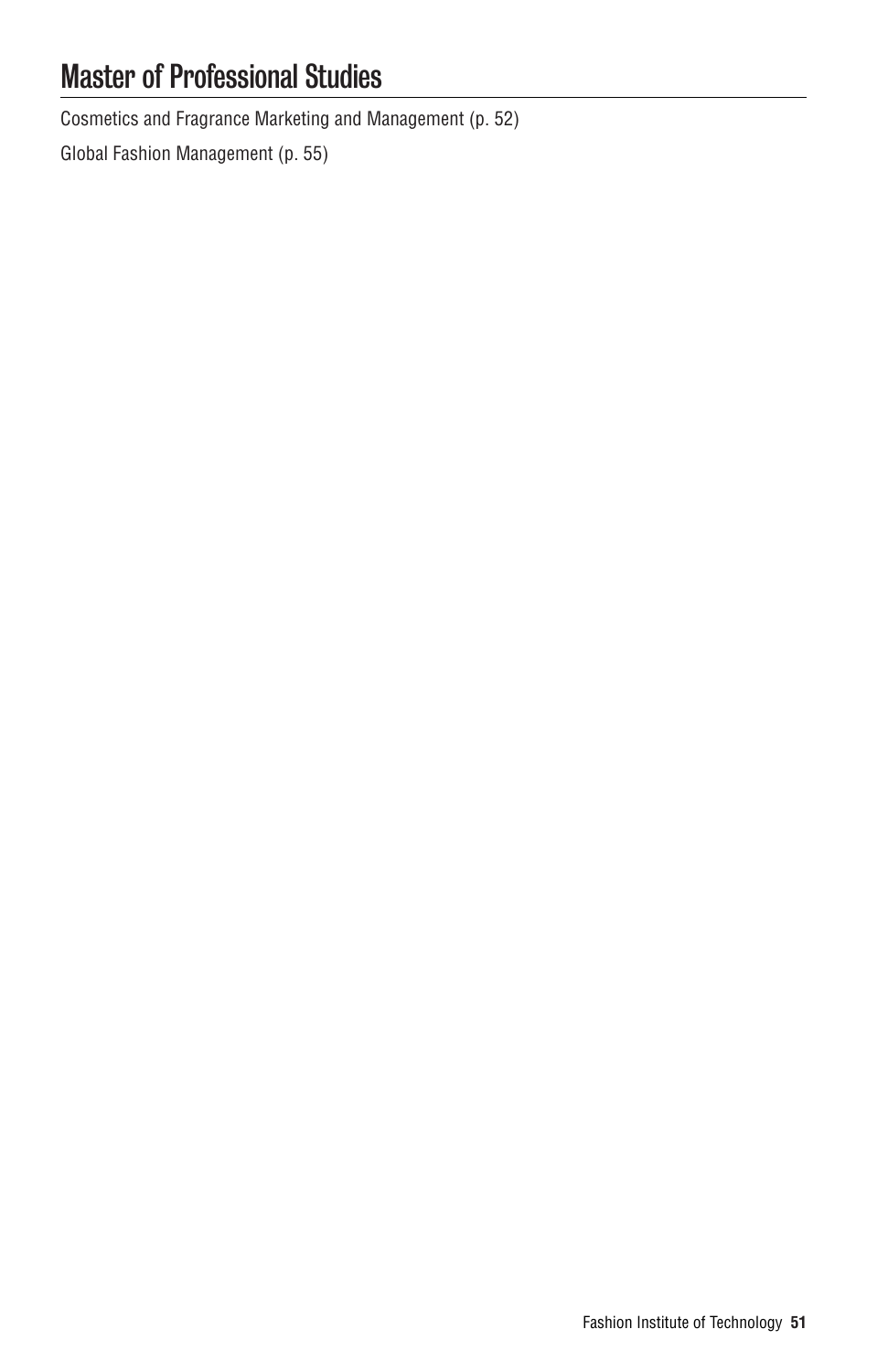# Cosmetics and Fragrance Marketing and Management

# NYSED: 22600 HEGIS: 1099

The 42.5-credit, part-time program in Cosmetics and Fragrance Marketing and Management is recognized as a think tank for training fast-track professionals to assume greater management responsibilities within their respective companies. The program is designed to provide students with high-level management capabilities and the interdisciplinary, global perspective sought by today's industry. Traditional business courses in leadership, consumer behavior, finance, international business, and marketing are combined with industry-specific offerings in product innovation and creative management.

The curriculum is designed to encompass three skill sets that leaders in the cosmetics and fragrance industries have identified as crucial to managerial success. The first is core business skills, such as leadership, corporate finance, management communication, and supply chain management, all within a global context. The second is marketing skills, including consumer behavior, digital marketing, an understanding of retailing in relevant channels, and advanced marketing theory. The third encompasses technical and creative competencies required by the industry, including cosmetics and fragrance product innovation, creative management, and an intellectual foundation in beauty and fashion culture.

There is also a significant global component that includes required field study courses in Europe and Asia to participate in meetings with industry leaders in major overseas markets and observe these markets and their retail environments. A field study to a US market outside of the tristate area will explore actual business scenarios in response to emerging issues. The program culminates in a capstone seminar that requires students to work in teams, presenting their findings to the industry. Curriculum below is for the entering class of Fall 2018.

## **STEPHAN KANLIAN, Associate Chairperson stephan\_kanlian@fitnyc.edu fitnyc.edu/cfmm**

# COURSE OF STUDY

| Semester 1              |                                                           |                |
|-------------------------|-----------------------------------------------------------|----------------|
| CF 505                  | Innovation in the Development of the Beauty Industry      | 1.5            |
| CF 530                  | <b>Consumer Insights</b>                                  | $\overline{2}$ |
| CF 541                  | <b>Communication and Presentation Skills for Managers</b> | 3              |
| <b>Winter Session 1</b> |                                                           |                |
| CF 533                  | <b>Patterning Global Markets</b>                          | $\overline{4}$ |
| Semester 2              |                                                           |                |
| CF 510                  | Cosmetic Product Innovation                               | 3              |
| CF 514                  | Fragrance Innovations in Consumer Products                | 2              |
| CF 615                  | Managing the Creative Process                             | 1.5            |
| <b>Summer Session 1</b> |                                                           |                |
| CF 513                  | <b>Corporate Finance for Managers</b>                     | 3              |
| Semester 3              |                                                           |                |
| CF 655                  | <b>Commerce Management</b>                                | $\overline{2}$ |
| CF 675                  | Global Supply Chain Management                            | 1.5            |
| CF 663                  | Graduate Seminar: Advanced Topics in Marketing            | $\overline{4}$ |
| <b>Winter Session 2</b> |                                                           |                |
| CF 665                  | <b>Building a Social Brand</b>                            | 1.5            |
| Semester 4              |                                                           |                |
| CF 670                  | Graduate Seminar: Advanced Topics in Leadership           | $\overline{4}$ |
| CF 682                  | Global Cosmetics and Fragrance Markets                    | 4              |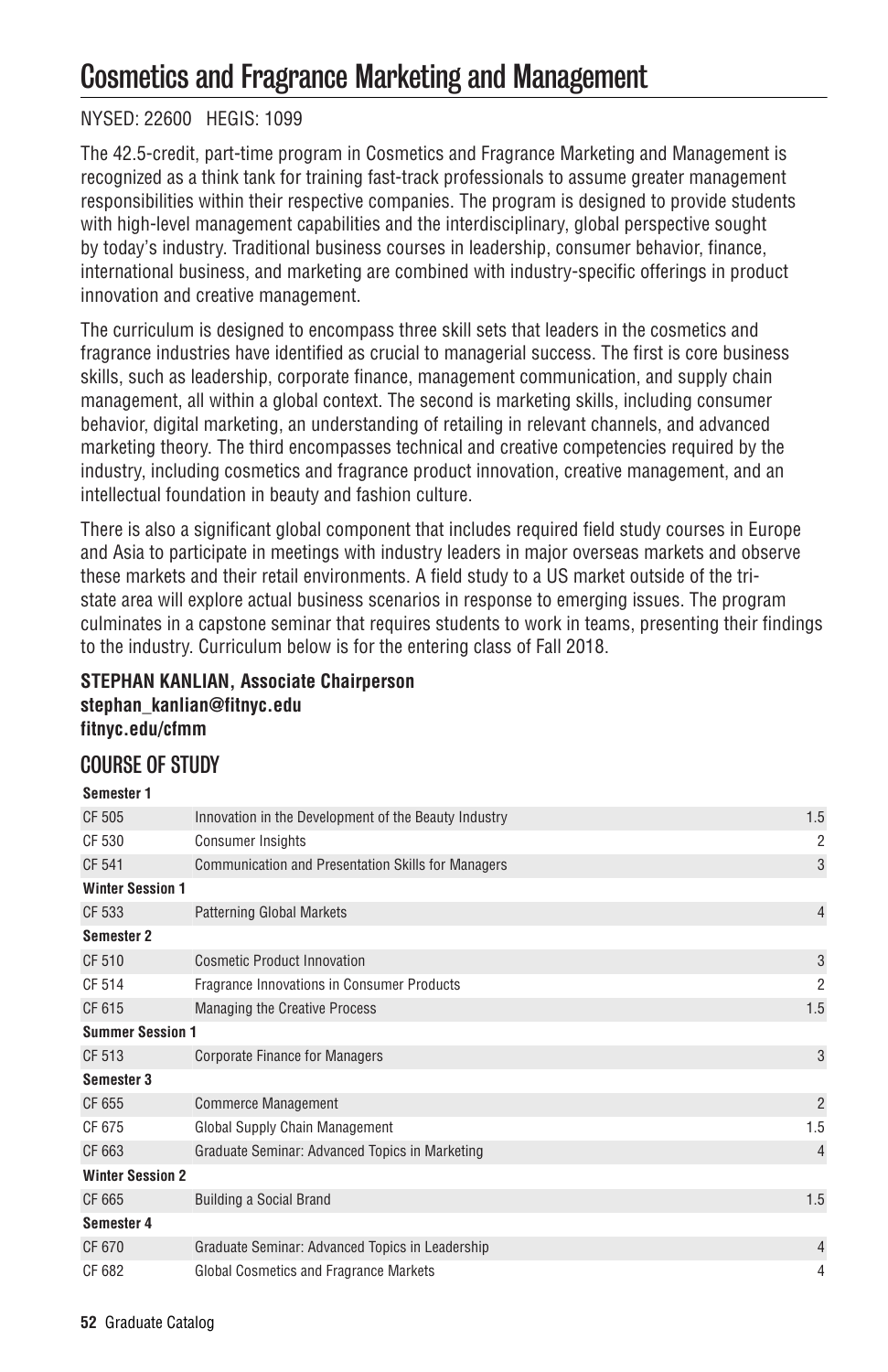| CF 683                  | Graduate Seminar: Capstone Research Seminar | 1.5  |
|-------------------------|---------------------------------------------|------|
| <b>Summer Session 2</b> |                                             |      |
| CF 690                  | Graduate Seminar: Capstone Project          |      |
| <b>Total Credits</b>    |                                             | 42.5 |

# **COMMON REQUIREMENTS**

All degree programs require that students maintain a cumulative grade point average of 3.0 every semester while enrolled in the program. A student is placed on probation if his or her semester GPA is below 3.0. A student is not subject to academic dismissal at the end of his or her first semester in a degree program. A student will be dismissed from the college after two consecutive semesters with a GPA below 3.0. A final GPA of 3.0 is required for graduation.

## **ADVANCEMENT TO DEGREE CANDIDACY**

## **Eligibility to Attend Commencement Exercises**

Candidates for the master's degree at FIT must have advanced to candidacy before being permitted to attend graduation ceremonies.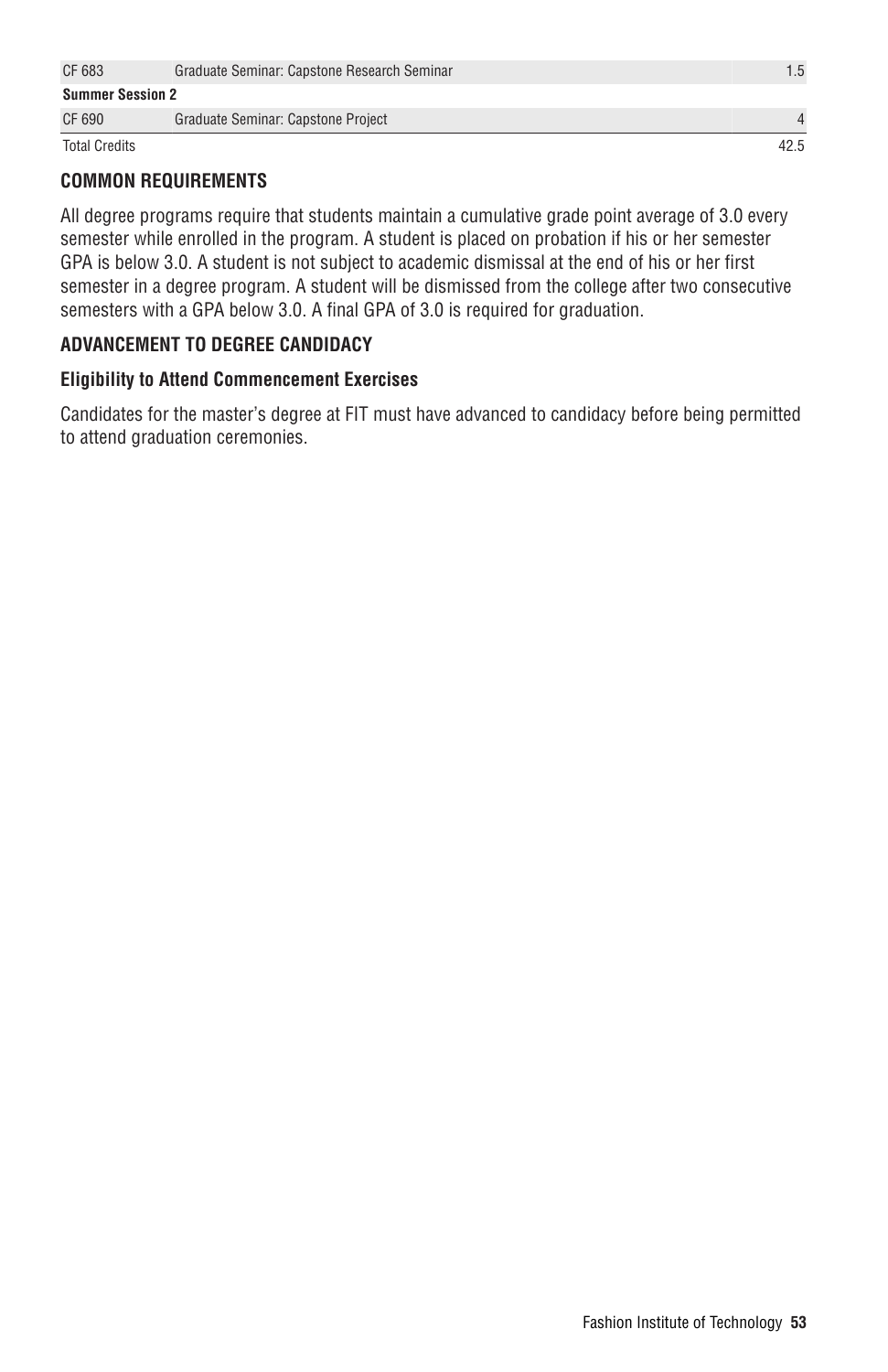## **Maintenance of Matriculation**

To maintain matriculation, a degree candidate must register each semester following entry into a program for either (a) at least one approved course or (b) MM 701, maintenance of matriculation. If a student does not maintain continuous matriculation, or does not complete all degree requirements in the time allowed, that student will be required to apply for readmission to the program following the procedures and requirements listed in the catalog of the readmission year. If readmission is granted, the student will also be required to pay all delinquent maintenance of matriculation fees prior to being awarded the degree.

## **Degree Requirements**

## **General**

For admittance to degree candidacy, students must have satisfied all prerequisites, completed a minimum of 30 approved course credits at FIT, achieved a final grade point average (GPA) of 3.0, and successfully completed the capstone seminar and all other program requirements including Individual Leadership and Career Development Plan.

## **Capstone Project**

Student groups are presented with marketing and management challenges that reflect current beauty industry practices and trends and must develop creative solutions that involve all aspects of a corporate organization. Groups are graded on their ability to react quickly and cohesively, analysis of the issues from the perspectives of the corporate environment, utilization of the concepts learned in the program, and presentation skills. Industry experts serve as panelists, critiquing and grading the capstone projects.

## **Individual Leadership and Career Development Plan including Executive Mentor Program**

Every student in the Master of Professional Studies degree program is required to complete an individual leadership and career development plan as part of their Graduate Seminar: Advanced Topics in Leadership. In cooperation with their employer and the program chair, students will be required to have an executive mentor throughout the program. These requirements reflect the leadership development function of the degree program.

## **Time Requirement for Degree Completion**

Students have a maximum of four years, beginning with their first semester of matriculation, to complete all degree requirements.

## **Domestic and Overseas Field Studies Travel**

Please note: Students in the CFMM program should budget for three mandatory field studies: Europe, Asia and United States as these expenses are not covered by tuition. Refer to application materials for estimated costs, or contact Program Manager, Dorene Kaplan dorene\_kaplan@fitnyc.edu (212) 217-4311.

## **Laptop**

Students accepted into the CFMM program are expected to bring a laptop computer that meets current program specifications. For additional information, please contact the program chairperson.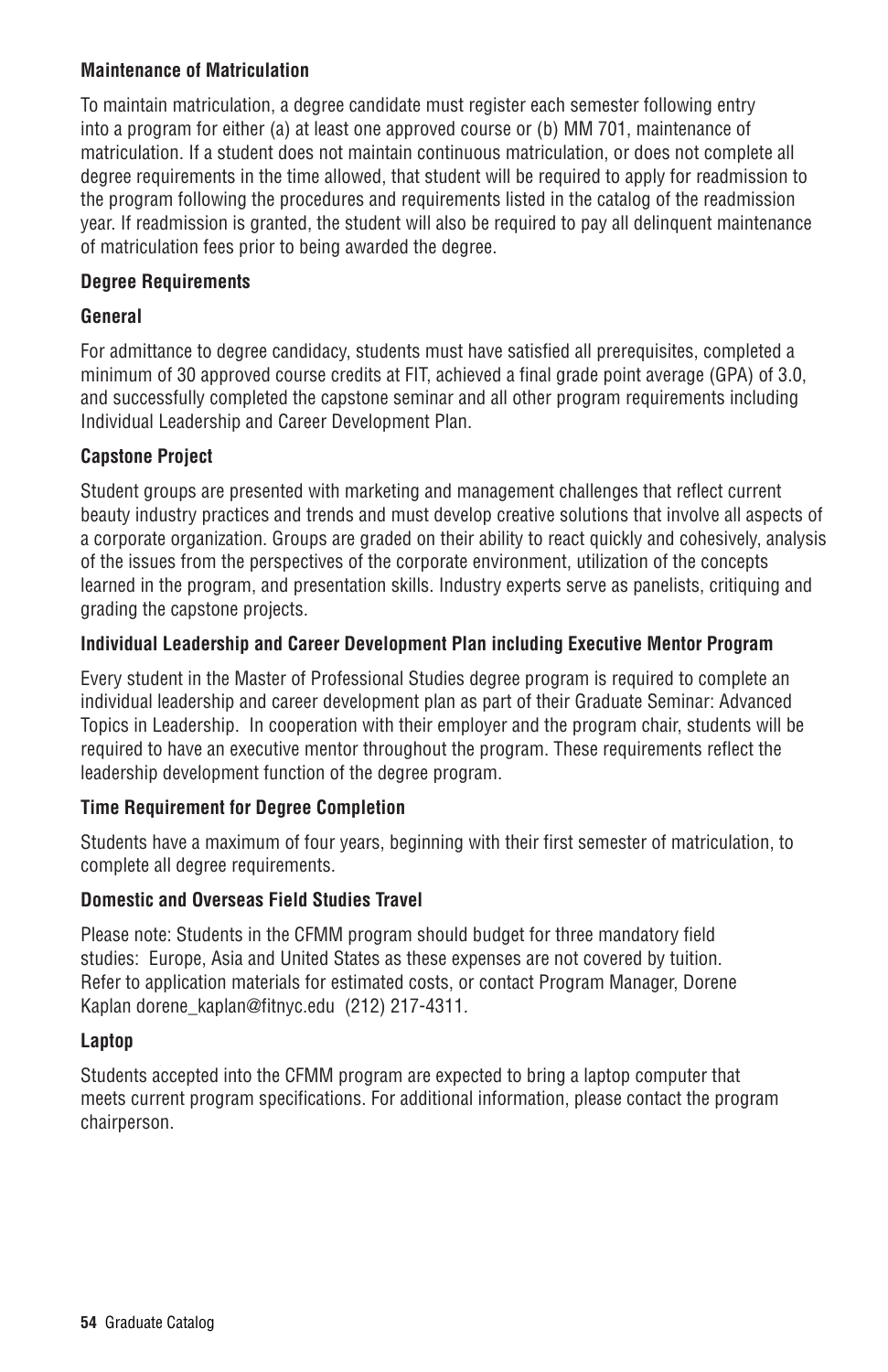# Global Fashion Management

# NYSED: 28922 HEGIS: 0599

The 36-credit, full-time Global Fashion Management program is offered in collaboration with Hong Kong Polytechnic University and the Institut Français de la Mode in Paris. Its purpose is to prepare fashion industry managers for executive positions. The curriculum includes courses in production management and the supply chain, global marketing and fashion brand management, culture and international business, corporate finance for managers, politics and world trade, business policy, global retail management, and three seminars taught at the participating institutions. The course of study is completed in a three-semester period. Graduating students are prepared for advancement within their sectors of the fashion industry. Curriculum below is for the entering class of Fall 2018.

## **PAMELA ELLSWORTH, Associate Chairperson pamela\_ellsworth@fitnyc.edu fitnyc.edu/gfm**

# COURSE OF STUDY

| <b>Total Credits</b> |                                               | 36 |
|----------------------|-----------------------------------------------|----|
| GF 621               | Politics and World Trade Today                | 3  |
| GF 585               | Seminar: Hong Kong                            | 3  |
| GF 551               | Production Management and Supply Chain        | 3  |
| or GF 612            | <b>Challenges of Profitability</b>            |    |
| CF 513               | <b>Corporate Finance for Managers</b>         | 3  |
| Semester 3           |                                               |    |
| GF 691               | <b>CAPSTONE SEMINAR</b>                       | 3  |
| GF 586               | Global Retail Management                      | 3  |
| GF 584               | Seminar: Paris                                | 3  |
| GF 561               | Global Marketing and Fashion Brand Management | 3  |
| Semester 2           |                                               |    |
| GF 583               | <b>Culture and International Business</b>     | 3  |
| GF 581               | Seminar: New York                             | 3  |
| GF 552               | <b>Business Policy</b>                        | 3  |
| GF 511               | <b>Fashion for Global Markets</b>             | 3  |
| Semester 1           |                                               |    |

## **COMMON REQUIREMENTS**

All degree programs require that students maintain a cumulative grade point average of 3.0 every semester while enrolled in the program. A student is placed on probation if his or her semester GPA is below 3.0. A student is not subject to academic dismissal at the end of his or her first semester in a degree program. A student will be dismissed from the college after two consecutive semesters with a GPA below 3.0. A final GPA of 3.0 is required for graduation.

# **ADVANCEMENT TO DEGREE CANDIDACY**

## **Eligibility to Attend Commencement Exercises**

Candidates for the master's degree at FIT must have advanced to candidacy before being permitted to attend graduation ceremonies.

## **Maintenance of Matriculation**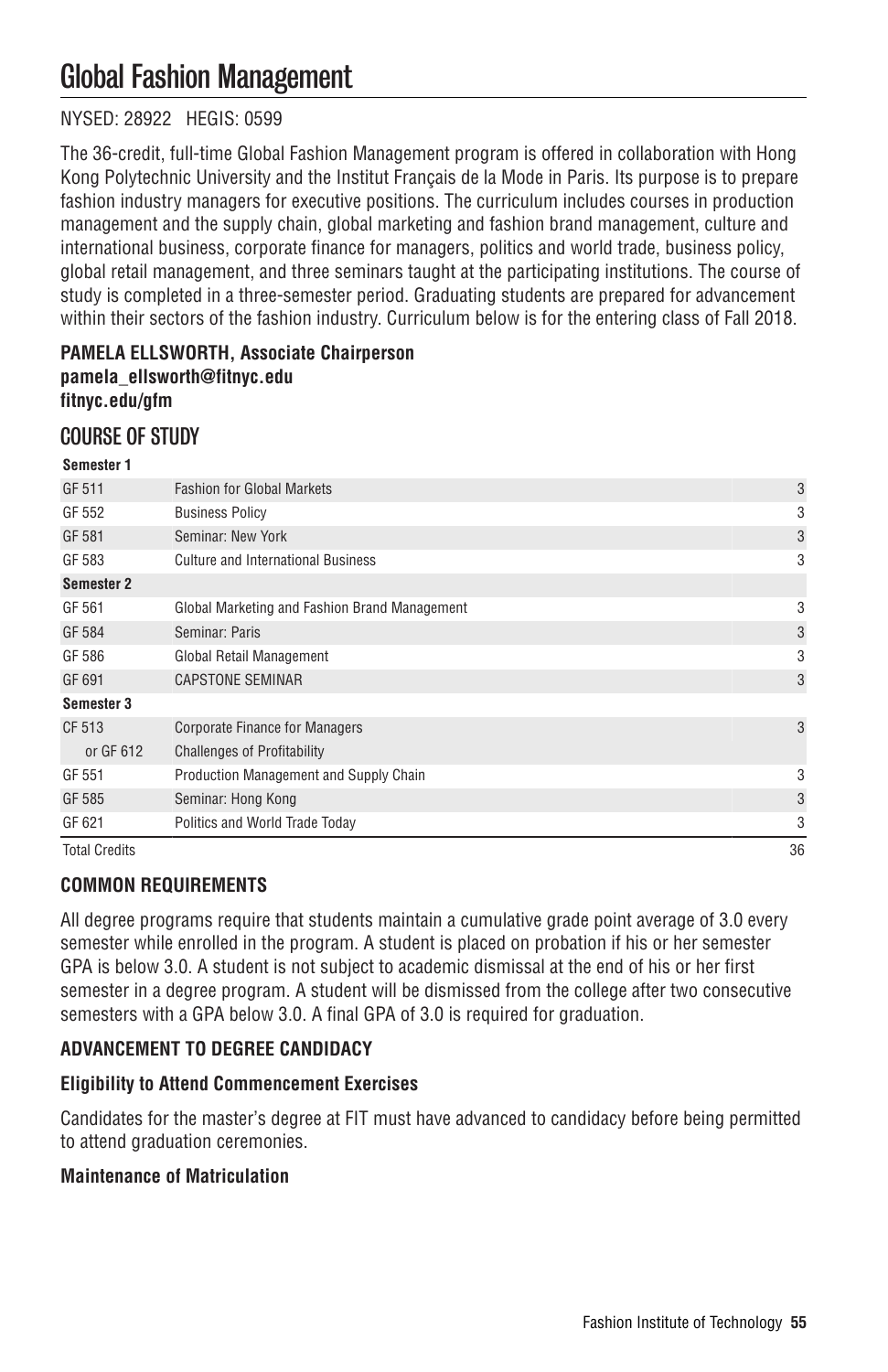To maintain matriculation, a degree candidate must register each semester following entry into a program for either (a) at least one approved course or (b) MM 701, maintenance of matriculation. If a student does not maintain continuous matriculation, or does not complete all degree requirements in the time allowed, that student will be required to apply for readmission to the program following the procedures and requirements listed in the catalog of the readmission year. If readmission is granted, the student will also be required to pay all delinquent maintenance of matriculation fees prior to being awarded the degree.

## **Degree Requirements**

# **General**

For admittance to degree candidacy, students must have satisfied all prerequisites, completed a minimum of 36 approved course credits, achieved a final grade point average (GPA) of 3.0, and successfully completed the capstone seminar. Students must have advanced to degree candidacy before being permitted to attend graduation ceremonies.

## **Capstone Seminar**

Emphasis is placed upon global business concerns, including merchandising, sourcing, marketing, financial management, leadership, sustainability, and digital commerce, among other disciplines. Students collaborate on the capstone project with third-year law students from Cardozo School of Law, who act as consultants to GFM's client, offering legal advice based on copyright, trademark, privacy, counterfeit, and other legal issues. Individuals and teams are graded on their ability to analyze issues from the perspective of corporate or consumer environments, collect and understand data, conduct effective surveys, utilize concepts learned in the program, and present professionally. A three-member jury of industry professionals judges the final projects for entry into the capstone event held in January for an audience of family, faculty, and industry executives.

# **Capstone Project**

Student groups are presented with management challenges that reflect current industry practices and trends and must develop creative solutions that involve all aspects of a corporate organization. Emphasis is placed upon global business concerns, including merchandising, sourcing, marketing, financial management, and leadership. Groups are graded on their ability to react quickly and cohesively, analysis of the issues from the perspectives of the corporate environment, utilization of the concepts learned in the program, and presentation skills.

## **Time Requirement for Degree Completion**

Students matriculate on a full-time basis and have three semesters to complete all degree requirements, including the capstone project. Extensions may be granted to degree candidates on a case-by-case basis at the discretion of the chairperson.

## **Travel**

Please note: Students in the Global Fashion Management program should budget for the mandatory trips to Europe and Asia, as these expenses are not covered by tuition.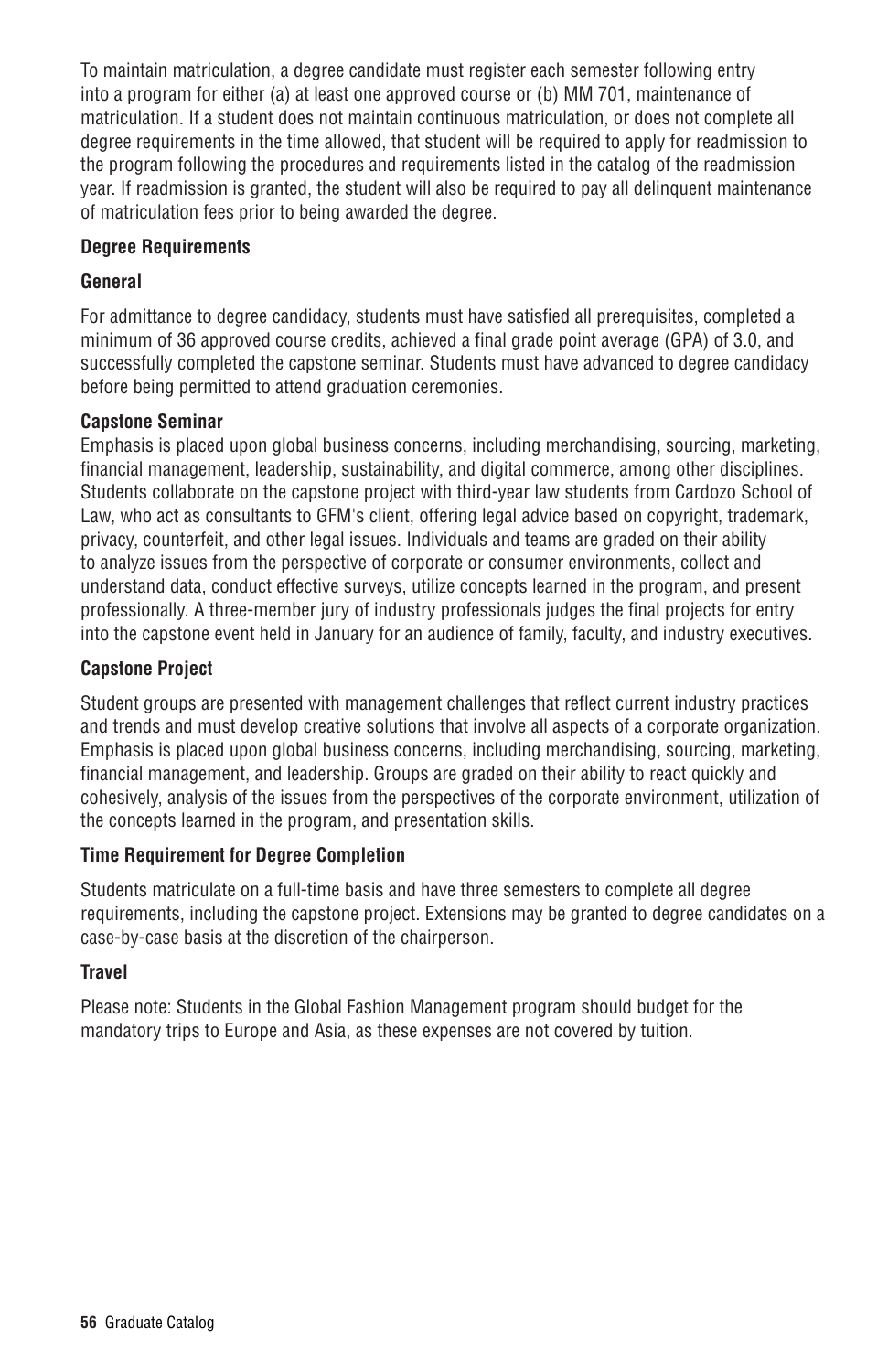# Scholastic Standing

Scholastic standing is determined by a semester index, computed by multiplying grade value by credit hours for the course, and dividing the sum by total credit hours the student carried.

The following grades are used for final marks

| Grade     | <b>Quality Points</b>                                                                                                                                                                                                                                                                                                              |
|-----------|------------------------------------------------------------------------------------------------------------------------------------------------------------------------------------------------------------------------------------------------------------------------------------------------------------------------------------|
| A         | 4.0                                                                                                                                                                                                                                                                                                                                |
| $A -$     | 3.7                                                                                                                                                                                                                                                                                                                                |
| $B+$      | 3.3                                                                                                                                                                                                                                                                                                                                |
| B         | 3.0                                                                                                                                                                                                                                                                                                                                |
| <b>B-</b> | 2.7                                                                                                                                                                                                                                                                                                                                |
| $C +$     | 2.3                                                                                                                                                                                                                                                                                                                                |
| C         | 2.0                                                                                                                                                                                                                                                                                                                                |
| $C -$     | 1.7                                                                                                                                                                                                                                                                                                                                |
| D         | 1.0                                                                                                                                                                                                                                                                                                                                |
| F         | $\boldsymbol{0}$                                                                                                                                                                                                                                                                                                                   |
| Grade     | <b>Grade Value</b>                                                                                                                                                                                                                                                                                                                 |
| IN        | Incomplete                                                                                                                                                                                                                                                                                                                         |
| IP        | In progress                                                                                                                                                                                                                                                                                                                        |
| P         | Passed                                                                                                                                                                                                                                                                                                                             |
| <b>WD</b> | Student-initiated authorized withdrawal                                                                                                                                                                                                                                                                                            |
| <b>WF</b> | Unauthorized withdrawal                                                                                                                                                                                                                                                                                                            |
| Z         | No grade                                                                                                                                                                                                                                                                                                                           |
| Grade     | <b>Grade Description</b>                                                                                                                                                                                                                                                                                                           |
| IN        | Incompletes are reported by instructor at grade-<br>processing deadline. Does not affect GPA.                                                                                                                                                                                                                                      |
| IP        | Indicates that a student's master's thesis is<br>in progress. Replaced by a letter grade when<br>the student's thesis is completed or by "F" if<br>matriculation is not maintained.                                                                                                                                                |
| P/F       | A "P" grade is not calculated in the scholastic<br>average, but credit is received and recorded<br>on the academic transcript. An "F" grade is<br>calculated in the GPA.                                                                                                                                                           |
| <b>WD</b> | Student-initiated authorized withdrawal is<br>permitted up to the last day of the 13th week of<br>a fall or spring semester, until the ninth day in a<br>winter session, or until the end of the thirteenth<br>day in a summer session and does not affect<br>GPA. This grade is a terminal grade and changes<br>are not accepted. |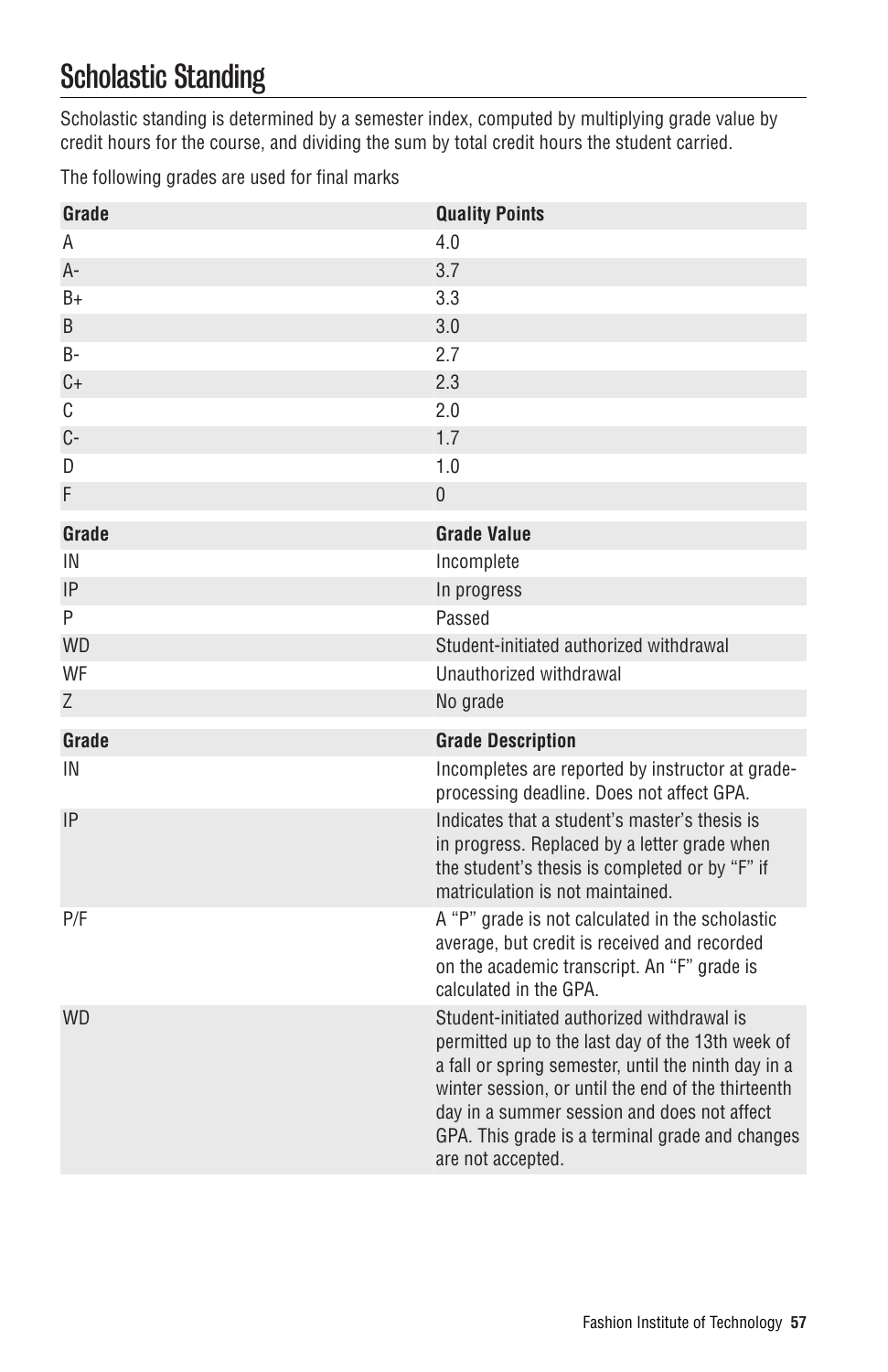| WF | Unauthorized withdrawal, which may be<br>assigned at the instructor's discretion, carries a<br>penalty, and is equivalent to an "F" in the GPA.<br>This grade is a terminal grade and changes are<br>not accepted. |
|----|--------------------------------------------------------------------------------------------------------------------------------------------------------------------------------------------------------------------|
|    |                                                                                                                                                                                                                    |
|    | No grade reported by instructor at grade-<br>processing deadline. Does not affect GPA.                                                                                                                             |

# INCOMPLETE GRADE POLICY/GRADUATE COURSEWORK

- An incomplete (IN") grade is assigned at the instructor's discretion.
- Instructors must submit final grades for incompletes to the Registrar's Office within six weeks of the start of the following regular semester.
- When an "IN" is granted, the instructor will specify and communicate to the student a due date which is no later than six (6) weeks in to the next 15-week academic term (Fall or Spring).
- "IN" converts only to a letter grade and cannot become a "WD" or a "WF".
- If a grade for an incomplete is not completed/submitted within the appropriate time frame, the "IN" will roll into an "F" at the end of the following regular semester.

# ACADEMIC STANDARDS

The Office of the Registrar notifies students of their academic standing in writing via email at the end of the fall and spring semesters. Graduate students whose academic standing is academic probation or academic dismissal may appeal the decision to the Faculty Senate Committee on Academic Standards. The academic standing appeal procedure is a formal request by the student seeking to appeal for an exception to the academic standing regulations as published in the college catalog and on the following website: fitnyc.edu/registrar. A student may appeal their status for three consecutive regular semesters following the decision of probation or dismissal.

Following are the criteria for academic probation or academic dismissal for the School of Graduate Studies

- A student is placed on probation if his or her semester GPA is below 3.0.
- A student is not subject to academic dismissal at the end of his or her first semester in a degree program.
- A student will be dismissed from the college after two consecutive semesters with a GPA below 3.0.

Students who have been academically dismissed from the college are permitted to take only noncredit-bearing courses offered through the Center for Continuing and Professional Studies.

Please see fitnyc.edu/registrar for complete details for the academic standing appeal process and a copy of the appeal form.

## **Attendance**

Attendance shall be taken in all classes. The general policy with regard to student attendance in any class is determined by the instructor and is announced to the class at the beginning of each semester. Specific procedures for handling absences are detailed in the *Student Rights and Responsibilities Manual*.

On occasion, students are unable to attend a class session due to illness, accident, or other emergency. Students should contact their instructor(s) directly, via phone or email. If students are unable to reach their instructor(s), they should contact the instructor(s)' academic department office(s). Extended absences from class should be substantiated by appropriate documentation.

**58** Graduate Catalog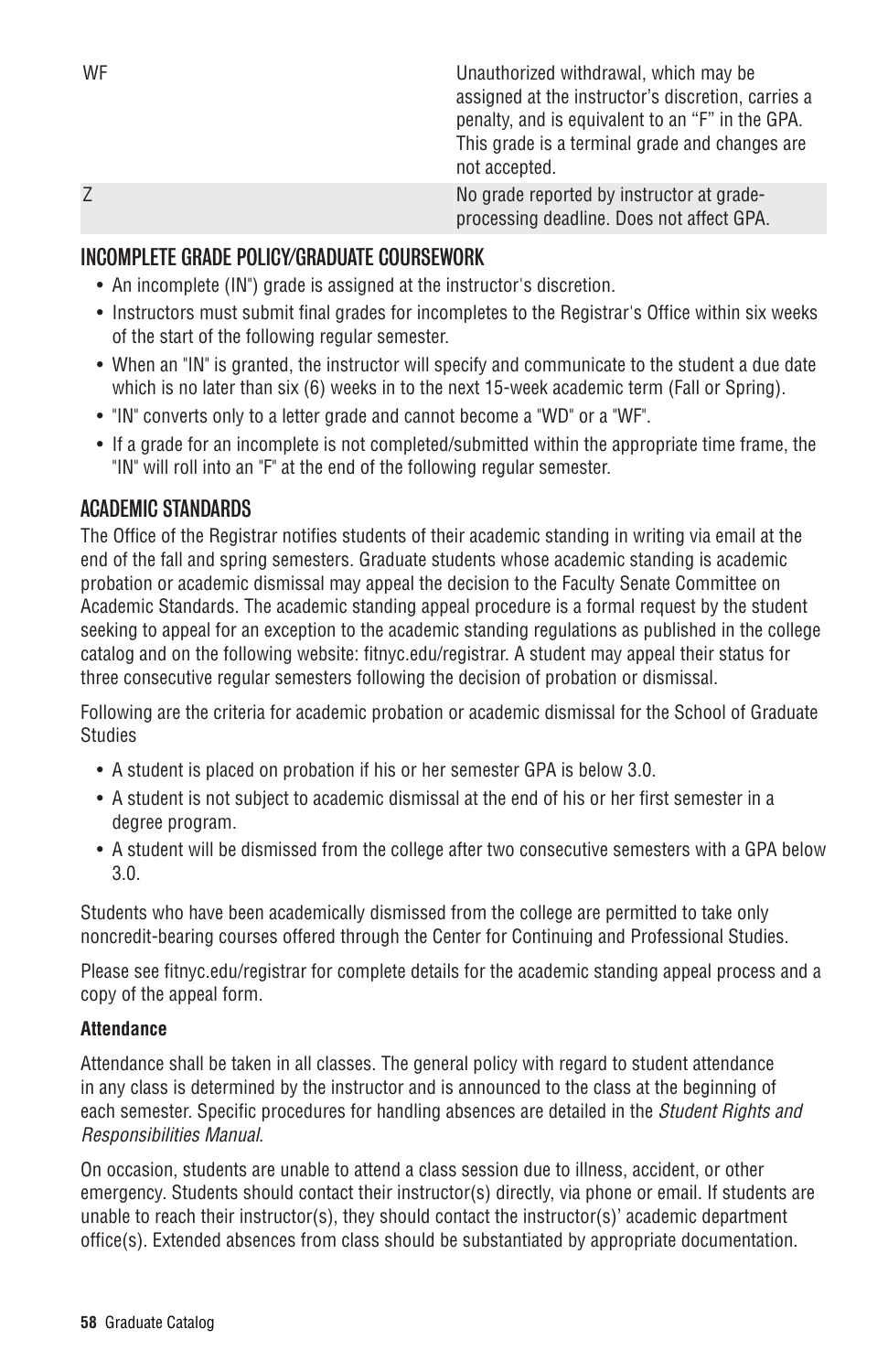No persons shall be expelled from or be refused admission as students of the college for the reason that they are unable to attend classes or to participate in any examination, study, or work requirements on a particular day(s) because of religious beliefs.

Students unable to attend classes on a particular day(s) because of religious beliefs shall, because of such absence on the particular day(s), be excused from any examination or any study or work requirements.

It shall be the responsibility of the faculty and the administrative officials of the college to make available to students absent from school because of religious beliefs an equivalent opportunity to make up any examination or study or work requirements that they may have missed because of such absence on any particular day(s). No fees of any kind shall be charged for making available such equivalent opportunity.

In effectuating the provisions of this section, it shall be the duty of the faculty and of the administrative officials to exercise the fullest measure of good faith. No adverse or prejudicial effects shall result to any student because of his or her availing himself or herself of the provisions of this section.

Any student who is aggrieved by the alleged failure of any faculty or administrative officials to comply in good faith with the provisions of this section shall be entitled to maintain an action or proceeding in the supreme court of the county in which the college is located for the enforcement of his or her rights.

It shall be the responsibility of the administrative officials of the college to give written notice to students of their rights under this section, informing them that each student who is absent from school because of religious beliefs must be given an equivalent opportunity to register for classes or make up any examination or study or work requirements that he or she may have missed because of such absence on any particular day(s). No fees of any kind shall be charged by the college for making available to such student such equivalent opportunity.

# OFFICIAL WITHDRAWAL

A student who voluntarily withdraws from the college should go to the Registrar's office to begin the withdrawal process. Complying with this procedure will put the student's record in good order and will facilitate readmission to the Fashion Institute of Technology if the student decides to return in the future or wishes to have transcripts of grades sent elsewhere. Title IV recipients must have an exit interview with a counselor from the office of Financial Aid before withdrawal.

# ACADEMIC OPPORTUNITIES

# Transfer of Credit

With the approval of the program chair, entering students may transfer up to nine credits of graduate-level coursework from other accredited institutions and apply them toward the FIT graduate degree. All requests for transfer credit are made on a case-by-case basis.

Students already enrolled in FIT's graduate programs may, with approval, take courses at other institutions and apply those credits toward their graduate degree, but in no case may a student apply more than nine credits from other institutions toward their FIT graduate degree. Permission is granted on an individual basis and must be pre-approved by the program chair.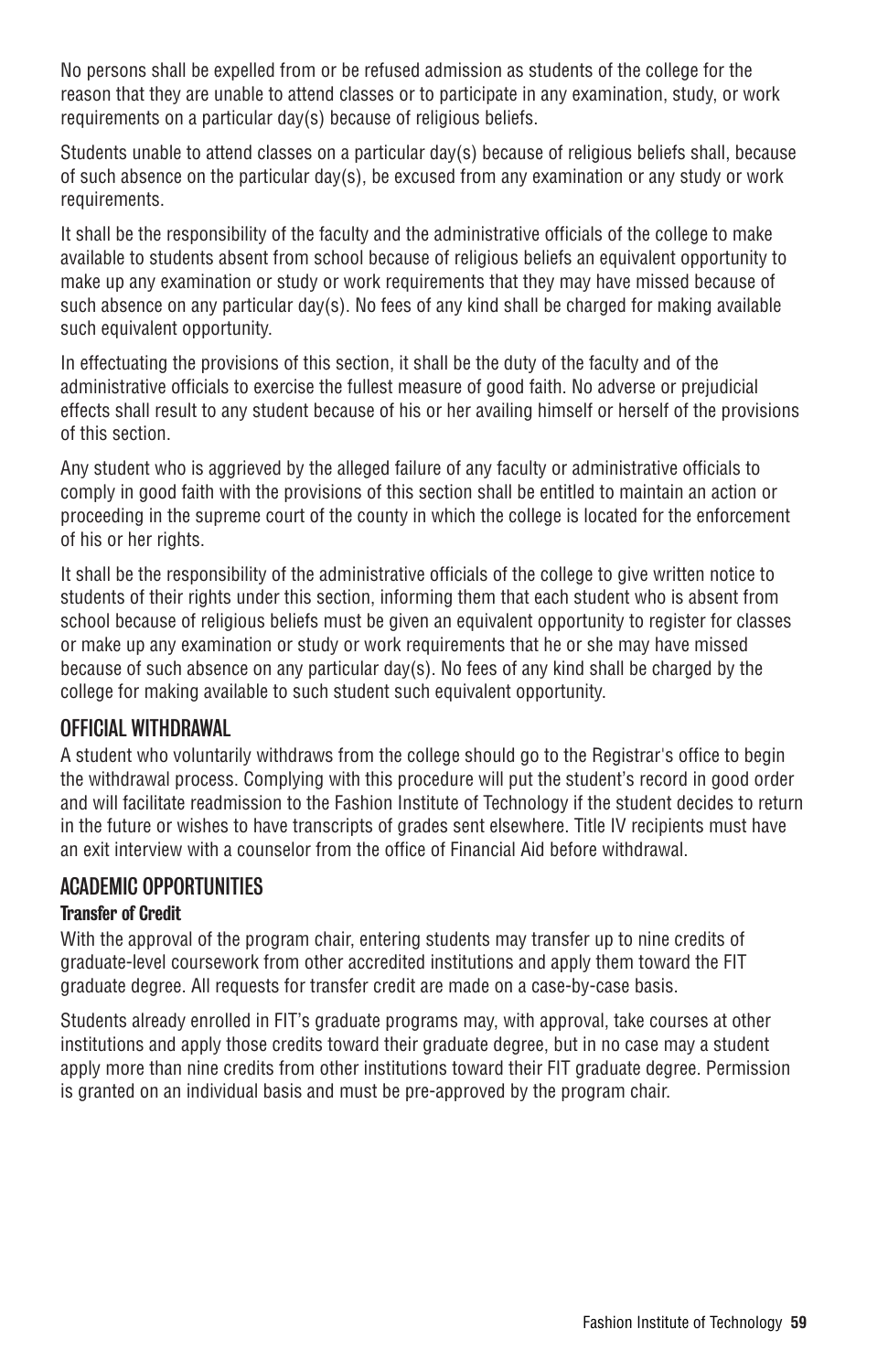# INDEPENDENT STUDY

Independent study opportunities are available to students in the fall and spring semesters and refer to individualized instruction, which is provided in a tutorial manner outside of a regularly offered class schedule. Participating students work with their sponsoring faculty member to create a course of study and learning outcomes for the independent study and sign an Independent Study Agreement Form (http://www.fitnyc.edu/registrar/forms/independent-study.php) to adhere to these learning outcomes. The faculty member assigns the credit value to the course based upon the anticipated learning outcomes and scope of work required during the course of the study.

For all graduate degree programs, a maximum of 3 credits of independent study are allowed. Credits earned for independent study cannot be used as a substitute for a major-required course and can only be used for elective credit.

Independent study requests are student-initiated and must be made in the preceding semester. Students must have a minimum GPA of 3.5. Students must complete, sign, and submit the Independent Study Agreement Form, in conjuncture with their sponsoring faculty member, by April 15 for Fall semester, and November 15 for Spring semester.

# Dean's List

The Dean's List, published at the end of each semester, honors those students who have achieved a semester index of 3.5 or better. A student receiving an incomplete or a grade of "F" during a particular semester is ineligible for the Dean's List that semester.

## Undergraduate Courses

Students who are matriculated full-time in any of FIT's master's degree programs may take additional undergraduate elective courses each semester at no additional cost. However, undergraduate courses do not meet master's degree requirements.

# GUIDELINES FOR AUDITING A COURSE

http://www.fitnyc.edu/registrar/forms/auditing.php

- A non-degree student may only request to change from credit to audit status up to the 3rd week of a fall/spring semester.
- A non-degree student may only request to revert from audit status back to credit status up to the 3rd week of a fall/spring semester.
- Standard tuition and fees associated with registering for a course apply to an audited course.
- Audited courses cannot be repeated.
- An audited course will not count towards degree requirements.
- An "L" grade is issued for an audited course.
- Audited courses do not count towards financial aid eligibility.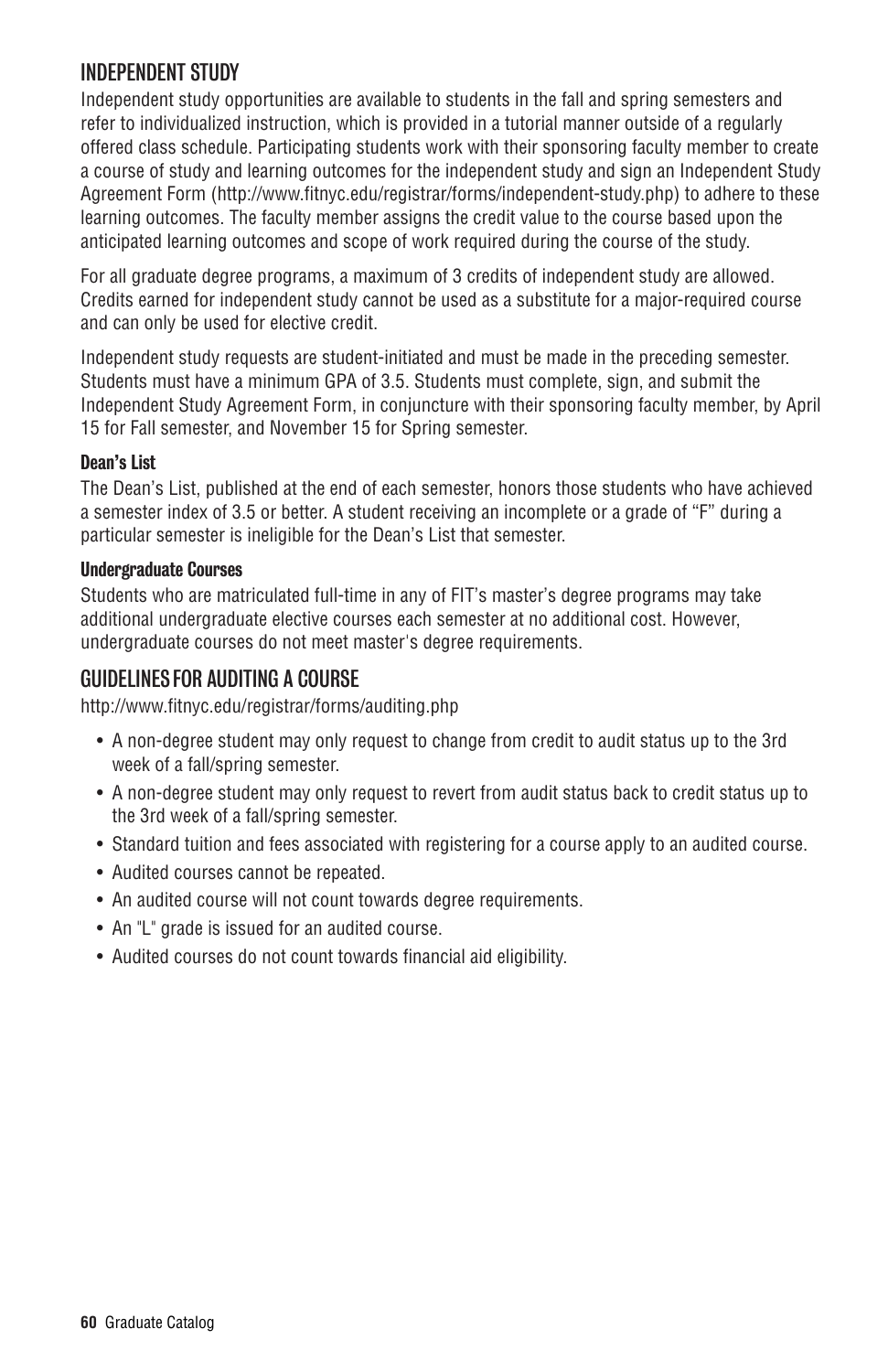# Courses

- Courses (p. 61)
	- AM: AM-Art Market (MA) (p. 61)
	- CF: Cosmetics and Fragrance Marketing and Management (MPS) (p. 64)
	- ED: Exhibition and Experience Design (MA) (p. 69)
	- FT: Fashion and Textile Studies: History, Theory, Museum Practice (MA) (p. 71)
	- GF: Global Fashion Management (MPS) (p. 76)
	- IC: Internship Center (MA) (p. 78)
	- MF: Fashion Design (MFA) (p. 79)
	- MI: Illustration (MFA) (p. 81)

# AM: AM-Art Market (MA)

# **AM 500 — Art Market Research and Valuation**

# 3 credits; 3 lecture hours

Covers the fundamentals of art market research, from connoisseurship to the digital humanities. Students apply their knowledge of key resources and methodologies to the study of valuation.

# **AM 510 — The International Art Market**

# 3 credits; 3 lecture hours

This course provides an overview of the history of the art market from fifteenth century Italy to the present. It introduces the key actors and institutions that circulate works of art—among them, galleries, auction houses, advisors, art fairs, and museums—and charts their evolution.

# **AM 511 — Gallery Management and Operations**

3 credits; 3 lecture hours

Examines principles of art administration. Considers commercial art establishments: their facilities, design, exhibition and storage requirements, staffing, taste and price levels. Site visits to galleries and related businesses.

# **AM 513 — The Auction Business**

3 credits; 3 lecture hours

Introduces students to the inner workings of the auction business by focusing on how property is obtained for sale, how auction houses compete for consignments, the inter-departmental coordination required to bring works of art to the auction block and, finally, the mechanics of an art auction.

# **AM 522 — History of Contemporary Art, 1945 to the Present**

3 credits; 3 lecture hours

Provides a comprehensive survey of the art and culture of postwar Europe and America. Abstract Expressionism, Pop, Minimalism, Conceptual Art, Performance Art, Earth Art, Postmodern and participatory strategies of representation are explored using major critical and theoretical models. The impact of the market on contemporary practice is also considered. Where possible, museum, gallery and studio visits are integrated into the course.

# **AM 523 — Art in a Global Context, Post-1989**

# 3 credits; 3 lecture hours

Addresses the theoretical and sociopolitical parameters of art production, presentation, and exchange after 1989 in a global context. This investigation, steeped in specificity, and aimed at decentering the canon of art history, is further expanded in student presentations, term papers, and projects.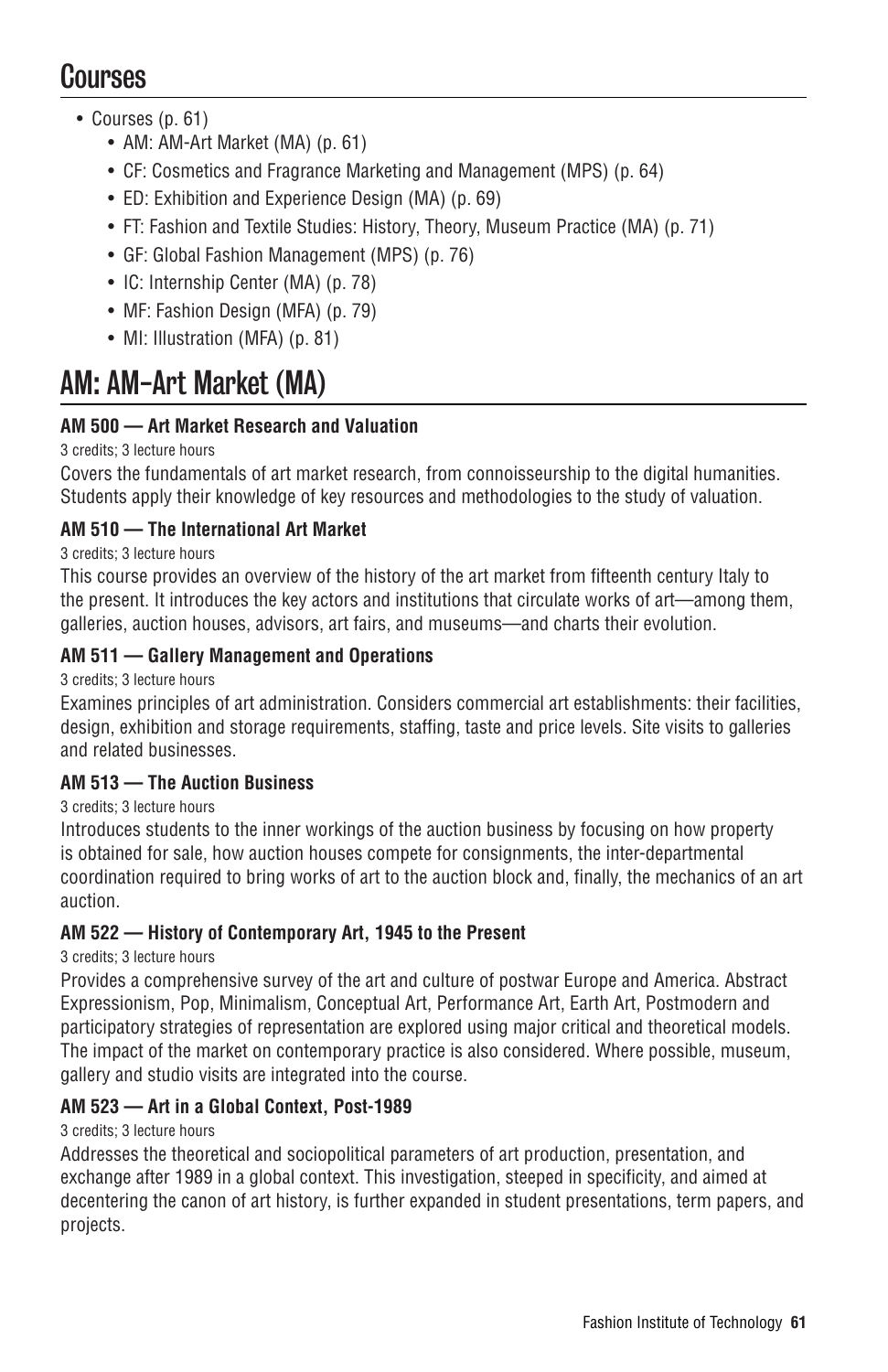## **AM 531 — Marketing for Art Organizations**

#### 3 credits; 3 lecture hours

Introduces students to the basic principles of integrated marketing communications as they apply both to non-profit institutions, such as museums, and for-profit retail art establishments. Surveys sales techniques, advertising, merchandising, publicity, social media, special events, and media relations as they apply to the art world. Students organize and develop a marketing plan.

## **AM 533 — Core Business Practices**

#### 3 credits; 3 lecture hours

Prepares students for advanced research and analysis of the art market via the study of relevant theory and applications in accounting and finance, probability and statistics, microeconomics, and management. Considers multiple approaches to dealing with marketplace uncertainty, highlighting the behavioral aspects of financial decisions. Taught through lectures, discussion of readings, case studies, problem sets, and an in-class simulation.

## **AM 600 — Case Study Research**

## 3 credits; 3 lecture hours

Research and analysis of an existing art market organization, with the goal of producing a written business case study suitable for academic publication. Taught through field work, writing workshops, lectures, teaching observation, and guest speakers.

## **AM 602 — Innovation in the Creative Industries**

## 3 credits; 3 lecture hours

A hands-on approach to business innovation in the creative industries, with an emphasis on applications of digital technology. Taught through lectures, discussions, guest speakers, creative exercises, and self- reflection. Students develop a class wiki and a capstone innovation project.

## **AM 603 — Field Study**

#### 3 credits; 3 lecture hours

This course is comprised of introductory sessions on campus that introduce an art market center —in particular, its cultural, political, and historical context—followed by field study research where students engage in experiential learning. Visits to museums, non-profit organizations, galleries, auction houses, and private collections complement in-depth academic study.

# **AM 633 — Art, Law, and Professional Ethics**

3 credits; 3 lecture hours

Considers the legal and ethical questions particular to art galleries, auction houses, museums, collectors, and artists. Topics covered include taxes, title, commissions, copyright, contracts, estates, reproductions, forgery, artists' rights, and the legal status of the art object.

## **AM 641 — Art Now: Communicating Current Trends in Art**

## 3 credits; 3 lecture hours

This class examines up-to-the-minute ideas, trends, and movements in art. Special attention will be paid to the work of the last twenty years in order to equip students with the theoretical concepts and the language necessary to develop meaning in new art. Oral and written assignments will help students learn to quickly assess and evaluate art, and the strategies employed in its exhibition, as well as, to eloquently express their critical understanding.

## **AM 654 — Practicum: Exhibition**

## 3 credits; 1 lecture and 4 lab hours

In this course, students will organize and install a group exhibition. In addition to curating the show, they will create and produce an announcement, press release, advertising campaign, catalog, and website.

Prerequisite(s): AM 653.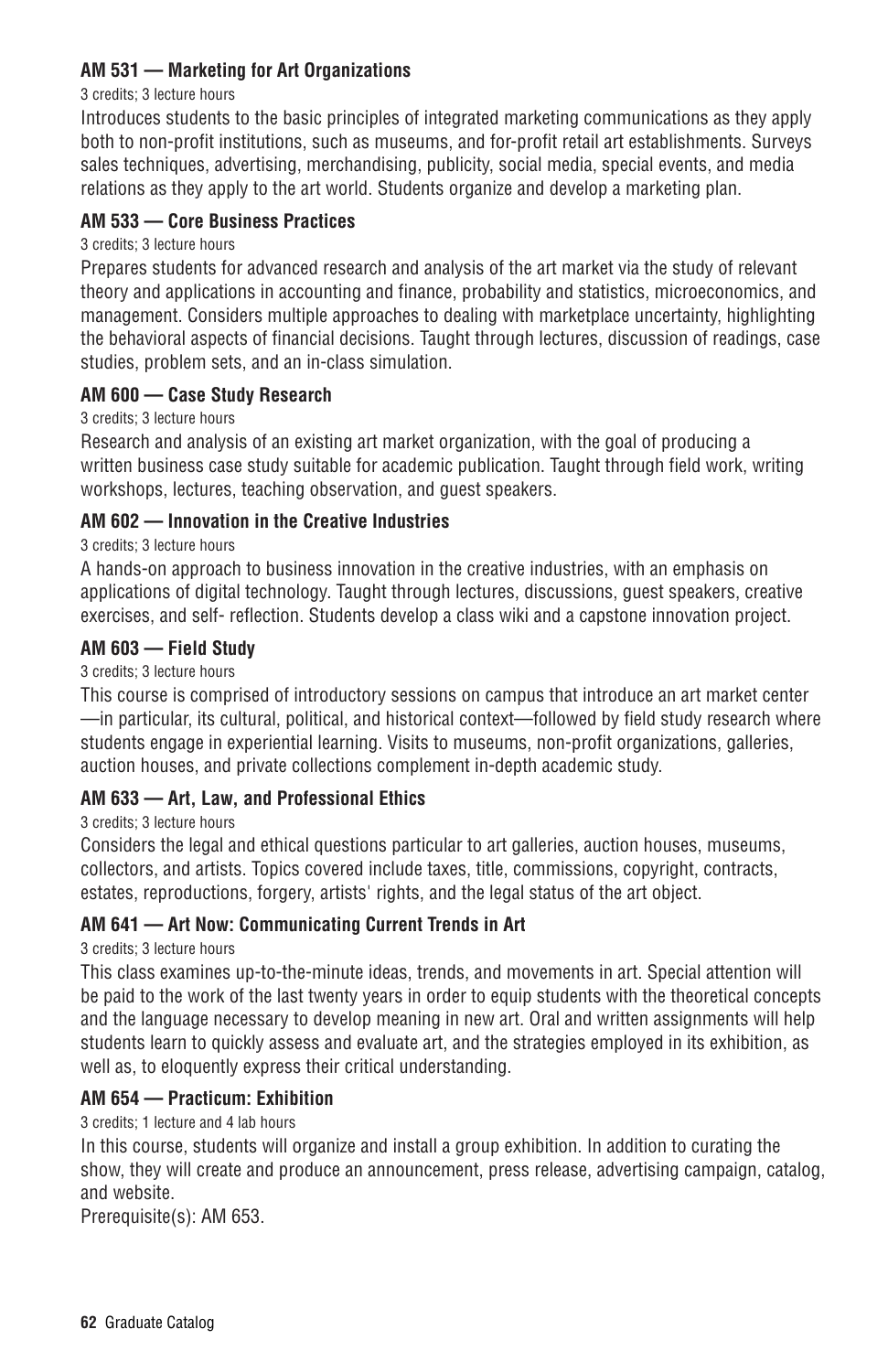## **AM 655 — Thesis Seminar**

#### 3 credits; 3 lecture hours

Introduces students to the MA thesis project and guides them through the research and writing process. Course workshops and lectures focus on research methodologies, academic writing style, and the development of an argument. Students periodically present their research and writing and receive critical feedback from peers.

## **AM 691 — Internship**

## 3 credits; 3 lecture hours

Supervised field experiences in galleries, archives, auction houses, art foundations, and museums. Completed individually for a minimum of 135 hours. In the third semester, students will take an evaluation and assessment workshop course that includes oral and written presentations of their internship experience.

## **AM 692 — Independent Study in Art Market**

1-3 credit; 1 lecture hour

Under the guidance of a faculty member, the student undertakes advanced work in a particular subject, pursues an individual project, or combines both of these activities. Proposals for independent study must adhere to school guidelines.

## **AM 701 — Thesis Preparation**

3 credits; 3 lecture hours

With the approval of faculty advisors, students develop individual topics and research and write a thesis, following school guidelines.

## **AM 702 — Maintenance of Matriculation per Term**

0 credits; 0 lecture hours

Students must maintain matriculation after completion of their coursework until the thesis has been approved.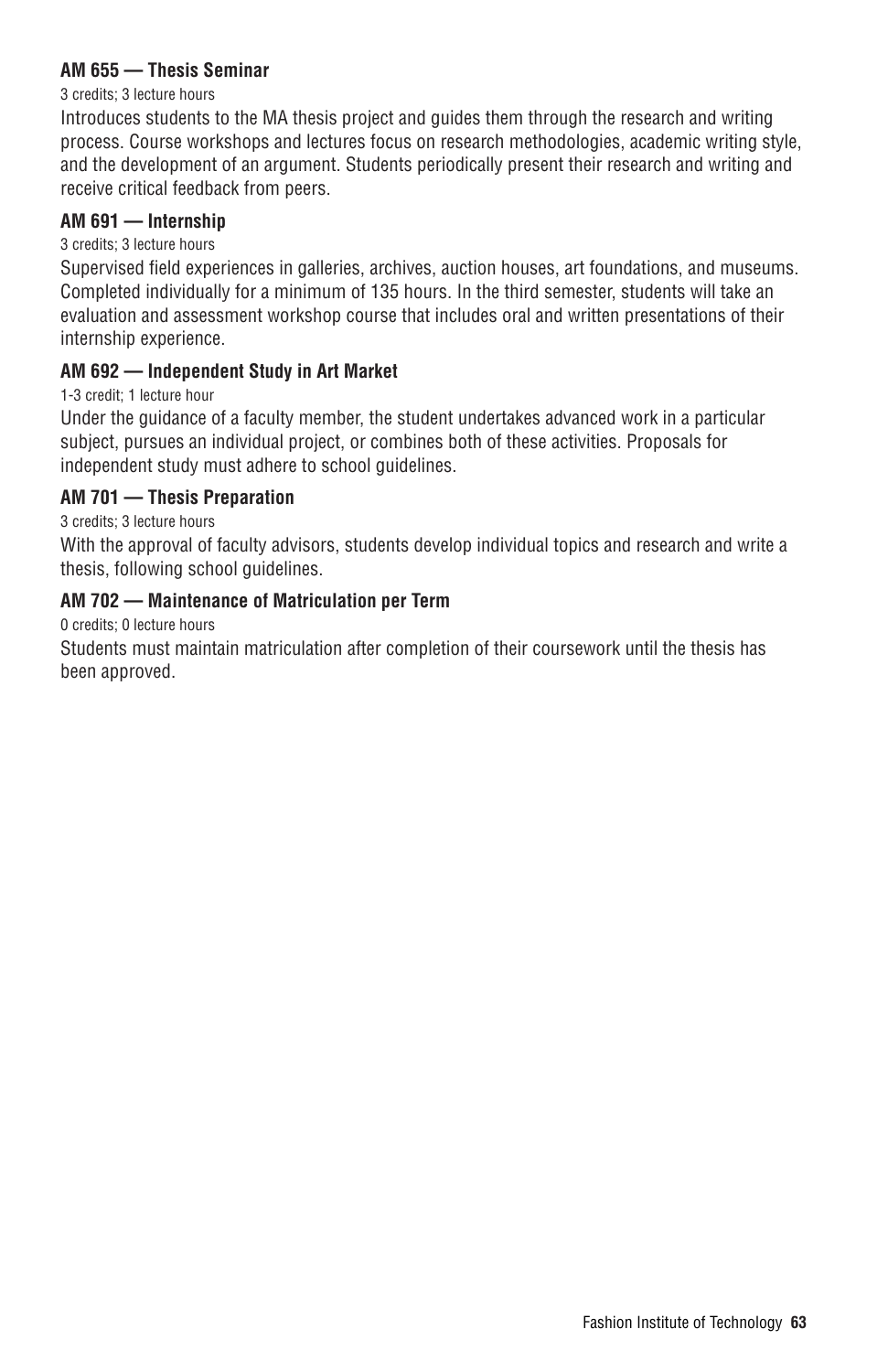# CF: Cosmetics and Fragrance Marketing and Management (MPS)

## **CF 501 — Environmental Fragrances for Non-CFM Majors**

## 2 credits; 1 lecture and 2 lab hours

This course will introduce students to the role of scent in multiple CPG categories. It will provide an in depth knowledge of these product categories, the companies that produce them. and the role of sustainability and CSR. Students will be design and evaluate functional fragrances, incorporating them into finished products, and running sensory evaluation studies and stability test son them.

## **CF 505 — Innovations in the Development of the Beauty Industry**

## 1.5 credits; 1.5 lecture hours

Students will be given the historical, sociological, and socio-economic perspectives of the development of the beauty industry from ancient times through the present day, with emphasis on the 20th century. Particular attention will be given to events that evolved beauty culture, the adaptation of beauty products and ornamentation through different cultures, product and market innovations that changed beauty habits and rituals, and the contributions of other design arts to the packaging, merchandising, and product development of the beauty industry. Individual companies that shaped the modern industry and innovators in the beauty and fragrance industry will be profiled.

## **CF 510 — Cosmetic Product Innovation**

## 3 credits; 3 lecture hours

This course will provide students with the knowledge of how cosmetics are created and manufactured for the marketplace. Students will study both natural and synthetic raw materials used in the manufacture of cosmetics. They will evaluate the marketability of cosmetics, and will be provided with a cosmetics vocabulary.

## **CF 513 — Corporate Finance for Managers**

## 3 credits; 3 lecture hours

Students learn to recognize, read, analyze, and interpret financial statements (income statements, balance sheets, and cash flow statements), all within an international business context. Emphasis is placed on the importance of planning and control to the organization's success. The financial planning function is viewed from two perspectives: distribution channel and product category.

## **CF 514 — Fragrance Innovations in Consumer Products**

## 2 credits; 2 lecture hours

This course will provide students with in-depth knowledge about the role of scent across various consumer product categories and channels of distribution around the world. Students will learn to identify consumer and category preferences as well as the societal, cultural, and other trends that shape them. Students will focus on the ever-important role of fragrance as part of the consumer's holistic everyday experience, and how it contributes to and impacts brand storytelling, integrated marketing communications strategy, and brand loyalty. Students will develop their critical thinking and analytical skills through the process of individual assignments and team interdisciplinary projects, and develop their technical skills through hands-on olfactive training. As part of the hands-on component, students will design and create a functional fragrance for a consumer product as part of their final joint interdisciplinary project, which also includes developing a unique brand positioning and story, olfactive and positioning maps, as well as pricing, distribution, and launch strategy.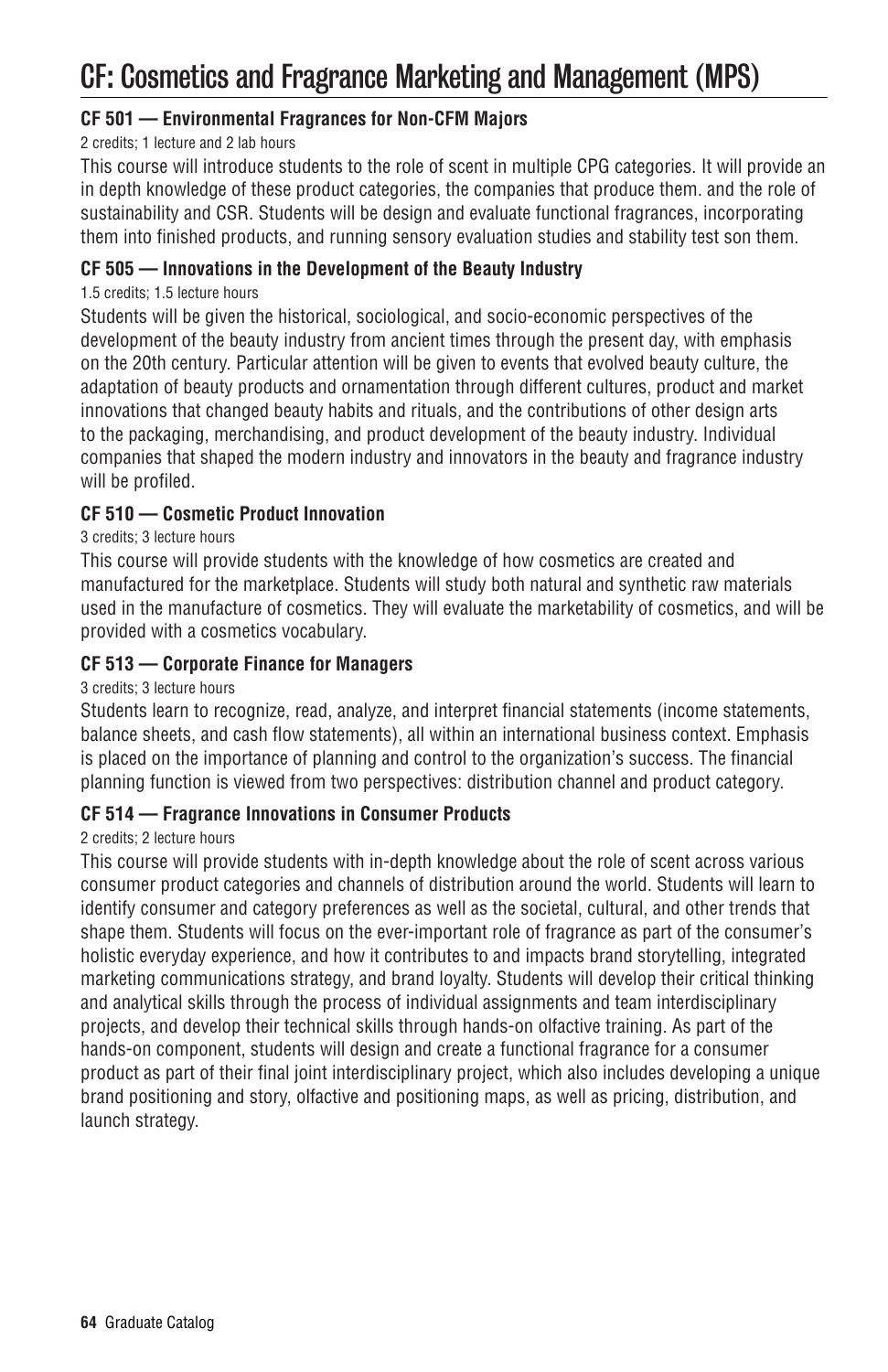## **CF 515 — Fragrance Product Innovation**

#### 3 credits; 3 lecture hours

This course will give students a broad insight into the fragrance development process and exposure to the key natural and synthetic raw ingredients in the perfumer's palette. Olfactive sessions will give students the opportunity to develop his or her "nose" and basic understanding of how fragrances are constructed. An historic overview of women's and men's fragrence evolution will be offered as well as key insights into modern trends, master branding, and a perspective on global fragrance development. The fragrance development process will be broken down to acquaint the student with the important steps in fragrance creation.

## **CF 530 — Consumer Insights**

#### 2 credits; 2 lecture hours

The ability to develop actionable insights about consumers in the beauty and personal care industries is one of the most important aspects of strategic brand management today. Students will learn how to design and implement market research, and to identify and explain new and cutting-edge techniques for studying consumer behavior such as ethnographic studies, trend and future forecasting, digital/social media data gathering, and big data. This course covers qualitative and quantitative research methodologies, the logic of scientific inquiry, the use of secondary information sources and database management, as well as data analysis, devising actionable insights and the preparation of executive management research reports and presentations. Students will analyze, synthesize and evaluate learnings by conducting actual qualitative and quantitative consumer market research in the field and through in-person and digital surveys, and be able to derive conclusions and consumer insights that can be applied and incorporated into strategic brand management and marketing activities in the beauty industry. Managers will learn how to influence and steer appropriate research plans and methodologies within their own companies, divisions or brands, including the operational and financial components of these activities.

## **CF 533 — Patterning Global Markets**

## 4 credits; 4 lecture hours

This intensive overseas seminar provides an opportunity to research individual country markets by gathering consumer insights data, analyzing brand case studies, qualitative interviews with global business leaders, and market field visits to retailers and other influential consumer business models. Students will gather relevant data and perform onsite research as part of a structured exercise in "how to pattern a market." During the country market visits of their field study, students will examine the global implications of current marketing and management issues in the beauty (and related) industries and prepare a field observation report that specifically addresses a particular product sector, consumer sector, or retail channel across all overseas markets visited, and in comparison to the US market.

# **CF 541 — Communication and Presentation Skills for Managers**

## 3 credits; 3 lecture hours

Using an interactive format to teach effective communication skills for the modern manager. This course emphasizes both conventional and technologically enhanced preparation and presentation techniques. Communication workshops and weekly presentation skills practice sessions utilizing video playback and personal coaching are included. The use of PowerPoint and teleprompter is covered. Written assignments include workbook exercises, reports on relevant experiences, and strategic communication plans.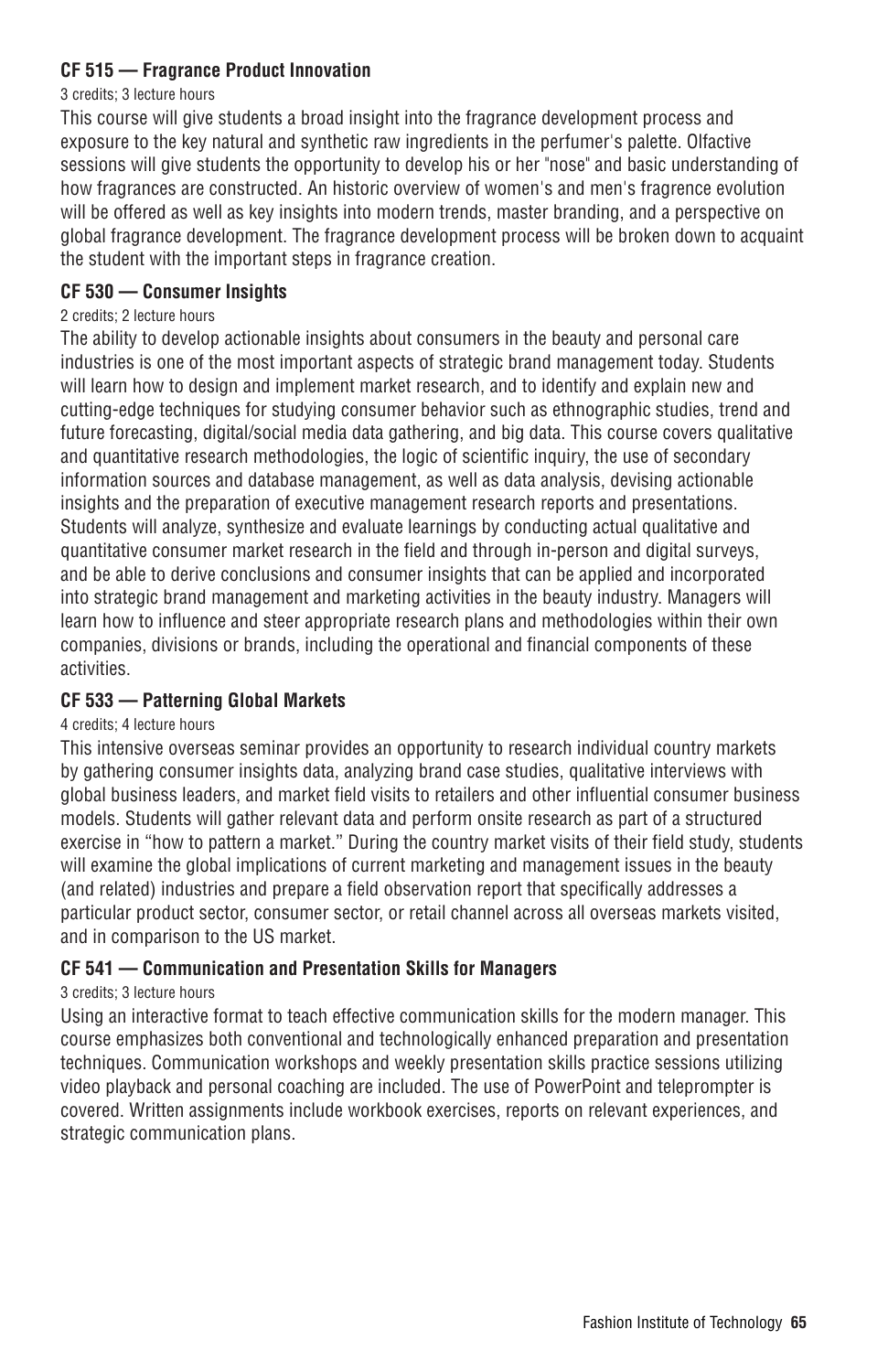# **CF 615 — Managing the Creative Process**

#### 1.5 credits; 1.5 lecture hours

Students are introduced to the creative development process for cosmetics and fragrance. Emphasis is placed on management and interpersonal skills needed to develop a climate of innovation through creative departments, creative personnel, and creative materials. Presentations and lectures cover the design process, the role of branding in design, and the importance of creative processes to corporate innovation.

## **CF 655 — Commerce Management**

#### 2 credits; 2 lecture hours

This course will provide students with knowledge about the evolving channels of distribution for beauty and personal care products, as well as how each channel functions differently and impacts brand strategy and decisions relating to product mix, pricing, packaging, space/location, point-of-purchase materials, product information, advertising, promotion, servicing, logistics and training. Students will explore the impact of digital technology on the decision-making process and consumer experience. In addition, students will learn the importance of building strong relationships and agreements with commerce partners, as well as how to effectively negotiate those agreements.

## **CF 660 — International Business Practices**

## 1.5 credits; 1.5 lecture hours

This is an advanced graduate-level course on global trade and international business, with a special focus on the issues faced by international cosmetics and fragrance companies. A strong emphasis is placed on developing those competencies expected from mid-level and senior managers in global companies: knowledge of major international markets and international management practices, ability to summarize and present the results of business analyses and research, and ability to work productively and creatively as the member of an international team.

## **CF 663 — Graduate Seminar: Advanced Topics in Marketing**

## 4 credits; 4 lecture hours

This seminar is designed to cultivate business acumen about the consumer, brands, categories, channels and markets from the consumer and corporate marketing management points of view, with a focus on consumer products within and outside of the beauty industry. This course promotes innovative and disruptive thinking, through the process of critical analysis and problem solving around current marketing issues, emerging trends, predictions and implications. It includes guest speakers, industry case studies, and workshops, and a US field study component to one or more markets outside the tri-state area, to engage the students outside the classroom in order to explore the role of technology firms, private equity and disrupter entrepreneurs that impact CPG commercial channels and product innovation. This course provides a forum for critical analysis of local and global marketing issues and the identification of new opportunities in product marketing and value creation. It includes oral presentations, written assignments and extensive teamwork.

## **CF 665 — Building a Social Brand**

## 1.5 credits; 1.5 lecture hours

In this course, students will explore the ever-evolving landscapes of Digital and Social Media. Through reading assignments, case studies, discussions, and interactive exercises, they will gain a deeper understanding of these platforms and how they continue to affect and change consumer insights. They will gain the necessary knowledge and skills needed to create (or enhance) Social Identity for a brand; integrate Social Media into a broader marketing strategy; craft shareable brand narratives; develop 2-way, value-based relationships with influencers, consumers, and stakeholders; and identify key performance indicators that can be measured against business goals and objectives.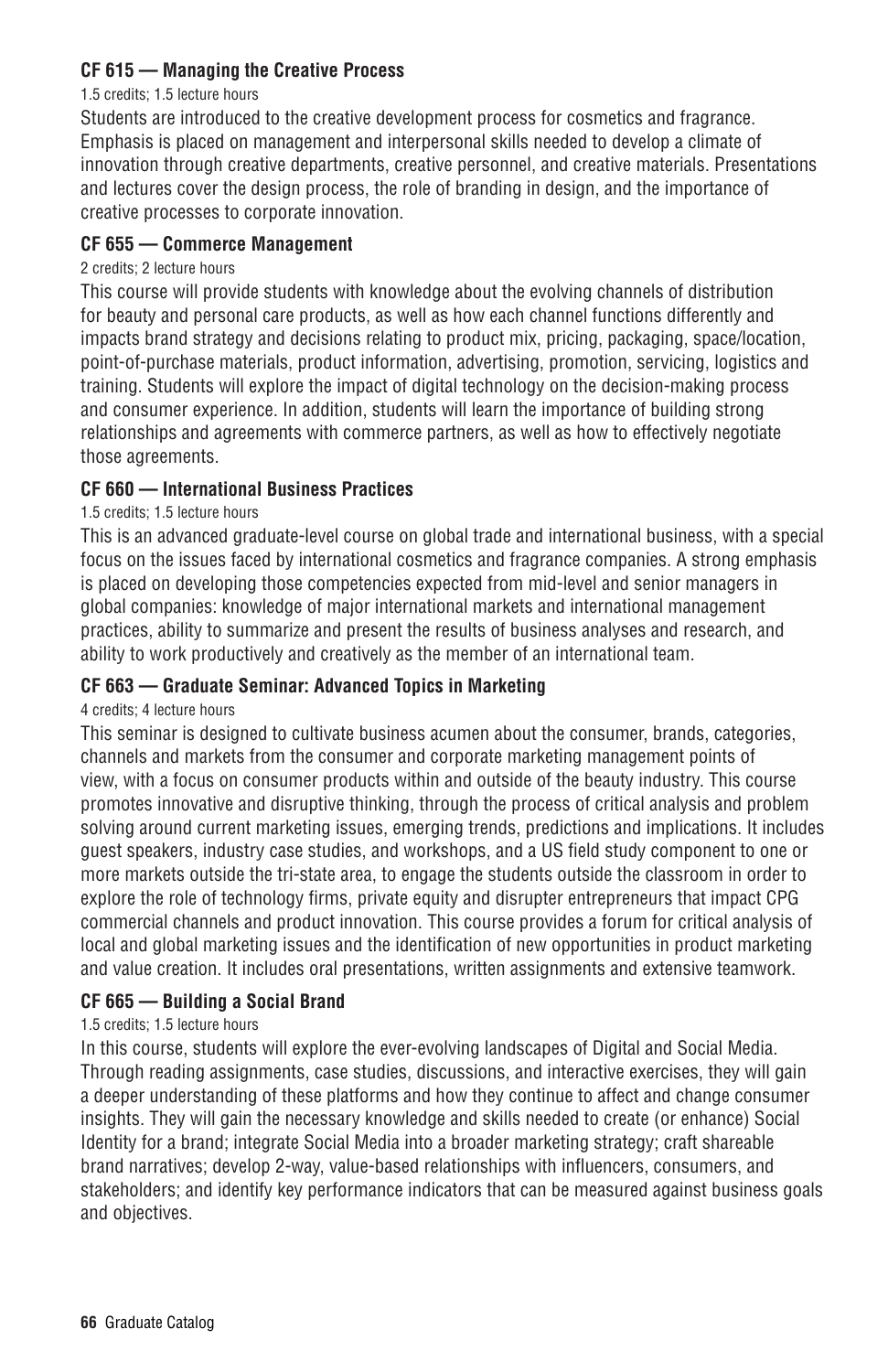## **CF 670 — Graduate Seminar: Advanced Topics in Leadership**

#### 4 credits; 4 lecture hours

Focuses on senior-management level strategic leadership and decision-making. Reading assignments highlight leadership, management theory, and organizational behavior. Case studies, industry guest lecturers and workshops explore actual business responses to strategic issues. Topics include emotional intelligence/leadership personality profiles, situational leadership, influencing skills, cross-cultural and global leadership, team leadership, change management, mentoring/coaching, negotiation skills and corporate ethics. Students will develop and foster their own appropriate, respectful and consistent leadership style that is adaptive to the culture or situation within their organization, division and department. Students will gain an understanding of how their leadership style and actions impact the achievement of corporate goals and influence the actions of peers, team members, direct reports, senior management, the corporate culture, and greater community of stakeholders.

## **CF 675 — Global Supply Chain Management**

## 1.5 credits; 1.5 lecture hours

This course is designed to expand the knowledge of managers about the rapidly changing world of global supply chain management, with a focus on the cosmetics, fragrance, and personal care industries. Managers will learn about global supply chain systems, ranging from R&D, cost management, sourcing, supply planning, demand planning, plant and equipment, manufacturing, transportation, and distribution. This course will allow managers to identify and utilize supply chain metrics and scorecards to optimize the supply chain network. These concepts will be presented from the supplier, company-owned manufacturing, outside contract manufacturing, and retail perspectives. Other areas covered will include financial planning, computer software management systems, and risk management assessment and mitigation.

## **CF 682 — Global Cosmetics and Fragrance Markets**

## 4 credits; 4 lecture hours

This intensive overseas session provides an experiential component to the global issues covered in the curriculum. Students will examine the global implications of current marketing and management issues in the beauty industry and prepare a marketing project that specifically addresses global components of marketing and brand management.

## **CF 683 — Graduate Seminar: Capstone Research Seminar**

## 1.5 credits; 1.5 lecture hours

As the research survey course that prepares students for the final interdisciplinary Capstone exercise in the Master of Professional Studies degree, the Capstone Research Seminar provides a platform for the students to master and utilize traditional academic research methodologies, such as primary research analysis, qualitative research (expert interviews and field observations), and (where applicable) quantitative research to inform their Capstone research projects in their final term. Recognizing the expansion of scope of the CFMM Capstone research now published annually in academic White Papers, presented at business conferences, and covered by major press outlets, the Capstone Research Seminar will provide students with the opportunity to develop research plans, a detailed research Summary of primary research in the field of study selected annually, and synthesize expert interviews and other qualitative research vehicles. Where applicable, students will also design and field quantitative research to support their Capstone projects. The learning and outcomes of the new Capstone Research Seminar will support the development of the rigorous research deliverables produced by the students annually in CF 690: Graduate Seminar: Capstone Projects.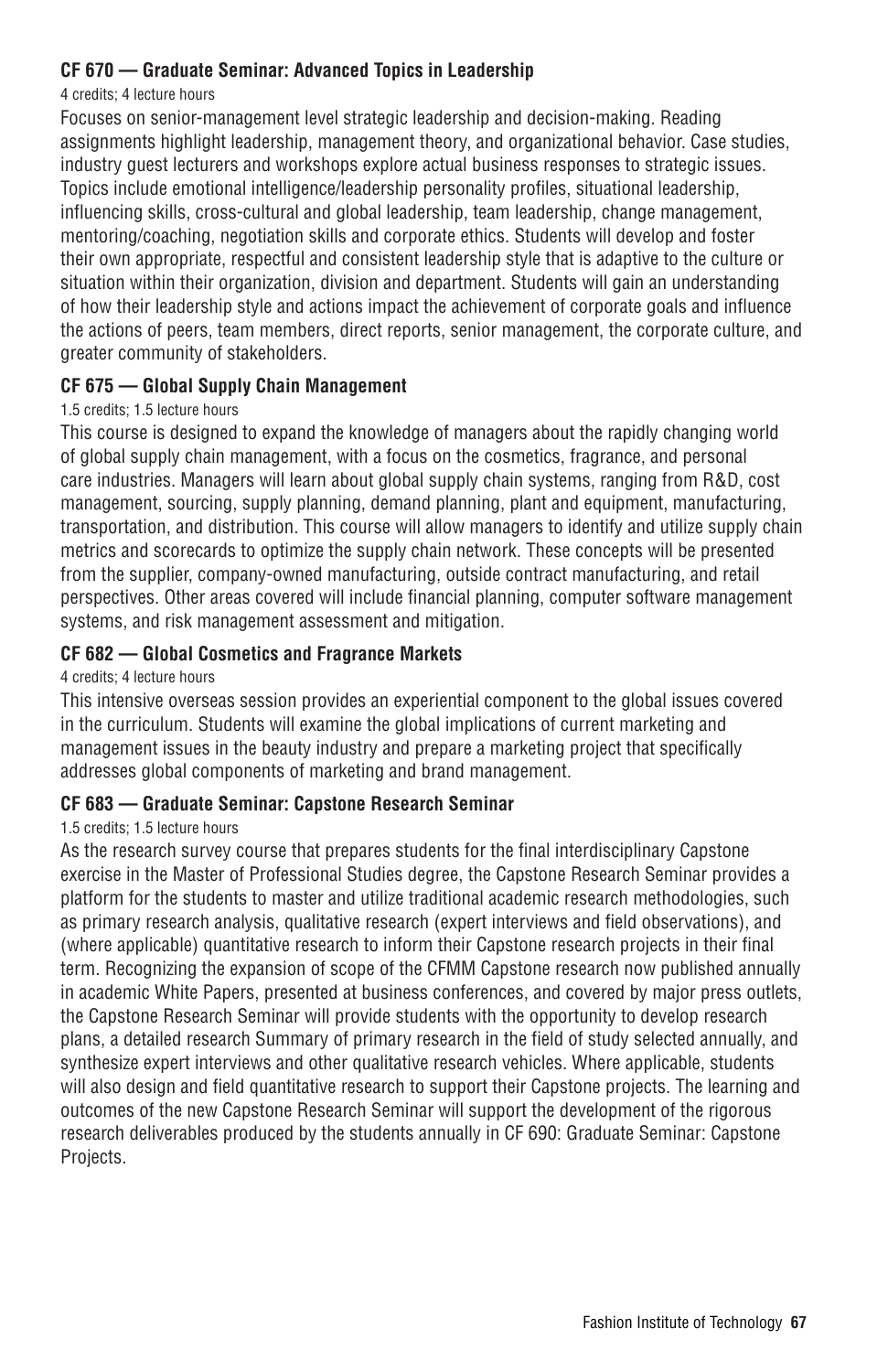## **CF 690 — Graduate Seminar: Capstone Project**

#### 4 credits; 4 lecture hours

In this course, student teams developed in the preceding year's graduate seminars make final program presentations on a daily basis over the course of this one-week retreat. Students are presented with complex current marketing and management issues in the beauty industry and develop creative solutions that involve critical thinking from the perspective of all functions and disciplines within a corporate organization. Industry managers and experts join faculty in critiquing these Capstone presentations.

## **CF 692 — Independent Study: Cosmetic and Fragrance Marketing**

1-3 credit; 1 lecture hour

Under the guidance of a faculty member, students undertake advanced work, pursue an individual project, or combine both of these activities toward a subject of their choosing. By completing an independent study, a student can begin to specialize in a selected area of interest. Proposals for independent study must be submitted in a timely fashion, and must adhere to the guidelines set by the School of Graduate Studies.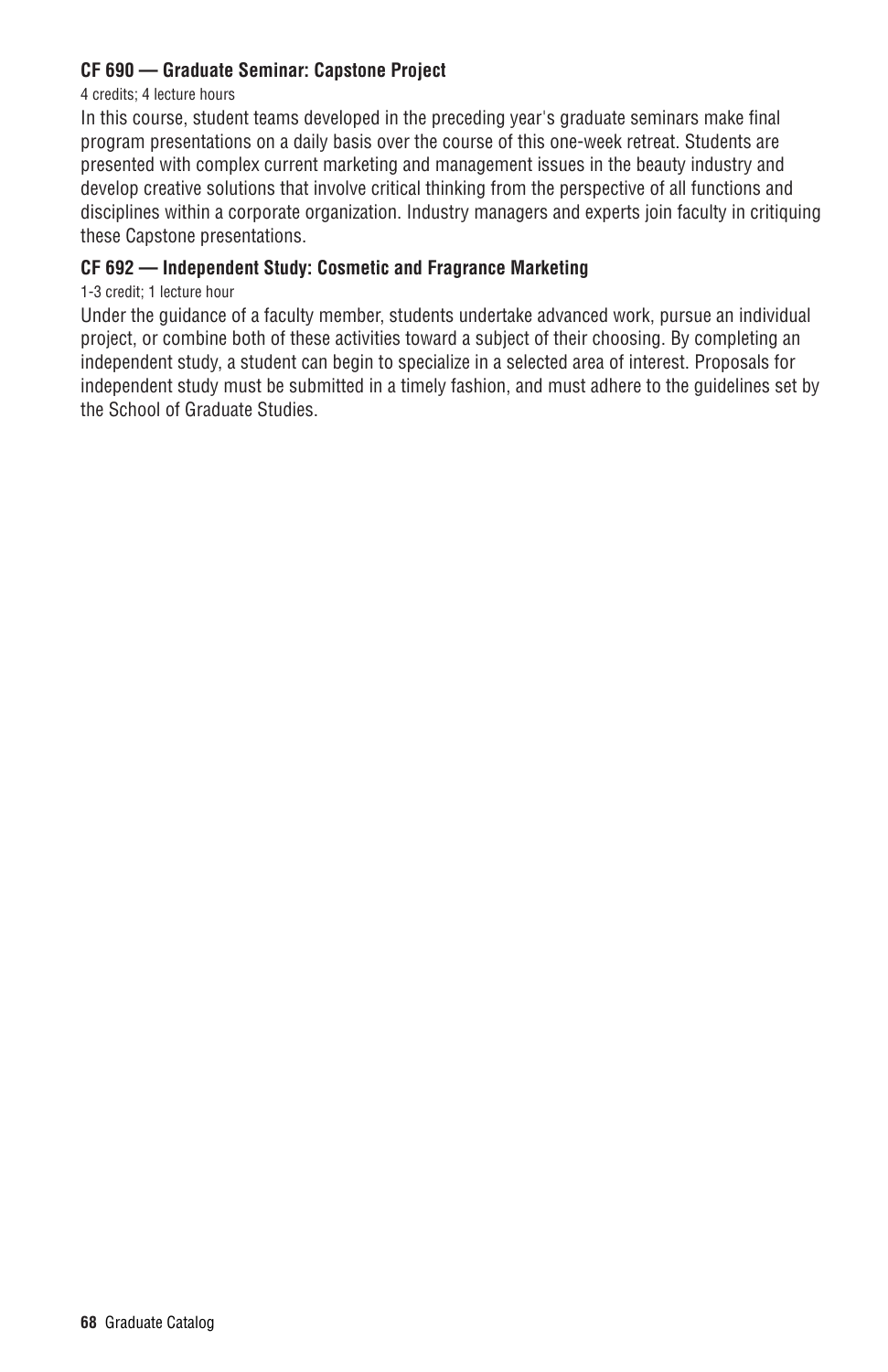# **ED 501 — Sustainability for Exhibitions**

## 3 credits; 6 lab hours

A series of exercises and design projects assist students in studying the impact of sustainable materials and practices for exhibitions and tradeshow events on society, design, cost and project management.

# **ED 523 — Exhibition Design for the Museum Setting**

## 3 credits; 6 lab hours

This studio-based course explores the great diversity of museum exhibitions such as permanent, pop-up, traveling, virtual and collections-based, and the myriad types of museums including art, historic, children's, science, halls of fame, zoos, botanic gardens, religious, and memorials. This course incorporates multiple applied projects featuring a complete exhibition concept design program for a museum client.

# **ED 531 — Presentation Techniques**

3 credits; 6 lab hours

Introduces the planning and design of professional presentations, including drawings, digital images, and boards. Quick and formal sketch techniques, as well as appropriate materials, are reviewed. This course functions in an interdisciplinary manner with ED 542.

# **ED 541 — Introduction to Exhibition Design Graphics**

## 1.5 credits; 3 lab hours

Introduces the principles and history of graphic design. Develops a working knowledge of the complementary role graphics plays in exhibit design, as well as an understanding of typographic style, image concept, theme response, brand identity issues, and product graphic requirements. This course will function in an interdisciplinary manner ED 581.

## **ED 542 — Exhibition Design Graphics**

## 3 credits; 6 lab hours

Explores graphic design communication system, including graphic identity and program development. Imagery and typographic solutions, with an emphasis on two- and threedimensional design development, are covered. Guest lecturers and site visits included.

## **ED 571 — Illuminating the Exhibition Experience**

## 3 credits; 6 lab hours

Introduces the role of light in exhibition design in the conversation and interpretation of objects. Topics include illumination of art and text; the relationship between illumination, color, and human response; light as a facilitator of visual communication, merchandising, and education; and light in theatric and thematic exhibition experiences. Illumination methods and the needs of museums, galleries, and trade shows are explored. Assigned reading, demonstrations, guest lectures, and hands-on experience are included.

# **ED 572 — Historical Perspective and Theory**

## 3 credits; 1 lecture and 4 lab hours

This studio-based course explores the history, theory, and practice of exhibition design. Through presentations, studio design work and visits to design firms, museums, public and corporate venues, students examine key events and issues. Emphasis is placed on exhibitions as arbiters of fact and content authority, and the extraordinary gains being made in design innovation.

## **ED 573 — Exhibition Design International Professional Practices Seminar**

## 3 credits; 1 lecture and 4 lab hours

In this seminar students work directly with international business partners to learn fundamental and state of the art business practices. Through panel discussions, presentations, industry-led tours, and studio work, they delve into current marketing, management, and vendor relationship issues that impact the world of exhibitions and project management.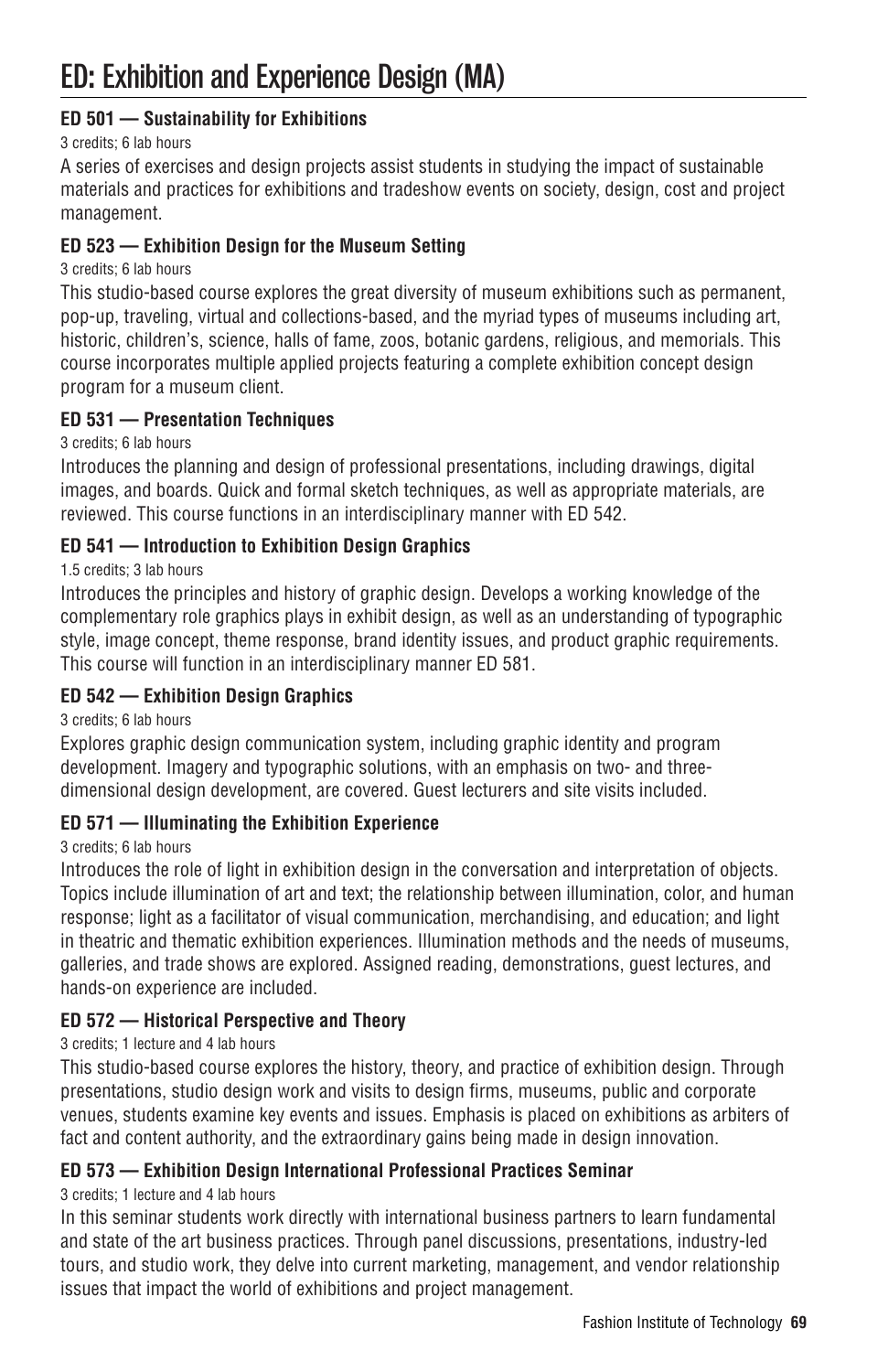# **ED 581 — Introduction to the Exhibition Design Studio**

1.5 credits; 3 lab hours

Addresses the three-dimensional challenges faced by exhibition designers. Topics include space design; conceptual development of a thematic approach; and creation of a presentation system for products, artifacts, or artwork. Guest lecturers include exhibition designers, producers. and historians. Site visits incorpated when possible. All student projects must meet American with Disabilities Act (ADA) standards. This course functions in an interdisciplinary matter with ED 541.

## **ED 582 — Exhibition and Planning Design Studio**

3 credits; 6 lab hours

Develops an understanding of small- and large-scale projects. Three assignments drawn from such exhibition venues as galleries, museums, trade shows, symposia, and traveling exhibitions are required. Students develop exhibition-design programs that include research, programming, space planning, lighting, graphics, audiovisual components, electronic media, and proposal/presentation development.

# **ED 584 — Exhibition Development and Evaluation**

3 credits; 6 lab hours

This studio-based course introduces students to exhibition design development processes and the variations in practice across different venues. Brainstorming and ideation techniques are exercised and key phases and deliverables explored. The role that exhibition evaluation plays within the exhibition development and design process will be introduced and applied, including Front-End, Formative and Summative.

# **ED 591 — Exhibition Design Thesis: Directed Research**

3 credits; 1 lecture and 4 lab hours

Development of the individual's thesis program, including the development of the design hypothesis, identification of design criteria, and appropriate research methods for data analysis. Critiques and guidance are provided by both faculty and exhibition design professionals.

## **ED 632 — Advanced Presentation Techniques**

3 credits; 6 lab hours

Covers digital enhancement of manual sketches, portfolio development, and the design, style, layout, content, labeling, and material for each individual's thesis project.

## **ED 643 — Exhibition Design Graphics II**

3 credits; 6 lecture hours

Focuses on the development of the interactive components and graphic elements, specifically all collateral and print items, for each individual's thesis project. Covers the graphics requirements of the Americans with Disabilities Act (ADA).

## **ED 651 — The Exhibition Model**

3 credits; 6 lecture hours

Focuses on the construction of three-dimensional exhibition models, and the role these models play in communicating exhibition design concepts. Students develop projects from initial visits to finished presentation pieces. Includes lectures, industry presentations, and site visits to professional model-making facilities.

## **ED 691 — Capstone Project Development & Qualifying Paper**

3 credits; 6 lab hours

This capstone course is a continuation of ED 591, with co-requisites ED 643, ED 651, and ED 632. Students further develop the foundation of their capstone exhibition design project, and complete a graduate-level thesis qualifying paper.

Prerequisite(s): ED 591

Co-requisite(s): ED 643, ED 651, and ED 632.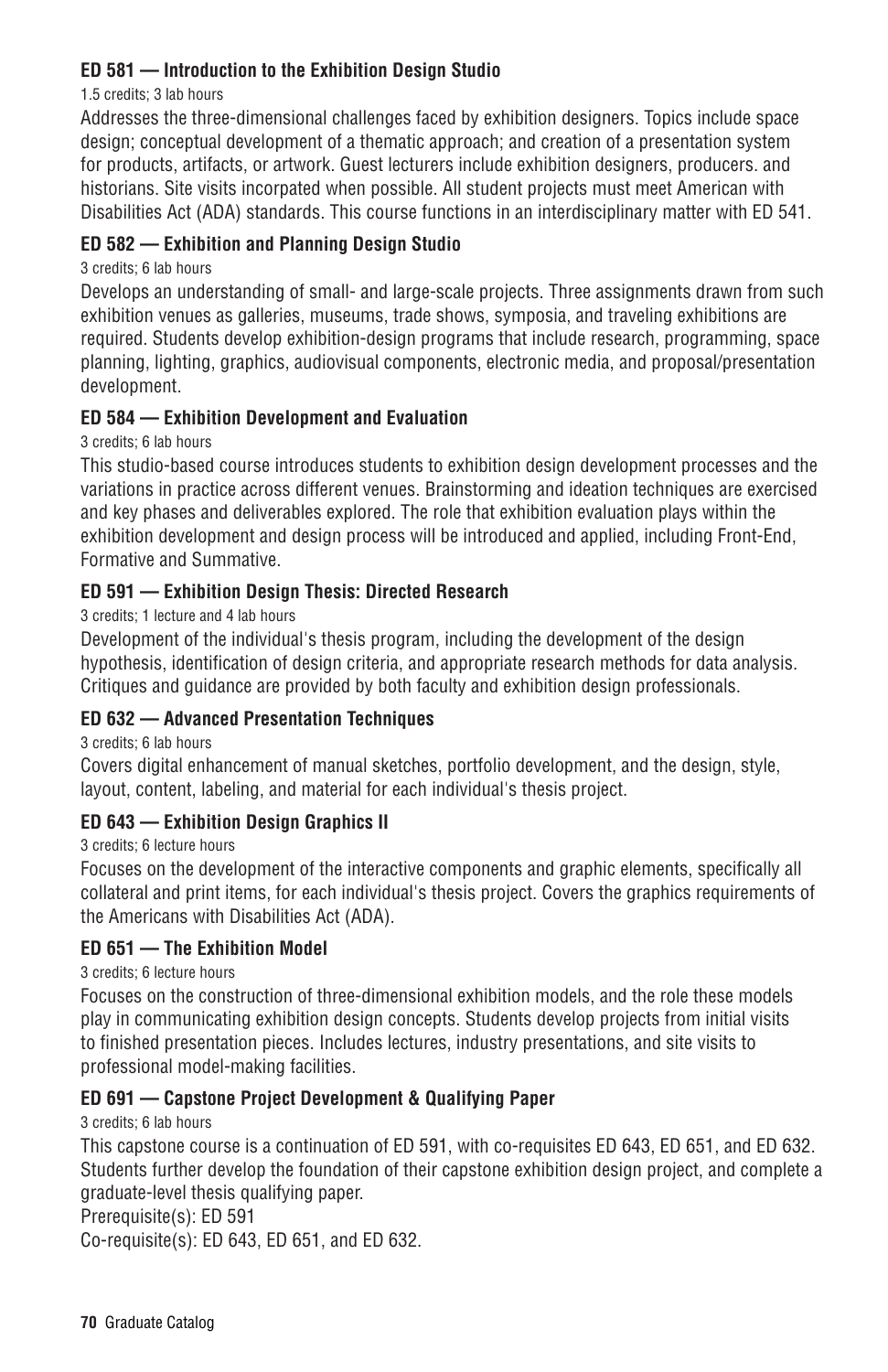# FT: Fashion and Textile Studies: History, Theory, Museum Practice (MA)

# **FT 520 — Fashion Theory I: Art Historical and Social Theories of Fashion**

3 credits; 3 lecture hours

This course introduces students to fashion theory and to related critical approaches to the study of textiles and dress. They read and discuss the foundational authors of fashion theory drawn from various disciplines, and through papers presented in class, explore ways to test and apply these theories in the analysis of historical and contemporary fashion.

## **FT 521 — Fashion History through the Nineteenth Century**

#### 3 credits; 3 lecture hours

Surveys the history of fashionable dress in the West from the late Middle Ages through the nineteenth century, with the goal of surpassing the simple chronicle of changing styles to explore the meaning of fashion in the broadest possible context. Students will define fashion, its relation to the arts and function in society, and determining when its history begins, using an interdisciplinary approach that examines a range of scholarly resources, including literature of the field and primary sources. Lectures supplemented by extensive use of the costume collection at The Museum at FIT. A midterm presentation interpreting fashion in a work of art, a 10-15 page research paper, and an object-based final examination are required.

## **FT 522 — History of Western Textiles**

## 3 credits; 3 lecture hours

Examines the history of Western textiles from antiquity to the early twentieth century, including significant developments in the style, technology and function of such materials. Surviving evidence and representations of textiles in the arts and literature are used to examine their social and historical context and their central economic role in pre-industrial societies. Textiles as works of art and as constituents of dress will be presented as expressions of novelty and fashion. Their designs will be used to trace cultural continuities that span the societal strata, and the role technological advances play in their evolution will be examined. Pattern-woven silks, tapestry, embroidery, lace, and printed/painted fabrics are covered.

## **FT 523 — History of Twentieth Century Fashion**

## 3 credits; 3 lecture hours

A study of western fashion, from the Belle Epoque to hip-hop America. The formation and definition of "modern" fashion and the influences of modern art, internationalism, postmodernism, the world wars, designers, Hollywood and advertising will be considered. A term paper and presentation on 20th-century costume or accessory, with analysis of its historical or cultural influences, and development of a theory regarding its importance to 20th-century culture, is required. Students take an interdisciplinary approach and examine the full range of sources available through their readings and assignments. Lectures are supplemented by use of the costume collection at The Museum at FIT.

## **FT 524 — Dress and Textiles in World Cultures**

#### 3 credits; 3 lecture hours

Examines important manifestations of dress and its context in a selection of world cultures. The historical range spans two millennia, and the settings range from nomadic societies and rural communities to urban court and merchant groups. The impact made on dress by issues such as religious/symbolic beliefs, ideas of gender, and design and technology occupies a central position in the methodology suggested for this course. Aspects of material culture will be included, particularly when examining development of dress typologies, conditions for lifestyles, and textile production and its artifacts. Emphasis will be placed on examples typically encountered in the collections of museums and other cultural institutions.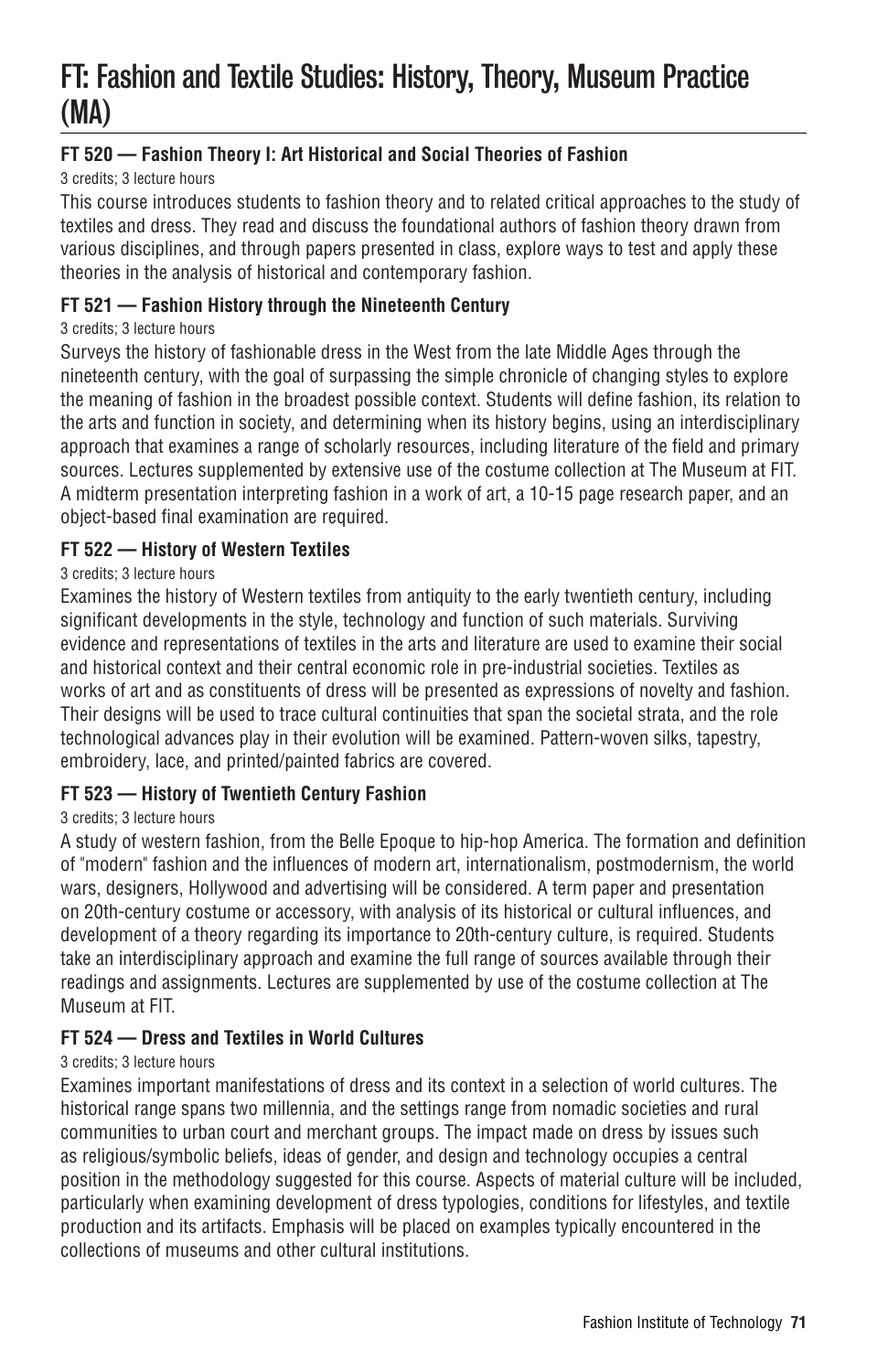# **FT 541 — Proseminar: Critical Writing, Research Techniques, and Documentation Methods**

#### 0 credits; 0 lecture hours

Introduces students to interdisciplinary research in fashion studies, with the goal of establishing solid research and writing skills and a foundation in theory and methodology. Students complete interrelated research and writing assignments, based on different types of primary and secondary sources and reflecting the application of various methodologies. This course also provides training for an understanding of the material nature of historic costume and textile objects, guidelines for reporting their physical condition, and methods of photo-documentation. Materials research studies will be discussed and a project based upon those resources will be assigned. All assignments are discussed and critiqued in class. This course is taken on a Pass/Fail basis.

## **FT 551 — Collection Management Skills**

## 3 credits; 3 lecture hours

Covers all aspects of the physical handling practices and storage techniques necessary for the proper management of textile and costume collections. Assessment and planning, archival material choices, environmental control, lighting, custom-built supports and boxes, packing and shipping issues, risk evaluation, crisis control, and current collections management software systems used in institutions will be investigated. Collections assessment methods and an introduction to the use of electronic media in collections care will be covered.

# **FT 552 — Museum Theory and Practices**

# 3 credits; 3 lecture hours

Explores the role of museums and examines workplace issues particular to these institutions. Through class discussions and presentations by senior museum professionals (including administrators, curators, educators, and editors), students expand their knowledge of how museums function. Topics to be considered include the leadership role of museums in the history of style and taste; how museums collect, conserve, and interpret objects; public expectations of museums today; and trends that influence professional thinking and practice. Students also examine the use of modern technology in collections management and exhibition planning.

# **FT 561 — Fiber and Fabric: Identification and Analysis**

## 3 credits; 2 lecture and 2 lab hours

Investigates the components and structures of textiles examining polymers, fibers, yarns, and weave structures. The chemical and physical nature of individual fiber types is studied at the polymer level; methods for fiber identification are introduced. Students will become familiar with the polarizing light microscope and photomicroscopy. Examination of all standard fabrics as generic structures and as specific/vernacular-technique materials. Particular emphasis on technical and analytical skills, and descriptive vocabularies for application in labs, cataloguing assignments and exams. The historic framework and interaction between the requirements of technology and design are also included. Students will be expected to perform professional identifications of fibers and textiles from the Fashion and Textiles Study Collection.

## **FT 562 — Conservation Practices: Theory and Technique**

## 3 credits; 2 lecture and 2 lab hours

Provides both the scientific foundation and the basic technical skills useful in designing and carrying out preservation plans for collections management, and simple conservation treatments for historic textiles, costumes, and accessory materials. Building upon their prerequisite documentation and handling skills, students are taught to recognize signs of deterioration and design basic preventive conservation procedures. Includes documentation, vacuuming, realignment, rolling/folding, stitching (for both repair and mounting), wet and dry cleaning, dyeto-match techniques, and the identification and understanding of problematic materials. Using objects from the Graduate Studies collection, students are asked to perform and document simple treatments and handling procedures in a standardized and professional manner.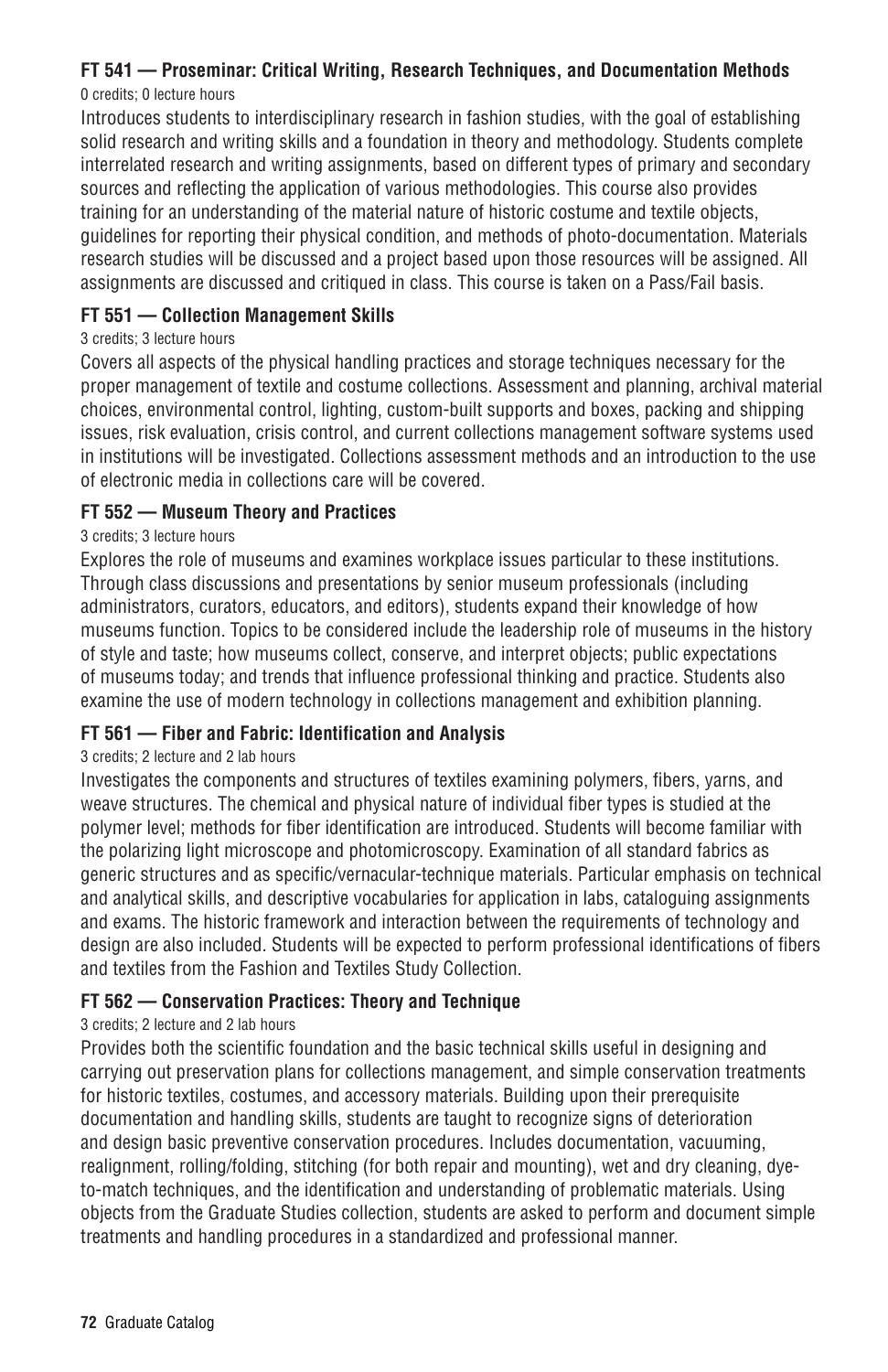# **FT 623 — Contemporary Fashion: Research and Criticism**

#### 3 credits; 3 lecture hours

In this course students research and study fashion from circa 1990 to the present, with the goal of writing insightful fashion criticism. Through readings, discussions, writing assignments based upon historical and visual research, and critiques, they characterize fashion on the world's runways and streets, and assess the environmental and social impacts of the fashion industry.

## **FT 624 — History of Fashion Journalism and Visual Media**

#### 3 credits; 3 lecture hours

This course covers the history of fashion journalism, including illustration and photography, from its origins in the Renaissance to the contemporary fashion media, concentrating on the most influential writers, artists and photographers from the mid-nineteenth through the twentieth centuries.

#### **FT 625 — History of American Men's Wear**

#### 3 credits; 3 lecture hours

Explores the history of men's clothing and fashion from the seventeenth to the twentieth centuries. Traces the development of the modern suit with reference to its European roots, the influence of world cultures and the impact of media on it, as well as its relationship to women's dress. Includes illustrated lectures of garments and sample books in the costume and textile collections of the Museum at FIT, the Costume Institute, and Special Collections of the Gladys Marcus Library.

#### **FT 626 — Modern Textiles: Designers, Makers, and Markets**

#### 3 credits; 3 lecture hours

Investigates contextual relationships of textiles in terms of their creation, marketing, and reception. Includes structural and stylistic analysis, as well as biographical research. Historical and contemporary textiles are examined and a methodology of analysis and documentation that specifically includes interdisciplinary approaches is developed. The rapid, global, technological advances of the twentieth century are given particular attention as they pertain to traditional, industrial, and contemporary textile practices.

#### **FT 631 — Special Topics**

#### 0 credits; 0 lecture hours

An advanced, third-semester research seminar focusing on a topic of special interest or import to the field of fashion or textile studies. Requires original research leading to a meaningful outcome, such as publication in a professional-level magazine, journal. Use of the collections of The Museum at FIT and the Special Collections of the Gladys Marcus Library is strongly encouraged. The process of selecting an appropriate publication target will be discussed. Topics can range from focused studies of a specific historical periods, designers, fashion trends, regional areas, types of accessories, or specific influences, to themes including the history of fashion photography, the history of fashion theory, examinations of cultural and consumer studies, material culture, or related decorative arts. Term paper required.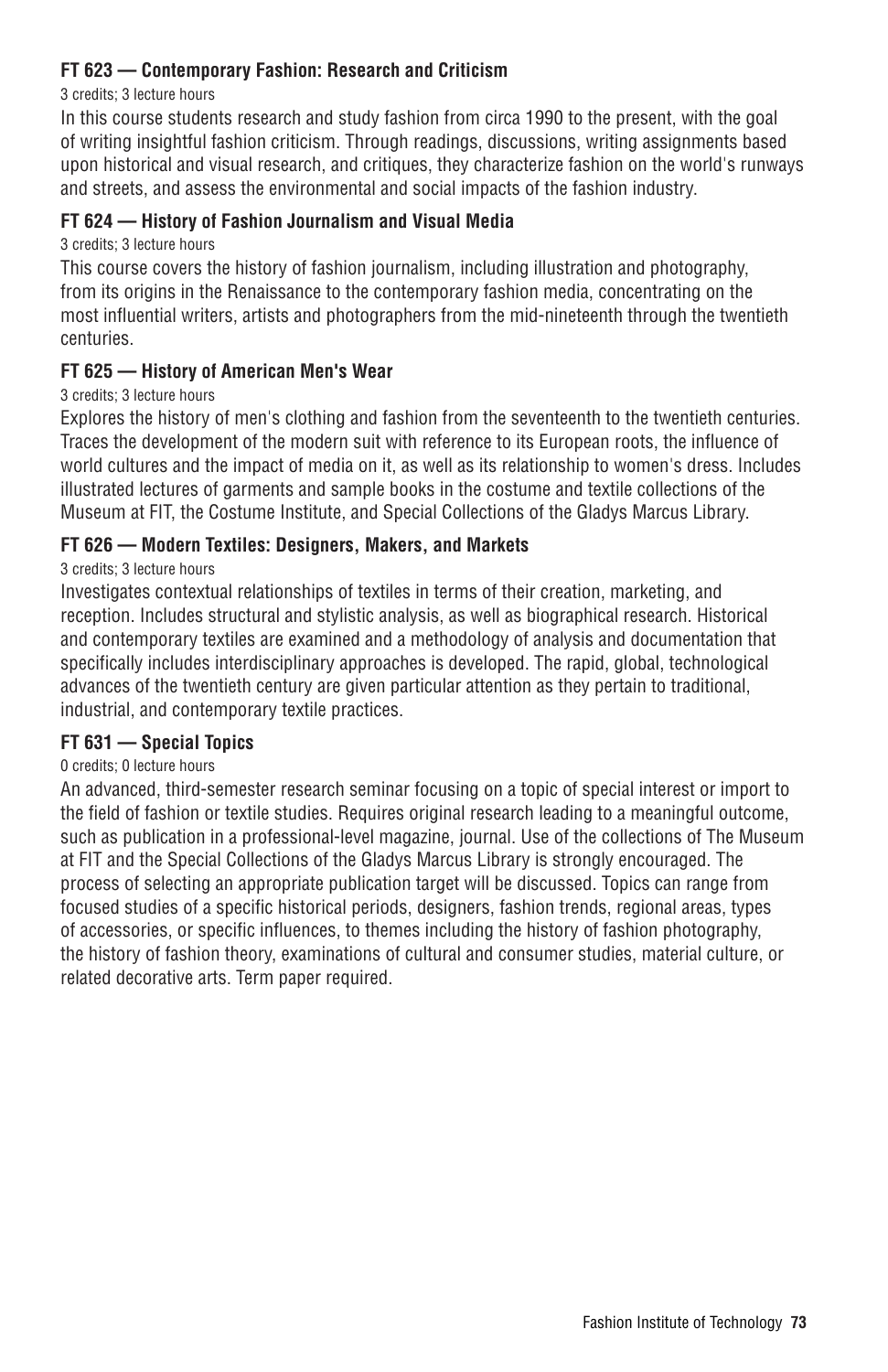# **FT 631A — Special Topics: A Study of Surface Embellishments**

3 credits; 3 lecture hours

## **FT 632 — Advanced Curatorial: Acquisitions Theory and Practice**

#### 3 credits; 3 lecture hours

Studies the role of the curator in the acquisition process and develops written and analytical skills used in the assessment and documentation of acquisitions and their use in exhibitions. Covers standard collecting processes, including identifying areas of weakness in a collection; working with a budget; identifying legitimate sources for purchases; collegial collaboration on purchases; the role of the conservator in researching objects for purchase; funding sources; and proposing, describing, and presenting an object to your department chief and/or director. Emphasizes visual analysis of objects and trains students to pick out key characteristics, identifiers, and flaws at a fast pace. Composition of catalog entries and written acquisition rationales covered. The end of the course focuses on developing exhibitions around specific collections.

## **FT 633 — Advanced Theory: Professional Seminar**

#### 3 credits; 3 lecture hours

Research seminar focusing on a selected topic of interest within the field of fashion or textile studies. Subject and faculty may change from year to year. Topics present a significant academic challenge and require original research that leads to a substantial outcome, such as would be expected for inclusion in a professional academic conference or symposium. This advanced seminar calls upon students to use all they have learned thus far in the program to prepare a clear flowing, well-documented presentation that answers a vital question as yet unanswered in the field. An abstract of the presentation, including bibliography, will be prepared as if the student were answering a call for papers. Abstracts will be ranked by a panel of readers, including the instructor. The results and the typical judgment process will be discussed. There will be two rounds of presentations. The first will be a preliminary presentation on the chosen topic, given at the midterm point, critiqued by fellow students and the instructor. Students will then have the opportunity to improve and revise, for a professional-level presentation at the end of the term. The final set of talks will have an audience of not only classmates but invited outside professionals as well, who will aid the instructor in the evaluation.

## **FT 634 — Advanced Curatorial: Historic Interiors**

#### 3 credits; 3 lecture hours

In this course, students broaden their understanding of the key European and American decorative arts from the seventeenth through to the early twentieth century. They study decorative art objects and textiles found in American public collections. Material culture, geography, and trade are addressed. Professional museum interpretation and care of objects within historic interiors is covered.

## **FT 653 — Costume and Textile Mounting Skills**

#### 3 credits; 2 lecture and 2 lab hours

Examines the issues and provides practical experience in the preparation and mounting of dress items, accessories, and flat textiles for exhibition. Skills include sketching, historical research, analysis of apparel structure, draping techniques, customizing of mannequins to accommodate historic style and size variations, and specialized supports. Construction of special strainers, tubular supports, press-mounts, and a variety of stitch-supported hanging techniques covered. All assignments include use of standard professional documentation and photography. Includes general introduction to garment construction though lectures and use of both the Fashion and Textiles Study Collection and The Museum at FIT.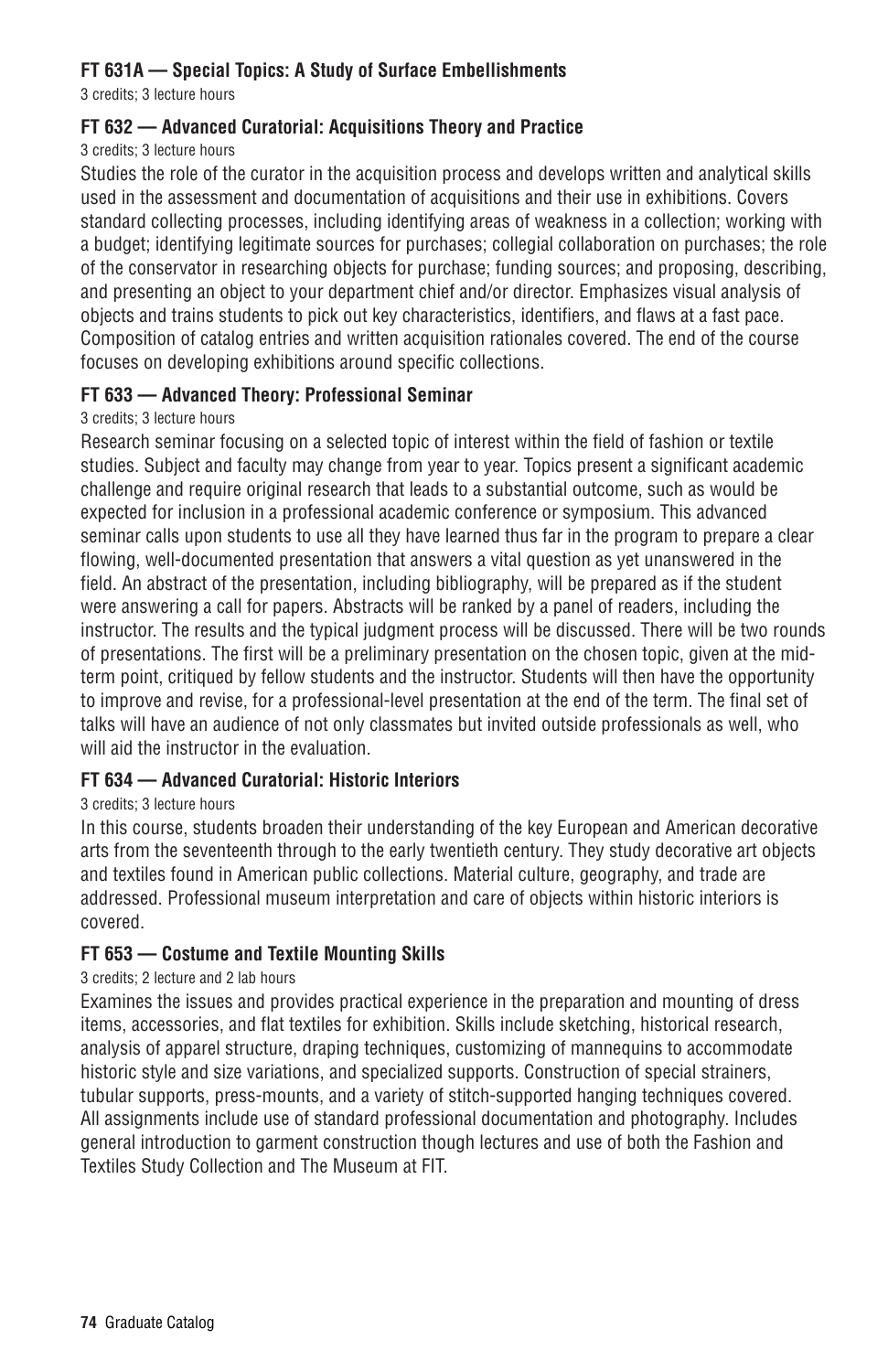## **FT 654 — Exhibition: Planning and Interpretation**

#### 3 credits; 1 lecture and 4 lab hours

Focuses on the practical aspects of exhibit creation, and on the exhibition as a vehicle for the interpretation and presentation of objects. Research on the topic is undertaken and a preliminary selection of objects is made. Outside experts provide assistance with didactics, labels, brochure copy, and press releases and help with design issues. Lectures, assigned readings, case studies, class exercises and on-site observations of actual installations included. This course is taken on a Pass/Fail basis.

## **FT 655 — Exhibition: Practicum**

#### 3 credits; 1 lecture and 4 lab hours

Using the exhibition theme selected in FT 654, students make the final selection of objects, prepare the narrative materials, create a publicity plan, design and participate in the installation, and evaluate the educational program. Outside experts are invited to assist the students as appropriate. This course is taken on a Pass/Fail basis.

#### **FT 663 — Advanced Conservation I**

#### 3 credits; 2 lecture and 2 lab hours

Required for conservation-emphasis students; open to qualified curatorial students with instructor permission. Provides practical experience in advanced conservation treatments, including adhesive treatments and advanced support treatments, permanent press-mounts, surface consolidations, rewarping and re-weaving. Visits to museum conservation labs allows in-depth contact with specific conservation disciplines, specifically upholstery, ethnographic objects, tapestry, and rugs. Students will select an appropriate object and begin work on a conservation-related qualifying paper.

#### **FT 664 — Advanced Conservation II**

## 3 credits; 2 lecture and 2 lab hours

Required for conservation-emphasis students; open to qualified curatorial students with instructor permission. Provides practical experience in advanced conservation treatments, including adhesive and advanced support treatments, surface consolidations, overlay and underlay procedures, and re-warping and re-weaving. In addition to several treatment experiments, students will continue work on the required qualifying paper, performing a treatment on the object selected in FT 663. The treatment must include analysis, condition assessment, treatment pre-testing, treatment proposal, photo documentation, time and cost estimates, completed treatment and final assessment. Professional reporting and documentation, as well as historical-context research and full structural analysis, are required. All documentation will be assembled in a portfolio.

#### **FT 691 — Internship**

#### 0 credits; 3 lecture hours

Students are expected to complete 135 internship hours at appropriate collections, historic sites, or museums, where they will work on projects and tasks related to their graduate training in Fashion and Textile Studies. All internships will be approved by the department chair, and will be satisfied according to department guidelines. No program credit is given for internships, but at least one is mandatory as a graduation requirement. This course is taken on a Pass/Fail basis.

#### **FT 692 — Independent Study**

#### 1-3 credit; 1 lecture hour

Under the guidance of a faculty member, students undertake advanced work, pursue an individual project, or combine both of these activities toward a subject of their choosing. By completing an independent study, a student can begin to specialize in a selected area of interest. Proposals for independent study must be submitted in a timely fashion, and must adhere to the guidelines set by the School of Graduate Studies.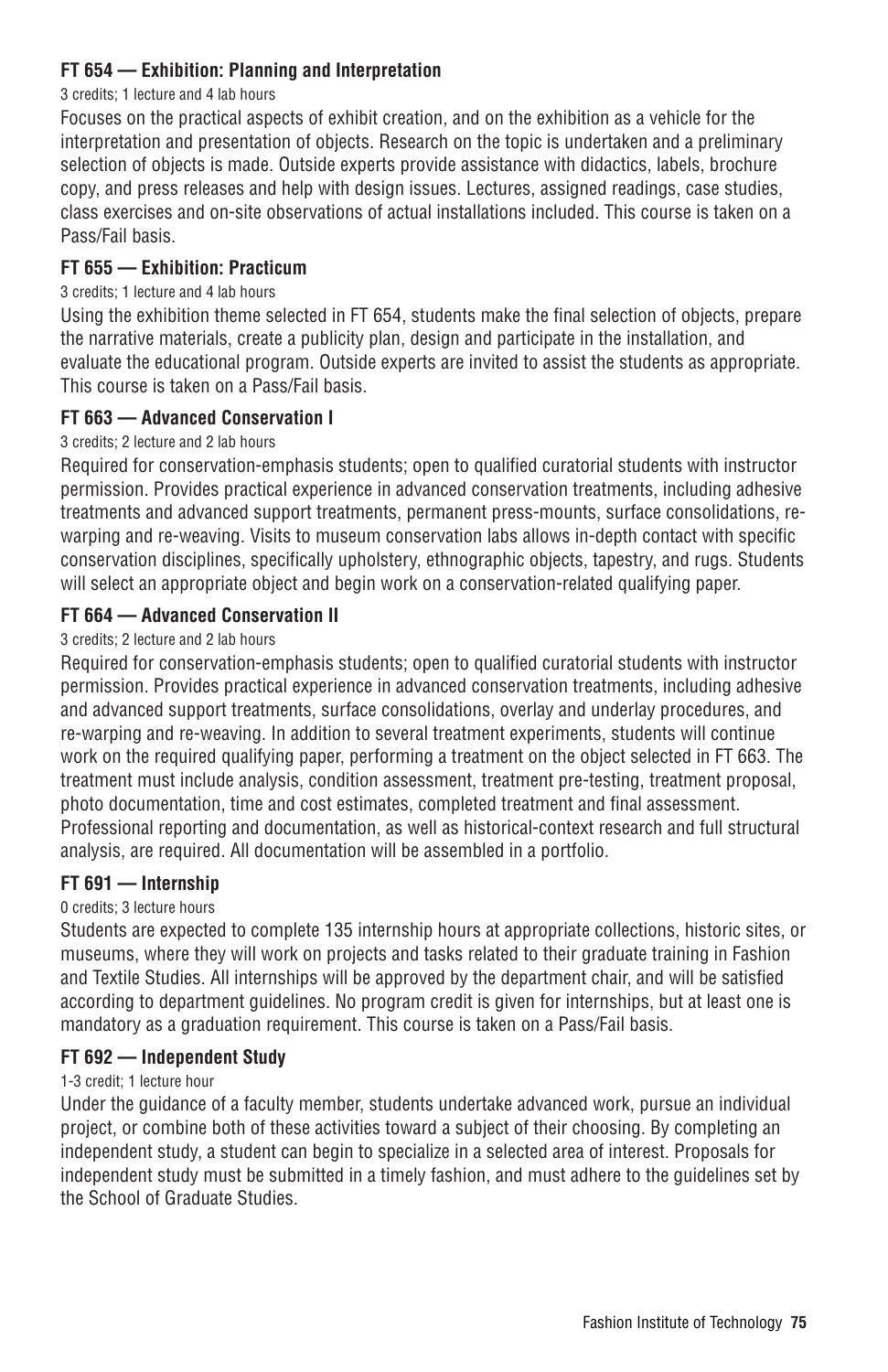# **FT 701 — Qualifying Paper**

#### 0 credits; 3 lecture hours

The qualifying paper may take the form of a scholarly research paper or article, an exhibition proposal or catalogue, a conservation treatment proposal and report, a grant proposal, a collection survey, or an interpretive program utilizing a variety of formats, including electronic media. Paper should not exceed 30-40 pages in length. This course is taken on a Pass/Fail basis.

# GF: Global Fashion Management (MPS)

# **GF 501 — SEMINAR: NY**

0 credits

## **GF 511 — Fashion for Global Markets**

#### 3 credits; 4.5 lecture hours

Explores fashion in the global marketplace, focusing on the effects of social, cultural, and economic factors on the merchandising and marketing of branded and licensed products. Working in teams, students develop a cohesive product line based on either an existing brand or hypothetical brand.

## **GF 551 — Production Management and Supply Chain**

#### 3 credits; 3 lecture hours

Focuses on production management and supply chains, including sales forecasting, sourcing materials, sourcing contractors, cutting procedures and techniques, assembly procedures and techniques, quality control and costing, and the warehousing and shipping of finished products. Emphasizes gearing production to fit the manufacture of goods for a specific market.

## **GF 552 — Business Policy**

#### 3 credits; 3 lecture hours

Analyzes the functions and responsibilities of senior management, the crucial problems that affect the success of the total corporate enterprise, and the decisions that determine the direction of the organization and shape its future. Taught through readings, case studies, and electronic simulation, students will consider the fundamental theoretical question of strategic management: why do some firms perform better than others?.

## **GF 561 — Global Marketing and Fashion Brand Management**

#### 3 credits; 3 lecture hours

This course explores the challenges facing apparel manufacturers and retailers in penetrating multinational markets. Topics covered include: analyzing potential of global markets, identifying the consumer and the competition, brand positioning, and marketing campaigns. Particular focus is placed on the role of digital commerce, e-commerce, and social media in elevating brand awareness and the use of data in analyzing consumer demand.

#### **GF 581 — Seminar: New York**

#### 3 credits; 3 lecture hours

The New York seminar focuses on U.S. retail concepts, the role of factoring and private equity in the New York industry, digital commerce and technology, design and retail entrepreneurship, and current trends in the New York industry.

## **GF 583 — Culture and International Business**

#### 3 credits; 3 lecture hours

Explores the relationship of international business practices to various national cultures. Applies concepts borrowed from cultural anthropology and sociology to specific problems and situations encountered in international business. Using case studies, team projects, and simulation exercises, to highlight common dilemmas encountered in marketing, negotiations, human resources, business communications, organizational structure and management.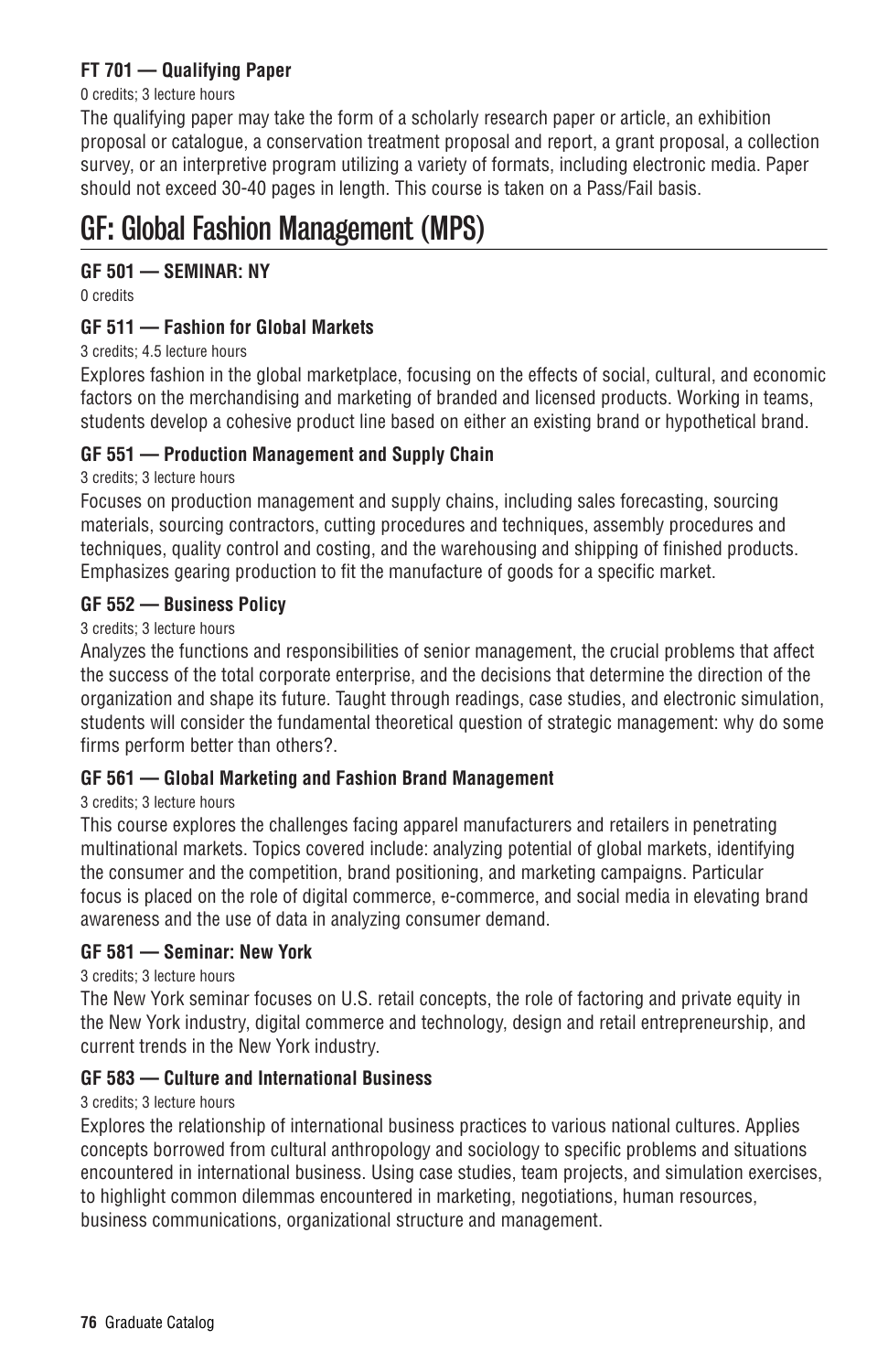#### **GF 584 — Seminar: Paris**

3 credits; 3 lecture hours

The Paris seminar provides background and current strategy on the French luxury industry, in addition to topics related to fashion creativity, EU consumer demand, and current trends in Parisian industry.

#### **GF 585 — Seminar: Hong Kong**

3 credits; 3 lecture hours

The Hong Kong seminar focuses on rapidly changing production and supply chain methods, Hong Kong and mainland Chinese consumer demand, and successful Chinese designer concepts.

#### **GF 586 — Global Retail Management**

3 credits; 3 lecture hours

Examines the origins of retail, the leaders and events which have contributed to the modern business landscape, and the role of emerging markets in redefining the interpersonal and cultural impact on profitability. Students will explore how retail companies manage departments, personnel functions, effective teams, technology, and social networks to achieve and retain a competitive advantage.

#### **GF 612 — Challenges of Profitability**

3 credits; 3 lecture hours

Explores the difficulties facing apparel manufacturers and retailers in an increasingly competitive global marketplace. Lecture and guest-speaker topics include cost of goods and increased operating expenses, efficient supply-chain management, guaranteed gross margin percentages. Includes assigned reading and case studies.

#### **GF 621 — Politics and World Trade Today**

3 credits; 3 lecture hours

Explores the influence of politics on contemporary world trade. The political agendas that come into play when countries are formulating multilateral and bilateral agreements to establish trade rules are examined. Organizations such as the World Trade Organization are studied for their influence on worldwide trade practices. The risks and benefits of conducting global business is emphasized.

#### **GF 691 — Capstone Seminar**

#### 3 credits; 3 lecture hours

In this research-based project, emphasis is placed upon global business concerns, including merchandising, sourcing, marketing, financial management, leadership, sustainability and corporate social responsibility, and digital commerce, among other disciplines. Students collaborate on the capstone project with third-year law students from Cardozo School of Law, who act as consultants to GFM's client, in offering legal advice based on copyright, trademark, privacy, counterfeit, and other legal issues. A three-member jury of industry professionals judges the final projects for entry into the capstone event held in January, to an audience of family, faculty, and industry executives.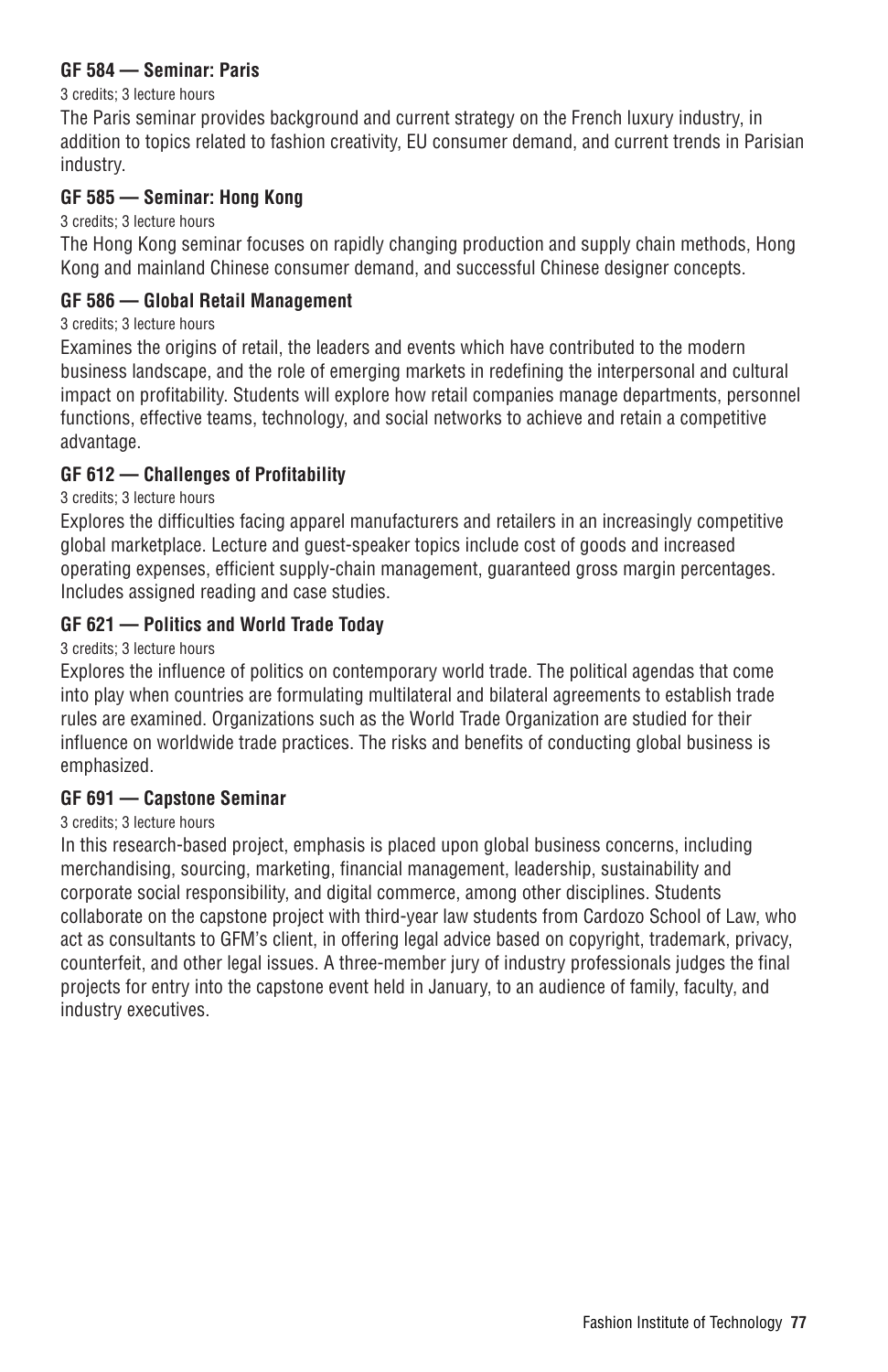# IC: Internship Center (MA)

# **IC 592 — Internship - Exhibition and Experience Design**

#### 3 credits; 3 lecture hours

This internship elective occurs over summer session 1. Internship sites include design firms, museums, exhibit marketing firms, retail environments, events companies, and exhibition design and production companies. Internships must be pre-approved by the department chairperson and FIT's Career and Internship Center.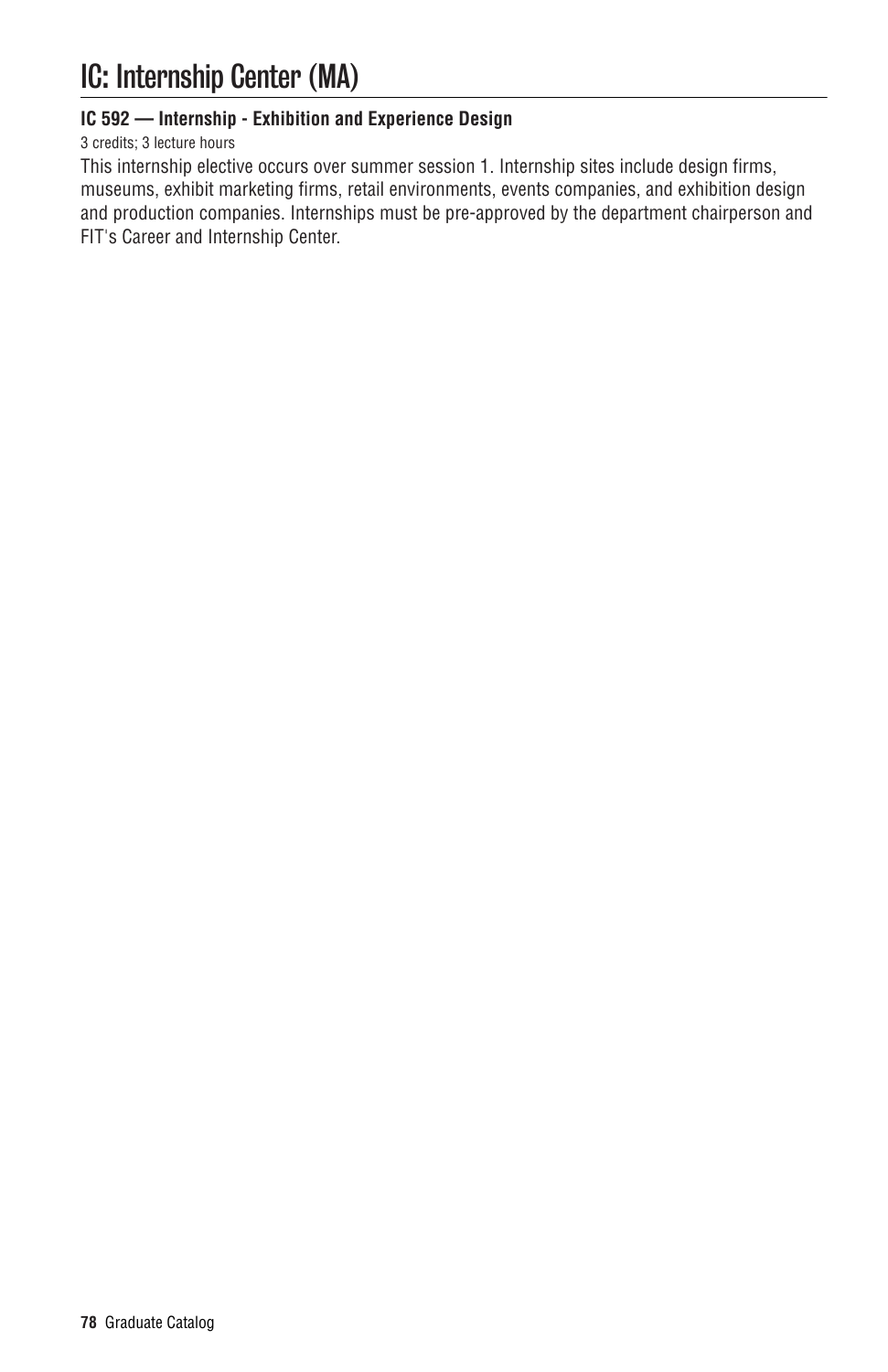# MF: Fashion Design (MFA)

# **MF 501 — Thesis Idea**

#### 2 credits; 4 lab hours

An intensive orientation course for the Masters of Fashion Design program. Provides the opportunity to engage in workshops, roundtable discussions and mentoring sessions to explore the IDEA students proposed in their program applications. The primary focus is to facilitate the process whereby students explore personal inspirations and concepts differently.

#### **MF 502 — Thesis Play**

#### 3 credits; 6 lab hours

This space is a safe playground where students can metaphorically trip and fall allowing for accidental innovation to take place. Students use PLAY in design to provide evidence of personal research through "Doing." Required to work independently and collaboratively, personal design, and creative and technical vocabulary is expanded. Course provides a strong foundation for work undertaken in THESIS-FOCUS.

#### **MF 503 — Fashion Creation I: X3 Self**

3 credits; 6 lab hours

Students are introduced to four key phrases: inspiration, ideation, and testing, as the lenses through which to learn new ways of looking at the fashion design process.

## **MF 504 — Design Communication I: Visual Explanations**

## 1.5 credits; 3 lab hours

Will explore various ways in which designers can document ideas quickly and efficiently as a tool to visually explain thought processes and/or design ideas and solutions to others. Through a series of in-class exercises students experiment with new ways of designing fashion.

#### **MF 505 — The Fashion Activist**

3 credits; 3 lecture hours

Requires students to challenge the accepted and traditional methodologies within the fashion system. Asks students to question every step of the process: from inspiration to sample-making and production to sales and marketing.

#### **MF 506 — International Making Seminar I - Fashion Institute of Technology Investigates FIT** 3 credits; 6 lab hours

Students investigate a wide-range of body types in real- life situations and examine an individual's needs. Students observe body in motion and discover how fit and function interact with design. The focus of the two-week making seminar is experiential learning, which includes onsite research, exploration and making in London and Paris.

## **MF 522 — Fashion Creation II: Elective Connect**

#### 3 credits; 6 lab hours

The work done in this course allows for further exploration in relation to the individual's thesis. Has two core projects, both of which use the work done in the elective spaces as a starting point for design of two 12-look collections. One look from each collection will be fully realized in materials informed by the data collected in the elective spaces.

Prerequisite(s): MF 503.

# **MF 523 — Thesis Focus**

#### 3 credits; 6 lab hours

Relevant industry experts connect with individual students to provide technical support for development of realistic working prototypes. Emphasis on exploring problems and opportunities that present themselves throughout the technical phase. A FOCUS is placed on fabrication, materiality, innovation and invention, user experience, audience and market. Prerequisite(s): MF 502.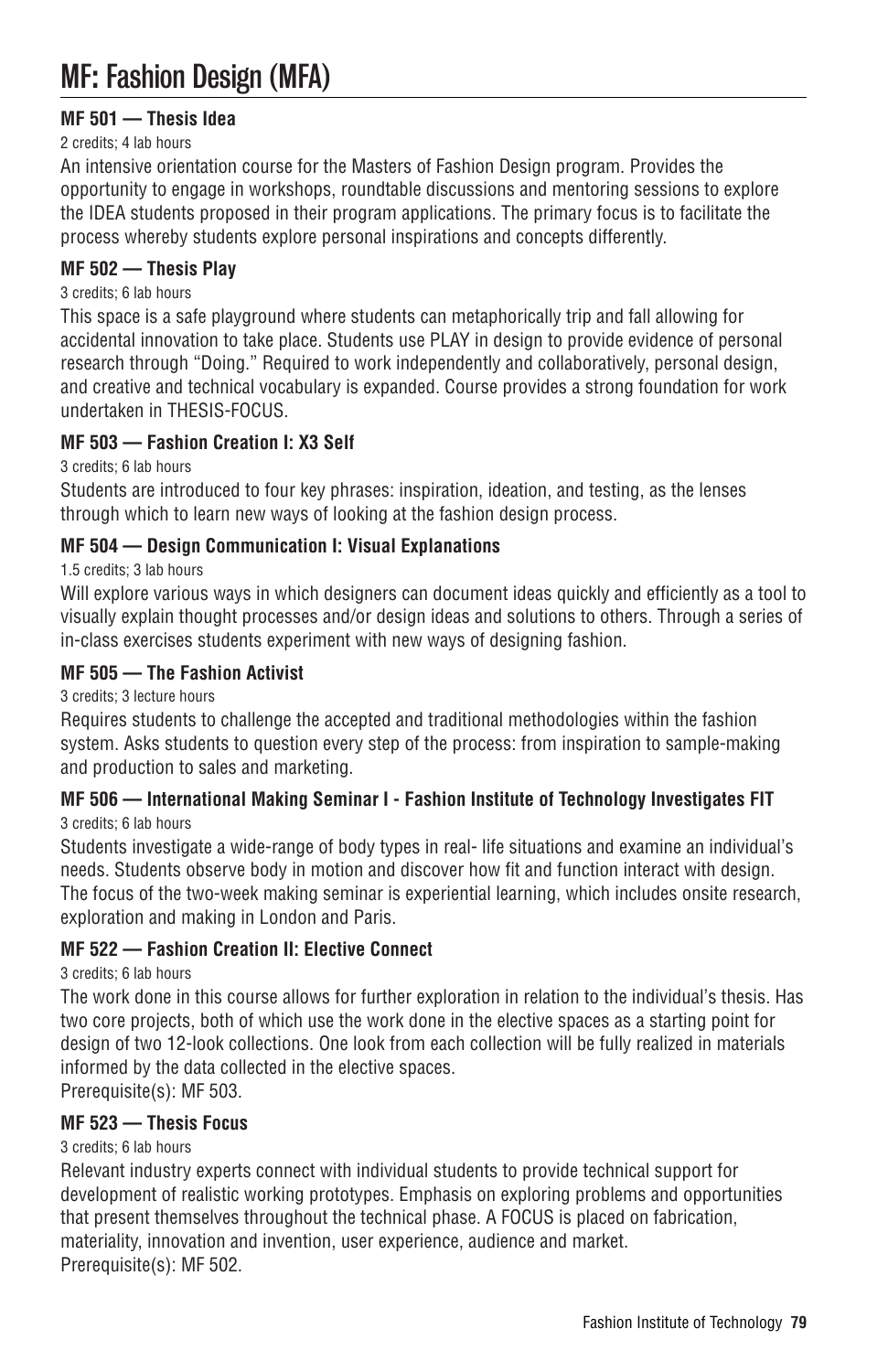#### **MF 524 — craft:OLOGY**

#### 3 credits; 3 lecture hours

Provides an examination of fashion/textile/production history. Students explore the relationship between hand and machine, and question the link between technology and fashion. Key innovations in textiles and fibers, clothing manufacturing, and surface embellishments from the past, present and future are analyzed.

#### **MF 525 — Design Communication II: Image Capture**

2 credits; 4 lab hours

The process stylists, photographers, filmmakers, and show producers use: to present, document, and archive clothing, transform it into "fashion." This course introduces the students to the many ways creative innovators have captured and created significant moments in fashion and in turn created fashion history. Students experiment in capturing their own fashion imagery through several weeks of in-class assignments.

Prerequisite(s): MF 504.

## **MF 592 — INDEPENDENT STUDY-FD MFA**

1-3 credit

## **MF 599 — Independent Study for MFA in Fashion Design**

1-3 credit

# **MF 601 — Fashion Creation III: Design Archaeology**

3 credits; 6 lab hours

Using the lens of an archaeologist, students examine and analyze the artifacts of material culture and environmental data. Artifacts will be utilized as the starting point from which to design two contemporary collections of clothes. Will also examine intellectual property in fashion, appropriation, and plagiarism through design.

Prerequisite(s): MF 522.

## **MF 602 — International Making Seminar II: Fashion Farming**

3 credits; 6 lab hours

Local fashion systems are compared to distant manufacturing systems. Students travel to diverse local and global communities to examine the complexities of "fast" (Factory Farming) vs. "slow" (Free Range Farming) global fashion production systems.

Prerequisite(s): MF 506.

## **MF 603 — Business I: Brand Marketing and Finance**

3 credits; 3 lecture hours

Students learn to develop a fashion brand marketing strategy using traditional methods and interactive technologies. The fundamentals of financial planning and reporting, with a focus on merchandise planning and buying introduce students to brand marketing communications and finances.

## **MF 604 — Design Communication III: 2D Curation Portfolio**

2 credits; 4 lab hours

Assists students in finding their own person way of building a comprehensive portfolio of work. Each project will be re-evaluated and curated into a readable 2D space using a primary focus on simple yet thoughtful and methodical order and format.

Prerequisite(s): MF 525.

## **MF 605 — Thesis Edit**

#### 3 credits; 6 lab hours

An examination of the strongest ideas, best initial prototypes and the happy accidents identified in the previous three phases of the thesis process. Using them, students build the required complete 12-look collection and create prototypes for presentation in a final lineup in toile. Prerequisite(s): MF 523.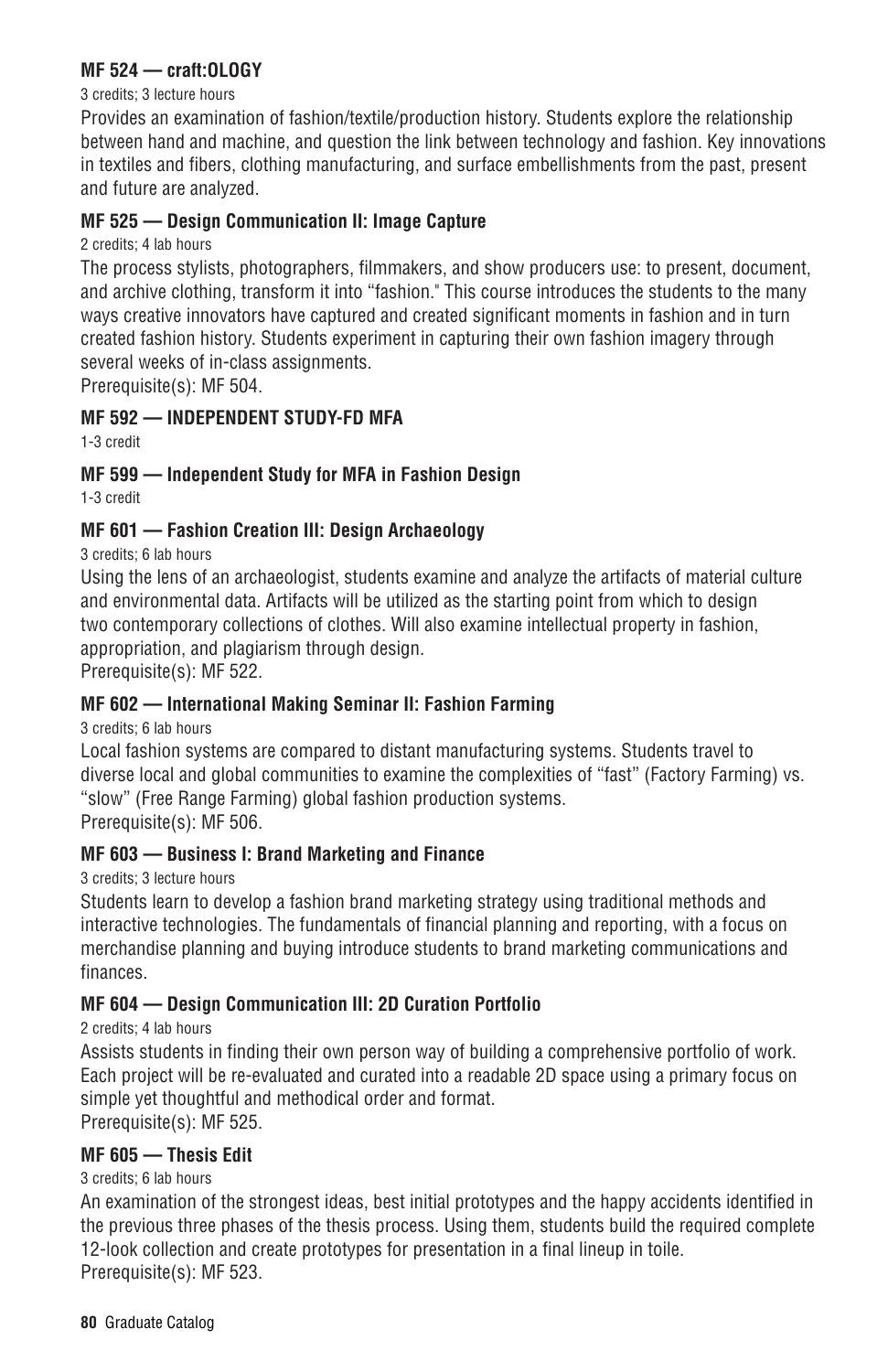## **MF 626 — Thesis Conclude**

4.5 credits; 9 lab hours

Students fully realize the visual and written components of the thesis collection. The visual component includes 8 looks, or equivalent, summarizing the total thesis exploration trajectory. The written component succinctly communicates thesis concepts, theories, goals and reflections. Prerequisite(s): MF 605

Corequisite(s): MF 627 and MF 629.

# **MF 627 — Thesis: Exhibition Design & Portfolio**

3 credits; 6 lab hours

Students conceptualize, produce and install an exhibition based on their thesis portfolio. Elements of the exhibition include: a business card, hang tag, back neck labels, and clothes hangers that complement the work done throughout the 2 years of study.

Prerequisite(s): MF 605

Corequisite(s): MF 626 and MF 629.

# **MF 628 — Business II: Supply Chain Production and Retail**

3 credits; 3 lecture hours

Students learn to recognize the complex processes at play in organizing, managing and supporting an apparel and/or accessories brand from sourcing and manufacturing to distribution and sales. Three key business areas: 1) supply chain, 2) production, and 3) distribution/retail, are analyzed. Prerequisite(s): MF 603.

# **MF 629 — Thesis: Captured/Present**

3 credits; 6 lab hours

Students capture the final outcomes of their thesis work and develop the tools necessary to deliver new and abstract concepts to their audience confidently. Assists students in finding their own creative confidence for presentation and defence of their thesis.

Prerequisite(s): MF 605

Corequisite(s): MF 626 and MF 627.

# **MF 692 — INDEPENDENT STUDY-FD MFA**

1-3 credit

# MI: Illustration (MFA)

# **MI 501 — Thesis 1: Initiating the Process**

3 credits; 3 lecture hours

Thesis I: Initiating the Process will begin with a basic overview of the thesis and its educational objectives. The Thesis Guidelines, a booklet addressing the specific content and formatting needs of the paper, will be distributed and discussed at length and will be used as a supplemental text throughout the development of the project.

# **MI 521 — The History of American Illustration**

3 credits; 3 lecture hours

This course will explore the role of the illustrator and the evolution and importance of illustration as a social barometer of our culture. The course will offer its history of illustration in the broader contexts of world art and of American history and popular culture, using slide shows, field trips and anecdotal lectures.

## **MI 531 — Studio Management Intensive**

2 credits; 2 lecture hours

This course is a seminar designed to cover the full complement of premises and responsibilites that an illustrator need think about when running a successful studio. A myraid of options to do so will be presented along with time management techniques, suggestions for resources, and case studies of successful and also no-so-successful scenarios as teaching tools as well as an off-site studio venue visit.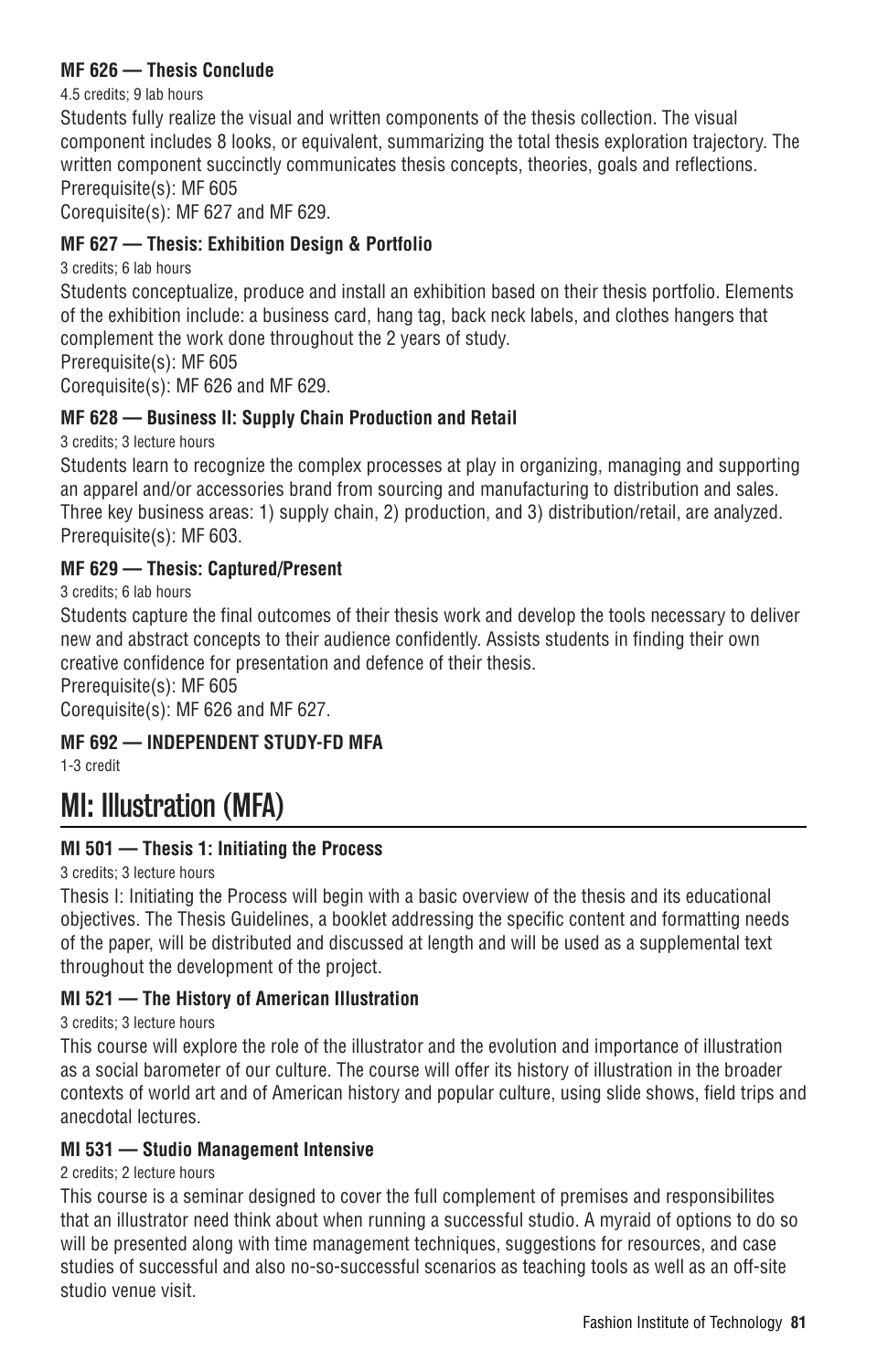## **MI 532 — Directed Projects in Illustration**

#### 2 credits; 1 lecture and 2 lab hours

This course is designed to give the opportunity to study intensively with high-profile, industryactive illustrators who are enjoying success within a variety of markets in the industry.

## **MI 571 — Integrating Digital with Traditional Media**

#### 3 credits; 1 lecture and 4 lab hours

This course will explore new artistic possibilities in creating art by combining traditional with digital media. Using Adobe Photoshop, Corel Painter and a Wacom tablet, students will be given the opportunity to unlock an image's full potential by giving them the digital tools needed to create multiple versions of an idea.

## **MI 572 — Digital Boot Camp**

#### 0 credits; 0 lecture and 0 lab hours

This course is a weeklong workshop designed to introduce the new MFA in illustration student to the language and pace of graduate study in a studio environment. It will encourage and support experimentation in concept development and execution through "traditional media' and software programs such as Photoshop and Illustrator.

## **MI 581 — Drawing for Illustration**

#### 3 credits; 1 lecture and 4 lab hours

This course is designed to enhance and to invigorate a solid foundation of drawing. Conventional subject matter such as the nude and costumed figure, still life and reportage, combined with a broad range of media and technique, explores premises of design, composition, dimension and drama.

#### **MI 582 — Exploring Media**

#### 4 credits; 1 lecture and 6 lab hours

This class is designed to not only explore the unique qualities of three traditional mediums appropriate for the execution of illustration assignments, but also disseminates information designed to familiarize the graduate student with the traditional practices, techniques and theories of artists and illustrators of the past.

#### **MI 583 — Narrative Art**

#### 3 credits; 1 lecture and 4 lab hours

This course is concerned with building awareness of, and competence in successfully telling stories with pictures. What is discussed are the ways in which arrangements of elements within imagery can connect with the cognitive process of the viewer, resulting in the telling of a story.

## **MI 592 — Visual Thesis Creation Seminar**

#### 1 credit; 1 lecture hour

The seminar begins the process of creating the culminating Visual Thesis exhibit. Each student will produce a body of work as a visual thesis that is exhibited in the Museum at FIT. The seminar serves to prepare the student for the process of identifying the Visual Thesis topic and is intended to familiarize the student with the development and fulfillment structure for creating the final body of work.

## **MI 602 — Reportage: Theory and Practice**

#### 4 credits; 8 lab hours

Enhances the ability to draw from life; to document people, environments, and events. Explores reportage theory, history and practice. Using location drawing sessions, students heighten their sense of observation and apply the practice of reportage drawing to illustration assignments. Prerequisite(s): MI 581.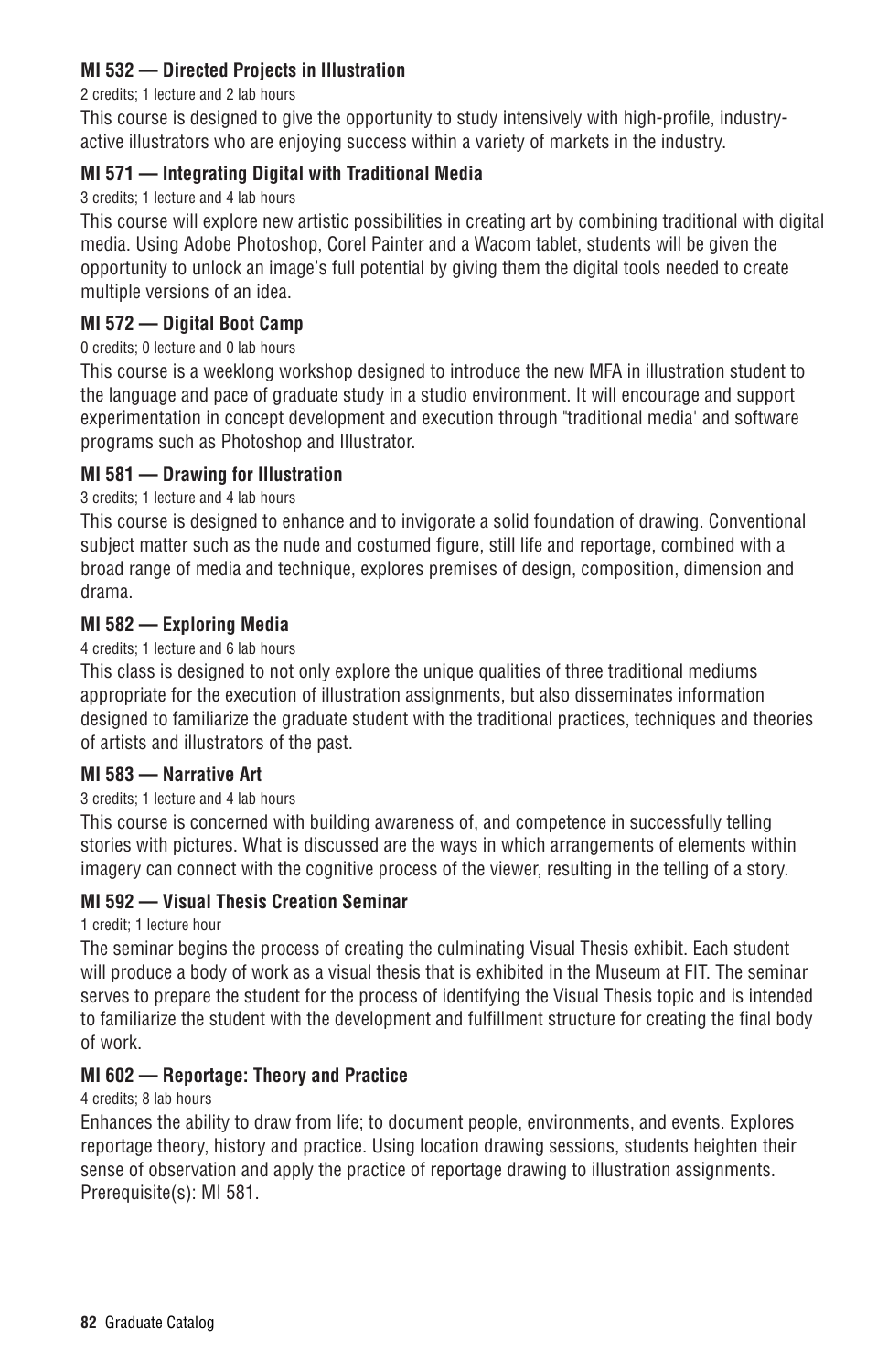## **MI 603 — Thesis II: Evaluating and Composing for Content**

#### 1 credit; 1 lecture hour

After intensive scrutiny and evaluation, students will revise, edit and assemble in complete, final, and fully copyedited form the entire historical overview section and will begin the process of researching, interviewing primary sources, sending out and tabulating questionnaires, and authoring and assembling the current state section of the paper. Prerequisite(s): MI 501.

## **MI 604 — Thesis III: Editing, Designing, Defending and Publishing**

#### 3 credits; 3 lecture hours

The completed thesis is due on April 15th of this semester for submission to the Defense Committee. In preparation for thesis defense, students will embark on a process of finishing their work and following up with the careful editing and designing of their final papers.

## **MI 631 — On Location: Studio Visits**

## 2 credits; 2 lecture hours

Studio Visits' main educational goal is to expose illustration students to West Coast markets by traveling to locations in and around Los Angeles. Students will visit the various studios and their subcontractors at which the most advanced work of this kind of being done.

## **MI 641 — Creative Writing For Illustrators**

#### 3 credits; 3 lecture hours

In this course, students engage in intensive writing exercises in a variety of genres, read published works, and discuss the elements of creative nonfiction, poetry, and fiction. They investigate the craft of writing in these genres, with additional attention to children's literature, graphic novels, and other forms that typically incorporate illustration.

# **MI 672 — Everything That Rises Must Converge: A Survey of Digital Illustration**

3 credits; 1 lecture and 4 lab hours

This course will focus on the techniques and uses of digital illustration in its varied forms and styles with an emphasis on using appropriate software in a way that maximizes creative expression while taking into consideration the practical aspects of reproduction processes.

## **MI 681 — Creating Character**

#### 3 credits; 1 lecture and 4 lab hours

This course is designed to explore the complete spectrum of premises needed to successfully create an illustrated character(s). The class will cover the ideas behind the research, concept and refinement necessary to build a character.

## **MI 682 — Exploring and Expanding Your Artistic Voice**

#### 3 credits; 1 lecture and 4 lab hours

This course is designed to guide the student in the discovery and development of one's self as a personal brand. Students will be challenged to experiment and to explore different media, subject matter, stylistic approaches and markets in solving a variety of assignments while maintaining the integrity of one's personal artistic vision and also searching for one's broader artistic voice.

#### **MI 692 — INDEPENDENT STUDY-MI**

1-3 credit; 1 lecture hour

## **MI 731 — Business Practices and Self Promotion Strategies**

#### 3 credits; 3 lecture hours

This course addresses a myriad of best practices to successfully carry on the business of illustration. The course will be delivered in three separate units of study:Contracts, Copyright, Negotiation, Business Management and Taxes, Marketing, Grants and Self- Promotion Strategies, Licensing and its Tools: Press Releases, Statements.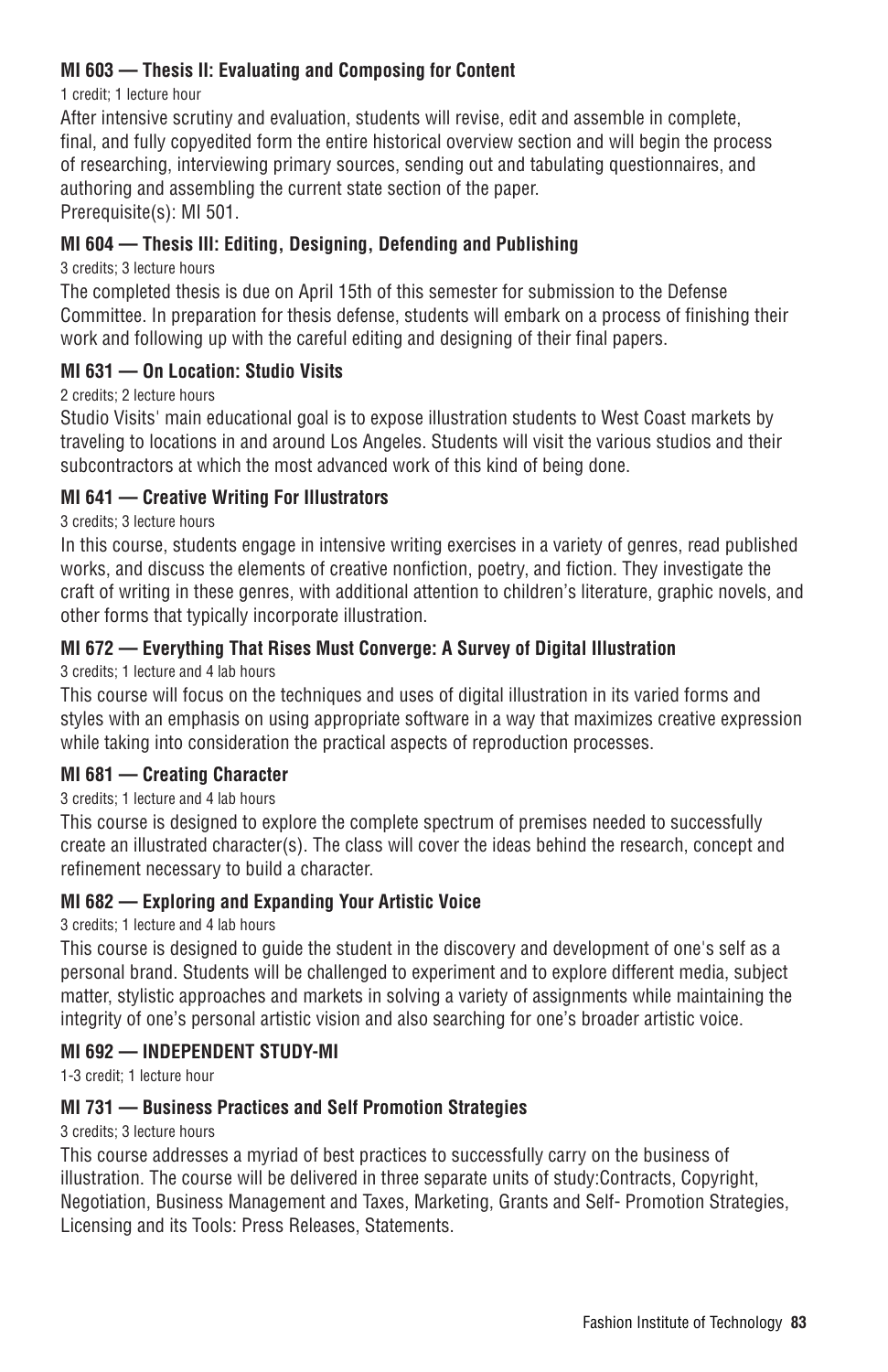## **MI 782 — Art is Where You Look For It: Diversifying Illustration's Application**

#### 3 credits; 2 lecture and 2 lab hours

This course explores the ever-emerging and divergent paths an illustrator can take to use his or her skills in traditional and digital media, combined with a personal illustration style to expand into disciplines and areas of the arts not ordinarily considered.

#### **MI 783 — Illustration in Motion**

#### 3 credits; 1 lecture and 4 lab hours

Illustration in Motion uses software associated with digital illustrative to make moving images. Through lectures, visual presentations and studio assignments, students will be exposed to the various roles of illustration in moving image media, from initial visual concepts, storyboards, animatics, layout, animation techniques, and digital compositing. The class will cover the twelve principles of animation, as well as paper and digital 2D animation techniques.

#### **MI 791 — Visual Thesis Studio**

3 credits; 1 lecture and 4 lab hours

This course focuses on the execution of the proposal and research completed during the Visual Thesis Creation Seminar. Students will be expected to arrive with work samples representative of the finished Visual Thesis project.

#### **MI 792 — Visual Thesis - Exhibition and Promotion**

3 credits; 1 lecture and 4 lab hours

Visual Thesis Creation: Exhibition and Promotion is the last segment and time period devoted to preparing the body work of each MFA graduate that will appear in the culminating exhibition of the MFA program and experience.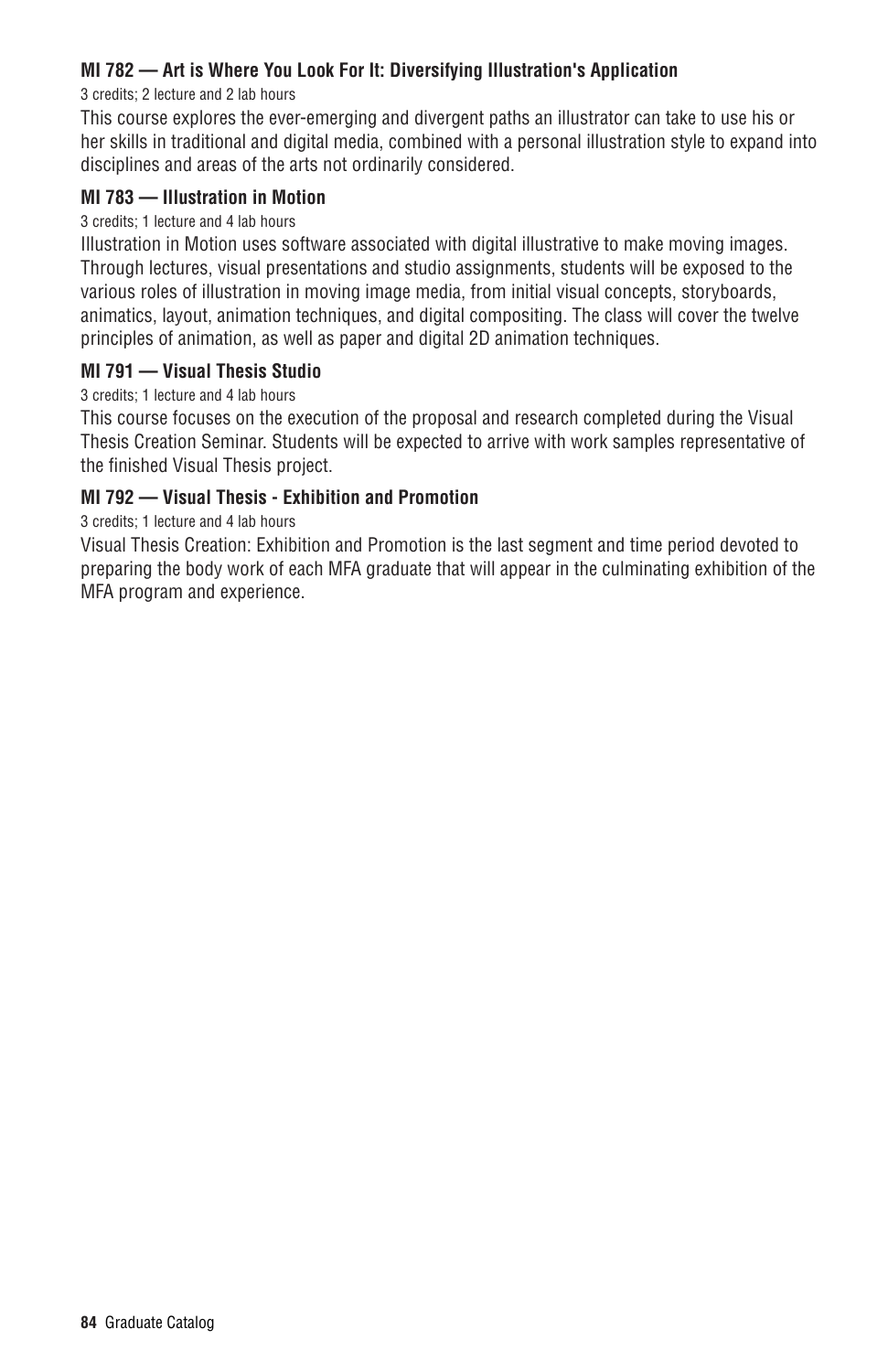# Directories and Location

- Faculty (p. 96)
- FIT Adminstration (p. 86)
- Location (p. 103)
- New York City Department of Education (p. 98)
- New York City Officials (p. 98)
- New York State Officials (p. 98)
- Requests for Admissions Information (p. 103)
- State University of New York (p. 99)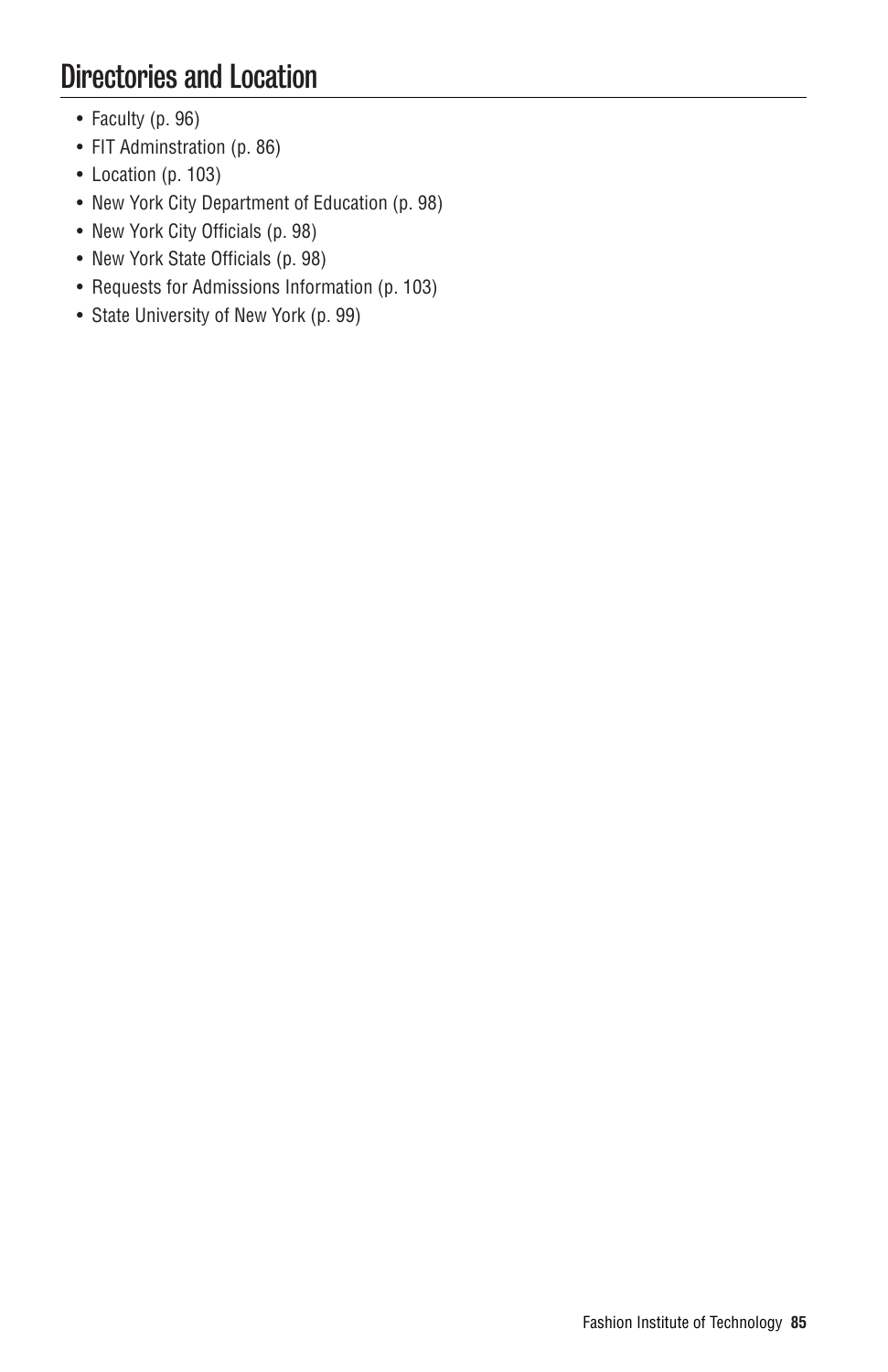# BOARD OF TRUSTEES

Elizabeth T. Peek, Chair Robin Burns-McNeill, Vice Chair Amsale Aberra Richard A. Anderman Jay H. Baker Judith I. Byrd Edwin A. Goodman Yaz Hernández Joan B. Hornig George S. Kaufman Jaqui Lividini Beverly S. Mack Deirdre Quinn Robert Savage Sally Singer Sonne Bajwa, Student Trustee, 2018-19

# **FIT Trustees Emeriti**

Peter G. Scotese, Chairman Emeritus John J. Pomerantz, Trustee Emeritus

# ADMINISTRATION

**Joyce F. Brown**, President BA, Marymount College at Tarrytown, MA, PhD, New York University, Certificate, Institute for Educational Management, Harvard University

## **Office of the President**

**Jennifer LoTurco,** Deputy to the President BS, State University of New York at Albany

**Joanne Arbuckle,** Deputy to the President for Industry Partnerships and Collaborative Programs AAS, Fashion Institute of Technology, State University of New York, BS, Empire State College, MA, New York University, 2002-03 State University of New York Chancellor's Award for Excellence in **Teaching** 

## **Ronald A. Milon**, Chief Diversity Officer

BS, State University of New York, College at Brockport, MA, University at Buffalo, MA, The New School, PhD, Capella University, Certificate, Academic Leadership Academy, Penn State

**Jacqueline M. Jenkins, Acting Executive Director of Strategic Planning and Innovation** BA, Spelman College, MBA, The Wharton School, University of Pennslyvania

**Deliwe Kekana**, Affirmative Action Officer and Title IX Coordinator

## ACADEMIC AFFAIRS

**Giacomo M. Oliva**, Vice President for Academic Affairs BA, MA, Montclair State University, EdD, New York University

**Sidney Alfonso Grimes Jr.**, Associate Vice President for Academic Affairs Operations AA, BA, MSEd, Baruch College, City University of New York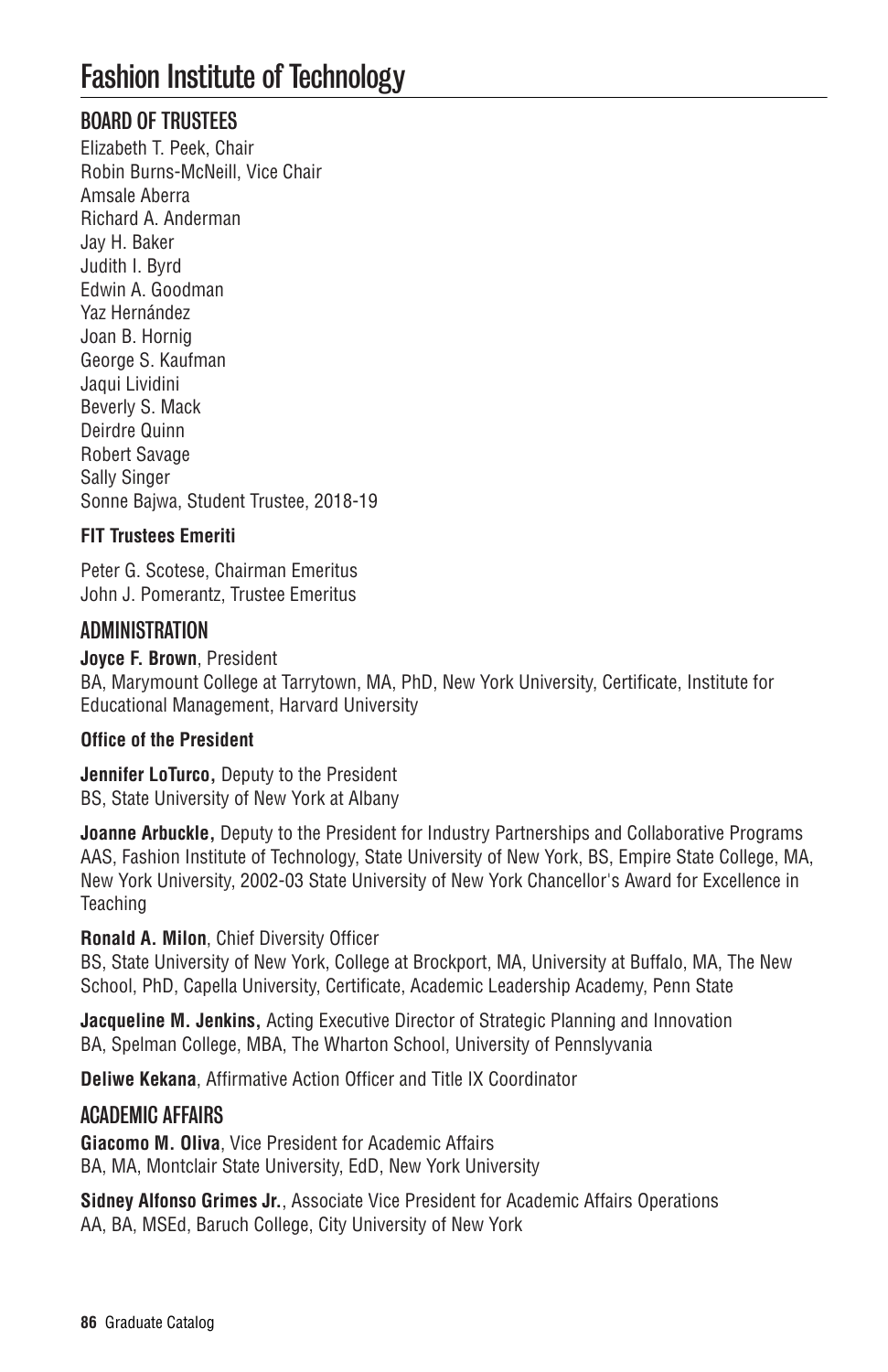**Yasemin Jones**, Associate Vice President for Academic Affairs

BA, University of California-Irvine, MA, PhD, Graduate School and University Center, City University of New York

**Deirdre C. Sato,** Dean for International Education AAS, Fashion Institute of Technology, BA, Cornell, MA, PhD, New York University

**Helen Gaudette,** Assistant Dean for International Education BA, Boston College, MA, Hunter College, City University of New York, PhD, The Graduate Center, City University of New York

**Tardis Johnson**, Associate Dean, Student Support Services BA, State University of New York at Albany, MSEd, Baruch College, City University of New York

**Deborah Klesenski-Rispoli**, Assistant Dean for Curriculum and Associate Professor, Photography AAS, Fashion Institute of Technology, BS, State University of New York, Empire State College, MSEd, Baruch College, City University of New York

**Darrell E. Glenn**, Assistant Dean, Institutional Research and Effectiveness BA, Baylor University, PhD, University of Kentucky

**Carolyn Comiskey**, Executive Director for Assessment BA, Swarthmore College, PhD, University of Michigan

# **Academic Deans**

## **School of Art and Design**

**Troy Richards,** Dean, School of Art and Design BFA, University of the Arts, MFA, Cranbrook Academy of Art

## **Jay and Patty Baker School of Business and Technology**

**Steven Frumkin**, Dean, Jay and Patty Baker School of Business and Technology BS, Philadelphia College of Textiles and Science, MBA, Bernard M. Baruch College, City University of New York

**Jennifer Maden**, Assistant Dean, Jay and Patty Baker School of Business and Technology BS, Rutgers University School of Business, MA, West Chester University, MBA, Drexel University School of Business

#### **School of Graduate Studies**

**Mary E. Davis**, Dean, School of Graduate Studies BM, St. Mary's College, MMus, Peabody Institute of Johns Hopkins University, MMus, New England Conservatory of Music, AM, PhD, Harvard University

## **School of Liberal Arts**

**Patrick Knisley**, Dean, School of Liberal Arts AB, Harvard College, MA, PhD, University of Colorado

#### **Directors and Coordinators**

**NJ Bradeen**, Professor-Librarian and Director, Gladys Marcus Library BS, Kutztown University, MS, Drexel University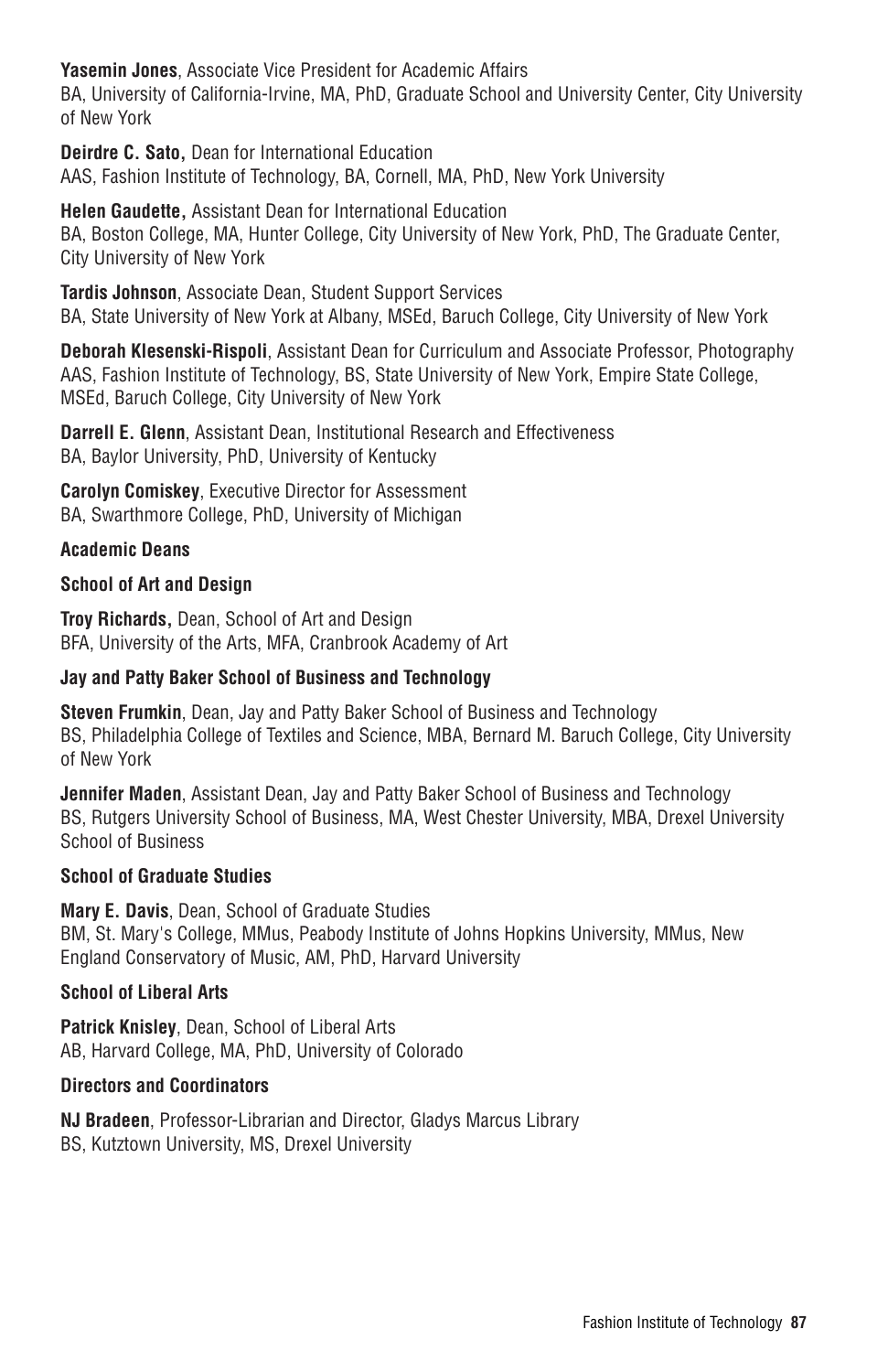**Tamara Cupples**, Executive Director, Online Learning and Academic Technologies BA, Pace University, MS, Rensselaer Polytechnic Institute

**Lucia DeRespinis,** Executive Director for Grants Administration BA, Sarah Lawrence College, MS, The New School for Social Research

**Greta K. Earnest,** Associate Professor-Librarian and Associate Director BA, Bard College, MLS, State University of New York at Albany

**Brian Fallon**, Associate Professor-Director, Writing Studio, 2016-17 SUNY Chancellor's Award for Excellence in Professional Service BA, University of Kansas, MA, Colorado State University, PhD, Indiana University of Pennsylvania

**Michael Ferraro,** Executive Director, FIT/Infor Design and Tech Lab BFA, Syracuse University, MFA, University of Massachusetts, Amherst

**Lisa Feuerherm**, Adjunct Assistant Professor, Fashion Design-Art, and Resident Director, FIT Programs, Milan AAS, Fashion Institute of Technology

**Daniel Gerger,** Executive Director, Center for Continuing and Professional Studies BA, Montclair State University, MPA, New York University, Wagner School of Public Service

**Christine Helm**, Coordinator, Enterprise Center BS, Bowling Green State University, MA, MEd, Teachers College, Columbia University

**Madeleine Kaplan**, Adjunct Assistant Professor, Fashion Business Management, and Resident Director, FIT Programs, Polimoda BA, Duke University, MBA, University of Cincinnati

**Deborah Levine**, Coordinator, Academic Skills Center BS, Montclair State College, MA, New York University

**Yasemin Celik Levine,** Coordinator, Presidential Scholars Program, Associate Professor, Social Sciences

BA, Franklin and Marshall College, MA, Boston University, PhD, The Graduate School and University Center, City University of New York, 2005-06 State University of New York Chancellor's Award for Excellence in Teaching

**Elaine Maldonado**, Professor-Director, Faculty Development and the Center for Excellence in Teaching (CET)

BFA, The Cooper Union for the Advancement of Science and Art, MS, Hunter College, City University of New York

**Michele Nagel**, Director, Precollege Programs

BFA, Parsons The New School for Design, MSEd, Bernard M. Baruch College, City University of New York, 2015-16 State University of New York Chancellor's Award for Excellence in Professional Service

**Esther Oliveras**, Coordinator, Faculty Services

BA, Lehman College, City University of New York, 2013-14 State University of New York Chancellor's Award for Excellence in Professional Service

**Marjorie Silverman**, Chairperson for Internship Studies and Associate Professor BS, Boston University, MA, Columbia University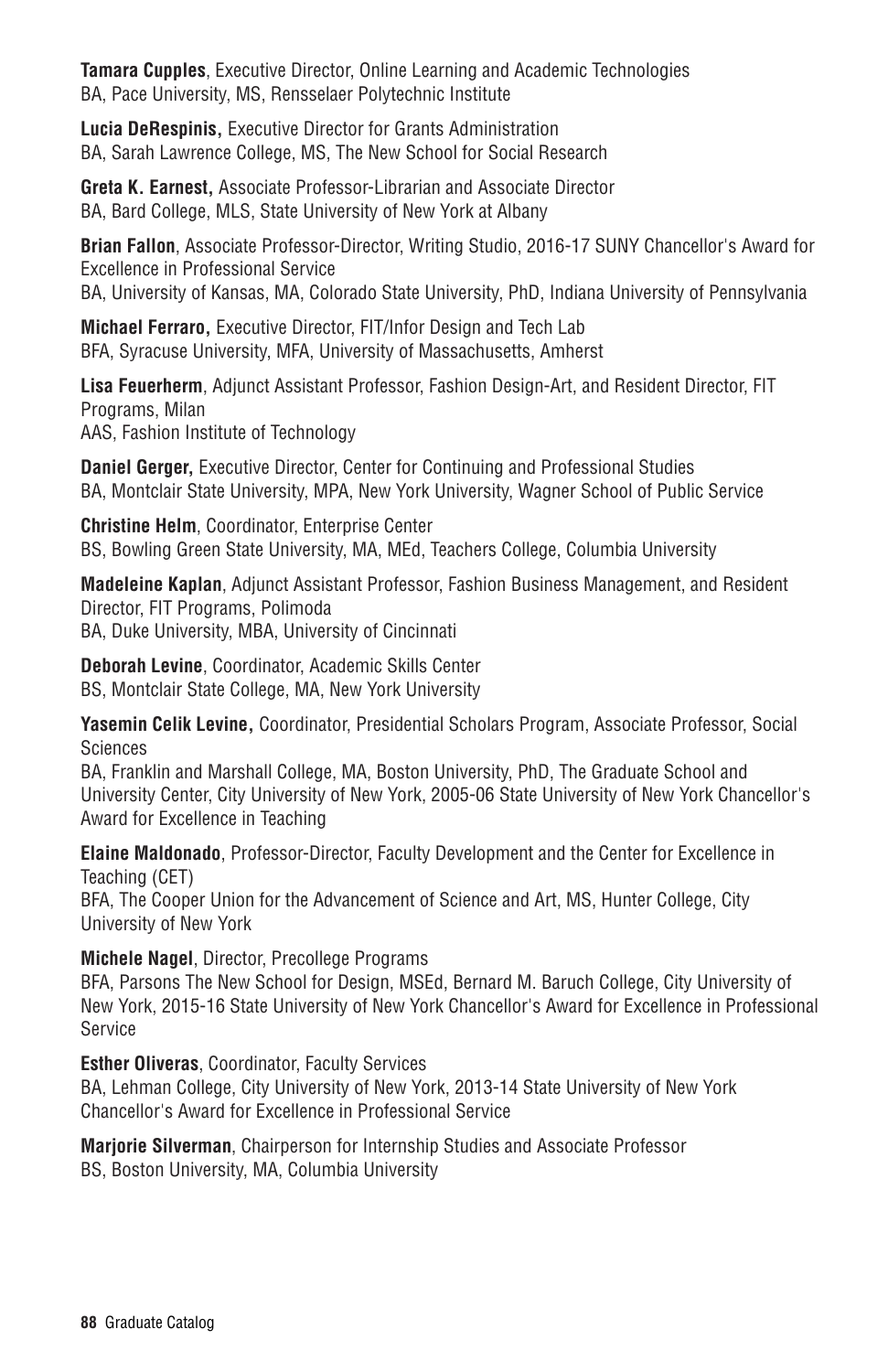**Deborah Stein**, Grants Coordinator

BA, Brooklyn College, City University of New York, MA, University of Arizona, MPA, New York **University** 

**Devon Vidal,** Assistant Professor, Director for Academic Advisement BA, MS, State University of New York at Albany

**Joan O. Volpe**, Managing Coordinator, Center for Professional Studies and Adjunct Instructor, Fashion Business Management

BA, Caldwell College, MA, The New School for Social Research, 2007-08 State University of New York Chancellor's Award for Excellence in Professional Service

# **Academic Advisement Center Non-Classroom Faculty**

**Regan Christie,** Associate Professor-Counselor BS, University of Vermont, MA, New York University

**Benita Pratt,** Assistant Professor-Counselor BA, State University of New York at Old Westbury, MPA, Metropolitan College of New York

# **Career and Internship Center Non-Classroom Faculty**

**Stratton Bouloukos**, Adjunct Assistant Professor-Counselor BA, Sarah Lawrence College

**Elizabeth Field**, Adjunct Assistant Professor-Counselor BFA, Parsons School of Design, MA, University of Adelaide

**Susanne Galvin**, Adjunct Assistant Professor-Counselor BA, Fashion Institute of Technology, State University of New York, MFA, State University of New York College at New Paltz

**Jeanne Golly**, Associate Professor-Counselor BS, University of Texas at Austin, MA, Michigan State University

**Adrian Jones**, Adjunct Assistant Professor-Counselor AAS, Grahm Junior College, BS, Boston University, MA, New York University

**Amy Mato**, Assistant Professor-Counselor AAS, BS, Fashion Institute of Technology, State University of New York

**Connie Passarella**, Associate Professor-Counselor BA, MSEd, St. John's University

**Jennifer Miller Peters**, Associate Professor-Counselor BA, MBA, State University of New York at Binghamton, MSEd, Hunter College, City University of New York

**Bonnie Recca**, Adjunct Assistant Professor-Counselor BA, State University of New York at Stony Brook

**Jill Roberts**, Adjunct Assistant Professor-Counselor BA, Hunter College, City University of New York

**Nancy Ross**, Adjunct Associate Professor-Counselor BA, Hamilton/Kirkland College, MEd, Goucher College

**Linda Turner**, Adjunct Assistant Professor BFA, Fashion Institute of Technology, State University of New York, MPS, Pratt Institute

**Helene Verin**, Adjunct Assistant Professor-Counselor BS, University of Wisconsin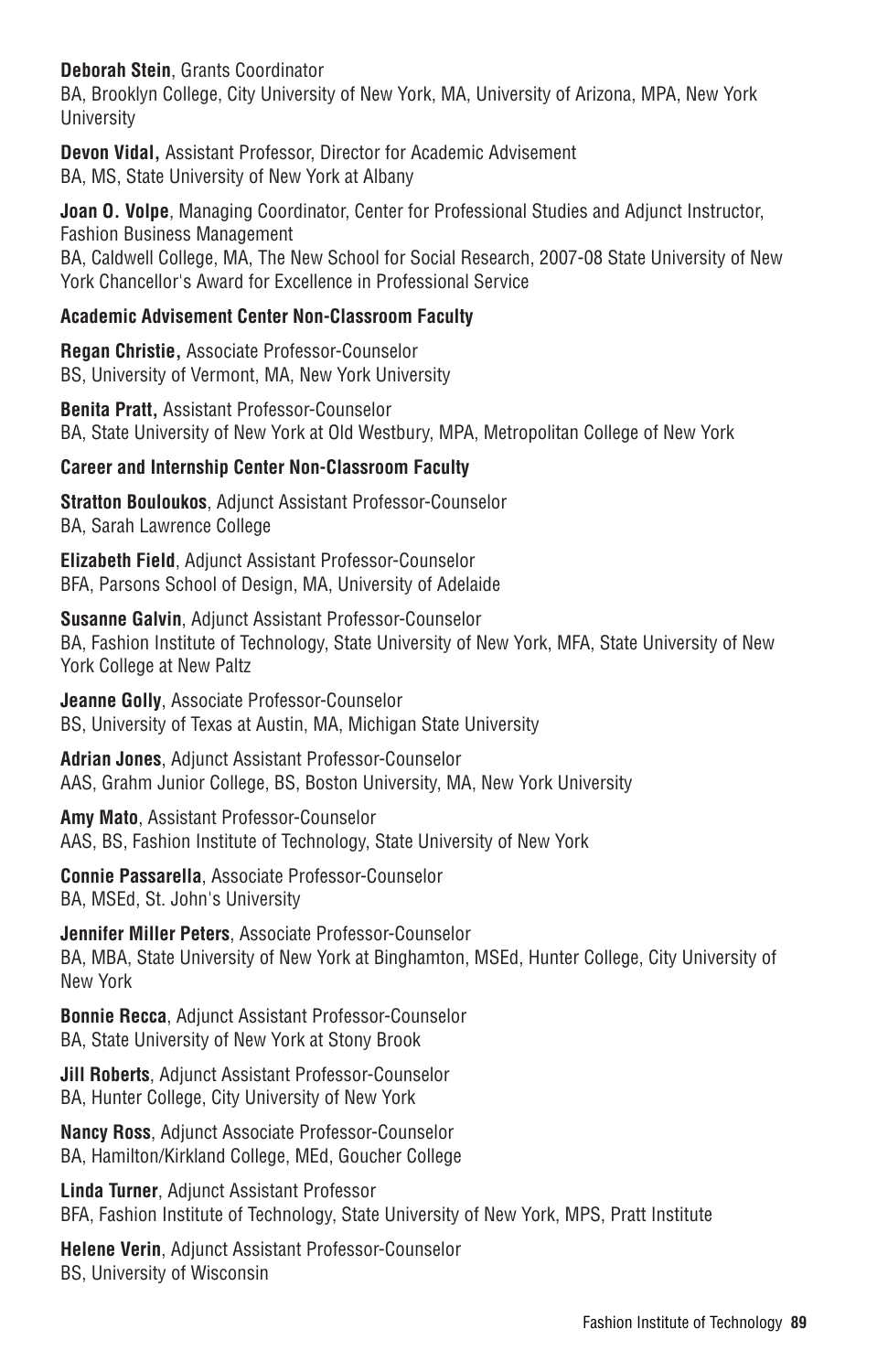**Myrna Weiss,** Adjunct Assistant Professor-Counselor

**Pam Zuckerman**, Associate Professor-Counselor

BA, University of Pennsylvania, MA, MEd, Teachers College, Columbia University, 1996-97 State University of New York Chancellor's Award for Excellence in Professional Service

# **Gladys Marcus Library Non-Classroom Faculty**

**Joseph Anderson,** Adjunct Assistant Professor-Librarian BA, Columbia College, MLIS, Dominican University

**Amy Ballmer**, Associate Professor and Head of Research and Instructional Services BA, Eastern Michigan University, MA, Pratt Institute

## **Karl Baranoff**, Adjunct Assistant Professor-Librarian

BM, Indiana University School of Music, MM, Temple University College of Music, MLS, University of Illinois

**Lana Bittman**, Assistant Professor-Librarian BA, Washington University, MS, Rutgers, The State University of New Jersey

**Jennifer B. Blum**, Adjunct Associate Professor-Librarian BA, New York University, MA, Brandeis University, MS, Simmons College

**Naomi Schwer Bricker**, Adjunct Assistant Professor-Librarian BA, The City College, City University of New York, MS, Columbia University

**Alicia Estes**, Adjunct Assistant Professor-Librarian BA, Hampton Institute, MLS, Columbia University, MS, New York University

**Helen Taylor Lane**, Assistant Professor-Librarian BA, Earlham College, MLIS, Pratt Institute

**Rosanne LaPaglia**, Adjunct Assistant Professor-Librarian BA, St. Peter's College, MLS, Catholic University, MA, Trinity College

**Leslie Lowe Preston**, Assistant Professor-Librarian BA, University of Georgia, MS, University of Tennessee

**Beryl Rentof**, Professor-Librarian BS, New York University, MPA, Bernard M. Baruch College, City University of New York, MLS, Queens College, City University of New York

**Maria Rothenberg**, Adjunct Instructor-Librarian BA, Carnegie Mellon University, MFA, MLS, Queens College, City University of New York

**Janette B. Rozene**, Professor-Librarian BA, Boston University, MLS, Columbia University, MA, Hunter College, City University of New York

**Karen Trivette**, Associate Professor-Librarian BA, University of North Carolina, Chapel Hill, MLS, State University of New York at Albany, 2012-13 State University of New York Chancellor's Award for Excellence in Librarianship

**Lorraine Catherine Weberg**, Assistant Professor-Librarian BA, Hunter College, City University of New York, MS, Pratt Institute

**Marian Weston**, Adjunct Assistant Professor-Librarian BA, State University of New York at Binghamton, MLS, University of North Carolina, Chapel Hill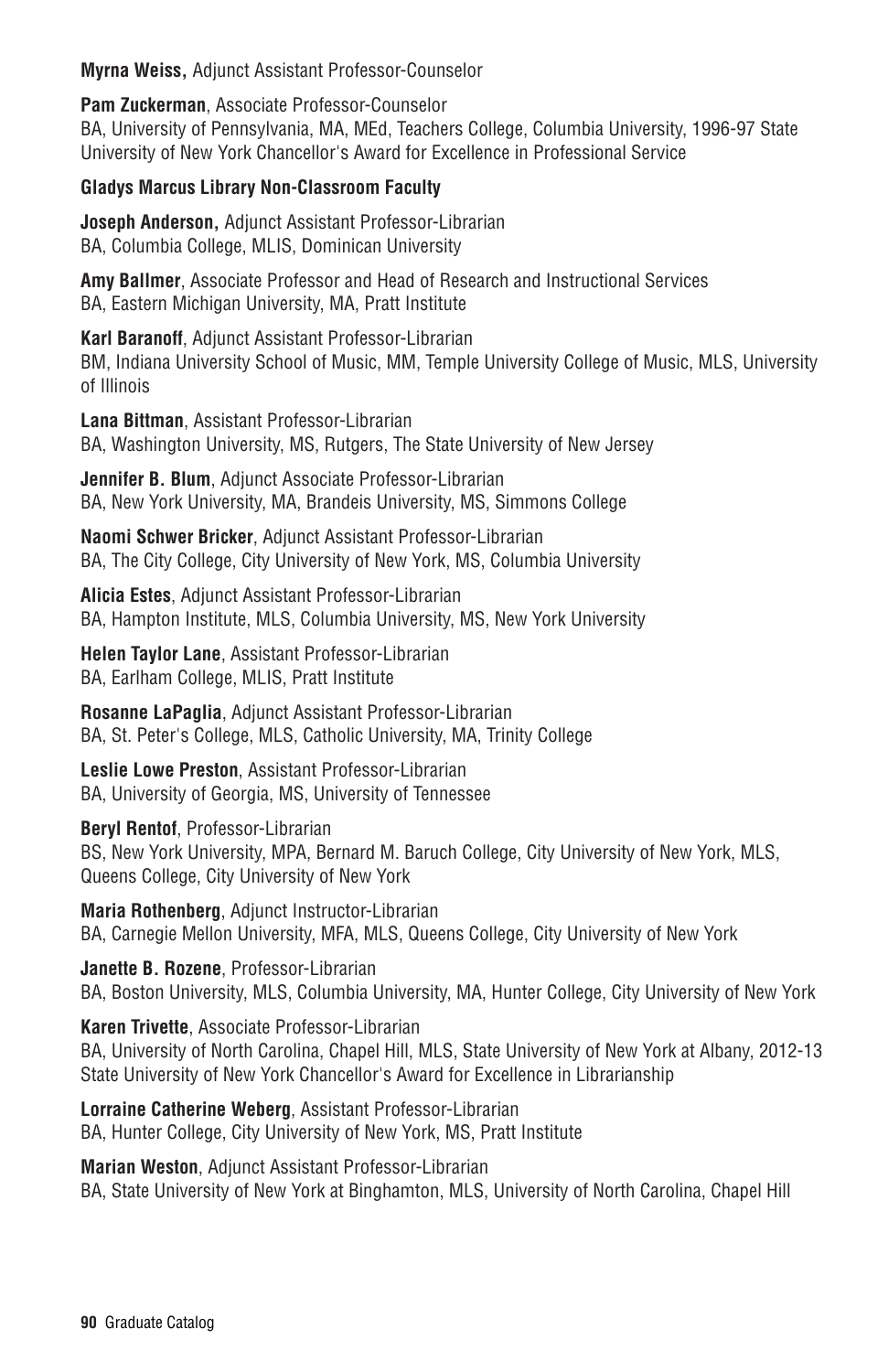**Judith Wood**, Adjunct Instructor-Librarian

BA, The City College, City University of New York, AMLS, University of Michigan, MA, New York **University** 

## **Writing Studio Non-Classroom Faculty**

**Sarah M.H. Blazer,** Assistant Professor, Writing Studio BA, South Carolina Honors College at the University of South Carolina, MA, Long Island University, PhD, Indiana University of Pennsylvania

# COMMUNICATIONS AND EXTERNAL RELATIONS

**Loretta Lawrence Keane**, Vice President for Communications and External Relations AAS, BA, St. Francis College, Certificate, Institute for Educational Management, Harvard University

**Cheri Fein**, Executive Director, Public and Media Relations BA, Oberlin College

**Carol Leven**, Assistant Vice President for Communications BS, University of Wisconsin

**Mary Oleniczak,** Director of Event Productions and Facilities Licensing BA, Michigan State University

**Lisa Wager**, Director, Government and Community Relations BA, Vassar College

**Troy Williams**, Acting Assistant Vice President for Marketing and Brand Management AAS, Fashion Institute of Technology, State University of New York

# DEVELOPMENT AND ALUMNI RELATIONS

**Phillips McCarty**, Vice President for Advancement BA, University of Mississippi, MS, Mississippi College

**Tina Genoves-Cherena**, Director of Foundation Operations BA, MA, Goddard College

**Victoria Guranowski**, Director of Special Events BA, Skidmore College

**Kenneth Lam**, Director for Alumni Relations BA, EdM, State University of New York, University at Buffalo

# ENROLLMENT MANAGEMENT AND STUDENT SUCCESS

**Kelly Brennan**, Vice President for Enrollment Management and Student Success BA, MA, PhD, University of Alabama

**Terence Peavy,** Assistant Vice President for Enrollment Management and Student Success BA, York College, MEd, Fordham University

**Shadia Sachedina,** Dean of Students and Assistant Vice President for Enrollment Management and Student Success BA, State University of New York, Stony Brook, MS, Baruch College, City University of New York, EdD, New York University

**Suzanne McGillicuddy,** Assistant Dean of Students, Student Engagement BA, University of Vermont, MS, University of Rhode Island

## **Directors and Coordinators**

**Susan Breton**, Associate Professor-Director, Counseling Center BA, Bennington College, MA, Wesleyan University, PhD, Clark University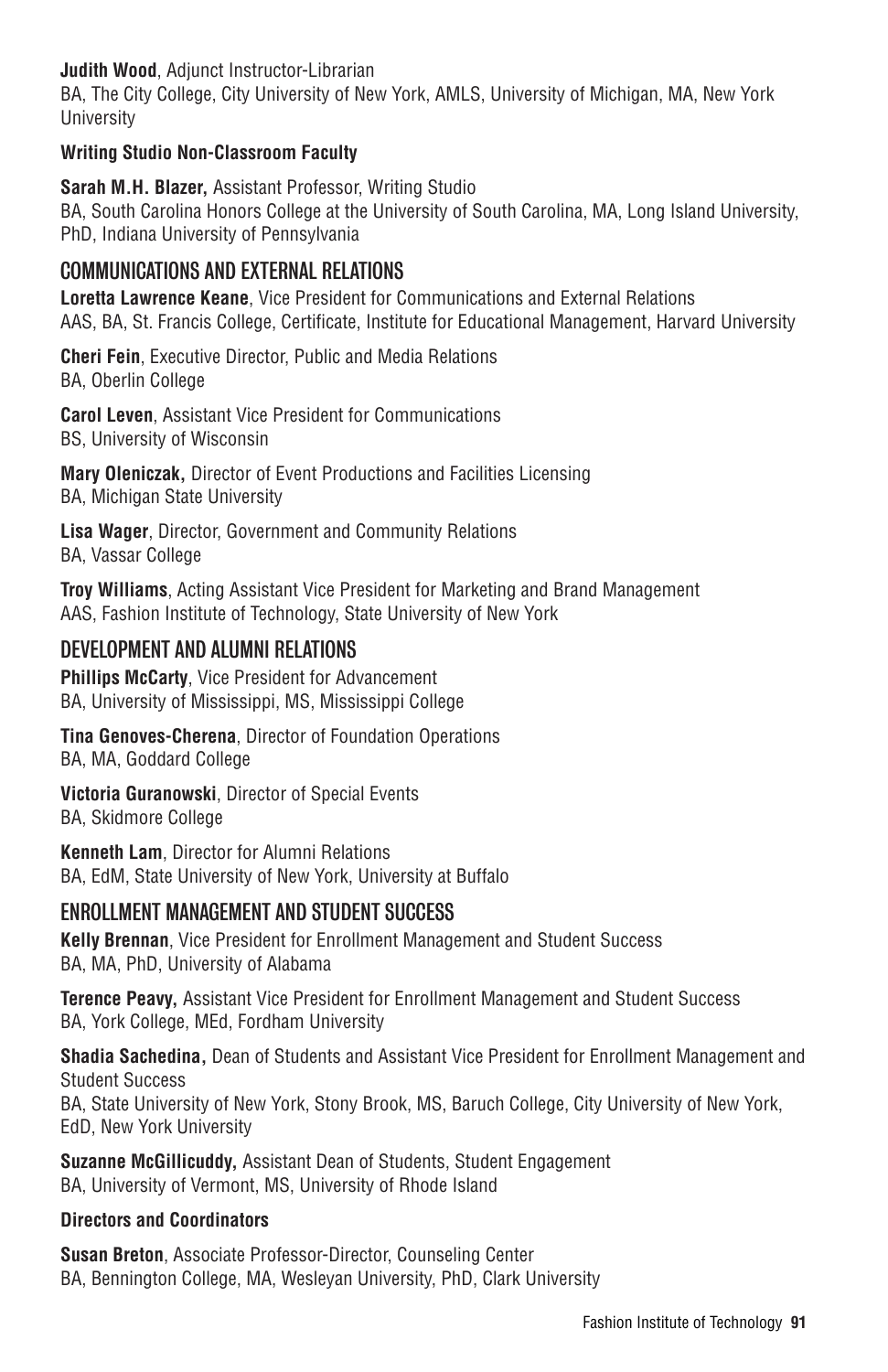**Rita Cammarata**, Associate Professor-Director, Registration and Records BA, John Jay College of Criminal Justice, City University of New York, MSEd, Bernard M. Baruch College, City University of New York

**Richard Sunday,** Director, Admissions and Strategic Recruitment BA, Fordham University, MA, Long Island University, Brooklyn

**Mina Friedmann**, Professor-Director, Financial Aid BA, The City College, City University of New York, MPS, New York Institute of Technology, 2005-06 State University of New York Chancellor's Award for Excellence in Professional Service

**Chris Diggs**, Director, Residential Life BA, MEd, Lehigh University

**Keith Heron**, Director, Athletics and Recreation AA, Nassau Community College, BA, Queens College, City University of New York, MSEd, CW Post

**Anne Miller**, Director, Health Services BSN, MSN, State University of New York at Stony Brook

**Taur D. Orange**, Assistant Professor-Director, Educational Opportunity Programs BA, Wesleyan University, MPS, New York Institute of Technology, 2003-04 State University of New York Chancellor's Award for Excellence in Professional Service

**Joseph Plutz**, Assistant Professor-Director, Disability Services BA, North Central College, MA, City University of New York School of Professional Studies

**Erika Rohrbach,** Professor-Director International Student Services BA, Ursinus College, MA, Columbia University

**Michelle Van-Ess**, Associate Professor-Director, Student Life BA, Fairleigh Dickinson, MA, New York University

## **Non-Classroom Faculty**

**Amber Carpenter-Lagattuta**, Associate Professor-Assistant Director, Registration and Records BA, State University of New York at Albany, EdM, EdD, Rutgers, The State University of New Jersey

**Mercedes Cepeda**, Instructor-Admissions Counselor BA, Binghamton, MSEd, Brooklyn College, City University of New York

**Barry R. Fischer**, Professor-Assistant Director, Financial Aid BA, State University of New York at Stony Brook, MA, Eastern Michigan University, 2008-09 State University of New York Chancellor's Award for Excellence in Professional Service

**Helena Diamant Glass**, Associate Professor-Registrar BA, MA, New York University, Certificate, University of Toronto

**Terry Ginder**, Assistant Professor, Counseling Center BA, East Stroudsburg University, MSW, Marywood University

**Patrice Goumba**, Associate Professor-Financial Aid Counselor BS, MS, Adelphi University, MPM, Keller Graduate School of Management

**Elizabeth S. Grubic**, Assistant Professor-Admissions Counselor BFA, Indiana University, MFA, Queens College, City University of New York

**Percess H. Jonas-Atteloney**, Assistant Professor, Registration and Records BS, York College, City University of New York, MSEd, Bernard M. Baruch College, City University of New York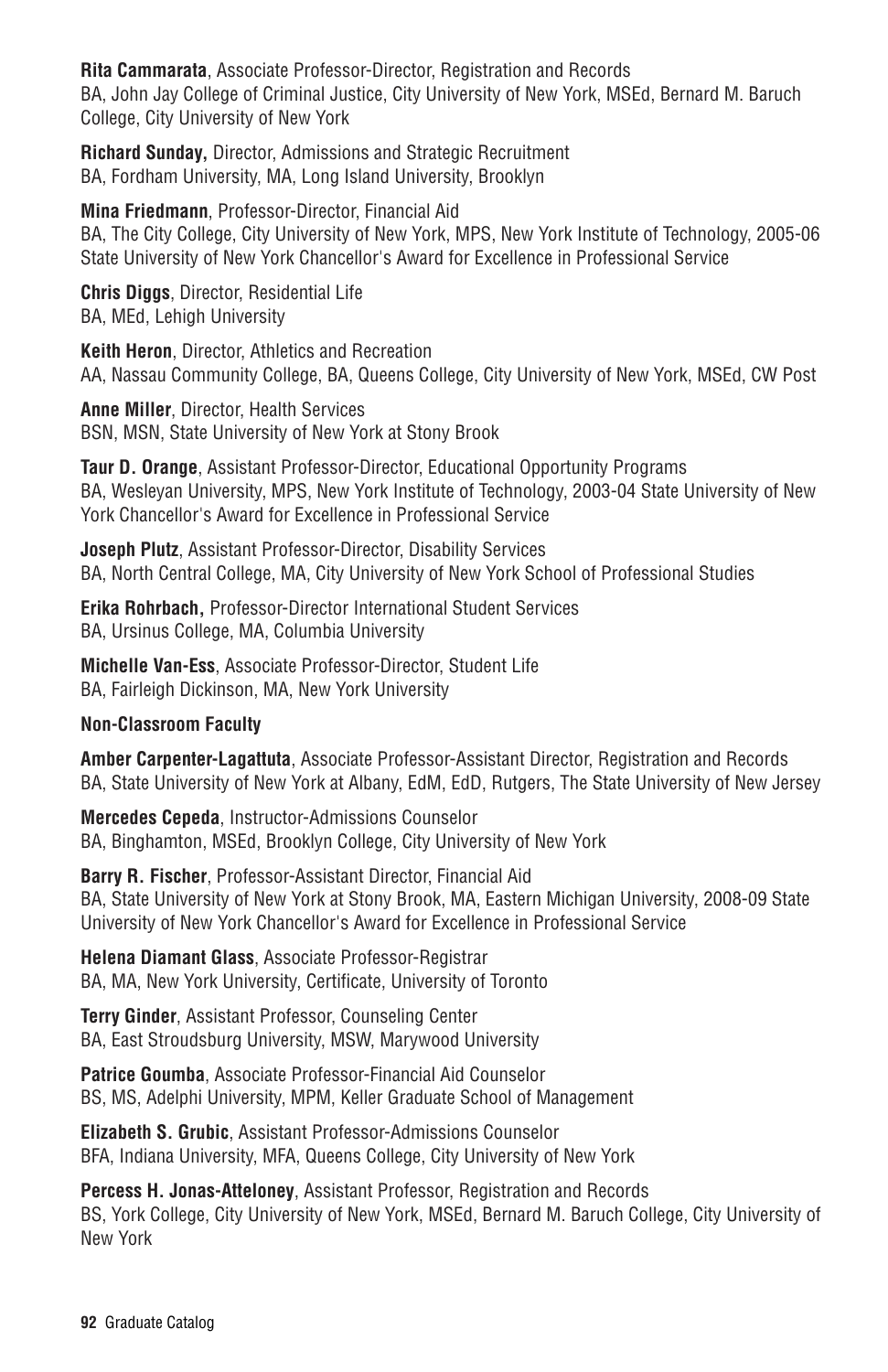**Fran Kalish**, Assistant Professor-Financial Aid Counselor BS, MS, Bernard M. Baruch College, City University of New York

**Catherine Lavelle**, Assistant Professor-Admissions Counselor BS, Virginia Commonwealth University, MA, Lesley University

**Frank Mitchell**, Assistant Professor-Admissions Counselor BA, Wilkes University, MSEd, Bernard M. Baruch College, City University of New York

**Ellen Simpao**, Adjunct Assistant Professor-Counselor to Students BS, Loyola University, MA, EdM, Teachers College, Columbia University, PhD, Long Island **University** 

**Ilona Tykotski**, Adjunct Assistant Professor-Financial Aid Counselor BA, Montclair State University, JD, New York Law School

**Rajasekhar R. Vangapaty**, Assistant Professor-Registrar B Engg, Osmania University, India, MTech, Institute of Technology, India, Diplome d'Ingenieur Expert, Institut National Polytechnique de Lorraine, France, MS, Lehman College, City University of New York

**Arnaldo Vidal**, Assistant Professor-International Student Advisor BA, University of Puerto Rico, MA, Teachers College, Columbia University

**Sally White**, Professor-Registrar BA, St. Thomas Aquinas College, MBA, Bernard M. Baruch College, City University of New York

**Liza Wolsky**, Assistant Professor-Counselor to Students BSW, MSW, New York University, Certificate, Gestalt Association for Psychotherapy Institute

**Jen-Mai Wong,** Assistant Professor-Counselor BA, University of Alberta, PsyD, Rutgers, The State University of New Jersey

## **Residential Life**

**Jeffrey Manning**, Associate Director, Residential Life BA, Bucknell University, MS, Miami University

**Gabrielle Arthurton-Crumb**, Assistant Director, Outreach and Judicial Affairs BA, MSW, Fordham University

**Angela Brown,** Resident Counselor BS, MS, University of Buffalo

**Jocelin Engle,** Resident Counselor BS, MPS, Fashion Institute of Technology, State University of New York

**Mark Fabbi,** Resident Counselor BA, Temple University, MS, Drexel University

**Matthew Krein,** Resident Counselor BA, State University of New York at New Paltz, MA, State University of New York at Stony Brook

**Tara Pieratti,** Resident Counselor BFA, Fashion Institute of Technology, MA, Teachers College, Columbia University

# FINANCE AND ADMINISTRATION

**Sherry Brabham**, Treasurer and Vice President for Finance and Administration BA, University of North Carolina, MDiv, Princeton Theological Seminary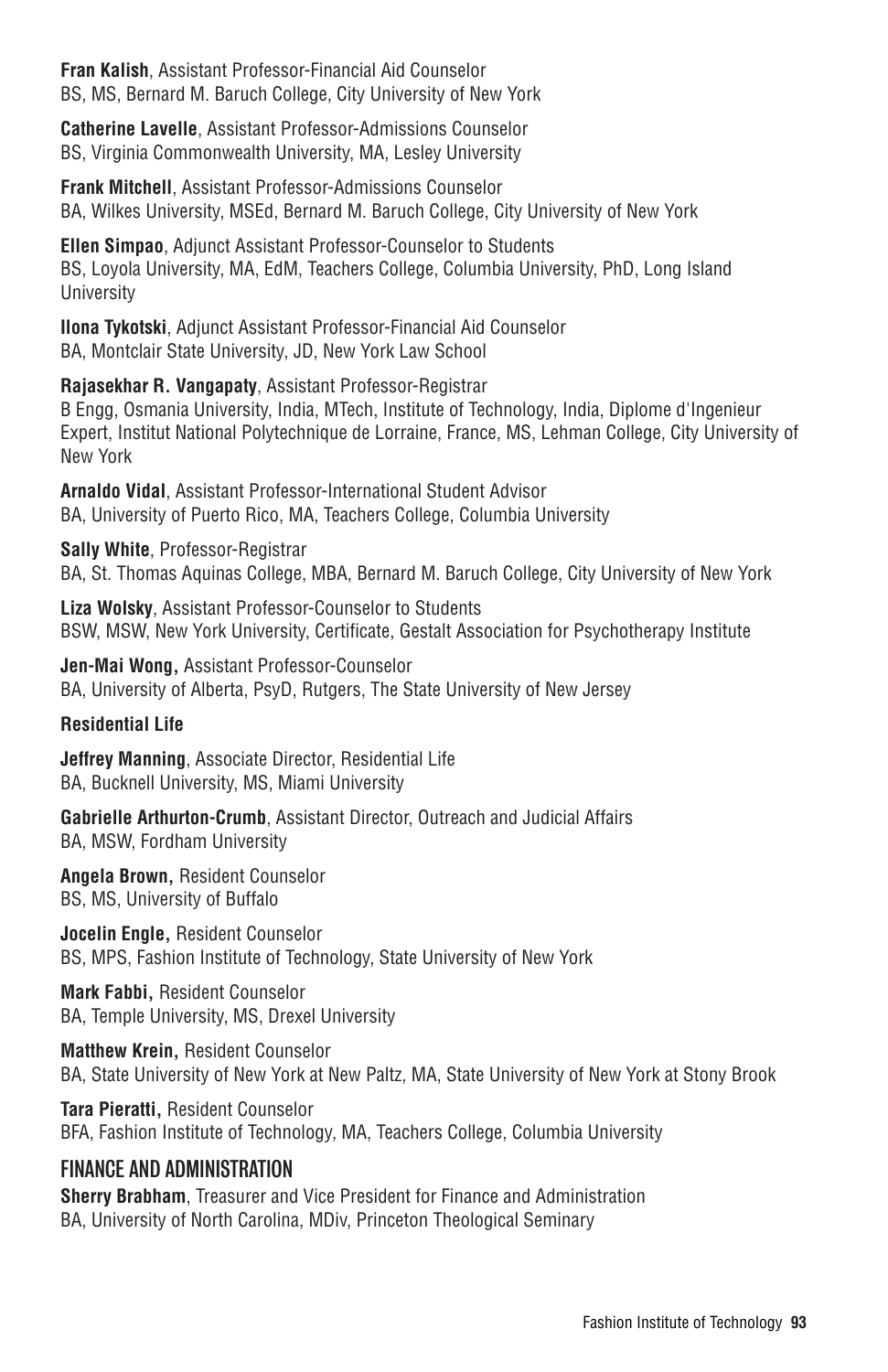**Mark Blaifeder**, Assistant Vice President for Finance BA, Queens College, City University of New York, MILR, Cornell University

**Natalie Polvere,** Acting Assistant Vice President for Administration BS, Columbia University, MBA, Baruch College, City University of New York

**Mario Cabrera,** Director, Public Safety BA, John Jay College

**John Scully,** Deputy Director, Public Safety BA, Fairleigh Dickinson University

**Paul Debiase,** Director of Environmental Health and Safety BS, State University at Stony Brook, MS, Long Island University/CW Post

**William Hanauer,** Acting Bursar BS, Brooklyn College, City University of New York

**George Jefremow**, Executive Director, Facilities BS, New Jersey Institute of Technology

**Shelci Graham,** Acting Controller BA, Howard University

**June Ng,** Director, Space Management and Planning BA, State University of New York at Geneseo

**Angela Palumbo**, Director, Payroll CEP, BS, College of Saint Elizabeth

**Nancy Su**, Director, Budget BA, Harvard-Radcliffe College, MPPM, Yale University

## GENERAL COUNSEL

**Stephen P. Tuttle**, General Counsel and Secretary of the College BA, Franklin and Marshall College, JD, Syracuse University

**Rina Grassotti**, Associate General Counsel BA, University of Massachusetts, JD, Seton Hall

**Tejuana Roberts,** Assistant General Counsel BS, State University of New York at Binghamton, JD, Cornell Law School

**Brittany Schoepp-Wong,** Assistant General Counsel BS, University of Wisconsin-Madison, JD, Columbia University School of Law

**Joseph Iannini**, Executive Director for Internal Controls and Management Analysis BS, MBA, Seton Hall University

**Harold Lederman**, Internal Auditor BS, Brooklyn College, City University of New York, MBA, Long Island University, Brooklyn Campus, IT Auditing Certificate, New York University

**Griselda Gonzalez**, Director of Policy and Compliance BS, State University of New York, Empire State College

## HUMAN RESOURCES

**Brenda Smith**, Interim Vice President for Human Resource Management and Labor Relations BS, Northern Arizona University, MA, Northeastern University, JD, New England School of Law

**Karen Yuen**, Assistant Vice President for Human Resources and Labor Relations BA, Pace University, MS, The New School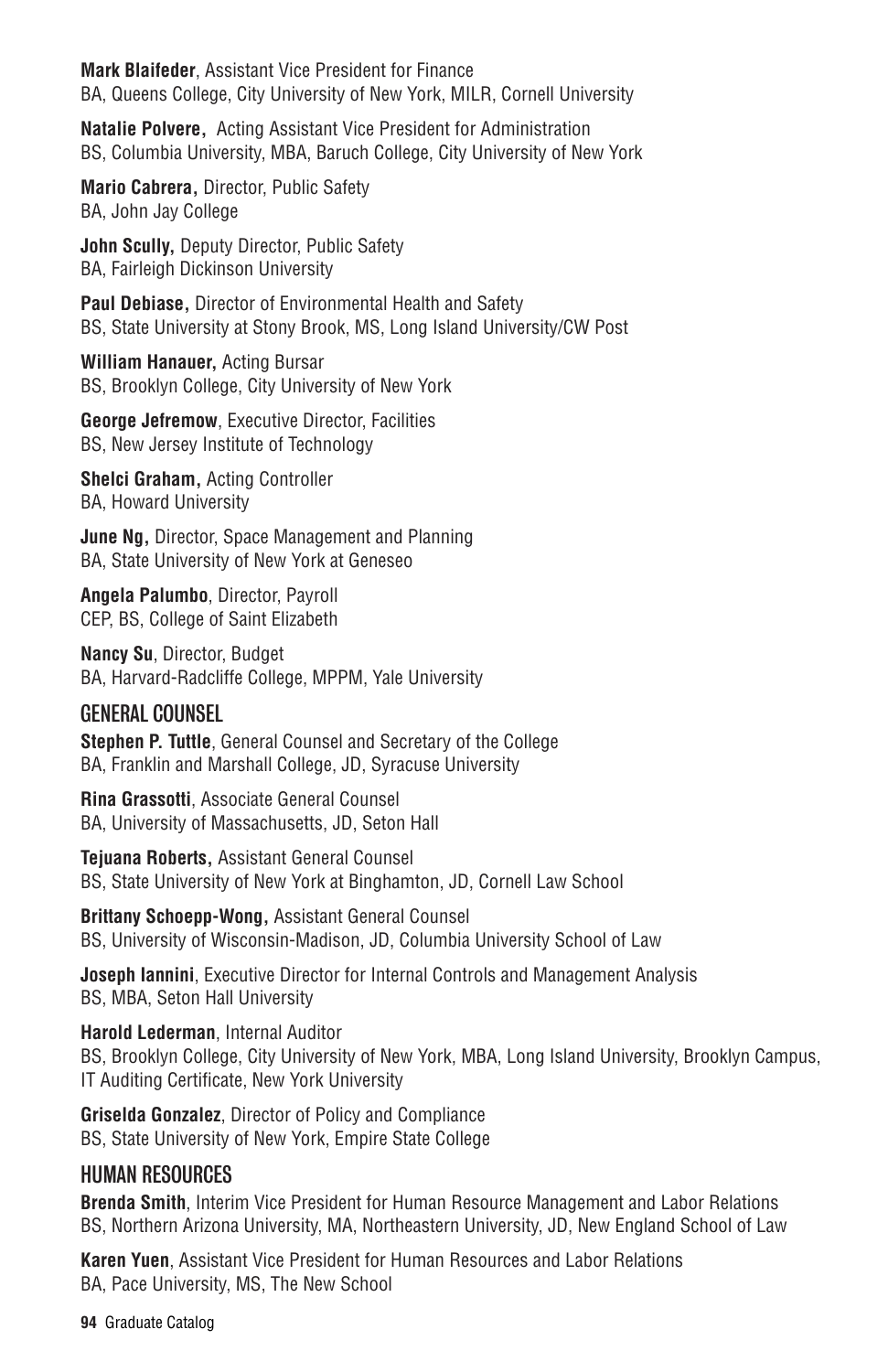**Michele Davis**, Director, Compensation and Benefits BA, Temple University

**Tara Kaplan,** Director, Human Resource Information Technology BA, Hofstra University

**Eric Odin**, Director, Human Resource Services BA, Northwestern University, MA, George Mason University, JD, George Washington University

# INFORMATION TECHNOLOGY

**Greg Fittinghoff**, Acting Vice President for Information Technology and CIO BS, Iona College, MS, Iona College

**Walter Kerner,** Chief Information Security Officer BA, Binghamton University, State University of New York, MBA, New York University

**Van Buren Winston, Jr.**, Assistant Vice President for Software Services and Information Access BS, Stevens Institute of Technology, Certificate, Management Program for Executives, University of Pittsburgh

**Richard Hoar,** Acting Executive Director of Media Services BA, University of North Texas

# THE MUSEUM AT FIT

**Valerie Steele**, Director, The Museum at FIT BA, Dartmouth College, MA, PhD, Yale University

**Patricia Mears**, Deputy Director, The Museum at FIT BA, MBA, The George Washington University, MA, Fashion Institute of Technology

Emeriti Associates

**Irene Buchman**, Professor Emeritus of Presidential Scholars and Educational Skills 1973-2015 BA, MA, EdD

**Alan Fishman**, Professor Emeritus of Fine Arts 1968-1991 **BFA** 

**Eleanor L. Fried**, Professor Emeritus of Illustration 1947-1973 BA

**Barry S. Ginsburg**, Professor Emeritus of Science and Mathematics 1956-1992 BA, MA, EdD

**Newton Godnick**, Professor Emeritus of Fashion Buying and Merchandising 1963-1992 BS, MS

**Hilde W. Jaffe**, Professor Emeritus of Fashion Design 1959-1992 AAS, BA

**Richard J. Meagher**, Dean Emeritus for Continuing Education 1965-1994 BA, MA, EdD

**Vittorina Rolfo**, Professor Emerita of Apparel Design 1945-1970 BS

**Rosalind Snyder**, Founder Dean Emeritus 1944-1963 BS, MA

**Arthur A. Winters**, Professor Emeritus of Advertising and Marketing Communications, 1959-1992 BA, MBA, EdD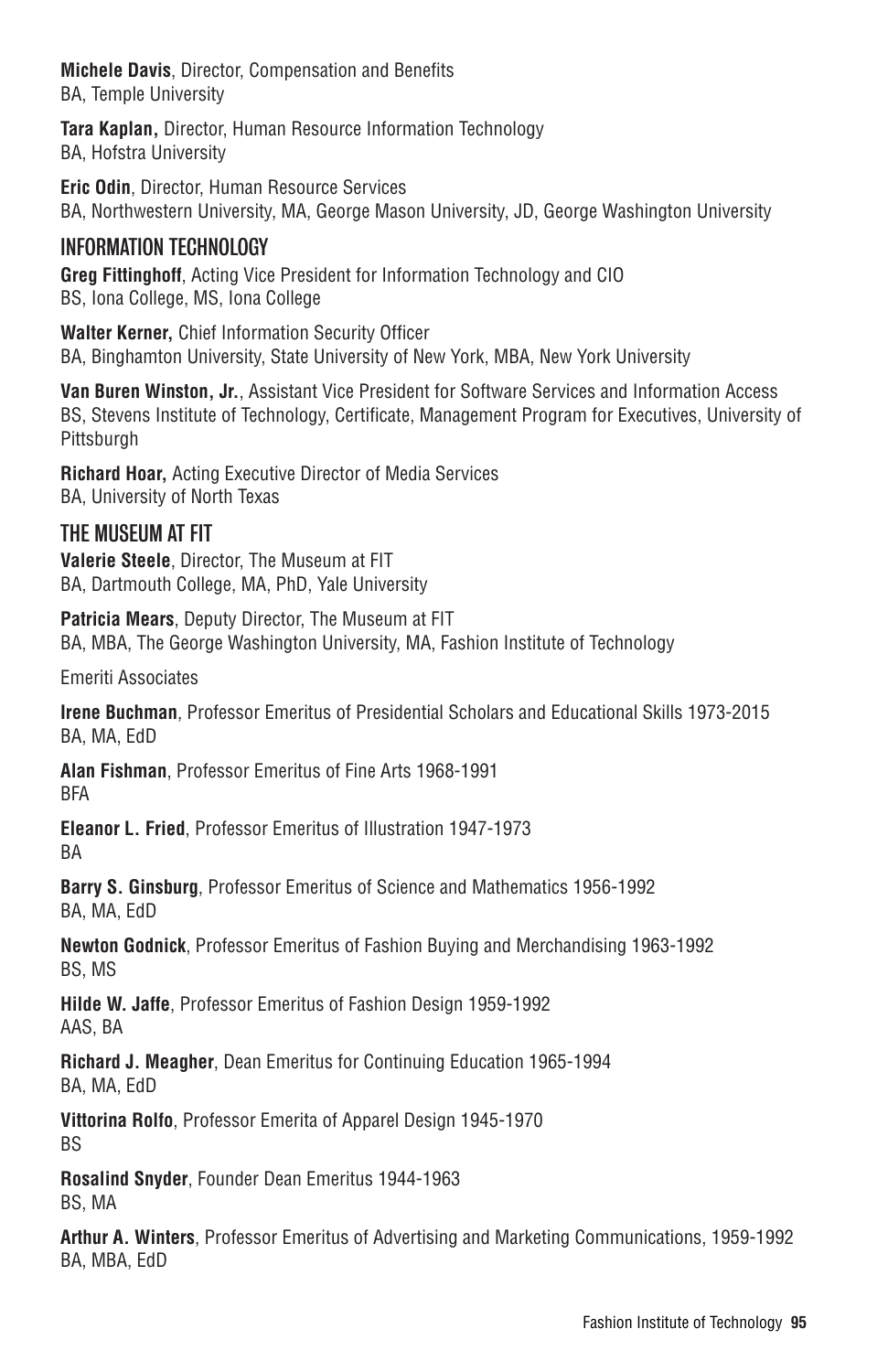# **Faculty**

# **FACULTY**

**Daniel Abraham**, Adjunct Instructor, Graduate Illustration, JD, University of Miami, AB, University of Chicago

**Jonathan Bartlett**, Adjunct Instructor, Graduate Illustration, BFA, University of the Arts, MFA, School of Visual Arts

**Catherine Hannah Behrend**, Adjunct Assistant Professor, Art Market, BA, Simmons College, MA, MBA, New York **University** 

**Geb Berry**, Assistant Professor, Cosmetics and Fragrance Marketing and Management, BA, Macalester College, MBA, Duke University

**Steve Brodner**, Adjunct Instructor, Graduate Illustration, BFA, Cooper Union

**Isabella Bruno**, Adjunct Instructor, Exhibition and Experience Design, BFA, Fordham University

**Celia Bullwinkle**, Adjunct Instructor, Graduate Illustration, MFA, School of Visual Arts

**June Burns Bové**, Adjunct Instructor, Fashion and Textile Studies, BA, Bucknell University, MA, New York University

**Sarah Byrd**, Adjunct Professor, Fashion and Textile Studies, BA, University of Tennessee, MA, Fashion Institute of Technology, State University of New York

**Brooke Laurin Carlson**, Associate Professor, Cosmetics and Fragrance Marketing and Management, BS, MBA, Sacred Heart University, PhD, University of New Haven

**Denise Carvalho**, Adjunct Instructor, Graduate Illustration, MA, PhD, University of California Davis

**Chiyu Chang**, Adjunct Instructor, Modern Languages and Cultures, MA, New York Institute of Technology

**Praveen Chaudhry**, Professor, Social Sciences, Global Fashion Management, BA, MA, MPhil, University of Delhi, PhD, University of Pennsylvania

**David Cohen**, Adjunct Assistant Professor, Art Market, BA, Sussex University, MA, Courtauld Institute of Art

**Brenda Cowan**, Associate Professor and Associate Chairperson of the Department, Exhibition and Experience Design, MSEd, Bank Street College of Education

**Michael De Feo**, Adjunct Instructor, Graduate Illustration, Studied at Tyler School of Art

**Natasha Degen**, Professor, Art Market, AB, Princeton University, MPhil, PhD, University of Cambridge, United Kingdom

**Joyce Denney**, Associate Professor, Fashion and Textile Studies, BA, MA University of Missouri-Columbia, MA, Columbia University

**Dittrich Dennis**, Adjunct Instructor, Graduate Illustration, MFA, Syracuse University

**David J. Drogin**, Professor and Chairperson of the Department, History of Art, BA, Wesleyan University, MA, PhD, Harvard University, 2008-09 State University of New York Chancellor's Award for Excellence in Teaching

**Mari Dumett**, Adjunct Assistant Professor, History of Art, BA, Indiana University, MA, University of British Columbia, PhD, Boston University

**Ronald Eligator**, Adjunct Instructor, Sustainable Interior Environments, BA, Williams College

**Pamela Ellsworth**, Associate Professor and Associate Chairperson of the Department, Global Fashion Management, BS, Cornell University, MPS, Fashion Institute of Technology, State University of New York

**Jonathan Kyle Farmer ma(rca)**, Professor and Associate Chairperson of the Department, MFA in Fashion Design, BFA, Cheltenham & Gloucester College of Higher Education, MA, Royal College of Art, London

**Lourdes Font**, Professor, History of Art, Fashion and Textile Studies, BA, Middlebury College, MA, PhD, New York University, 2010-11 State University of New York Chancellor's Award for Excellence in Scholarship and Creative Activities

**Mandi Gibbons**, Adjunct Instructor, Sustainable Interior Environments, MS, Utah State University

**Carly Guerra**, Adjunct Instructor, Cosmetics and Fragrance Marketing and Management, BA, Le Moyne College, MA, Fordham University

**Julian Guthrie**, Adjunct Instructor, MFA in Fashion Design, BFA, MFA, The New School

**Leslie Harris**, Professor, Cosmetics and Fragrance Marketing and Management, BA, Wellesley College, MPS, Fashion Institute of Technology, State University of New York, MA, London College of Fashion

**Michael Hyde**, Professor, English and Communication Studies, BA, University of Pennsylvania, MFA, Columbia University, PhD, New York University, 2004-05 State University of New York Chancellor's Award for Excellence in Teaching

**Meg Joseph**, Adjunct Professor, Global Fashion Management, AB, Brown University, MBA, Columbia University

**Aya Kakeda**, Adjunct Assistant Professor, Graduate Illustration, MFA, School of Visual Arts

**Stephan Kanlian**, Professor and and Associate Chairperson of the Department, Cosmetics and Fragrance Marketing and Management, BA, University of California, MPA, University of Pennsylvania, MA, Durham University

**Joseph Karadin**, Exhibition and Experience Design, B.Arch, Cornell University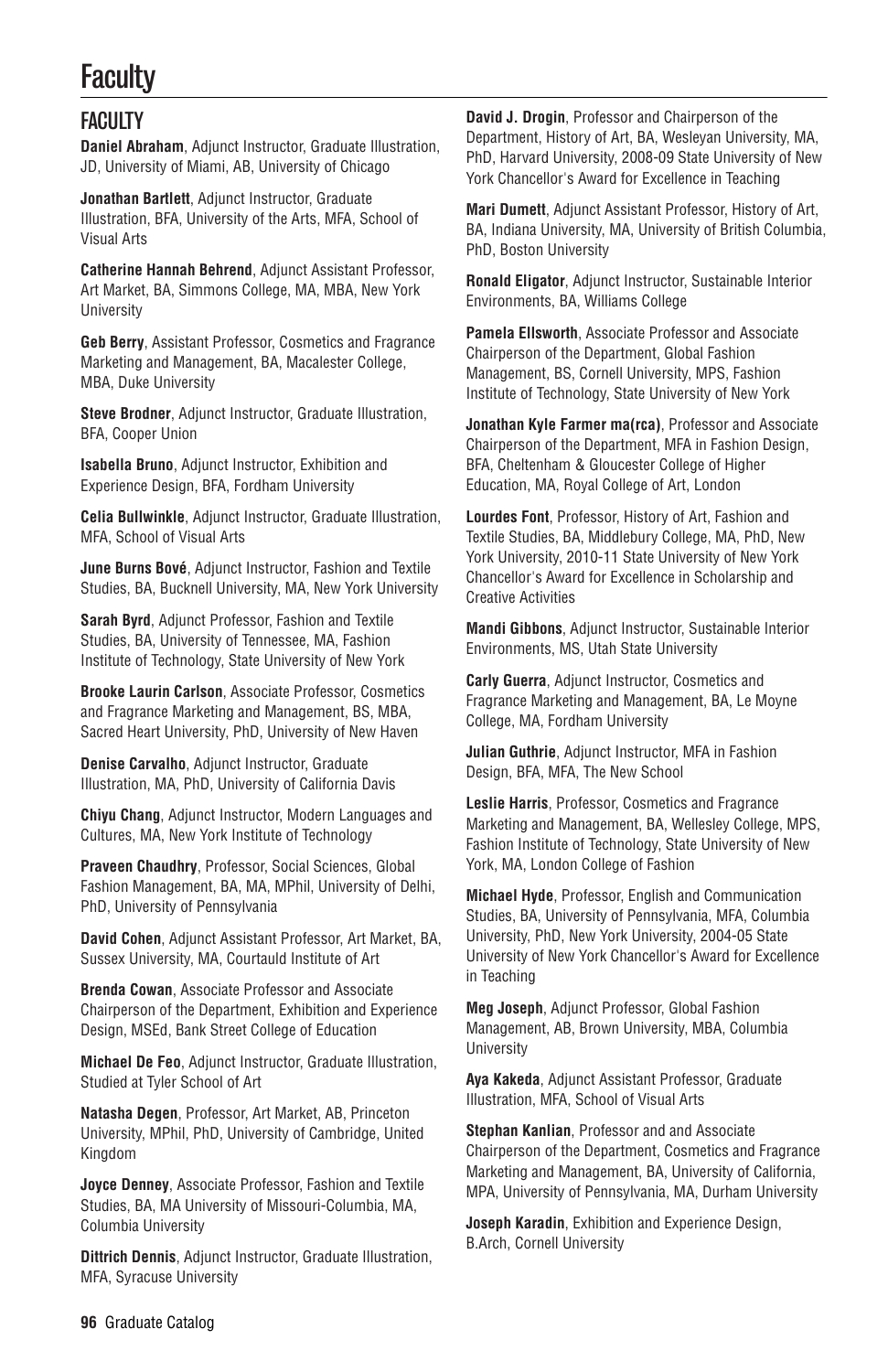**Rebecca Kelly**, Professor, Fashion and Textile Studies, BA, MS, University of Rhode Island

**Stephanie Kramer**, Adjunct Instructor, Cosmetics and Fragrance Marketing and Management, BA, Wake Forest University

**Brendan Leach**, Adjunct Assistant Professor, Graduate Illustration, MFA, School of Visual Arts

**John Lee**, Adjunct Assistant Professor, Art Market, BA, Vassar College

**Jodi Lubrich**, Adjunct Instructor, Communication Design Pathways, AAS, Fashion Institute of Technology, State University of New York

**Florence Lynch**, Adjunct Assistant Professor, Art Market, BS, MA, Fashion Institute of Technology, State University of New York

**Christina Lyons**, Adjunct Professor, Exhibition and Experience Design, MA, Pratt Institute

**Monika Maniecki**, Adjunct Instructor, Graduate Illustration, MFA, Fashion Institute of Technology, State University of New York

**Donald McMichael**, Professor, Art Market, MBA, Duke **University** 

**Katherine J. Michaelsen**, Professor, History of Art, Associate Chairperson of the Department, Art Market, BA, MA, PhD, Columbia University

**Anelle Miller**, Adjunct Instructor, Graduate Illustration, BFA, Parsons School of Design, The New School

**Denyse Montegut**, Professor and Associate Chairperson of the Department, Fashion and Textile Studies, BA, Brooklyn College, City University of New York, MA, New York University

**Bernice Morris**, Adjunct Assistant Professor, Fashion and Textile Studies, MA, University of Southhampton, BA, University of Birmingham

**Bruno D. Nadalin**, Adjunct Instructor, Graduate Illustration, BS, Seton Hall University, MA, New Jersey City University

**Enrique Paz**, Adjunct Instructor, Art Market, BFA, Fashion Institute of Technology, State University of New York

**Karen R. Pearson**, Professor, Science and Math, BA, Clark University, PhD, Washington State University, 2010-11 State University of New York Chancellor's Award for Excellence in Teaching

**Cheryl Phelps**, Associate Professor, Graduate Illustration, BFA, Memphis College of Art

**Melanie Reim**, Associate Professor, Illustration, and Associate Chairperson of the Department, Graduate Illustration, BS, State University of New York College at Buffalo, MFA, Syracuse University, 2010-11 State University of New York Chancellor's Award for Excellence in Faculty Service

**Sara Reiter**, Adjunct Instructor, Fashion and Textile Studies, BA, Oberlin College, MS, University of Delaware

**Lucille A. Roussin**, Adjunct Instructor, Art Market, PhD, Columbia University, JD, Benjamin N. Cardozo School of Law, Yeshiva University

**Sarah Scaturro**, Adjunct Assistant Professor, Fashion and Textile Studies, BA, University of Colorado, MA, Fashion Institute of Technology, State University of New York

**Gayle M. Skuzacek**, Adjunct Instructor, Art Market, BA, Barat College

**Valerie Soll**, Adjunct Instructor, Art Market, BA, University of Oregon

**Jack Tom**, Adjunct Instructor, Graduate Illustration, MFA, Hartford University

**Melissa Tombro**, Associate Professor, English and Communication Studies, BA, Rutgers, The State University of New Jersey, MA, University of Chicago, PhD, University of Illinois at Urbana-Champaign, 2012-13 State University of New York Chancellor's Award for Excellence in Teaching

**Helen Toomer**, Adjunct Instructor, Art Market, BFA, The Arts Institute at Bournemouth

**Andrew Weinstein**, Associate Professor, History of Art, BA, Brown University, MA, University of Pennsylvania, MA, New York University, PhD, Institute of Fine Arts, New York University, 2015-16 State University of New York Chancellor's Award for Excellence in Teaching

**Karen Young**, Adjunct Instructor, Cosmetics and Fragrance Marketing and Management, BA, University of Denver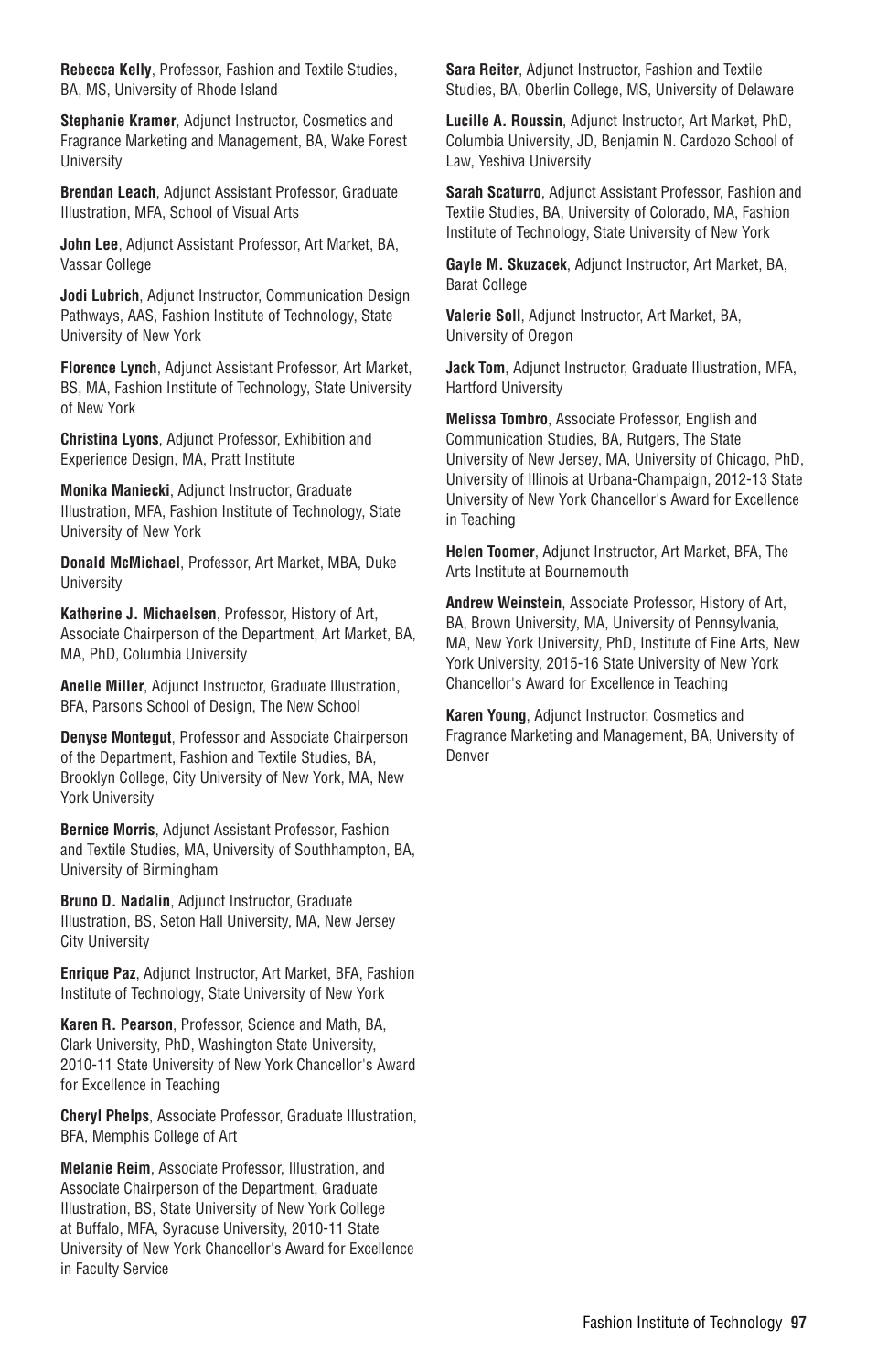# New York City Department of Education

**Carmen Fariña**, Board of Education, Chancellor

# New York City Officials

**Bill de Blasio**, Mayor **Scott Stringer**, Comptroller **Melissa Mark-Viverito**, Speaker of the Council **Gale Brewer**, President, Borough of Manhattan **Eric L. Adams**, President, Borough of Brooklyn **Ruben Diaz, Jr.**, President, Borough of the Bronx **Melinda Katz**, President, Borough of Queens **James S. Oddo**, President, Borough of Staten Island **Dean Fuleihan**, Director, Office of Management and Budget **Carmen Fariña**, Chancellor, Department of Education

# New York State Officials

**Andrew Cuomo**, Governor **Kathleen C. Hochul**, Lieutenant Governor **Thomas P. DiNapoli**, Comptroller **Robert F. Mujica Jr.,** Budget Director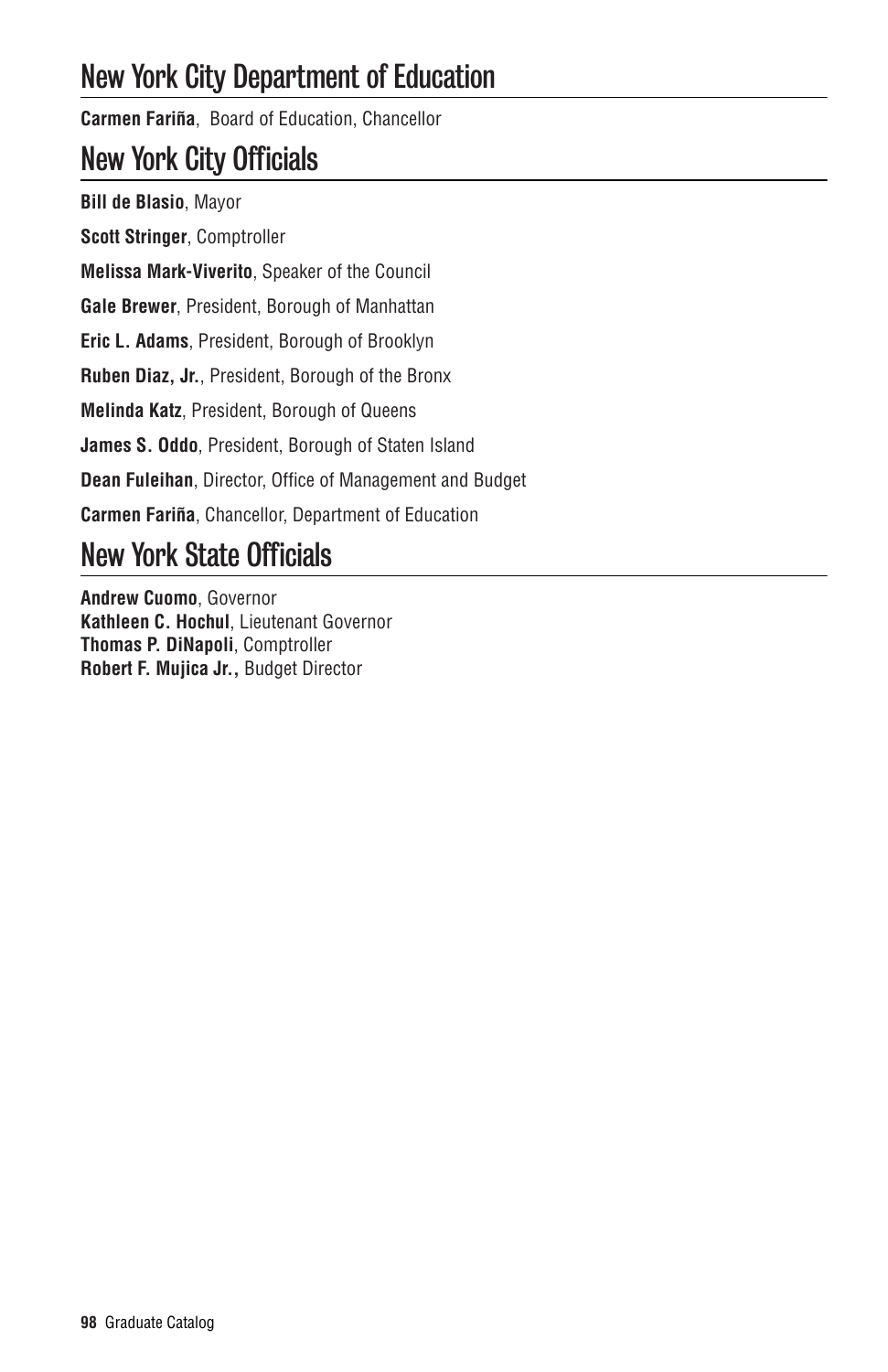# State University of New York

State University of New York's 64 geographically dispersed campuses bring educational opportunity to virtually all New Yorkers and comprise the nation's largest comprehensive system of public higher education. Founded in 1948, with the consolidation of 29 state-operated but unaffiliated institutions, the state university has grown to a point where its impact is felt educationally, culturally and economically the length and breadth of the state.

More than 467,000 students are pursuing traditional study in classrooms and laboratories or are working at home, at their own pace, through such innovative institutions as the SUNY Learning Network and Empire State College, for more than 25 years a leader in non-traditional education, distance learning, and assessment of prior learning. The state university's students are predominantly New York State residents. They also come from every other state in the United States, from four U.S. territories or possessions, and from 160 foreign countries. The university passed a major milestone in the mid-1980s when it graduated its one-millionth alumnus, and currently numbers 2.7 million graduates on its rolls.

The state university enrolls close to 40 percent of all New York State high school graduates, and its total enrollment is more than 467,000 (full-time and part-time). Because of its structure and comprehensive programs, the state university offers students a wide diversity of educational options: short-term vocational/technical courses, certificate programs, baccalaureate degrees, graduate degrees, and post-doctoral studies. The university offers access to almost every field of academic or professional study somewhere within the system—more than 7,000 programs of study overall.

As part of the university's commitment to bring to the students of New York the very best and brightest scholars, scientists, artists, and professionals, the state university's distinguished faculty is recruited from the finest graduate schools and universities throughout the United States and many countries around the world, and includes nationally and internationally recognized figures in all the major disciplines. Their efforts are regularly recognized in numerous prestigious awards and honors, including the Nobel Prize.

The state university's research contributions are helping to solve some of today's most urgent problems. At the same time, contracts and grants received by university faculty directly benefit the economic development of the regions in which they are located. State university researchers pioneered nuclear magnetic resonance imaging and the supermarket bar code scanner, introduced time-lapse photography of forestry subjects, isolated the bacteria that causes Lyme disease, and developed the first implantable heart pacemaker. Other university researchers continue important studies in such wide-ranging areas as breast cancer, immunology, marine biology, sickle-cell anemia, and robotics, and make hundreds of other contributions, inventions, and innovations for the benefit of society.

The university's program for the educationally and economically disadvantaged, consisting of Educational Opportunity Programs (EOP) and Educational Opportunity Centers (EOC), has become a model for delivering better learning opportunities to young people and adults traditionally bypassed by higher education.

The 30 locally sponsored two-year community colleges operating under the program of the state university offer local citizens programs that are directly and immediately job-related as well as degree programs that serve as job-entry educational experience or a transfer opportunity to a baccalaureate degree at a senior campus.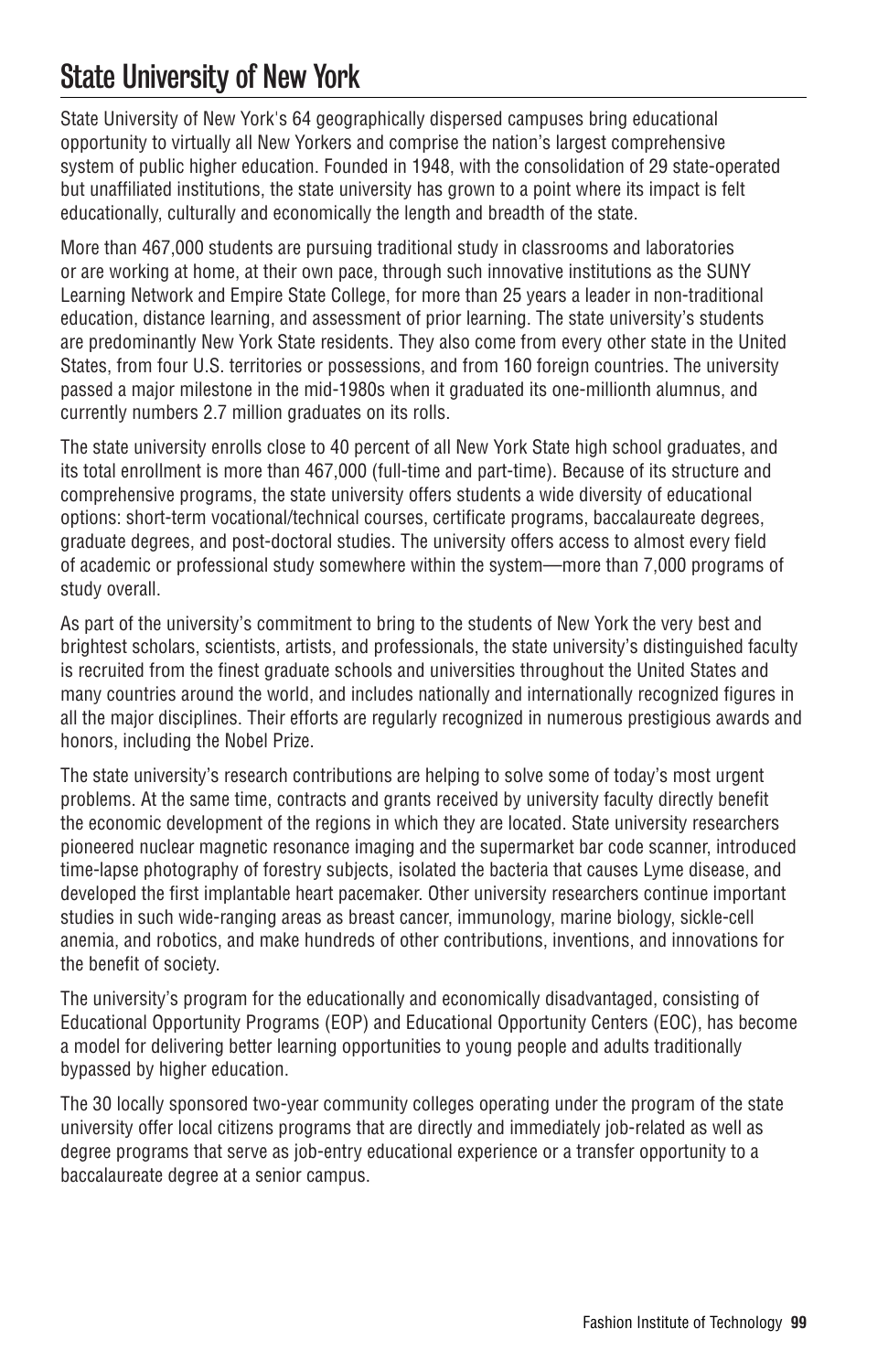In 1998, the governor and the legislature approved a multiyear, \$2 billion capital construction program for the university. This investment in critical maintenance will protect the university's infrastructure, valued at nearly \$11 billion, and enable the university to keep pace with modern technology for the benefit of its students and faculty. As a public university, the State University of New York has a special responsibility to make its rich and varied resources accessible to all.

In 1995, the board of trustees developed the document Rethinking SUNY, in response to a call from the legislature for a "multiyear, comprehensive system wide plan to increase cost efficiency." Underlying Rethinking SUNY is the theme of increasing efficiency by empowering campuses to manage directly more of their academic and financial affairs and by eliminating disincentives to the prudent use of campus and system resources.

In 2010, the university launched The Power of SUNY, a strategic plan that calls for the system's campuses to lead New York's economic revitalization through such innovations as increased entrepreneurial opportunities, an urban-rural teacher corps, more distance learning, and a health care report, SUNY Scale, that would document progress in combating obesity or chronic illnesses. The university's economic development services programs provide research, training and technical assistance to the state's business and industrial community through Business and Industry Centers, the New York State Small Business Development Center, the Strategic Partnership for Industrial Resurgence, Rural Services Institutes, the Trade Adjustment Assistance Center, Technical Assistance Centers, Small Business Institutes, Centers for Advanced Technology, and international development.

State University of New York is governed by a board of trustees, appointed by the governor, which directly determines the policies to be followed by the 34 state-supported campuses. Community colleges have their own local boards of trustees whose relationship to the state university board is defined by law.

The university's motto is "To Learn, To Search, To Serve."

# State University of New York Administration

**Kristina M. Johnson** Chancellor of the University

**Grace Wang** Interim Provost and Vice Chancellor for Research and Economic Development

**Johanna Duncan-Poitier** Senior Vice Chancellor for Community Colleges and the Education Pipeline

## **Eileen G. McLoughlin**

Vice Chancellor for Finance and Chief Financial Officer

## **Elizabeth L. Bringsjord**

Vice Provost and Vice Chancellor for Academic Affairs

**Sandra Casey** General Counsel-in-Charge

# **Stacey Hengsterman**

Associate Vice Chancellor for University Relations and Chief of Staff

# State University of New York Board of Trustees

**H. Carl McCall**, Chairman, New York City **Joseph Belluck**, New York City **Eric Corngold**, New York City **Henrik N. Dullea**, Ithaca

**100** Graduate Catalog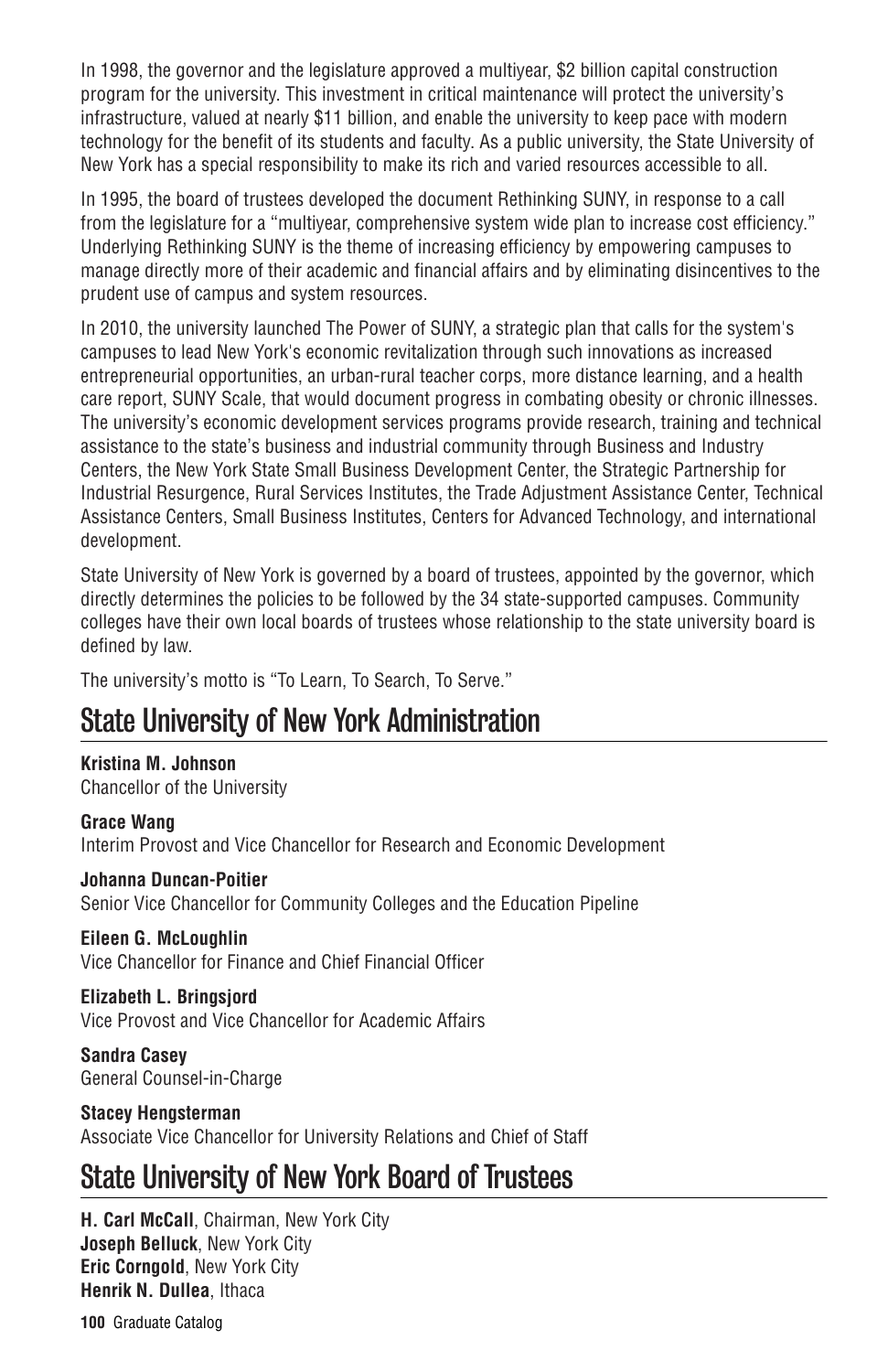**Ronald G. Ehrenberg**, Ithaca **Angelo M. Fatta**, Lake View **Tina Good**, President, Faculty Council of Community Colleges **Stephen J. Hunt**, Katonah **Peter Knuepfer,** Endicott **Eunice A. Lewin**, Buffalo **Marshall A. Lichtman**, Pittsford **Thomas Mastro**, Binghamton, President, Student Assembly **John L. Murad**, Syracuse **Linda Sanford**, Somers **Richard Socarides**, New York City **Carl Spielvogel** New York City **Cary F. Staller**, Hauppauge **Gerri Warren-Merrick**, New York City

# State University of New York Colleges and Centers

# STATE UNIVERSITY OF NEW YORK COLLEGES AND CENTERS

## UNIVERSITY CENTERS

State University at Albany State University at Binghamton State University at Buffalo\* State University at Stony Brook\*

# HEALTH SCIENCE CENTERS

Health Science Center at Brooklyn Health Science Center at Syracuse

## UNIVERSITY COLLEGES

College at Brockport College at Buffalo College at Cortland Empire State College College at Fredonia College at Geneseo College at New Paltz College at Old Westbury College at Oneonta College at Oswego College at Plattsburgh College at Potsdam College at Purchase

# COLLEGES OF TECHNOLOGY

Alfred Canton Cobleskill Delhi Morrisville SUNY Institute of Technology

# SPECIALIZED COLLEGES

College of Environmental Science and Forestry College of Optometry College of Technology at Farmingdale Institute of Technology at Utica/Rome\*\* Maritime College

#### STATUTORY COLLEGES \*\*\*

College of Ceramics at Alfred University College of Agriculture and Life Sciences at Cornell University College of Human Ecology at Cornell University School of Industrial and Labor Relations at Cornell University College of Veterinary Medicine at Cornell University

## COMMUNITY COLLEGES

(Locally sponsored, two-year colleges under the program of State University of New York) Adirondack Community College at Glens Falls Broome Community College at Binghamton Cayuga County Community College at Auburn Clinton Community College at Plattsburgh Columbia-Greene Community College at Hudson Corning Community College at Corning Dutchess Community College at Poughkeepsie Erie Community College at Williamsville, Buffalo, and Orchard Park Fashion Institute of Technology at New York City\*\*\*\* Finger Lakes Community College at **Canandaigua** Fulton-Montgomery Community College at Johnstown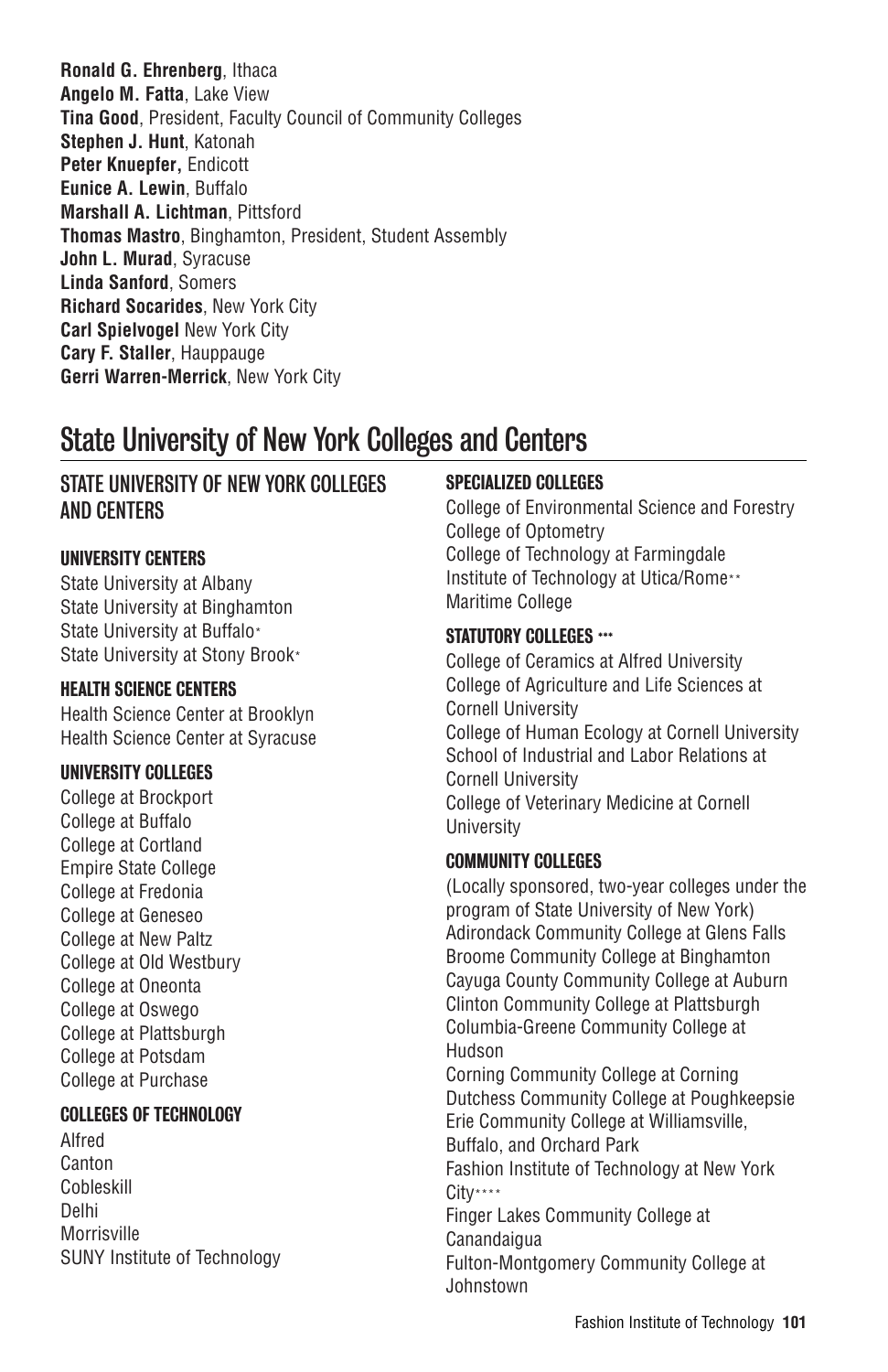Genesee Community College at Batavia Herkimer County Community College at Herkimer

Hudson Valley Community College at Troy Jamestown Community College at Jamestown Jefferson Community College at Watertown Mohawk Valley Community College at Utica Monroe Community College at Rochester Nassau Community College at Garden City Niagara County Community College at Sanborn North Country Community College at Saranac Lake, Malone, and Ticonderoga

Onondaga Community College at Syracuse Orange County Community College at Middletown

Rockland Community College at Suffern Schenectady County Community College at **Schenectady** 

Suffolk County Community College at Selden, Riverhead, and Brentwood

Sullivan County Community College at Loch Sheldrake

Tompkins Cortland Community College at Dryden

Ulster County Community College at Stone Ridge

Westchester Community College at Valhalla

- \* The Health Sciences Centers at Buffalo and Stony Brook are operated under the administration of their respective University Centers.
- \*\*This is an upper-division institution authorized to offer baccalaureate and master's degree programs.
- \*\*\*These operate as "contract colleges" on the campuses of independent universities.
- \*\*\*\*While authorized to offer such baccalaureate and master's degree programs as may be approved pursuant to the provisions of the Master Plan in addition to the associate degree, the Fashion Institute of Technology is financed and administered in the manner provided for community college.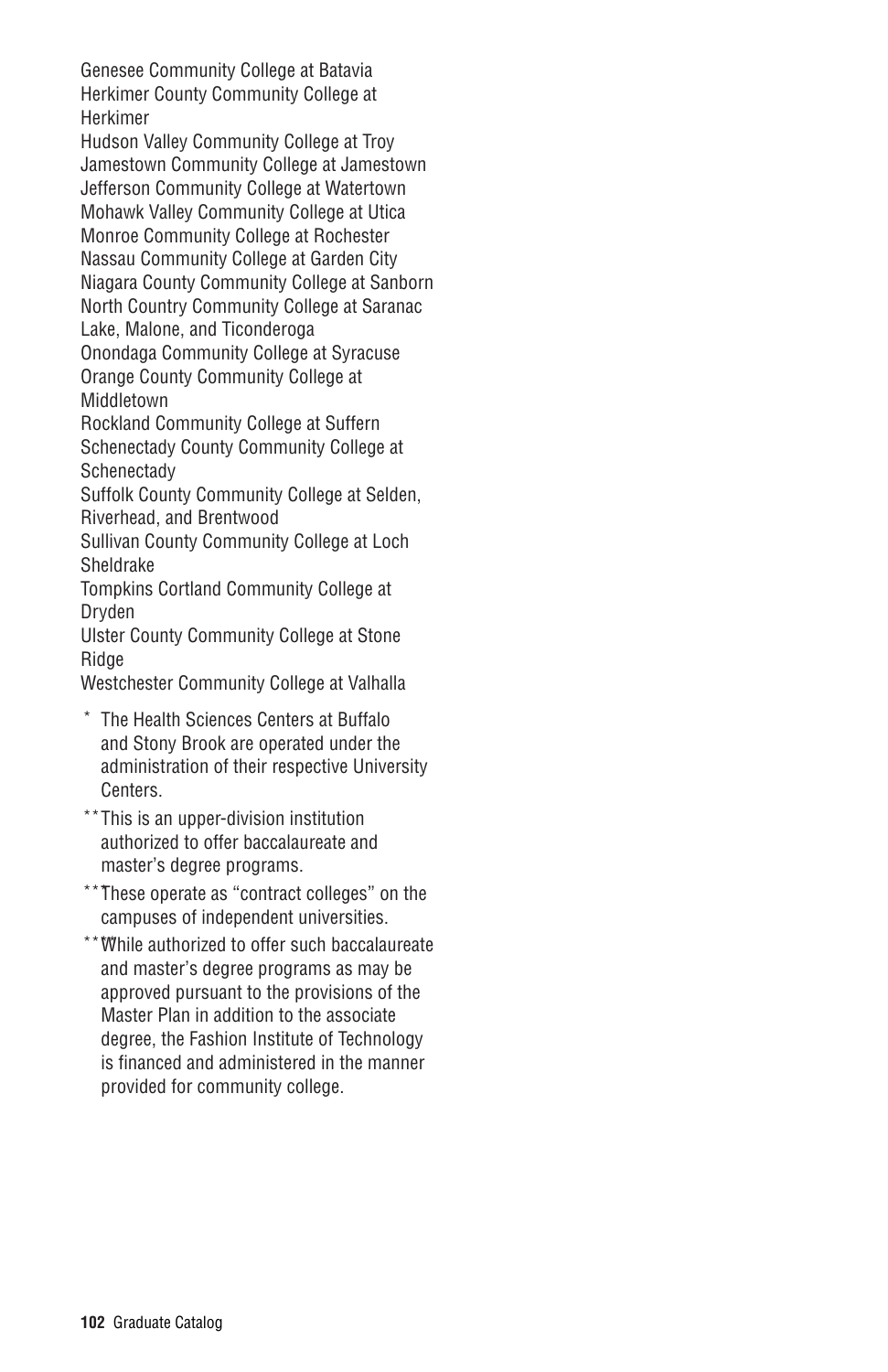# Requests for Admissions Information

Fashion Institute of Technology School of Graduate Studies 227 West 27 Street, Room E315 New York, NY 10001-5992 212 217.4300 gradinfo@fitnyc.edu fitnyc.edu/gradstudies

# FOR SPECIAL INFORMATION

Bursar's Office–Cashiering Operations 212 217.3680 Financial Aid 212 217.3560 Registrar 212 217.3820 Registration Center 212 217.3850 Residential Life 212 217.3900 General Information 212 217.7999

# DETAILS REGARDING EMERGENCY COLLEGE CLOSINGS

212 217.7792

# Location

The college is located at West 27th Street between Seventh and Eighth avenues. This midtown location, the center of the fashion industries, is easily reached by every subway, major railroad line, and bus route in the city.

# **SURWAYS**

Twenty-eighth Street stations of the 1 and the N and R; 23rd Street or 34th Street stations of the A, C, E, and F lines.

# RAILROAD LINES

Pennsylvania Station of the Amtrak, New Jersey Transit, and Long Island railroads; Grand Central Station of Amtrak and Metro-North commuter railroads (Harlem, Hudson, New Haven, Port Jervis, and Pascack Valley Lines); 23rd Street and 34th Street PATH stations.

# BUS ROUTES

Twenty-third Street and 34th Street crosstown buses; Seventh Avenue and Eighth Avenue buses; Port Authority Bus Terminal at 40th Street, and George Washington Bridge Terminal for New Jersey buses, then via subway for most metropolitan bus lines.

## AIRPORTS

For those air travelers who have a choice, we suggest using either Newark or LaGuardia Airport, both of which are more accessible than Kennedy International Airport.

# NO ON-CAMPUS PARKING

Though there are parking garages in the neighborhood, there is no on-campus parking.